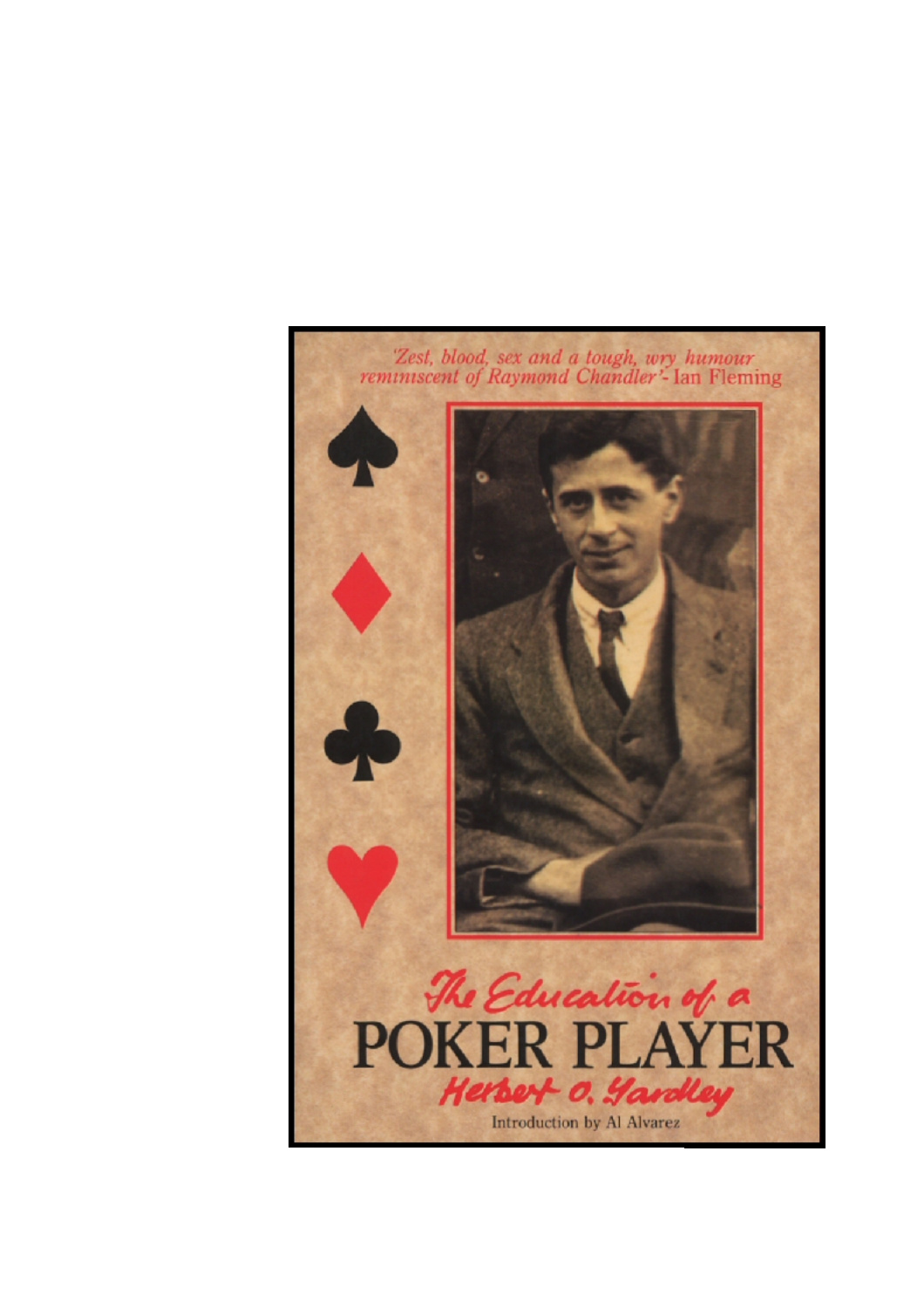HERBERT O. YARDLEY

**The** *Education of a Poker Player*

Including where and how one learns to win

*Introduced by A. Alvarez*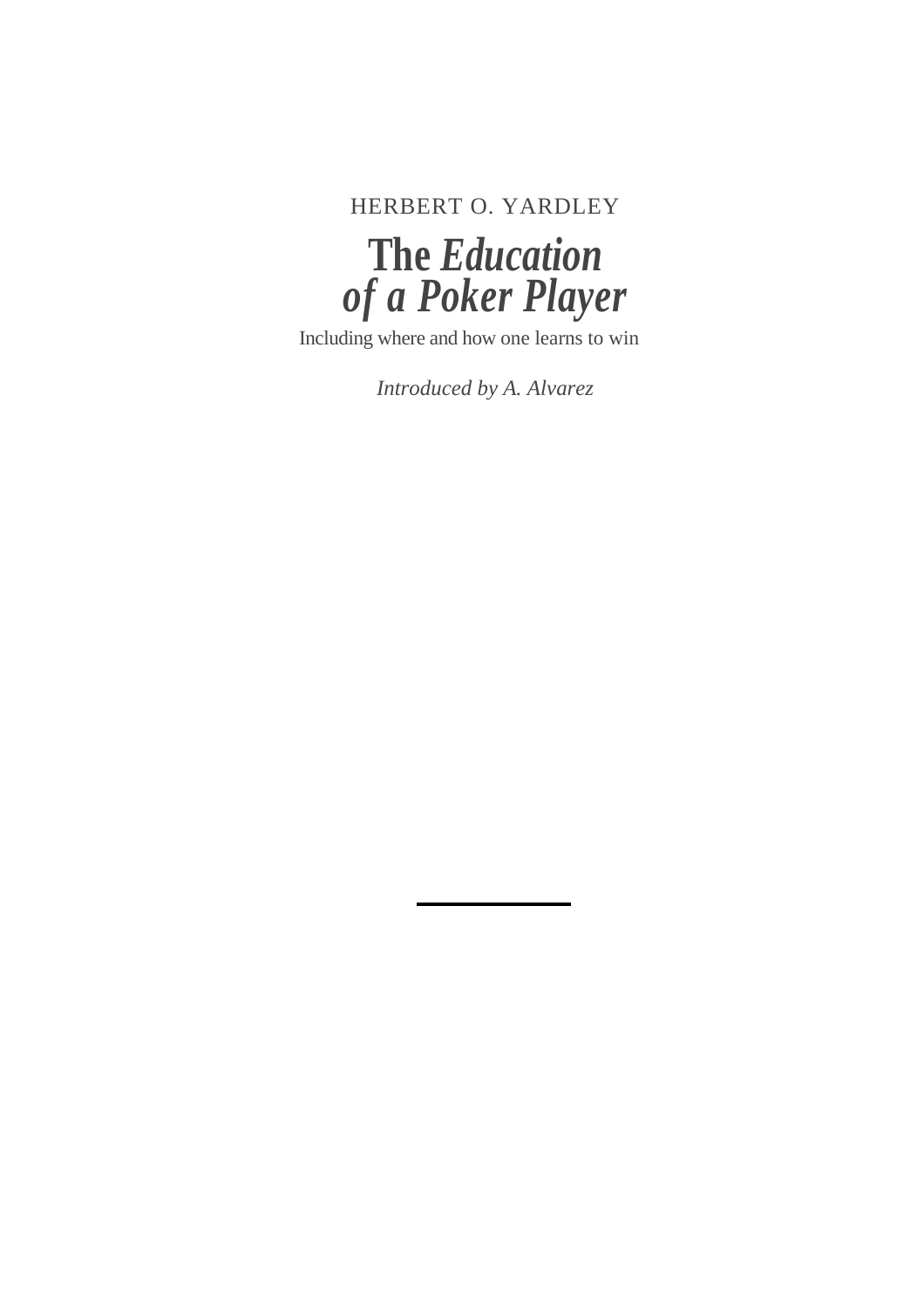## The Education of a Poker Player

Herbert Osborne Yardley was born in the small frontier town of Worthington, Indiana, in 1889. Following the death of his mother in 1905 he inherited \$200 and, by his own admission, 'thereafter I did pretty much as I pleased'. He began frequenting a poker saloon in Washington even though he was still in high school. Class president, editor of the school paper and football captain, he was nevertheless academically average but had a flair for mathematics. He had ambitions to become a criminal lawyer but the year 1912 found him working instead as a code clerk in the State Department, a job which made full use of his mathematical skills and shrewd poker-player's mind. In 1917 America entered World War I and Yardley persuaded his bosses to let him set up a code-breaking section with a staff of 160. Officially this was called the Cipher Bureau, Military Intelligence 8; more familiarly it became known as the 'Black Chamber'. Some 200,000 messages were decoded, with Yardley himself breaking the Japanese diplomatic codes and finding himself a marked man in the Orient as a result, before the department was closed down in 1929 on the instructions of Secretary of State Henry Stimson, who remarked that 'Gentlemen do not read each other's mail'. Out of a job, Yardley set to work on *The American Black Chamber,* a no-holds-barred history of the organization's activities which scandalized the political and diplomatic world but became an international best-seller when published in 1931. A later book by Yardley, *Japanese Diplomatic Secrets,* was banned by Act of Congress in 1933, by which time its author was hard at work developing secret inks. His venture, however, proved a commercial failure, and between 1933 and 1935 he turned his hand to novel writing with *The Red Sun of Nippon* and *The Blonde Countess.* The latter was filmed by MGM as *Rendezvous,* starring William Powell, Rosalind Russell and Cesar Romero, with Yardley as technical adviser; the *New York Times* called it a 'lively and amusing melodrama'. In 1938 he was hired by Chiang Kai-shek to monitor the coded messages of the Japanese armies invading China; he worked in Chungking under an alias with the cover of being an exporter of hides. In 1941, with Japan now at war with the United States, he was recalled and went back to working for the US Government, but not at code-breaking. Having had no career to speak of for the last thirty years of his life, by 1957, when *The Education of a Poker Player* was first published, he could often be found playing cards with gullible journalists in the National Press Club in Washington. Though the 'Black Chamber' scandal had earned him some official distrust at home as well as abroad, he was nevertheless buried with full military honours in Arlington National Cemetery on his death in 1958. According to one commentator, 'he was basically an attractive personality who enjoyed simple masculine pleasures. He would rise at dawn to go duck-hunting, shot a good enough game of golf to have won the Greene County (Indiana) championship in 1932, and played poker with a compulsive intensity wherever and whenever he could. He regaled his companions with a flood of amusing stories, told with the wit and gusto of a natural raconteur. He was the very opposite of stuffy, and did not hesitate to admit that he knew his way around a Chinese whorehouse. He kept a Chinese and a German mistress and once organized a virtual Oriental orgy for a young correspondent, later nationally famous, on the ground that it was necessary for him to be blooded as a man.'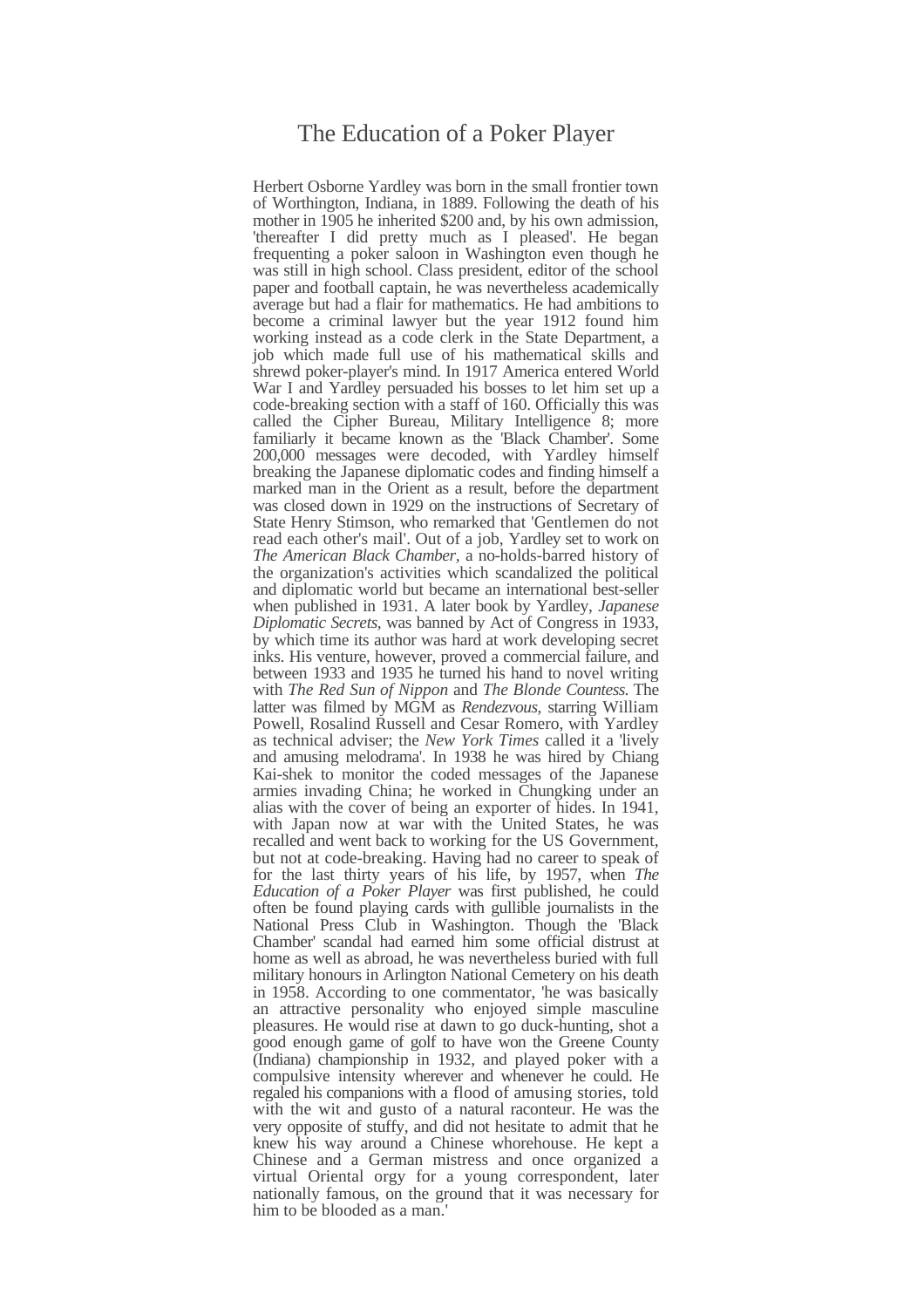1990

Oldcastle Books Ltd 18 Coleswood Road Harpenden, Herts AL5 1EQ

Copyright © Herbert O. Yardley 1957 Introduction copyright © Al Alvarez 1979 First published GB 1959

All rights reserved. No part of this book may be reproduced, stored in a retrieval system, or transmitted in any form or by any means, electronic, mechanical, photocopying, recording, or otherwise, (except the Internet) without the written permission of the publishers.

British Library Cataloguing in Publication Data — record available

ISBN 0 948353 76 7 9 8 7 6 5 4 3 2 1

Printed by The Guernsey Press Co. Ltd., Guernsey, Channel Islands.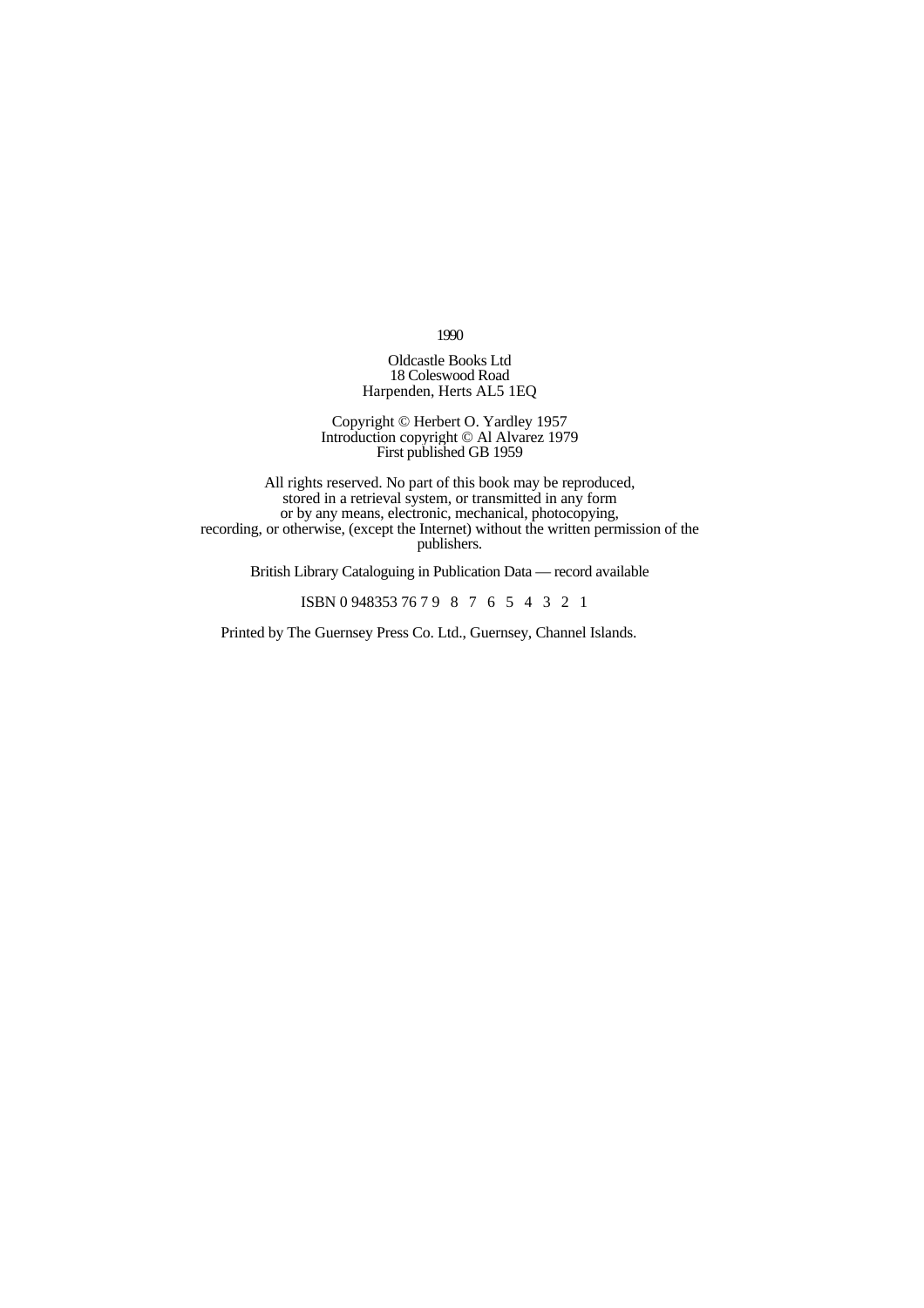# *Contents*

Introduction by A. Alvarez

Preface

## Part One: Three Poker Stories

- 
- 
- 1. Five-Card Draw, Jacks or Better<br>
2. Five-Card Stud<br>
3. Five-Card Draw, Deuces Wild with the Joker

## Part Two: Three Poker Stories

- 1. Five-Card Draw, Low Ball
- 2. Seven-Card Stud
- 3. Seven-Card Stud (Hi-Lo)

## Part Three: Other Poker Games

- 1. Five-Card Stud with the Joker<br>2. Six-Card Stud
- Six-Card Stud
- 3. Six-Card Stud with the Joker
- 4. Seven-Card Stud with Variations
- 1. Betty Hutton
- 2. Doctor Pepper
- 3. Low
- 4. High hand with the Joker  $5. \quad$  Low Hand with the Joker
- 5. Low Hand with the Joker
- 6. Hi-Lo with the Joker
- 7. Baseball
- 8. Football<br>9. Low Spa
- Low Spade High Hand
- 10. Low Hole Card Wild
- 4. Five Card Draw with variations
- 1. Jacks or Better with the Joker
- 2. Queens or Better with or without the Joker
- 3. Queens or Better with or without the Joker
- 4. Aces or Better with or without the Joker
- 5. Anything Opens with or without the Joker also

Any Pair Opens with or without the Joker

- 6. Low Ball with the Joker
- 7. Spit-in-the-Ocean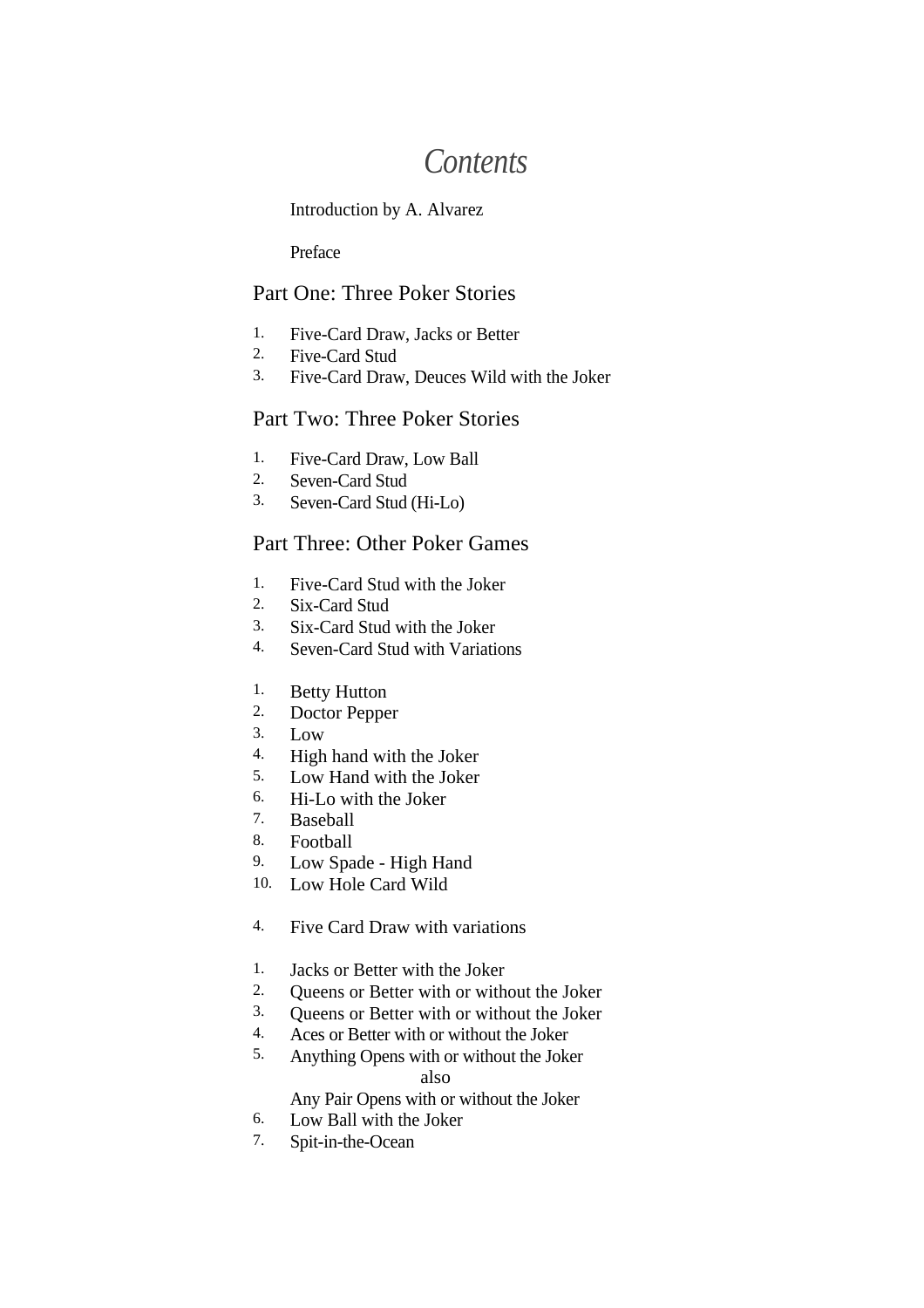# *Introduction*

When I first played poker I believed, as all beginners do, that it was a game of chance, rather like *chemin defer,* where you gambled money on the turn of a card. Perhaps that was why the game appealed to me: for the risk and the obscure sense of machismo that goes with risk-taking. To gamble more than 1 could decently afford, blindly, like a dare, seemed a rather dashing thing to do. It proved what was otherwise not altogether apparent: that I was one of the boys, that I didn't care. But it was also a misapprehension that cost me a good deal, both in money and in self-esteem. I lost regularly and was lucky only in that the people I played with in those days were asinnocent and inexperienced and self-deluding as I was.

One summer, however, a young American appeared in our game. He was a pale, sweating youth, grossly overweight. His eyes were small and close-set, his pudgy face was freckled, his crew-cut carrotty. In comparison to our fast-talking, rather literary group he seemed hopelessly inept and dull. A hick, clearly, with no small talk at all and even less charm. But he cleaned us out effortlessly, twice running, until the man who had brought him was told to withdraw the invitation.

He handled the cards like a professional, crisply and deftly, and at the time all of us suspected him of cheating. I realize now that he was simply playing the classical game as it should be played 'by the book', while the rest of us were gambling wildly, unable to believe that hands which had started well wouldn't necessarily finish that way, or that we did not have some secret, special cla<sup>t</sup>m to the money we had already so optimistically contributed to the pot.

Soon after that a friend lent me Herbert O. Yardley's *The Education of a Poker Player* and I began to understand what the game is about. Not luck but calculation, memory, patience, skill in reckoning the odds and percentages and, above all, observation: the ability to recognize and interpret the small fidgets and quirks, the hesitations, the voice's faint changes in timbre which indicate tension or confidence.

I read Yardley through twice; first incredulous that anyone could play the game so conservatively, then appalled by my own previous naivety and optimism. Then I went back to the game and tried to apply what I had learned. For two years after that I played 'by the book' - that is, by Yardley, whom I re-read solemnly, ritually, each week before the game. And for two years, with a couple of minor and very mild exceptions, I did not lose.

It was, even in retrospect, a good time. My bank manager smiled at me whenever we met and asked no questions -or rather, he stopped asking questions - and the reviews I wrote weekly began to seem more pointless than ever. They became merely a way of filling in the days before I sat down at the poker table at eight o'clock each Friday evening. Why bother at all, I began to wonder, if it is this easy to make a modest living? But mercifully, before I had time to follow that train of thought through to its end, the call came, as it sometimes did in those days, to an American university, and by the time I returned the group had scattered. The games I graduated to were altogether subtler and sterner. Everybody knew 'the book' and most had read Yardley. Although there were no more easy pickings, the pleasure of playing the game skilfully with other skilful players was finally sharper, even when  $\overline{I}$  lost, than the simple, ego-boosting satisfaction of taking money off mugs.

And that, in the end, is what it is all about. Terence Reece, who played bridge for England, has said that in terms of skill there is nothing to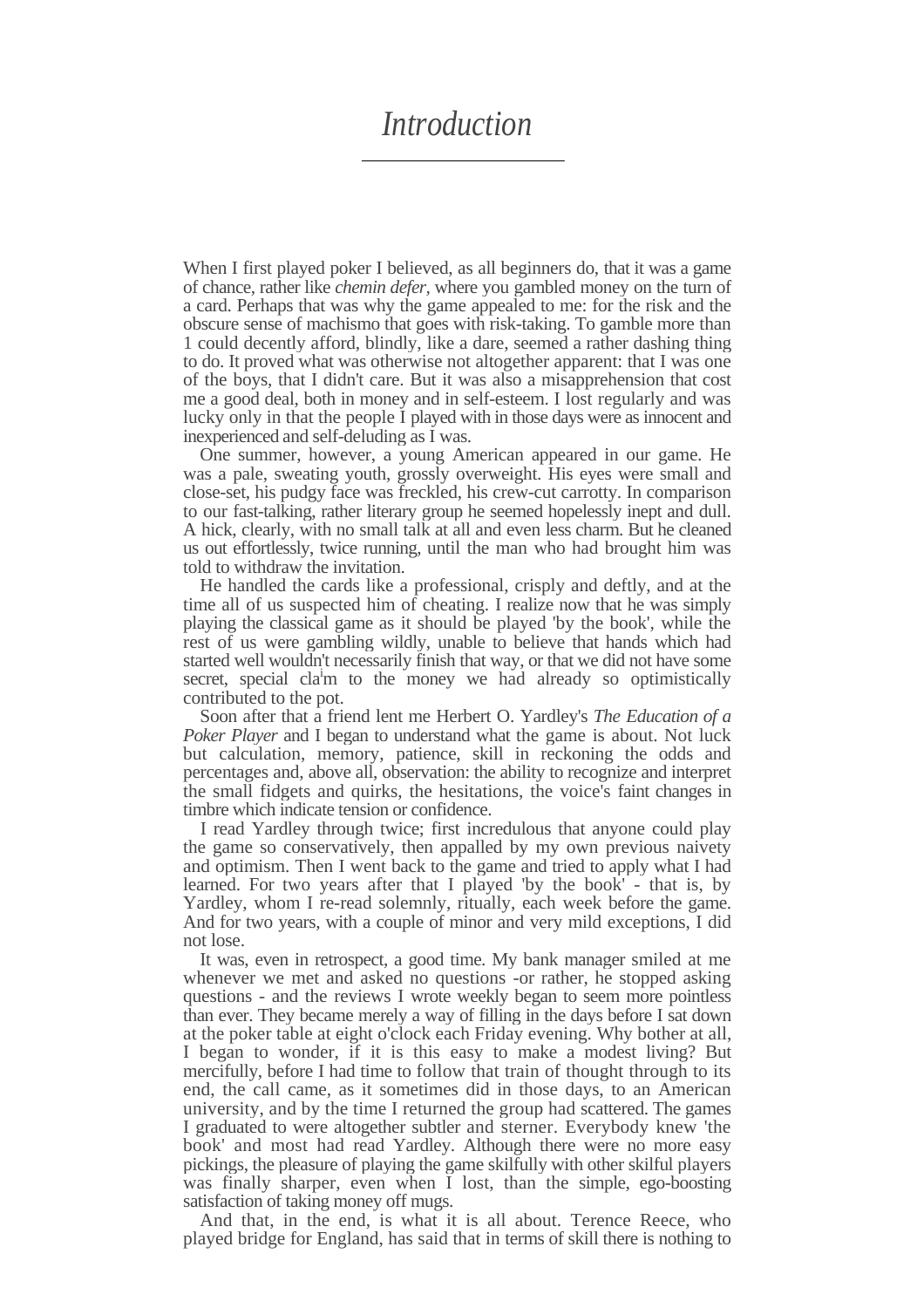choose between bridge and poker. Yet before the Gaming Act of 1960 it was illegal to play poker in any British card club because whichever weird bureaucracy controls these matters had officially classified it, along with bingo, craps and roulette, as a game of chance. I suppose the civil servants were confused, as they often are, not by the reality of the game, but by its appearance. Poker looks like gambling - and at a low level of skill is gambling -because it must be played for money. The chips are as much instruments of the game as the cards. The way you bet or check or raise tells the other players about the nature of the cards you purport to hold.

To take a very simple example: five-card stud, pot limit. After the last (fourth) open card has been dealt three players are left. One has an ace exposed, the next a jack, the third a king. No pairs are showing. Everything therefore depends on the hidden cards in the hole. The player with the ace has taken the lead in betting only on the first round when the rules of the game forced him to. After that, he has checked and the jack has made all the running. The ace and the king have just seen the bets, each feigning uncertainty. When the last round begins there is £10 in the pot. As usual, the ace checks and the player with the jack immediately bets £10. Since the others have not visibly improved, he expects them to fold. Instead, the king sees the £10 and re-raises the pot, now £30. Then the ace sees that £40 and raises again.

What he is saying with his bet is that he has his ace paired in the hole and so cannot be beaten. This is, of course, precisely what the king had also implied when he raised the jack's bet. He had been encouraged to do so because the ace, like him, had feigned weakness earlier in the hand by leaving the betting to the jack. In short, the two players with powerful hands had *not* bet in order to disguise their strength, then they both raised in order to claim it. In other words, money has - and is - its own language in poker. The way you use it supplements or qualifies the information your opponents glean from your cards.\*

<sup>\*</sup> If the player with the ace really has a second ace in the hole, he will want to tempt the others to call him. So he is less likely to raise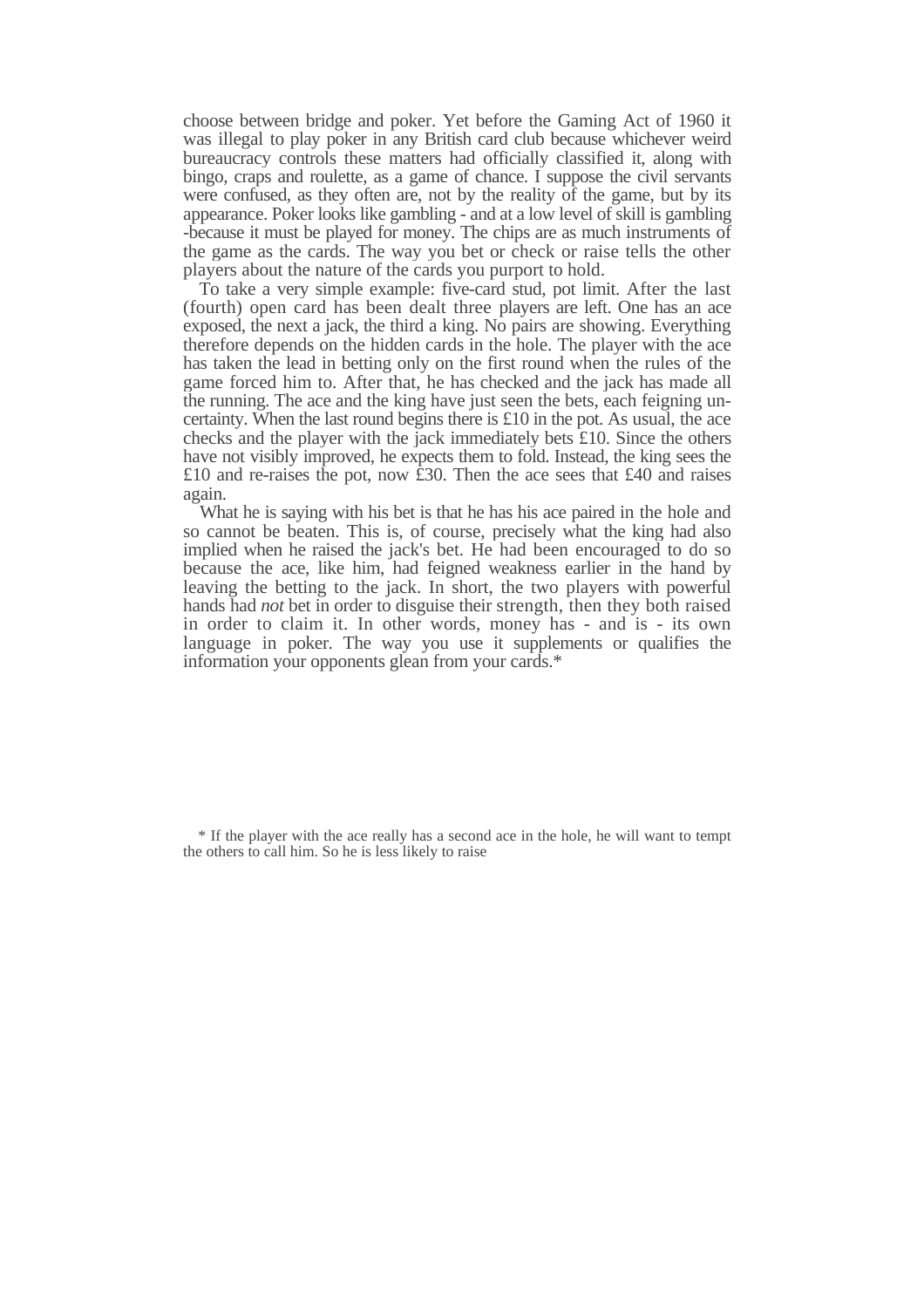Perhaps it is this combination of cards and money and beady-eyed skill in handling both that makes poker such a peculiarly American game. Given the chance, the Irish and the Chinese will gamble on anything. But that does not necessarily make them poker players. On the contrary, to bet on horses, dogs or raindrops sliding down the window-pane is, at best, a romantic weakness. You have to believe in your luck, in your special relationship with fate, in the possibility that you are somehow chosen and blessed. Against all the evidence, you have to be an optimist.

Poker, however, is not about luck. It is about winning and the disciplines necessary for this: calculation, patience, insight, deception, ruthlessness. It embodies, in short, all the elements of that Social Darwinism - the doctrine of the survival of the socially and economically fittest - which is the reality behind the American dream. As Walter Matthau said, The game exemplifies the worst aspects of capitalism that have made our country so great.' \* To put it another way, the American dream - as it is purveyed in political and advertising rhetoric - is the bluff by which Americans are persuaded to accept the altogether harsher, less forgiving realities of the lives most of them lead.

Yardley vividly illustrates this Social Darwinism in the early part of his book when he is describing his youthful apprenticeship in the game in his small Indiana home town, at the turn of the century;

I saw the big Swede, Bones Alverson, a poor weatherbeaten corn farmer, bet the last of his farm against a tent show, only to die three minutes later, his cards clutched in his hands a winner.

<sup>\*</sup> the whole pot, £100, than an amount that will seem to offer the others reasonable odds say,  $\text{\pounds}40$  or  $\text{\pounds}50$ . But this in itself is as much an opportunity for bluff as the maximum raise would be. Similarly, a £100 bet *might* be interpreted as a sign of weakness, an attempt to buy the pot. That, however, should be no temptation to the pair of jacks who, at that moment, has only invested about £12 in the pot.

t Quoted by David Spanier in his entertaining and instructive book, *Total Poker,* London, 1977.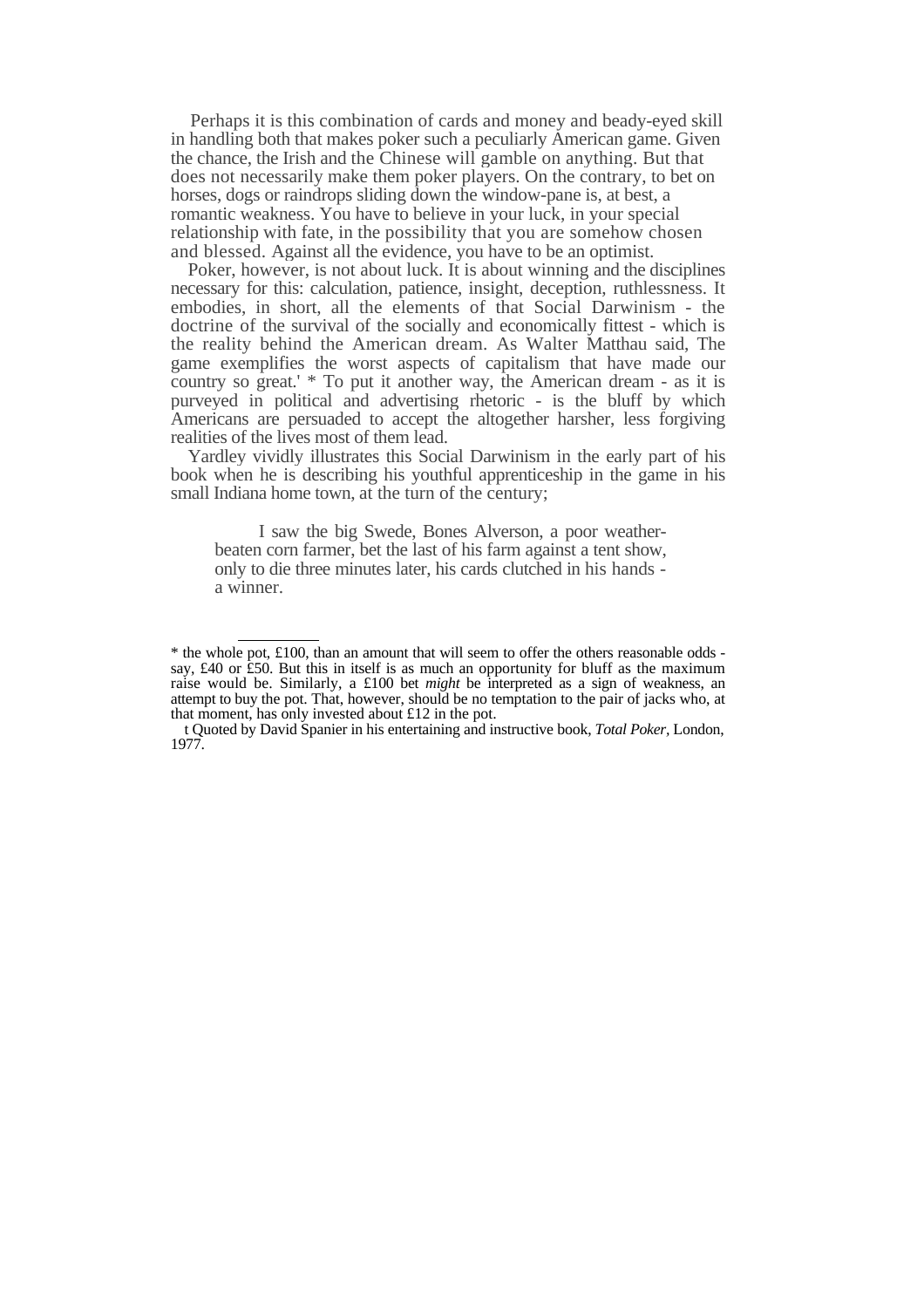I saw Jake Moses, a travelling shoe salesman, lose ten trunks of shoes. I saw a bank teller trapped with marked money he had stolen from the bank; a postmaster go to jail for shortages at the post office.

Horses, cattle, hogs, wagons, buggies, farming implements, grain, sawmills - all sold to play poker. New owners showed up at the sawmills, feed and grocery stores.

Yardley's stories are dramatic, simple and loving, like the folk tales collected by the Brothers Grimm. And in a way, this is what they are: the mythology of America on the move, the winners winning, the losers going under.

Each story illustrates a particular form of the game -draw, stud and some of their variations - and includes Yardley's peculiarly stringent rules for winning. These rules themselves illustrate another aspect of the cynical reality beneath the American Dream. The classical game Yardley advocates is not only conservative, it is also deeply pessimistic. 'I do not believe in luck - ' he says, 'only in the immutable law of averages.' In his style of poker there is no room for play in any of the frivolous senses of the word. Frivolity is, quite simply, too expensive. What his advice amounts to is, Assume the worst, believe no one and make your move only when you are certain that you are either unbeatable or have, at worst, exceptionally good odds in your favour.

This is an iron-clad system when playing against weak players who do not understand the odds or the endless finesses possible. Against strong players who know 'the book' and have the necessary discipline it may be less immediately effective, since they will recognize your tactics and simply fold when you bet. That, however, is not Yardley's business. He was a purist writing for embryo purists, concerned only with the rules and values of classical poker.

'Classical' may seem an inflated word for a rather shady pastime. Yet it is wholly appropriate, for there is a kind of strict beauty in the game when it is played in this way -every detail accounted for, every nuance recognized. The excitement has nothing to do with the passive, masochistic thrill of roulette; it is closer to the tension of chess, the most purely intellectual of all games. At a certain shared level of skill, poker, like chess, is a psychological combat. It depends finally on your insight into your opponent's state of mind and how it will affect his willingness to call or raise or fold. Is he depressed or riding high? What is his financial position, off the table as well as on? What are his vanities, his fears? At its best, poker is a contest of wills and personalities, one end of which is power. You want to be able to predict, even to dictate, how the other players will respond to each of your moves.

This interplay between the personalities round a poker table and the combination of cynicism and insight necessary to win is where the real fascination of the game lies. Perhaps this is why Yardley's book continued to hold me, even after I had assimilated his advice and had a working knowledge of the percentages. When I first picked it up I was ignorant not only in the ways of poker. I also had the deep ignorance which often goes with excessive education. I had been through the most high-minded academic mill: a monastic public school, Oxford, Princeton, Harvard. I had read a vast number of books and written a couple of my own. Yet in practice I was naive to a degree which still, nearly twenty years later, makes me blush. I had a marriage 1 could not handle, a childish desire to be loved by the whole world, and an equally childish conviction that everything would turn out all right in the end. When it didn't I was -simply and profoundly outraged. I had lived my life as I played poker, recklessly and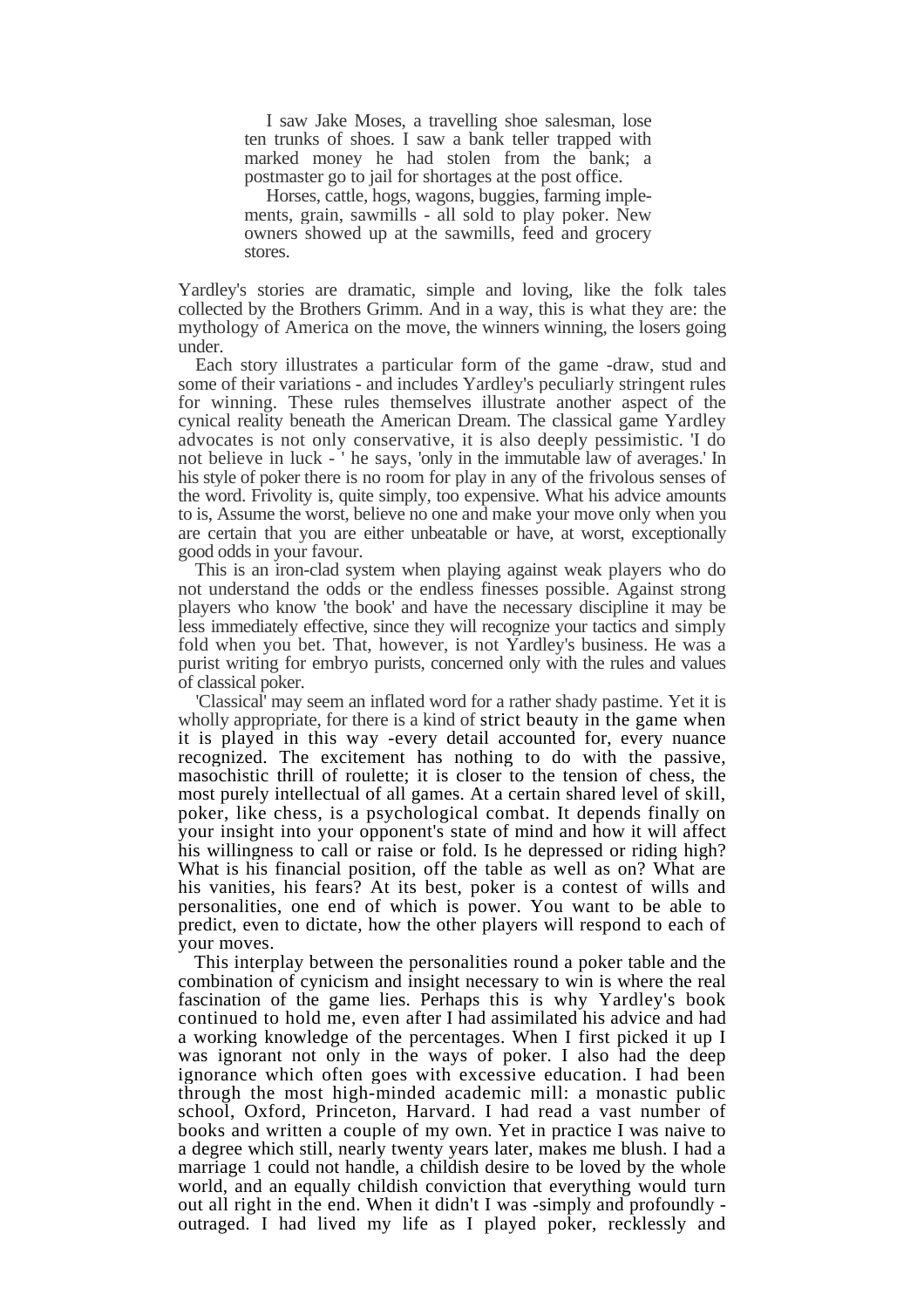optimistically, all my cards open on the table and nothing in reserve, i had also assumed that everybody else was doing the same.

I was wrong, of course, and it was about the time I began to realize this that I first read Yardley. Read: 'You should study your own weaknesses as well as those of your opponents. Keep a poker face. Keep silent. Don't gripe when you lose a hand or gloat over a winning one.' Read, above all: 'A card player should learn that once the money is in the pot it isn't his any longer. His judgement should not be influenced by this. He should instead say to himself, Do the odds favour my playing regardless of the money I have already contributed?' What applied so cogently to money in a poker pot applied equally to the feelings I had invested in my disastrous personal affairs: 'Do the odds favour my playing regardless of what I have already contributed?' I knew the answer. The only puzzle was why I should have discovered it not in Shakespeare or Donne or Eliot, Lawrence or Bootle or any of my other literary heroes, but in a funny, vivid, utterly unliterary book by an American cryptographer and intelligence agent. It seemed absurd, disproportionate to the efforts I had made. But it was the beginning of my real education and I sometimes wonder if that was what Yardley, too, was implying in his title. In the end, what he is describing is not so much a game of cards as a style of life.

**A. ALVAREZ**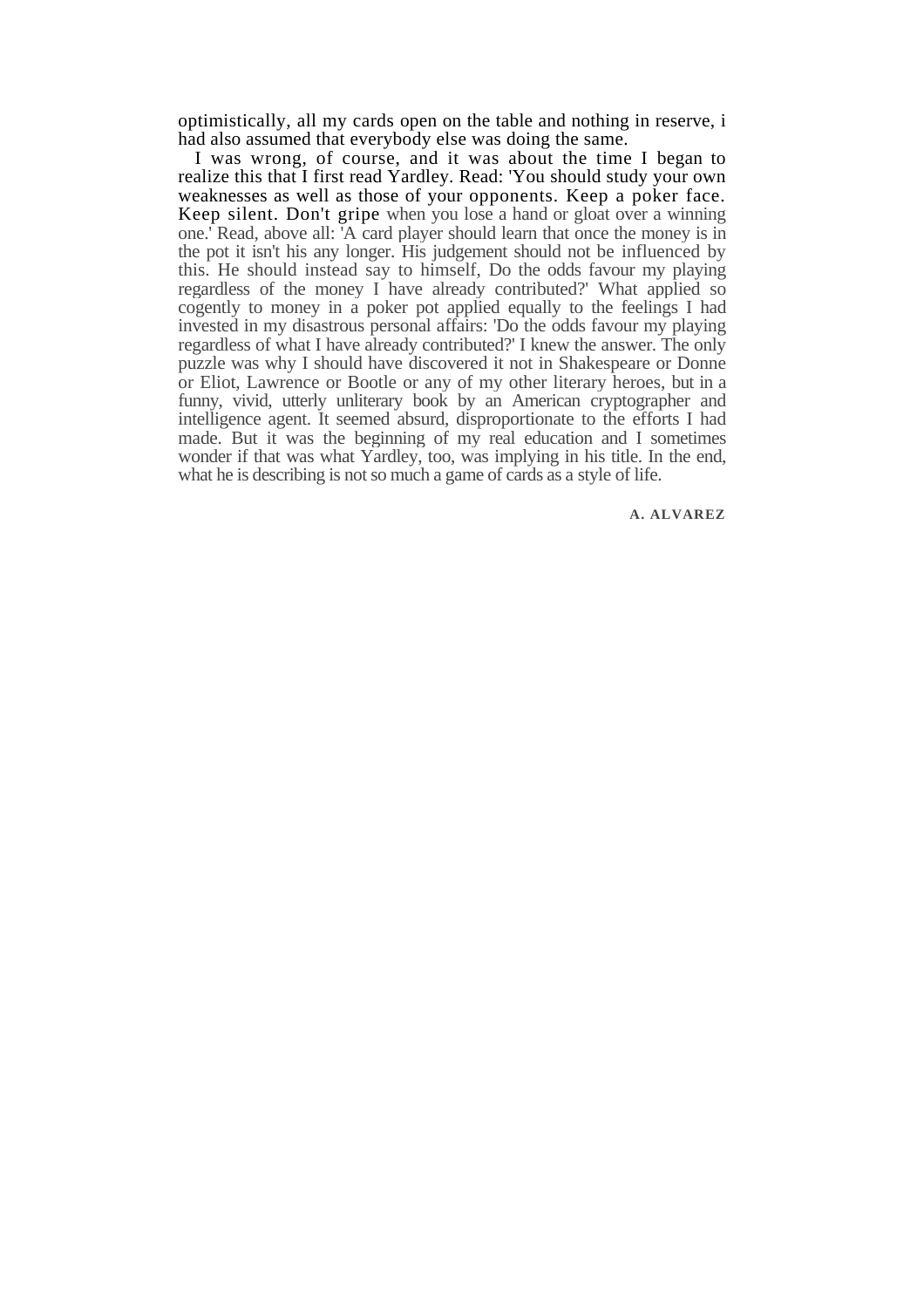# *Preface*

I have consistently won at poker all my life - in my home town, in Indianapolis, Washington, New York, Hollywood, London, Paris, Cairo, Rome, Hong Kong, Chungking, and on boats and trains and airplanes. And I've never lost at over three consecutive sittings.

Why? Because my method of play for each game is based on the scientific study of thousands of individual poker hands in each of all the various methods of play. I do not believe in luck - only in the immutable law of averages.

I was fascinated with the first game of poker I ever saw. It was being played in the rear of one of the seven saloons in a little Indiana frontier town where I was born in 1889. I was just sixteen - high-school class president, editor of the school paper, captain of the football team, and a fair student with a definite flair for mathematics.

I haunted the poker tables in the various saloons for a number of months, and all the while I was dealing and recording hands in my bedroom and studying them. I finally settled on Monty's Place, because it offered more colour and action, and with my small inheritance and my meagre savings I began to play. Aside from poker, stark drama was also being played there.

I saw the big Swede, Bones Alverson, a poor weather-beaten corn farmer, bet the last of his farm against a tent show, only to die three minutes later, his cards clutched in his hands - a winner.

1 saw Jake Moses, a travelling shoe salesman, lose ten trunks of shoes. I saw a bank teller trapped with marked money he had stolen from the bank; a postmaster go to jail for shortages at the post office.

Horses, cattle, hogs, wagons, buggies, farming implements, grain, sawmills - all sold to play poker. New owners showed up at the sawmills, feed and grocery stores.

This, of course, led to frequent fights - some tragic. My own uncle, a giant of a man with a Jesse James beard, was cut down by a consumptive half his size. Uncle Bill walked a block, sat down on the corner drugstore steps, and bled to death.

I won from the first, and as my play continued I learned from Gravey Combs how to detect the many ways cheats used to fleece the unwary player. He was a good-natured country boy with huge palms and long, slender fingers. Jake Moses, the salesman who had lost his shoe samples, observing Gravey's fast deal at cards, placed him under contract and housed and fed him in his home in Indianapolis, where two card sharps taught him all the tricks of false dealing. After Gravey's preliminary education, they placed him at a round poker table with a mirror in front of his hands. When after six months' fancy dealing before the mirror he could no longer see himself cheat, they put him into big-league gambling.

The only games we played at home were deuces wild, draw, and straight draw, with an occasional game of stud. Later when I left home I learned to play seven-card stud, Hi-Lo, low ball, seven-card low, Baseball and the like. As I got farther from home I found the value of the bets smaller, the raises more frequent, and the games wilder. I fashioned my method of play after long study of each game and discovered that the smaller the stakes, the wilder the game, the easier to win.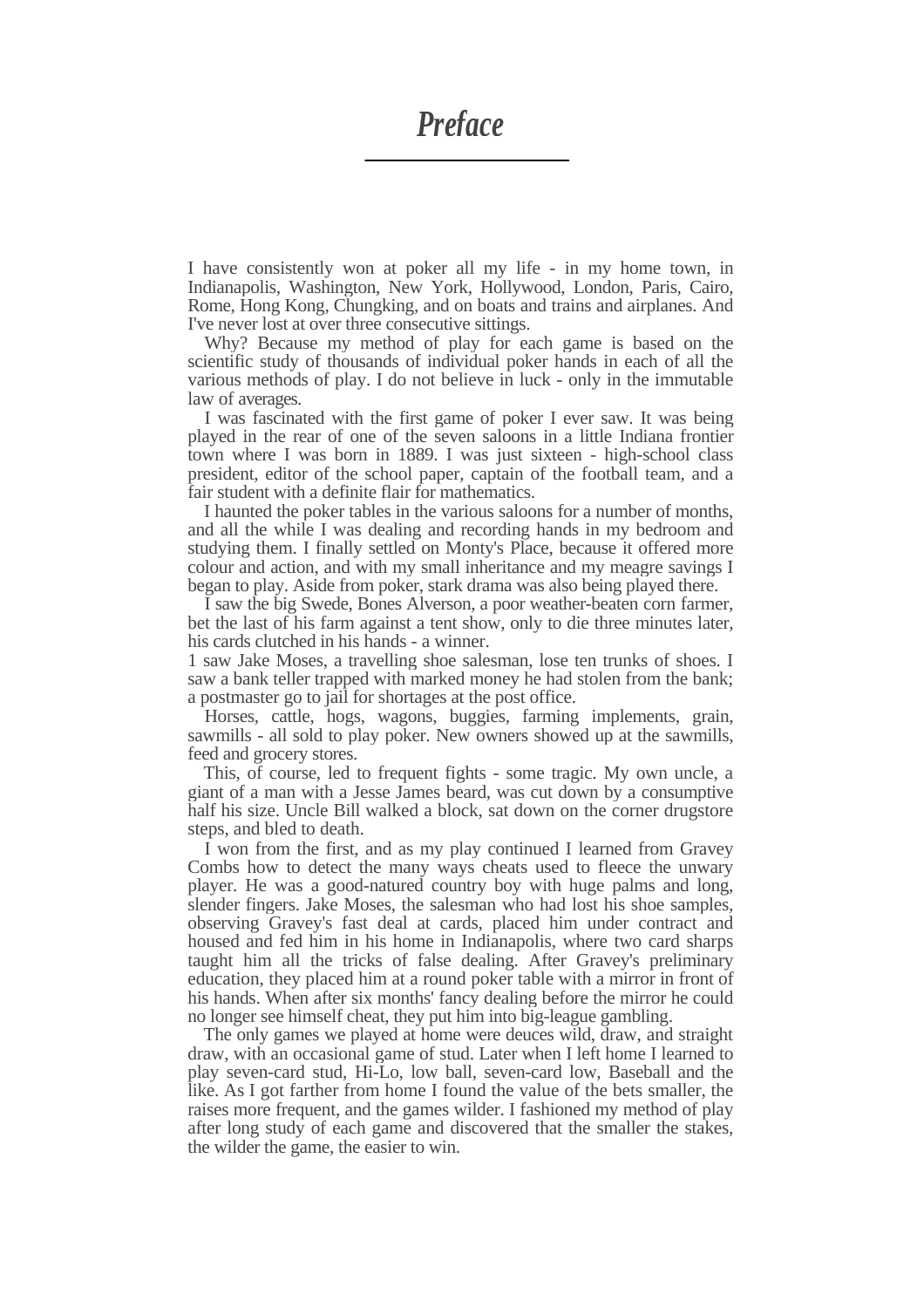# *Part* **One Three Poker Stories**

- 1 Five-Card Draw, Jacks or Better
- 2 Five-Card Stud
- 3 Five-Card Draw, Deuces Wild with the Joker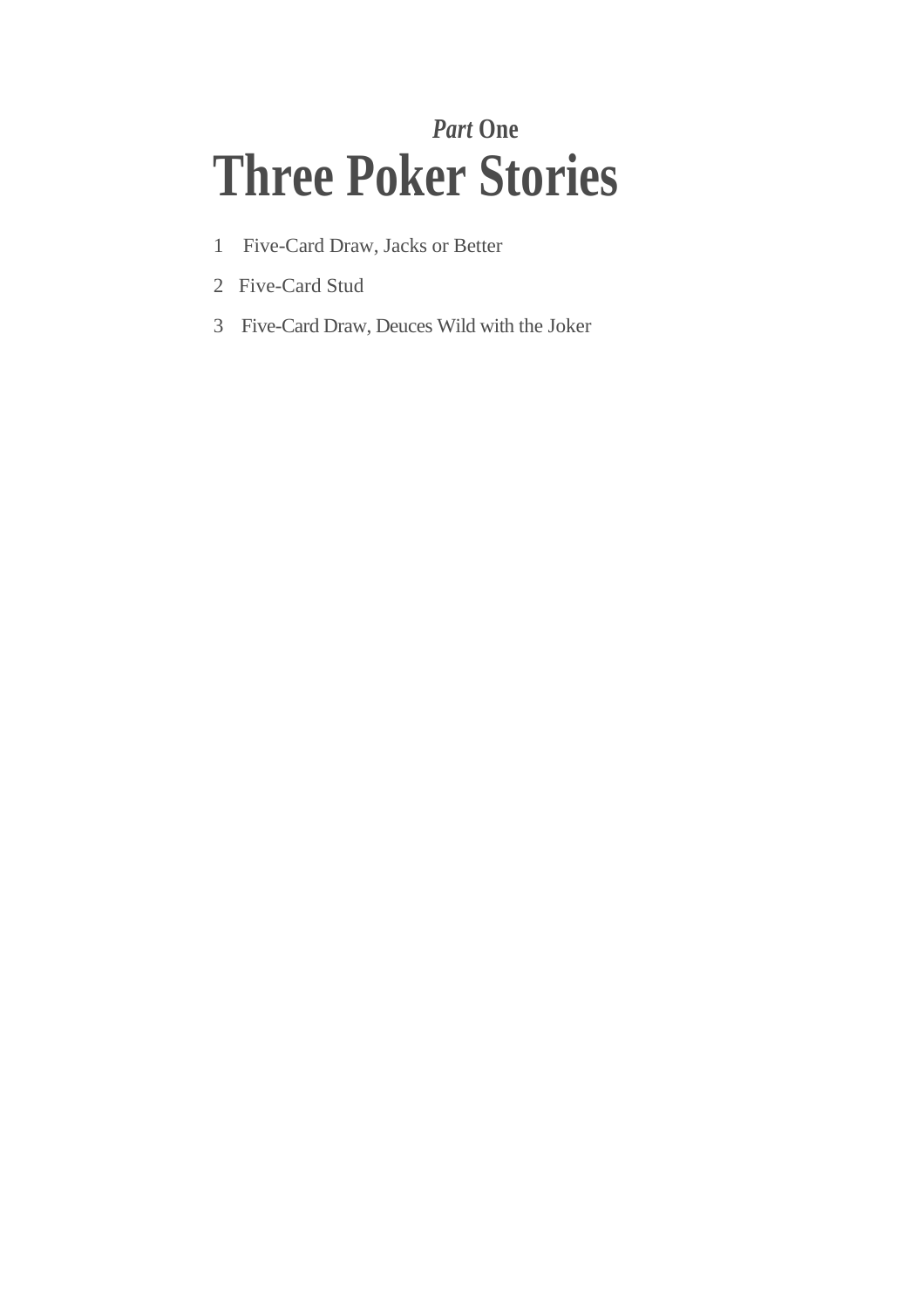# **1** *Five-Card Draw, Jacks or* **Better**

Out of seven saloons which ran poker games, Monty's Place was the only clean one. The poker room itself was at the rear of the saloon and was about twenty feet square with two barred windows high above the ground and an iron wood stove at the end kept polished by the town idiot, called Dummy. The windows had dark, drawn curtains. The walls were unplastered brick, the woodwork painted white, and the floor scrubbed. In the centre was a large round table covered with green billiard cloth and surrounded by seven cane chairs. Others, for loafers and kibitzers, were scattered here and there or were grouped around the stove when the weather was cold. The table was lighted by a single bulb, extended to the centre by a cord from the ceiling and shaded against the eyes of the players. At the side of each chair was a spittoon; others were at convenient spots.

While the game was in progress, the door was barred with the usual sliding window and guarded by Runt, the bouncer, so named because of his size. Strangers were welcome after being frisked for weapons by Runt.

Monty had trouble with players looking at the discards after they were tossed face down to the player to the left of the dealer, whose chore it was to gather them up and shuffle after the show-down was over. Finally Monty put up a sign for everyone to see upon entering the poker room. It read:

Please Don't

**FRIG**

with the Discards

#### Penalty \$20

Then under this sign he had impishly written,

#### MONTY'S CLUB Vulgar Language Forbidden

Beneath the poster he had signed his own name with a flourish,

#### James Montgomery.

When I began to play poker I guessed Monty to be around thirty-five. He could have posed as Gentleman Jim Corbett in height, weight and looks, and judging from occasional fights that he got into to keep the peace, he was almost as good with his fists. Rumour had it that he had killed a man in New York who was fooling around with his wife. No one knew why he picked our town to settle in, though it was wealthy enough to satiate even a gambler's greed. He was definitely a man's man, but from the side glances he received in the streets from young girls and married women, he was not without attraction to them, though it might have been that they attached a certain glamour to him because he was a successful gambler who had killed a man.

My mother died when I was sixteen years old, and thereafter I did pretty much as I pleased. 1 inherited two hundred dollars from her and with this, together with the money I had saved from odd jobs, I made my first venture at poker. The take-out was twenty dollars in chips but a player could play open; that is, he could play with the twenty dollars in chips plus whatever he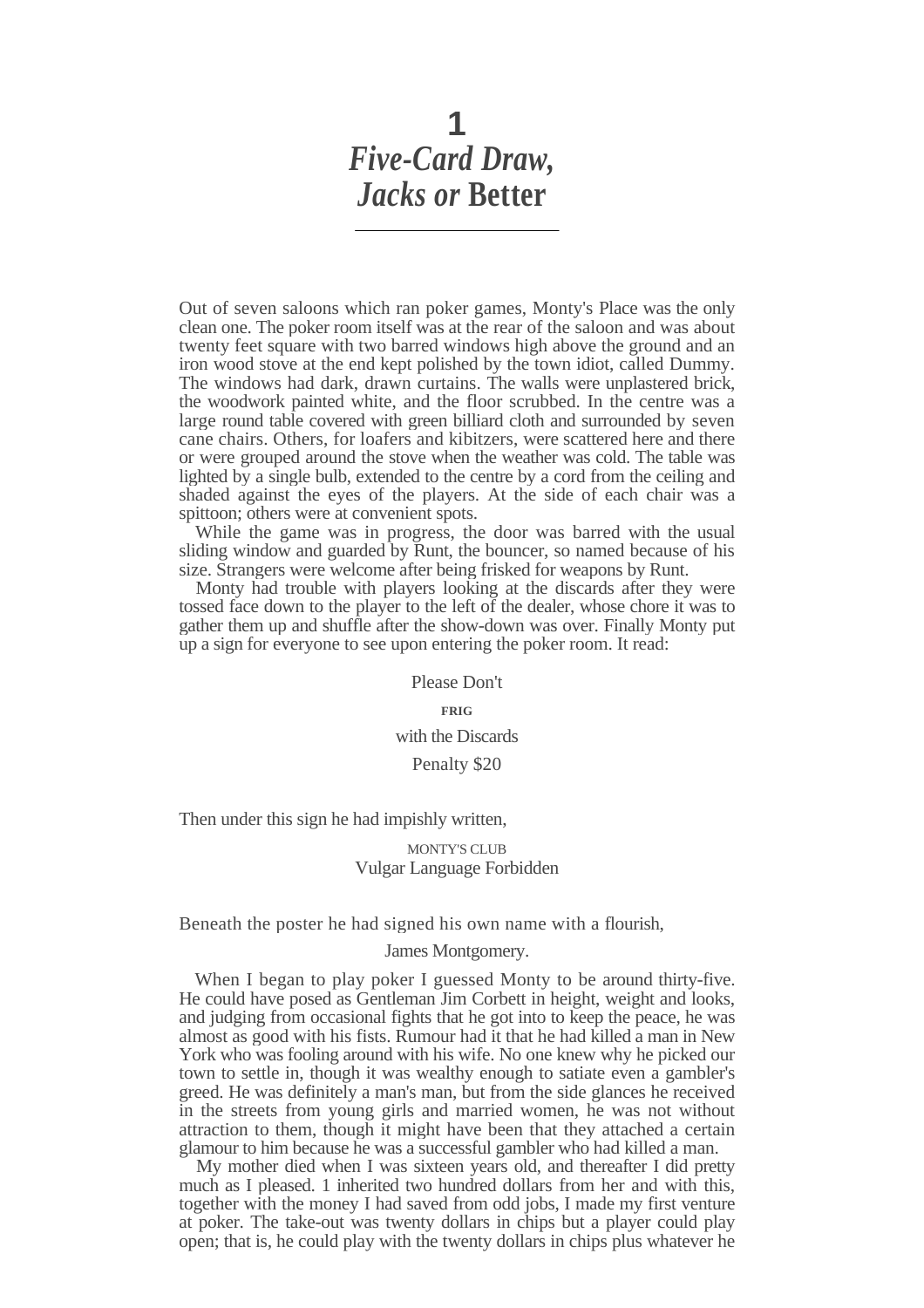had in his pocket. Aside from cash in the pocket, many played open by backing their play with real property - cattle, farms, grain and the like. The player was never asked how much he played open, but if he was bet more than the chips he had in front of him, he was required to put up the difference in acceptable IOUS, and if he didn't have all the difference he played for the pot while the other players, if they wished to continue the betting, bet on the side. After a man went broke he was permitted to play one round without any money and if he won the antes he had another start.

Three games were played at Monty's - stud, draw and deuces wild. In the first the dealer anted two dollars. In draw and deuces each player anted fifty cents. Not more than seven were permitted to play, because in draw and deuces so many stayed that the game was slowed up by shuffling the discards to fill out the draw, and a slow game works against the house, which in this case took a fifty-cent cut per game.

In the Preface I mentioned briefly how I haunted the poker tables and tried to put in practice what I had seen by dealing to myself. I had played plenty of poker for small stakes with school kids, but this was big-league stuff.

The first night I played I think my heart never left my mouth - in any case it all seemed like a bad dream the next morning. I didn't lose much, because to my way of thinking I played conservatively - but the going was rough. It is one thing to face eleven football opponents when you have ten men with you, but to face six hungry wolves alone is something else indeed.

The next few days I watched the game to get over my fear, then I tried it again. And I lost. The alternate observation and play went on until I was down to my last fifty dollars. Then I made a discovery. It all happened one night when I suddenly woke up in a sweat. I had been playing cards in my nightmare but for the moment couldn't recover the details.

I could see Monty, his face clouded in anger over some argument by the players, yelling, 'Deal! Goddammit, deal!' Then he pounded his right fist on the table.

His *right* fist! That rang a bell. But what bell? Then quickly I knew. Monty was left-handed. When excited he pounded on the table with his *right*  fist. Yes, I must be right. At times - it must have been because of tension he bet with his *right* hand. Of course. When he was bluffing, he shifted his cards from the right hand to the left and bet with the right. I could see him now. When he bet he came charging like a wild buffalo. He grabbed just the right amount of chips from his stack, and *bang! -* he bet. If his opponent wasn't scared to death, he was at least confused. Monty had come at me like that every night I had played. No wonder I was afraid. I knew every move he made now. And why he made each move. Now I could see that he was dealing every time he made this fierce move at me. And every time he made this particular play he was dealing draw.

What a sucker I had been! It was too late to do anything about what was done but I might just as well go to see if they were still playing, for I couldn't sleep. I tossed in bed for an hour or so and finally put on my clothes and got my remaining cash from its hiding place and went to the back of Monty's Place. The windows were shaded out but I could see a fringe of light around the drawn curtains and knew that a game was still in progress.

I pounded on the back door and was let in by Runt. When I entered the poker room the game was at full tilt, with a half dozen loafers either drunk or asleep in the chairs. By good luck there was a vacancy at the table - not exactly a vacancy, but one of the house men was playing and at the direction of Monty he was ordered to give up his seat to me - a live fish. I bought \$50 in chips, leaving myself only a few dollars in cash.

When it came time for Monty to deal he took out the joker and said, 'This is straight draw,' which at that time meant what is now known as jacks or better. This means that the pot cannot be opened unless the opener has at least two jacks. The joker was restored to the deck if they played deuces wild.

Monty dealt skilfully, a diamond as large as his thumbnail on his little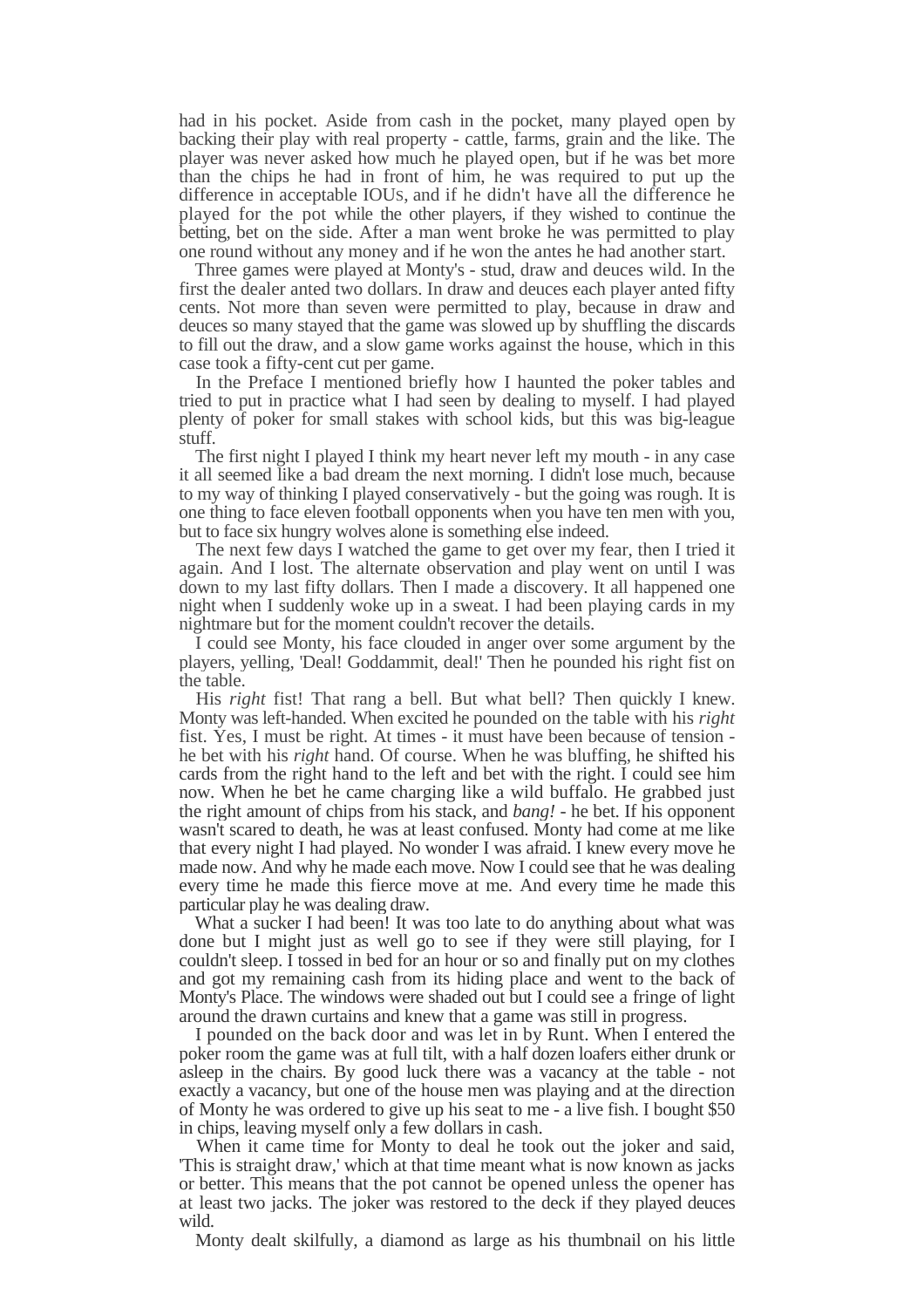finger sparkling in the artificial light.

I had deduced Monty's trick. Someone else on whom Monty had played his trick too often opened the pot, so Monty didn't stay. On his third deal I opened for \$5, the usual opening, on a pair of aces. I was sitting just to his right. He raised me \$15.1 stayed and drew three cards.

Monty's poker face turned into a wicked smile. He said, 'I play these.' I didn't help the aces. I knew what was coming but I didn't know how much he would bet. He glanced at my chips, calculating how much I had left.

*Wham!* His right fist hit the centre of the table. He had bet \$30. I pretended to hesitate, then nervously put down my hand and counted out \$30, about all I had.

'I call,' I said and spread my hand face up, showing two aces. Monty could not conceal a look of utter disbelief. 'Well, I'll be a son-of-a-bitch,' he said and threw his hand face down in the discards. 'Didn't you know I stood pat?' he said in disgust. 'How can you call a pat hand on two aces?'

I grinned at him. 'You wiggled your ears,' I said.

'Fresh kid,' he grumbled. 'Beats anything I ever saw.'

Someone opened the window to let out the smoke. It was daylight. I ought to get some sleep before school, 1 thought. But the time went on. I had confidence now and was winning a bit.

It must have been after eight in the morning when a fat little drummer called Jake Moses came in. He had just got off the morning train.

'Hello, sucker,' Monty greeted him. 'Take a seat.' Jake smiled back goodnaturedly.

There was another vacant chair so I got up from Monty's side and took the other seat. It caused no comment, for players are always changing places at the least opportunity, especially when losing. I knew Monty was going to pick on the drummer and I wanted to be in a strategic position to win when he did.

Round after round passed before my opportunity came. I was sitting to Monty's left, the sucker to be fleeced to his right. 'Let's play draw,' said Monty and took out the joker and dealt.

I passed. The next four players passed, making five in all. The drummer, the sixth player, opened with a \$5 bet. Monty came out roaring with a \$15 raise. I called. Monty showed no signs of annoyance though I knew he hadn't planned for more than one player to draw against him. The drummer called, which was according to Monty's plan.

I drew one card. 'Flushing, kid?' Monty said pleasantly.

I didn't answer. I never talked while playing poker except to announce my bet and the showdown. I was afraid that my voice would crack; in this case, I was sure it would if I opened my mouth.

The drummer took three cards.

Monty said, 1 play these,' meaning he was standing pat.

The drummer, after a peek at his cards, checked.

Without a moment's hesitation Monty bet \$50 - but not as boldly, I thought, as before. It was obvious to him that I had backed in the pot and was drawing to a straight or a flush. He was certainly taking me for a sucker. I had learned early never to risk money drawing one card to a straight or a flush unless there was in the pot at least five times the amount of the bet.

When Monty bet \$50 I raised him \$100.1 didn't have a thing but I was playing it safe, I thought, with Monty betting right-handed. I felt sure he was standing pat on a bust. I wasn't concerned too much about the drummer who had checked. Even if he had helped his hand, he would hesitate to call, with me taking one card and raising.

The drummer showed his openers of two kings and folded.

Monty shook his head sadly. 'You lucky little bastard,' he said and threw in his hand. 'Imagine drawing one card with all that money at stake.'

I tossed my hand in the discards and drew in the pot with trembling hands. I got up and cashed in. I had more than my original stake of \$250.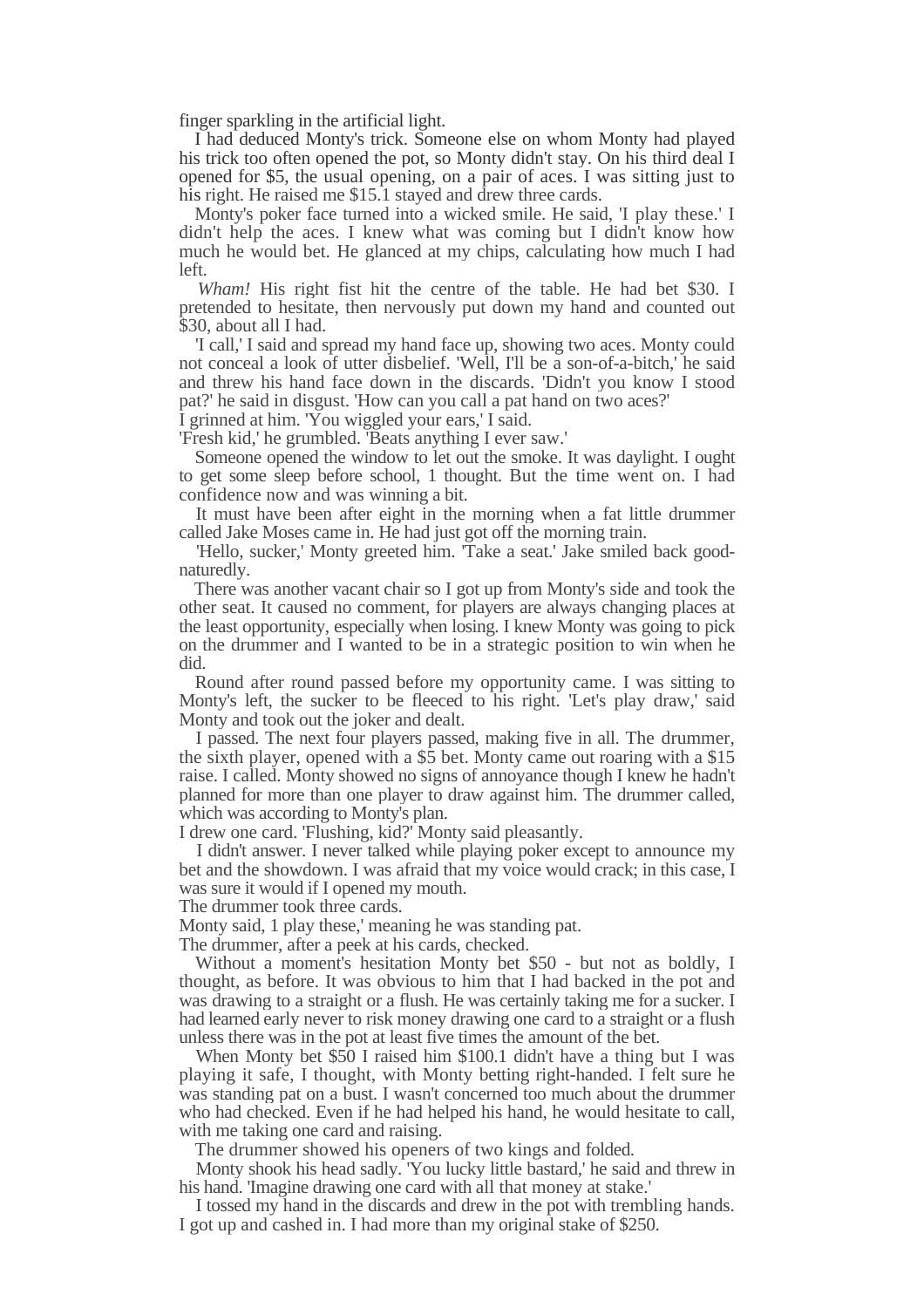I was shivering with excitement, and I huddled around the fire which Dummy had lighted in the early hours as if the warmth of the stove would stop the shivers. It was too late to go to school so I sat down to watch the play. I had fallen asleep when I heard Monty's fist bang the table. Here he goes again, 1 thought, but when I looked, 1 saw him using his left hand to bet. He wasn't bluffing this time, I reflected.

As the play was recaptured later, Monty had used the same tactics on the drummer he had tried on me and then later on both me and the drummer raising and standing pat. But now the circumstances were different. Monty was betting with his left hand.

It seems that the drummer had opened with the usual bet and Monty raised with the drummer staying and drawing three cards. Monty, as before, stood pat. The drummer made aces up and checked to trap Monty, for experience told him that Monty could not have a pat hand as often as he bet.

Much to my surprise Monty bet \$500 on his pat hand.

'You can't have a pat hand all the time,' the drummer said, grinning.

'You son-of-a-bitch, you'll never know unless you call,' Monty cried back. 'I call,' said the drummer. He was about out of chips.

'With what?' asked Monty.

'Ain't my credit good?'

'Not for five hundred.\*

'How much?'

Monty thought a moment. Then his face broke out in a mischievous grin. 'How much are those ten trunks you carry around full of shoes worth? 'Several thousand.'

'Give me a bill of sale and I'll lend you five hundred. Deliver the trunks here and I'll let you redeem them when you fork up the five hundred.' 'Jesus Christ, Monty, you're tough,\*

'I have to be,' said Monty.

The drummer scribbled out a bill of sale which Monty handed to him and threw it in the pot. He spread his hand. 'Aces up,' he said.

'Well, I'll be a son-of-a-bitch!' Monty laughed. 'You mean you called a pat hand on aces up?'

'You can't bluff me. You don't have a pat hand.'

'No, I don't,' Monty said, spreading his hand. 'I only have three tens.'

You could have heard a pin drop as Monty raked in the pot. He had tricked the drummer by not drawing cards.

At last the drummer gathered his wits together. He said, 'Now, Monty, I can't work without those trunks and you can't use all those shoes.'

'That's a fact. But you can redeem them at any time by paying me five hundred.'

'I can't write a cheque. My wife would know if I drew out five hundred from the bank.'

'Then telegraph your manufacturer. You're a sucker for cards and must have got in trouble before. It's around ten o'clock. Telegraph your people and say you need five hundred.'

The drummer looked dejected but followed Monty's advice. He had the money from Indianapolis by noon, and Monty released his trunks.

Right after this play the game broke up and Monty asked me to come to his study, which was next to the card room. When he turned on the study light a dark-blue rug was revealed covering the floor. In the centre of the room was a flat-topped mahogany desk, and at the end, two deep chairs and a huge sofa covered in leather faced the fireplace. One entire wall was adorned with rows of books. The others were bare except for autographed pictures of Teddy Roosevelt, Jim Corbett and Diamond Jim Brady. He did not offer to tell me how he came into possession of them and I did not ask.

He fixed drinks from a private stock and bade me sit down.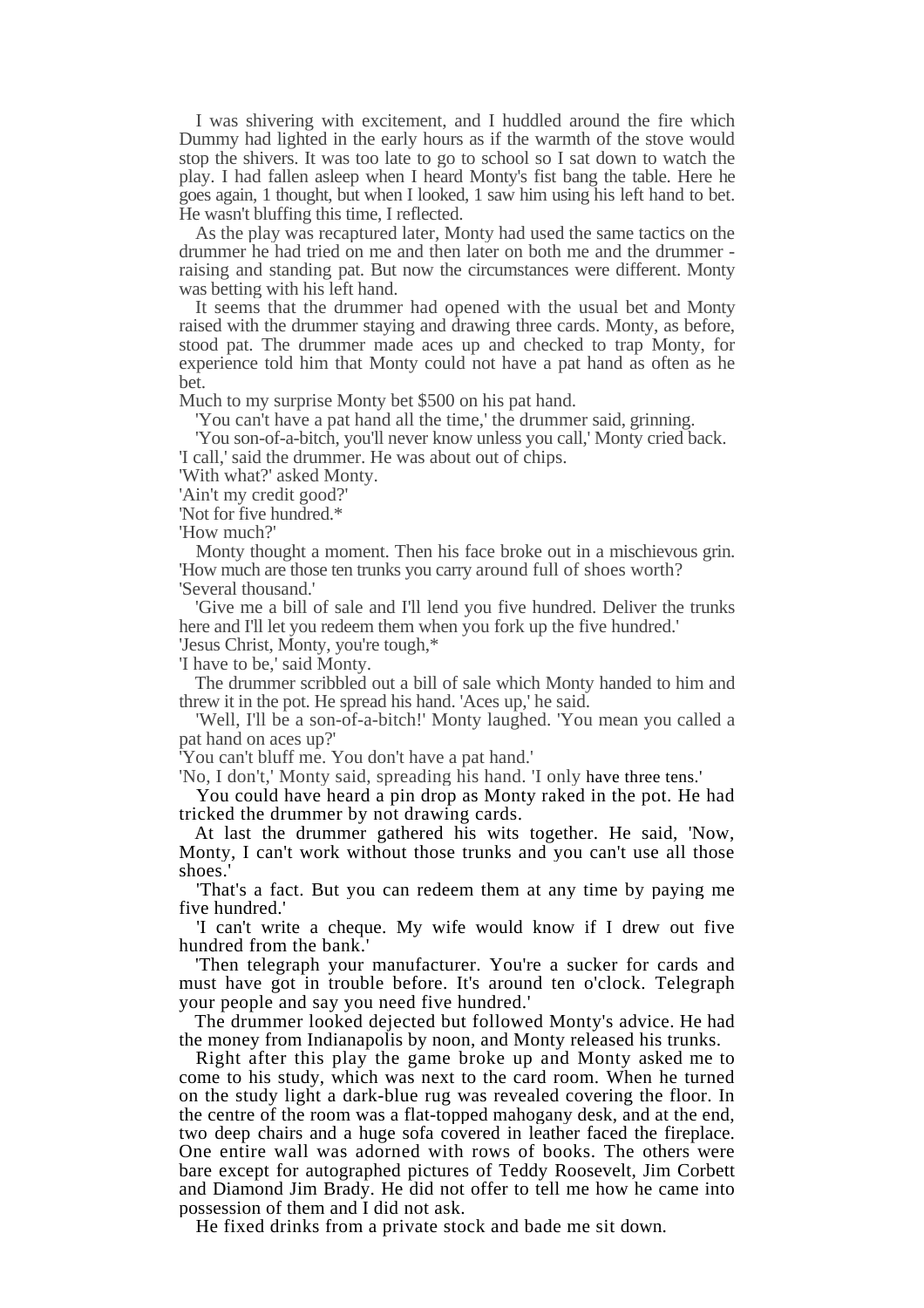'Kid,' Monty said, 'that was a smart call you made last night and even a smarter raise. Now I'm not dumb enough to believe you engineered those two plays just on your own judgement, I know I did something that tipped my hand. I don't ask what it was but I'll think twice before betting you again.'

I was now at ease. I said, 'I told you you wiggled your ears.'

That's good enough for me. How would you like to work for me? Loggy Flick, one of my housemen, is quitting. He's cost me too much money. He plays a poor game of poker and I think he steals from me. When he's running the game he cuts every pot fifty cents, which runs into about ten dollars an hour. He can easily steal two dollars an hour from me without my knowing it. After school and up to bedtime when I'm not playing I'd want you to cut the pots. You can play at the same time you cut.'

Monty paused, and when I said nothing, continued. 'I'll tell you what I'll do. I'll back you up to two hundred dollars and you give me one half of what you win. I'll stand the losses if any. You keep one half of the cut. Is that fair?'

'More than fair,' I said. 'But I couldn't let you back me unless I knew more about the game. I'll cut the pot for twenty-five per cent of the cut and will back myself if you will give me lessons in play. When you think I am good enough to risk your money I'll accept your offer.'

'It's a deal, kid,' he said, shaking hands.

'Monty, I want to tell you how I knew you were bluffing,' I said.

'That's your secret, kid.'

'No, I want to tell you. After all, if I'm an apt student we will be partners.' I paused to frame my words. 'Monty, you are left-handed and ordinarily hold your cards in your right hand and bet with your left. Under stress you switch your cards to your left hand and bet with your right. That's how I knew.'

'Well, I'll be a son-of-a-bitch,' he said, and got as red as a beet. 'And you changed seats just to get on my left so that when I raised the shoe drummer you could back in and draw one card. You'll do. You make some bad plays but I can correct that. By the way, what did you have when you drew one card?'

'The same as you - nothing. That's the reason I had to raise.'

'Well, I'll be a son-of-a-bitch!'

'You said you would correct my play. Suppose we start now with the first lesson.'

'Go ahead.'

'Explain the trick you tried on me. Why did you select straight draw instead of deuces wild?'

'Because in deuces if you stand pat you can't make these simpletons believe you have five of a kind or a straight flush. They will think you have a straight, flush, or a full house, any one of which can be beat easily. If you draw one in deuces, though they know the four deuces and the joker are wild, they are silly enough to think you are drawing to a straight, flush, or two pair. If I raise you and draw one card you will take it for granted I have four of a kind or you might think I'm bluffing. But not these simpletons. Now, in draw, I can stand pat any time I choose and the player must decide for himself whether I'm bluffing or not. I'll ask you this - if you didn't have the edge of the right-handed betting business - I'll ask you, if you open the pot and I raise and stand pat, are you going to call me if you don't fill your hand, which prohibitive odds say you won't?'

'No - but you make that play so often.'

'Sure I do. You saw Jake, the drummer. I set him up for just that play on which I won his trunks. I wanted him to think I was bluffing.'

'But he might have filled his hand.'

'Sure he *might* have. They all know I make that fake play by standing pat on nothing. It's like odd or even, as I'll show you in a few moments. First you have them, then you don't. Keep them guessing. And when you think you have them beat, play the hand hard. You don't need a lock to win at poker.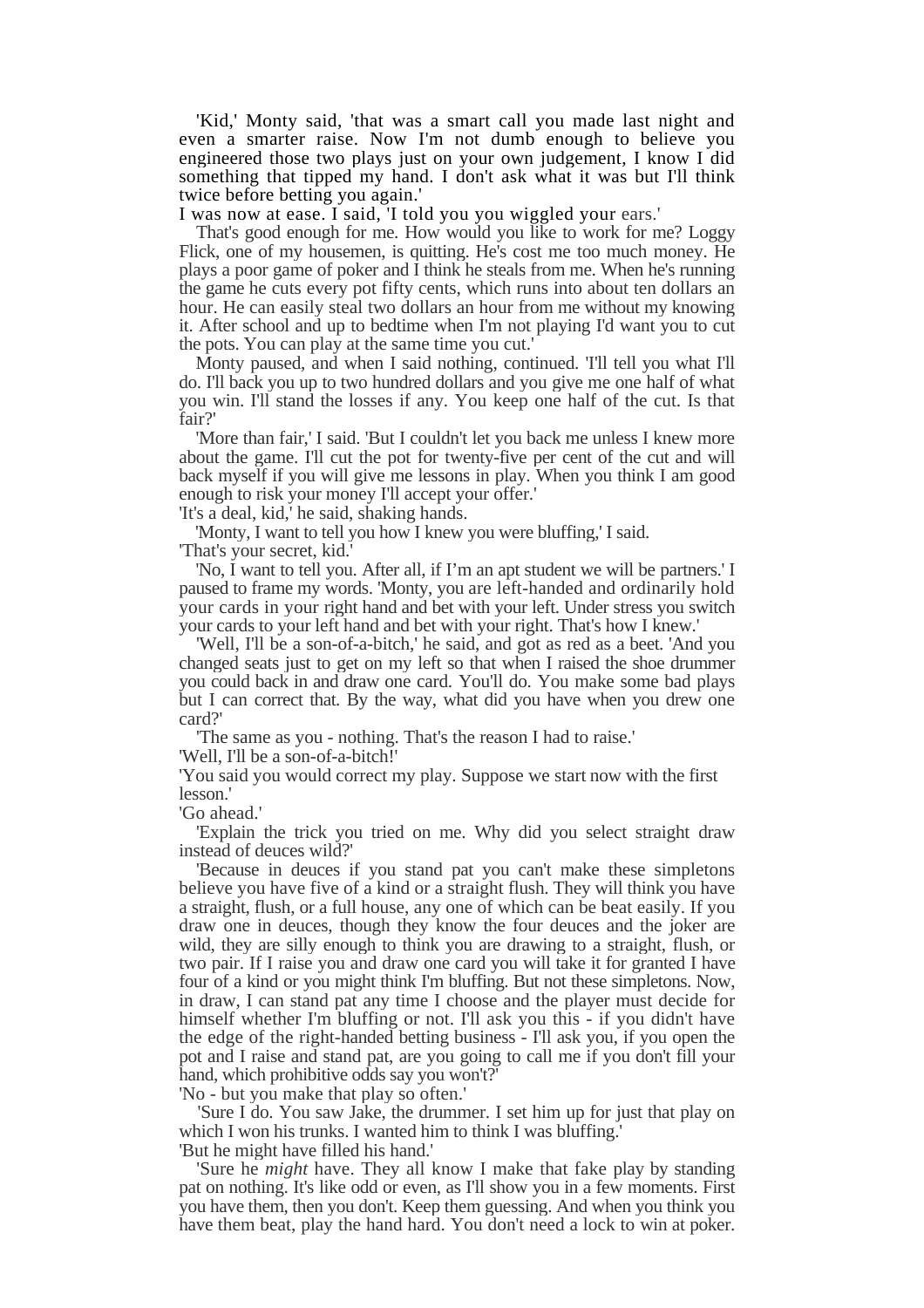It's the law of averages that will win for you. I'd make the same play against a jackass who had just been beaten with a fake pat hand if I held any set of threes as I did against Jake. Set up your man with a bluff. Then knock him down with the winning hand.'

As I learned later, Monty worked his bluffing trick at draw on every stranger. His unique conception of the Golden Rule, 'Never give a sucker a break,' paid off. He explained, 'This is a club. I'm collecting initiation fees; then when I work it the second time I call it club dues.'

Later, as the years went by, I worked the same trick at every club where I've played, the most recent being the National Press Club in Washington. I was so tight that members would jump to the second table when there was a vacant seat. One radio broadcaster called me Old Adhesive.

There was a house rule against looking at face cards but some of the members got so curious that they couldn't resist picking up a player's discards and looking at them. If one is bluffing, this is deadly stuff. So to protect my hand and to try Monty's trick effectively I had to wait until I controlled the discards. This happened to every dealer during the deal. Discards were collected by him so that it was easy for me to hold on to my hand after bluffing and mix it with the other cards.

We played two games at the National Press Club - draw and stud. In draw, the dealer would announce his choice: jacks or better, anything opens, any pair, aces progressive, kings regressive and the like. The stakes were \$2 limit. In stud there was no ante. In draw everyone anted 25 cents and if the pot was passed the players anted again after each passed pot. To open, the limit was \$1 and after the draw the player could bet \$2. In passed pots the opener could bet \$2 and after the draw the limit was \$4.

So in a set-up like Monty's it was extremely important not to have anyone see my hand - we had no \$20 penalty for looking at the discards. I worked the Monty trick only when dealing. When I decided to work it I would wait for a time when one player opened and only one stayed until my turn came. I did not want two persons drawing, for it is hard enough to convince one person not to call, but extremely dangerous to fool two. Of course, at times, someone who had originally passed backed in. Then I had two persons to fool, but that was the risk I took.

My technique was the same as Monty's. I raised the opener the limit, making sure that he was one of the crowd who seemed convinced that I was a tight player and 'always had them'. The opener usually stood the raise and drew cards. T would stand pat. He would check unless he filled his hand and thought he had me beat. If he failed to bet, I bet the limit, \$2 on regular pots, \$4 on passed pots.

1 worked this trick successfully forty-one times without getting caught. And then I got careless and tried it on a new man and he called on three of a kind against my supposedly pat hand - just to keep me honest, he said.

An occasional player would complain that 'Yardley is always raising', but no one caught on to the fact that I worked this trick only when 1 dealt. All were journalists or ex-journalists with brilliant minds and keen powers of observation. I suppose if anyone gave it a thought it was dismissed because no one would be stupid enough to work such a trick.

'Kid,' said Monty, Tm going to read you excerpts from *The Purloined*  Letter.' He took from the shelf a volume by Edgar Allan Poe. 'If you give what I read some thought, you will profit in your poker playing.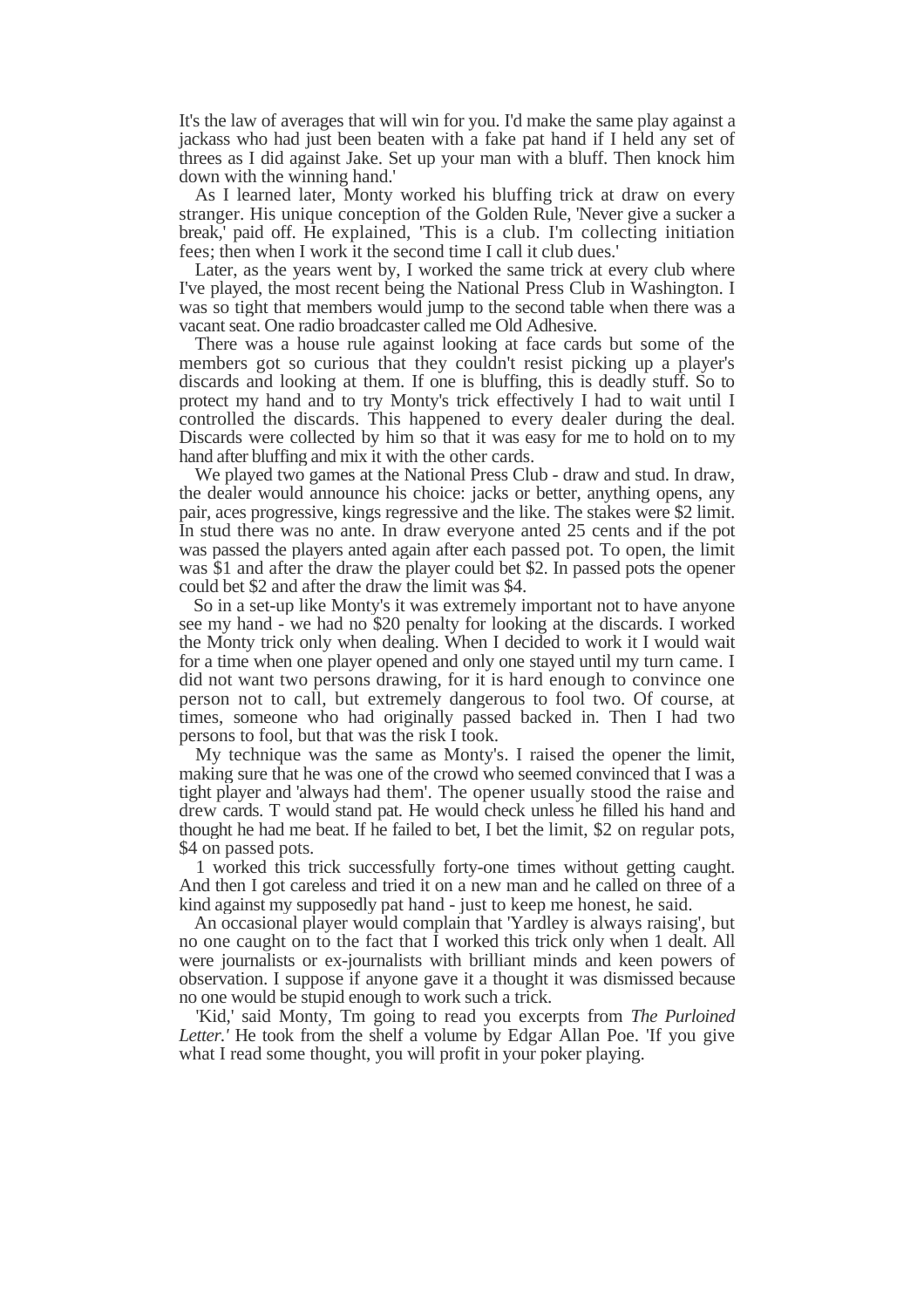'This,' continued Monty, opening the book, 'is one of the characters Poe invents, Monsieur C. Dupin. Dupin is discussing the intelligence of the Prefect of the French police. He says:

> Many a schoolboy is a better reasoner than he. I knew one about eight years ago whose success at guessing in the game of even and odd attracted universal admiration. This game is simple, and is played with marbles. One player holds in his hand a number of these toys, and demands of another whether that number is even or odd. If the guess is right, the guesser wins one; if wrong, he loses one. The boy to whom I allude won all the marbles of the school. Of course he had some principle of guessing; and that lay in mere observation and admeasurement of the astuteness of his opponents. For example, an arrant simpleton is his opponent, and, holding up his closed hand, asks, 'Are they even or odd?' Our schoolboy replies, odd, and loses; but upon the second trial he wins, for he then says to himself, the simpleton had them even upon the first trial,

> and his amount of cunning is just sufficient to make him have them odd upon the second; I will therefore guess odd; he guesses odd, and wins.

> Now with a simpleton a degree above the first [Monty continued reading] he would have reasoned thus: This fellow finds that in the first instance I guess odd, and in the second, he will propose to himself upon the first impulse, a simple variation from even to odd, as did the first simpleton; but then a second thought will suggest that this is too simple a variation, and finally he will decide upon putting it even as before. I will therefore guess even; - he guesses even, and wins. Now this mode of reasoning by the schoolboy, whom his fellows termed lucky - what, in its last analysis is it?

Poe is asked this question,' said Monty looking up from the page. 'Poe replies:

It is merely an identification of the reasoner's intellect with that of his opponent.

'Do you grasp what I have read in its relation to poker?' Monty asked, sipping his drink.

'I think so,' I said. 'If you overvalue or undervalue another's intellect you will guess wrong. If you want to know when to call and when to bluff, identify yourself with your opponent's cunning.'

'Exactly,' said Monty. 'And that's what I failed to do with you.' He smiled ruefully. For practice you should carry a pocketful of pennies around and entice others to play odd or even. Poe calls it even or odd. If you win consistently you have proof you can judge another's acumen. How do you think our town football team won against those bruising Linton Miners last Sunday?'

'By playing odd or even?' I laughed.

'By playing odd or even. As in Poe's *The Purloined Letter,* Linton's quarterback's intelligence is just once removed from the arrant simpleton described by Dupin. For example, their quarterback lines up his team and, while giving signals, glances to the right as if looking over the defence. Next he turns his head and looks over the left defence. Then a split second later he turns his head to the right.' Monty paused. 'Where is the ball going?' he asked suddenly.

'It's going to the left if his last glance was to the right -that is, if his cunning is just once removed from the simpleton,' I said.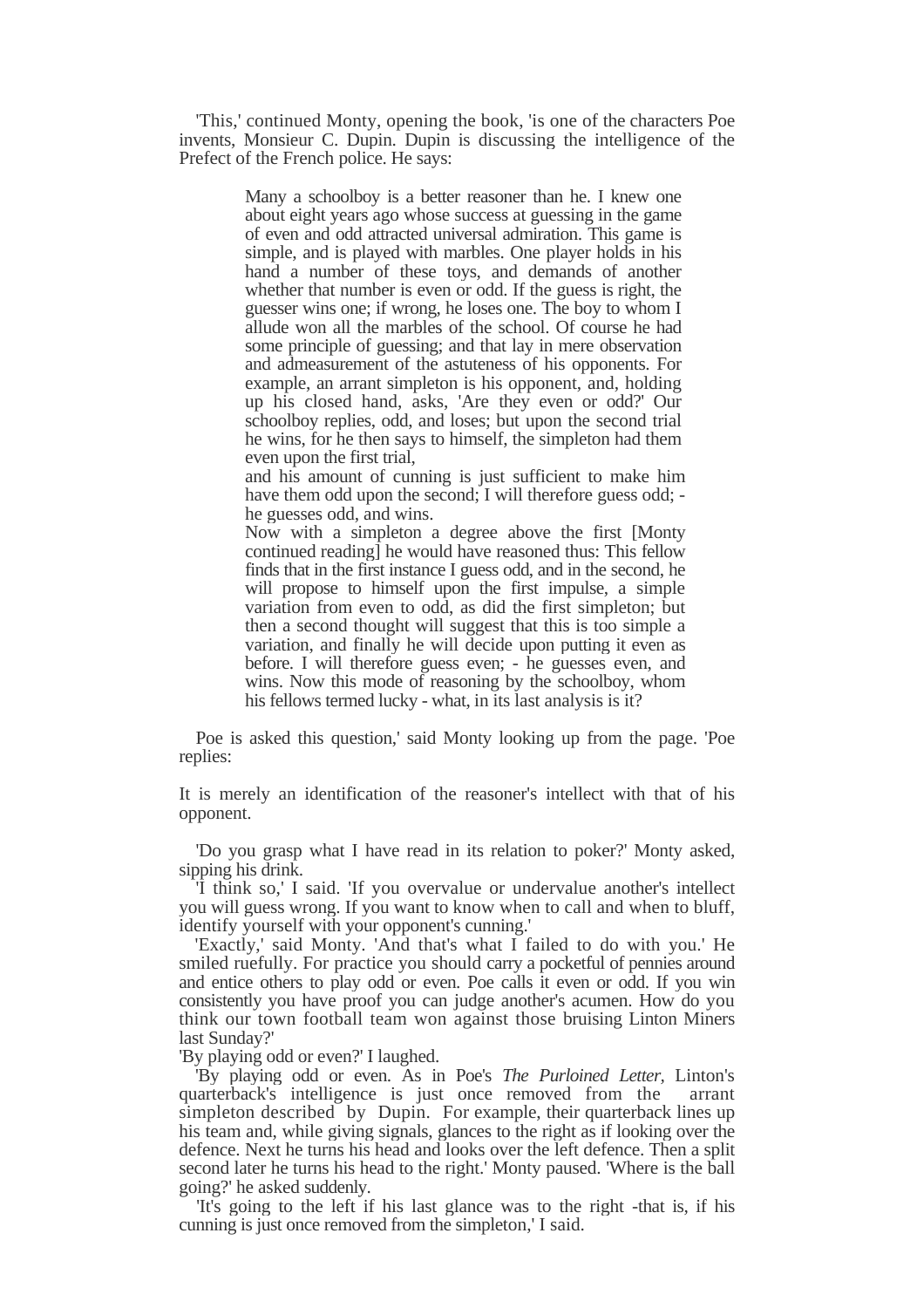'Exactly. And I flash the signal to our captain in time for the defence to meet the threat either to the left or to the right.'

'You mean Linton's quarterback always looks in the wrong direction ?'

'Yes. His intelligence is so low that he would not dare to look in the direction of the ball for fear our team would catch on. But there are times when he doesn't have time to go through this ritual - times when he wishes a quick play. In these cases he gives himself away by drawing back one foot or the other to get in a better position to handle the ball. If the ball is going to the right he draws his right foot back slightly, and if to the left his left foot' 'You didn't by any chance bet on this game, did you?\*

Monty grinned. 'I got three to one and we beat them by two touchdowns.' 'Anyone else in on this?'

'Only our captain and me. The rest of the team thinks our captain is lucky in his guesses and will follow him blindly.' Monty hesitated a moment. 'But I'll let you in on another secret next spring during baseball season. You should win some money.'

'More odd or even?' I asked.

'Yes. Linton's catcher is named Stevens and their best pitcher is called Grim. Grim usually pitches against us, as we have a fair team. I sit behind the screen directly back of the plate. Grim is a fine pitcher and has a long repertoire of pitches: slow ball, change of pace, spit ball, fast ball, knuckler. The change of pace or change-up is his best pitch.

'But let me test your acumen. Let's say the catcher calls for the following pitches in sequence - spit ball, knuckler, fast ball, change-up, slow ball. On the next batter he calls the following: fast ball, change-up, knuckler, slow ball, spit ball. Now the batter has three chances to swing. One of these pitches is known to me before it is delivered. What pitch is it?'

'Write that down, will you?' I asked.

Monty wrote the pitches in two sequences and handed the slip to me.

I studied the sequences a while. 'Well,' I said, 'I don't know without further evidence but there is only one repetition in these two cases. The change-up is preceded by the fast ball.'

'You see, immediately after Grim delivers the fast ball, which the batter doesn't strike at no matter how good the pitch is, I signal to the coach at third base, who in turn signals to the batter. The batter sets himself for a change up. Is it any wonder we always beat Linton when Grim pitches and Stevens catches ?'

I shook my head. 'You know any more odd or even tricks?'

'Well, I'm in a talkative mood and you are leaving next fall, so why not?

'Salty who plays with us is a consummate actor and a windbag but with the intelligence once removed from Dupin's simpleton. He knows what to stay on - I give him that credit. But you can detect repetitions in his actions and chatter. For example, occasionally in five-card stud when he deals and his up-card is an ace he will bet but when he resumes the deal will fail to give himself another card. Someone will invariably say, "Salty don't need any more. He didn't deal himself the third card." Salty pretends to be flustered with having given his hand away. But he hasn't given anything away. He's bluffing. He doesn't have aces back-to-back. He never varies this trick.

'Then he has another habit occasionally during five-card draw of holding the cards close to his face as if to keep anyone from seeing his hand. If he bets, he's bluffing. Once he heard someone say, "Look out for Salty when he picks up his cards like that." You see his cunning is just once removed from Dupin's simpleton.'

'Go on.'

'Well, there's Curley who's a pretty fair player. You can tell when he catches a card that helps him by watching his hands. He has a mild case of palsy and under excitement the tremors increase.

'Then there is Red who plays a great deal and is not too strong a player. In five-card stud watch his eyes and general demeanour. If he helps his hand his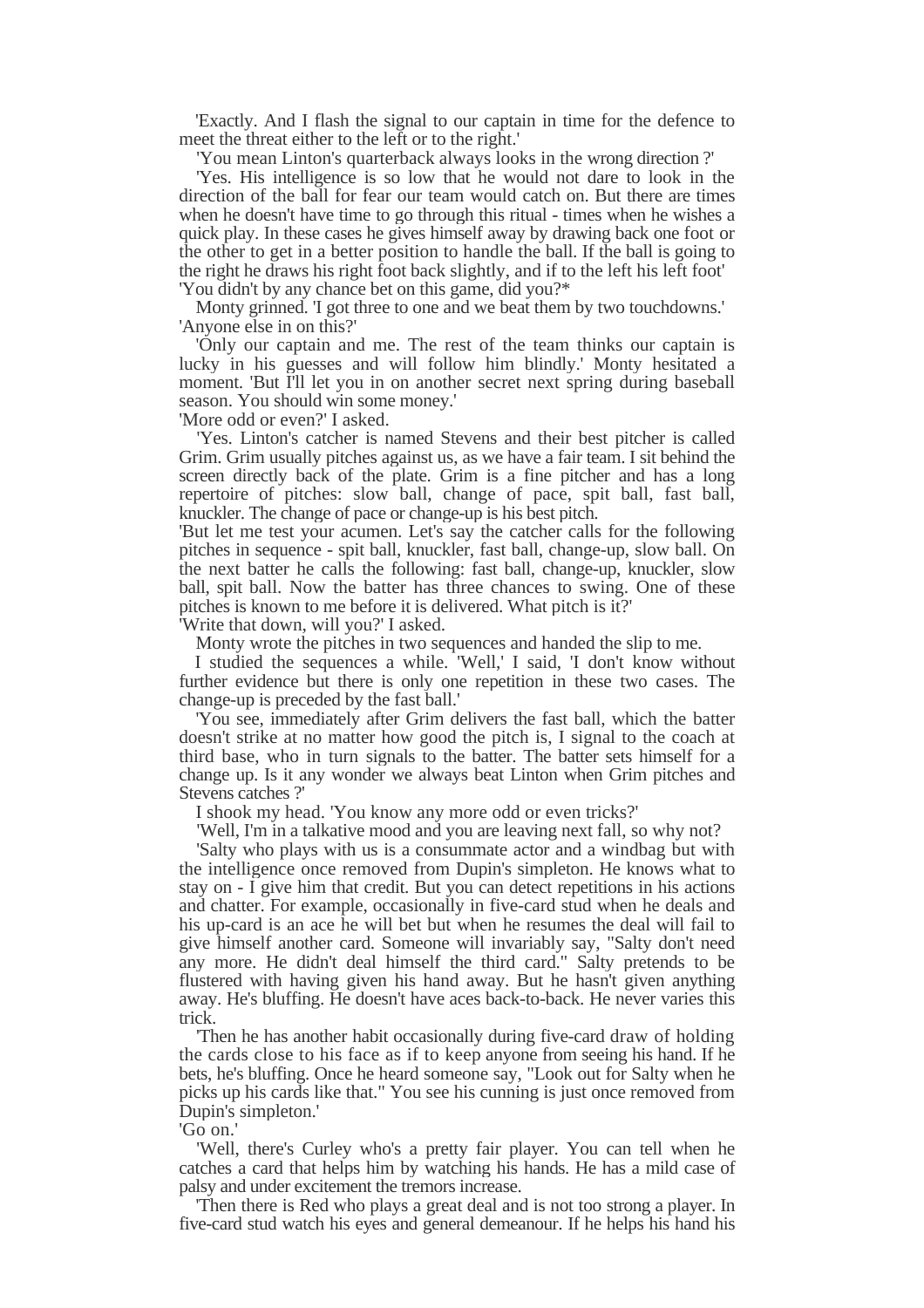eyes will quickly follow the deal as if to say nonchalantly, I did not help. During the betting he will feel his left ear or light a cigarette or do some other thing that we don't normally do during tense moments. You can put it down in your book that the last card helped his hand and judge for yourself to what extent.

'Also there is Shorty, a weak player. If you are setting up a bluff don't do it until you have cured him of calling. Make sure that on every occasion when he calls you beat him. After about the third time you beat him he will give you credit for having the best hand. Not until then can you play odd or even with him for before you cure him he will always call.

'Bluffing should be calculated - just like a pitcher sets up the batter. You may run into a strong hand but you have that risk. In five-card draw a good risk is to raise immediately after someone opens, whether you have anything or not. Raising immediately after someone opens should be proof that you have a strong hand. Either take two cards, pretending you have three of a kind, or stand pat, preferably the latter. Bet at the first opportunity. But be sure that these weak players who always call are not in the pot or that you have taken steps to cure them.

'In stud, even with no pairs, if you hold high cards - and you have no business in the pot unless you do - you will profit by raising an open pair held by your opponent now and then. Most other players will give you credit for having a big pair and will drop their hands. Of course the player holding the small pair, since he has already bet» may go along for another card, especially if he is a weak player. But if he checks, bet, and unless his cunning is less than Dupin's simpleton he will toss in his hand. It is also axiomatic never to try to bluff a winner.'

Monty poured us another drink.

'Monty,' I said, 'I appreciate these tips and am looking forward to further lessons, but I hope to make a name for myself in some other field than gambling.'

'I hope you do. Poe did. His short stories and poems are among the greatest of modern literature.'

'He must have been quite a poker player,' I offered.

'No, he wasn't, I'm sorry to say,' said Monty. 'He was a poet and not a mathematician. He was disinherited because of his poker debts.'

### **II**

Monty was alone in his study a day or so later when I asked him for more pointers on straight draw.

'Well, for one thing,' Monty said, 'you made a dumb play last night when you had kings up and were sitting to the left of the opener and didn't raise. Kings up can be beat if too many players stay. Now if there had been three or four players who stayed after the pot was opened, your hand was worth a call but not a raise, for once a sucker stays it is hard to drive him out. Strong players may fold.

'If you have jacks up, queens up, kings up or aces up and are sitting close to the opener's left, raise. If you are raised back, fold your hand or re-raise and stand pat. Of course, in the latter case, you have to bet after the draw and hope your opponent doesn't call, because his raise before the draw probably indicates your two pair are beat.'

'How about two small pair?'

'Shove them. They're not worth playing unless you raise before the draw and stand pat, then bet. It's about eleven to one\* you won't make a full house, prohibitive odds.' Monty took a drink of straight whisky. 'You must remember about seventy-five per cent of all card players are simpletons. You can see that at a glance when you go into another place to play. Suppose we take straight draw as an example. Someone opens. Even a simpleton should realize the opener holds at least two jacks, but the sucker will stay on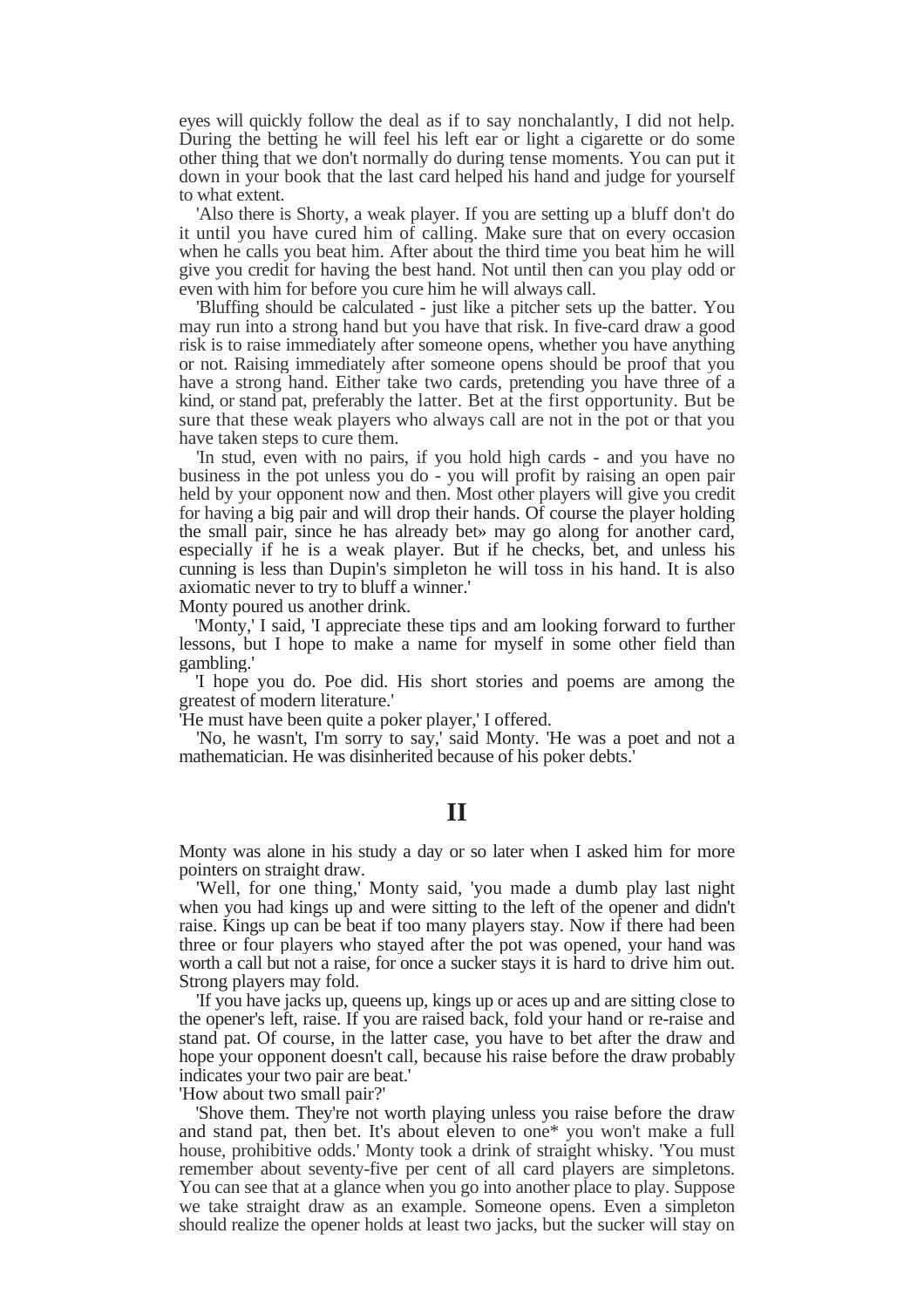a short pair. Just count the players who stay in a pot which has been opened. In seven-handed there are about three pairs distributed among the players, possibly a four-card straight or flush and an inside straight. Four or even five players will ordinarily stay with not one of them on the average having better than two jacks.

'Why draw to an inside straight? It is about eleven to one you don't make it. A four-card flush or a four-card straight should never be played unless there is over five times as much money in the pot as the bet itself.

'Never, I say, *never* stay on a short pair. One who does should have his head examined by Doc Prittle.

'Never stay on less than two aces or two kings. If I am sitting to the left of the opener I raise on kings or aces though I never play in the same pattern. If you drive out other players and the opener draws three cards, draw three with him. If he draws two or one, draw two, and if he checks, bet regardless of your hand. If an occasional player stays after you have raised, draw two and bet unless someone stands pat.

'If you have three of a kind above tens, don't raise. You want the other players in. If the threes are below tens, raise. You don't want too many drawing against you.' Monty thought for a moment. 'Oh, yes, there is one more thing about taking three cards. Your chances of drawing another pair are greatly enhanced because the cards are usually not shuffled too well and the pairs tend to stick together from the previous deal.

<sup>\*</sup> Here and in the following sections of the book odds will be quoted such as '11 to 1'. This implies that the probability of occurrence will be one in twelve. Therefore, for an even bet, the odds will be 11 to 1.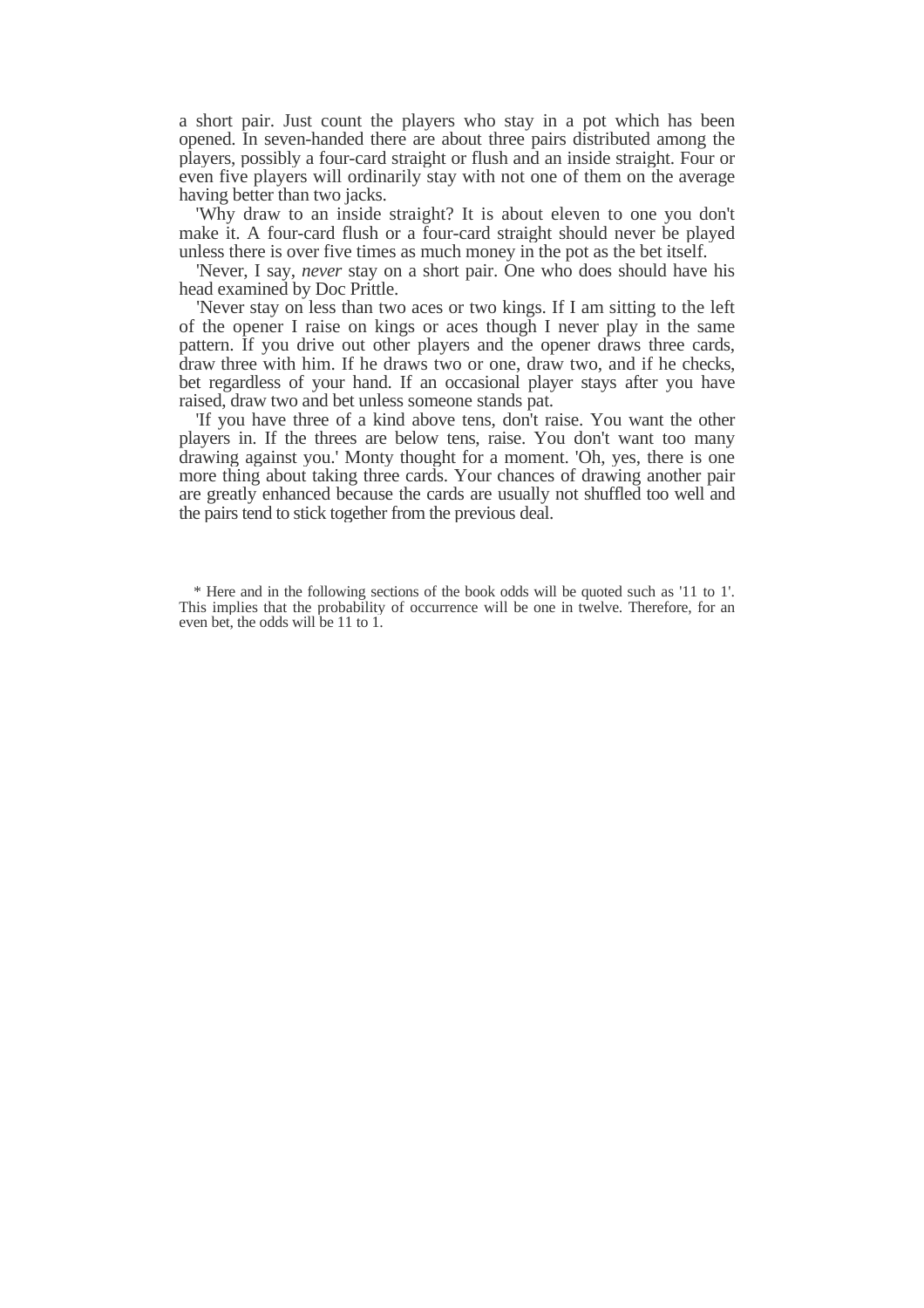'Also don't be in too much of a hurry to open if you are sitting close to the dealer's left. If you have a strong hand and someone ahead of you looks like he is going to open, pass, and raise when it gets back to you. And contrariwise, if you have only aces or kings, open if you see too many players anxious to toss in their hands.'

'Thanks, Monty,' I said. 'How about stud?'

He laughed at that. 'If you get a deck of cards and deal out hands to yourself and master what I've told you, you'll have quite a chore.'

That night both Monty and I played. He took care of the ante so that I was strictly on my own. Nothing much happened until after eleven when Monty was called out to the bar and I took over.

Runt admitted a quiet-spoken man of average height who introduced himself as Lolly Home. He said he was from Indianapolis, visiting friends. He saw I was cutting the game and asked if he might take the seat Monty had vacated.

He was about thirty or so, conservatively dressed. He kept his hat on as did all of us. He wore a huge diamond stickpin which glittered in the shimmering light. But the remarkable thing about him was his hands. They were without rings - the long and slender hands of a pianist. When it came his time to deal he riffled the cards expertly and dealt in a fast rhythmic manner.

He was affable enough but there was one thing about him I didn't like. He held his cards like Gravey Combs (our local boy who was studying in Indianapolis to be a card sharp), and Gravey always told me to watch a player who wrapped his hand around the pack, the thumb, first and third fingers touching the deck.

After he dealt the third time I asked Runt to cut the pots and went out to talk to Monty. 'There's a chap in there,' I said, 'who claims to be visiting friends. He say's he's from Indianapolis. He holds the deck like Gravey. He calls himself Lolly Horne.'

'Where's he sitting?'

'Next to me.'

'What's he dealing?'

'Mostly stud. I told him we played deuces wild, straight draw, and stud. He took out one hundred dollars in chips and has won three pretty fair pots.'

'Go on back,' Monty directed. 'In a few moments I'll come in and stand behind him.'

I heard Monty behind my chair. I was dealing and was so nervous I exposed two cards. The stranger dealt stud the next hand. He won, getting an ace to match the one in the hole on the fifth card. The betting wasn't strong, but he must have won another hundred.

Monty tapped him on the shoulder. In a pleasant voice he said, 'Monty's the name. Mind coming to my study?' He turned to me. 'Kid, come along too. Runt will check the game.'

In the study Monty poured three drinks before speaking.

'Stranger here?' he asked.

'No, I came from Indianapolis to see a girl I'm going with. I went to the hotel about eleven and asked about a game. They told me about this one.' 'Who's the girl?'

'That's a little personal, isn't it?"

'Yes, it is,' answered Monty, his temper rising. 'But goddammit I want to know something about you.'

When Lolly didn't answer, Monty yelled, 'Where'd you learn to deal seconds?'

'I don't know what you mean,' Lolly answered innocently.

'You can tell me about it or I'll break both those beautiful goddamned hands of yours.'

The stranger eyed Monty's huge fists but showed no fear. 'All right,' he said in an even voice, 'I was dealing seconds. How did you know?'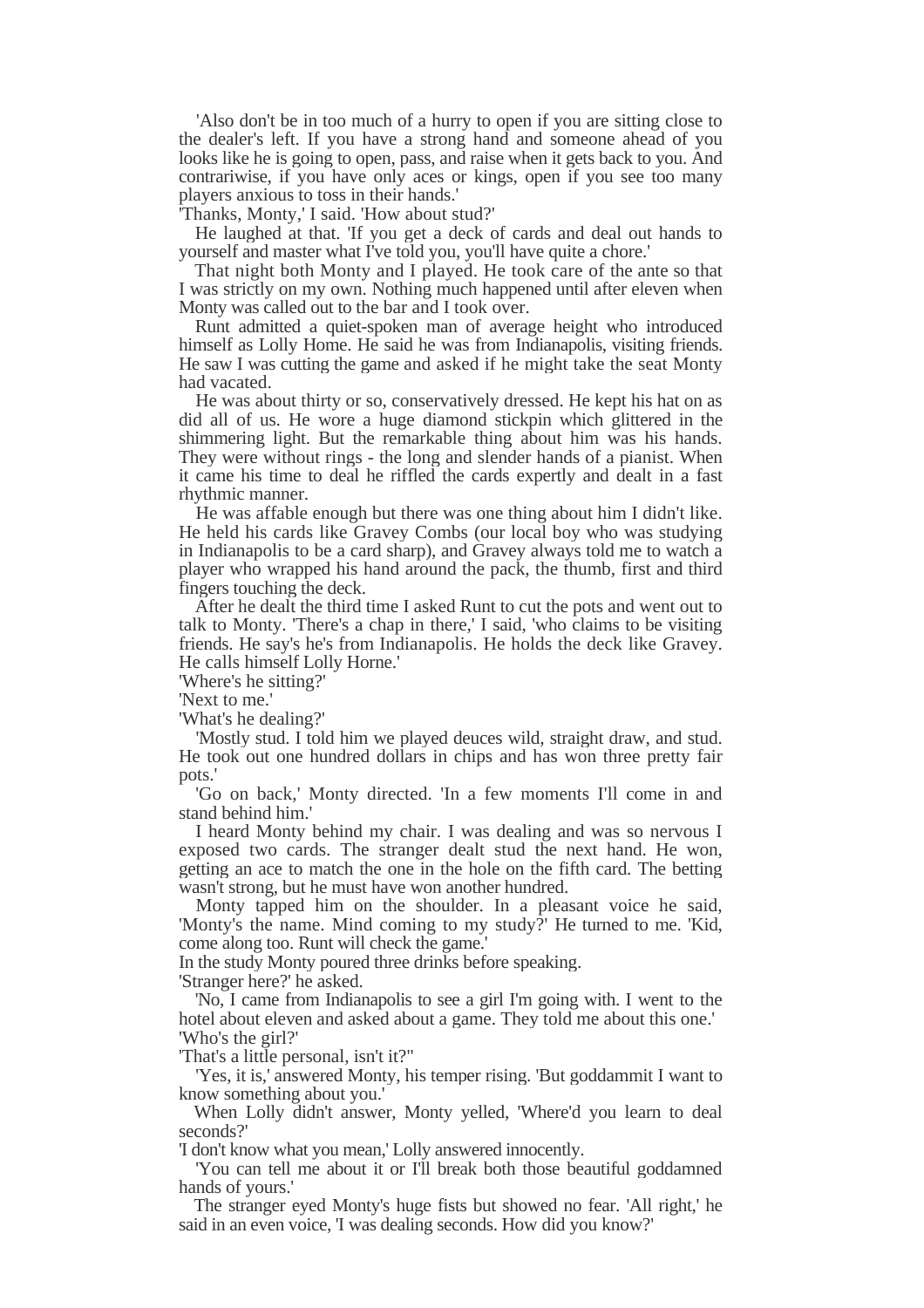'They make a slight swish when you pull them from the deck, as you damn well know. How much did you win? The kid says you took out one hundred dollars.' He turned to me. 'Bring in his chips.' 1 brought them in and told Monty they added up to \$425.

'Where'd you learn these tricks?' Monty asked.

'From my Uncle Charley. He was a magician.'

'Don't you ever feel sorry for the stickers you fleece?'

'No, I don't. My method is painless. I give them the axe. You bleed them to death slowly.'

'Curious philosophy for a card sharp.'

'Not for a realist. You remind me of a friend I hunt ducks with. He says it's unsportsmanlike to kill ducks with a large-calibre shotgun. He uses a twenty gauge, a small bore, and kills more ducks than I do with my blunderbuss. I wonder whether its less painful to die by his gun than mine. The ducks might give a surprising answer.'

'At least the players get a square gamble here,' Monty insisted.

'Between themselves they do. Not with you playing.'

'Why not? I told you the game is on the level.'

'With one exception. You won't play unless you think you have the best hand. I won't play unless I know I have the best hand unless I deliberately want another to win. Will you play with a weak hand?'

'Hell, no.' 'Will a sucker?'

'The sucker doesn't know what a good hand is. That's the reason he's a sucker.'

'Monty,' said the stranger, 'I heard the kid call you that - it's an old matter of debate. Something like how many angels can stand on the point of a needle. You win on superior experience and finesse; I win because I am a card manipulator. You study percentages; I deal seconds. Essentially we are no different. In the end we both bleed the sucker.'

'Well,' said Monty, I'll be a son-of-a-bitch. You talk fancy for a card sharp.' He shook his head. 'Sure must take courage with no gun. Aren't you afraid of getting beat up or getting killed?'

'I never thought I'd get caught. I don't fool with marked cards, the switched deck, or any related card tricks. I stick to dealing seconds and have no confederates. You are the only man who has ever accused me of dealing seconds. You really didn't catch me, you know - you only caught the sound.'

'Gravey told me what to listen for.' Monty smiled.

Then Gravey is a traitor to his profession. He was doubtless sworn to secrecy. It is the custom of the profession.'

'But aren't you going to show us how you do it?'

'You couldn't see it except in slow motion and I have no intention of betraying secrets except to say that the trick is done by placing cards in the pack where I want them by rapid riffles, false cuts, and finally a crimp, so that when the man to my right cuts the pack, it is restored in the order I want the cards. The first card I want is on top of the deck but I deal the second card until I need the top one, then deal that to myself. Of course there are variations - but that is the principle involved.'

'Jesus Christ,' I said, 'he must be as good as Gravey.' The stranger smiled at my youthful enthusiasm.

'Keep your secrets,' said Monty in disgust, 'but I'm keeping that four hundred and twenty-five dollars you have in chips It's for a private charity.'

'Don't I get my take-out back? That was for one hundred dollars.'

Monty gave him a cold stare.

'Okay,' said the stranger, 'if it's for a good cause.'

'It's for two bastards and a washwoman.' Monty grinned, slapping the stranger on the back. 'Here, I'll show you the father - ' and Monty led him to the door opening to the saloon. 'See that ugly duckling getting drunk ?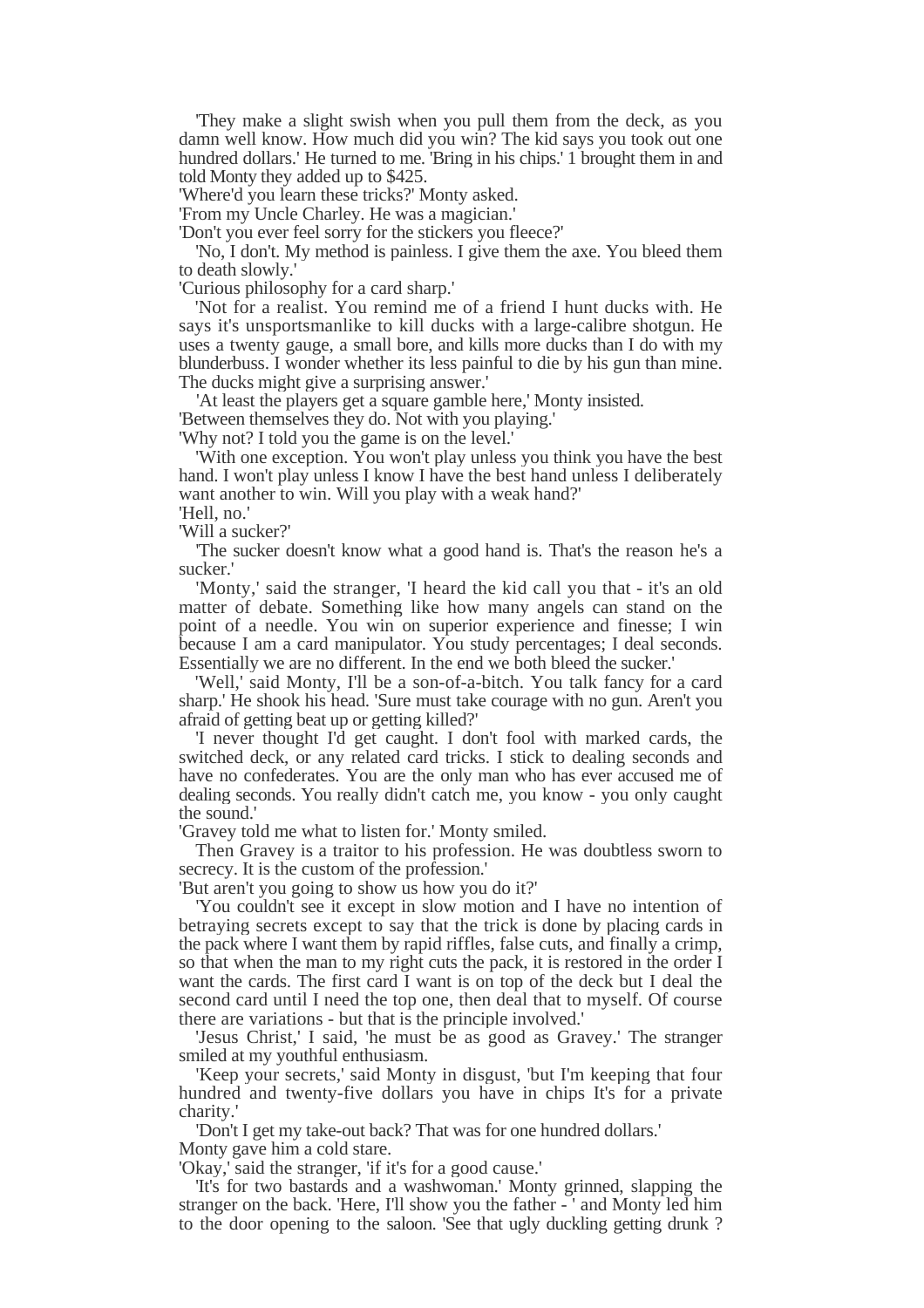He's admiring himself in the mirror. Well, his widowed mother owns twenty per cent of the bank here and now he's getting drunk because she won't let him marry his washwoman and her bastards. His mother sent him to Decatur for two weeks, to take the Keeley Cure. The 'cure' is an overdose of drugs that makes you throw up if you take a drink of whisky. If you can just get whisky in your stomach without vomiting, you overcome the drug. Shorty got off the train this afternoon from the sanitarium, made a bee-line here and took six drinks of whisky, all of which came up. On his seventh trial, the whisky stuck, and he has been getting drunk ever since.

'Heh, Shorty,' Monty yelled and waved to him.

Shorty staggered to the door of the study (he staggered drunk or sober) and propped himself against the door jamb, his ugly mouth spread in a grin displaying gold teeth.

'Shorty, meet Lolly,' Monty said. 'How's all the little bastards?'

Shorty didn't seem to mind, for everyone poked fun at him. He just straightened himself and asked, 'You mean mine or yours?' Monty looked startled. *"touche',* Shorty,' he said.

#### *Three:* MONTY'S COMMENT: *Summary of Five-Card Draw*

The following *summary of five-card draw* will teach you how to win, whether at limit poker or table stakes:

You should study your own weaknesses as well as those of your opponents. Keep a poker face. Keep silent. Don't gripe when you lose a hand or gloat over winning one. Avoid eccentricities. Never drink while playing. If you watch yourself, your opponents, and the game itself, you will have plenty to think about. Drinking leads to carelessness in cards. You may tip your hand. Be alert. Keep your wits about you.

I'm sure you have hung around and kibitzed at poker games when all the seats were taken and remarked to yourself - this player is a winner, that one a loser. Unconsciously the winners all chatter and the losers remain silent.

I've known players who are reluctant to start playing because they are shrewd enough to know that it takes a game some time to loosen up. Some players will bet you that black is white, because of drinking, others will do the same because they do not know what it means to play tight. If you offered these same persons a bet away from the poker game, even though the odds were in their favour, they would demur. But once sit them down to cards and some of them will bet you on anything or everything. I don't know what it is that stimulates a person's desire to gamble at the card table but many players have an ungovernable urge to bet at the drop of a hat. These cannot be called weak players as against strong ones. They are pure unadulterated suckers who lose all sense of proportion. Every game has them. They will draw cards even though the odds are prohibitive against making a winning hand.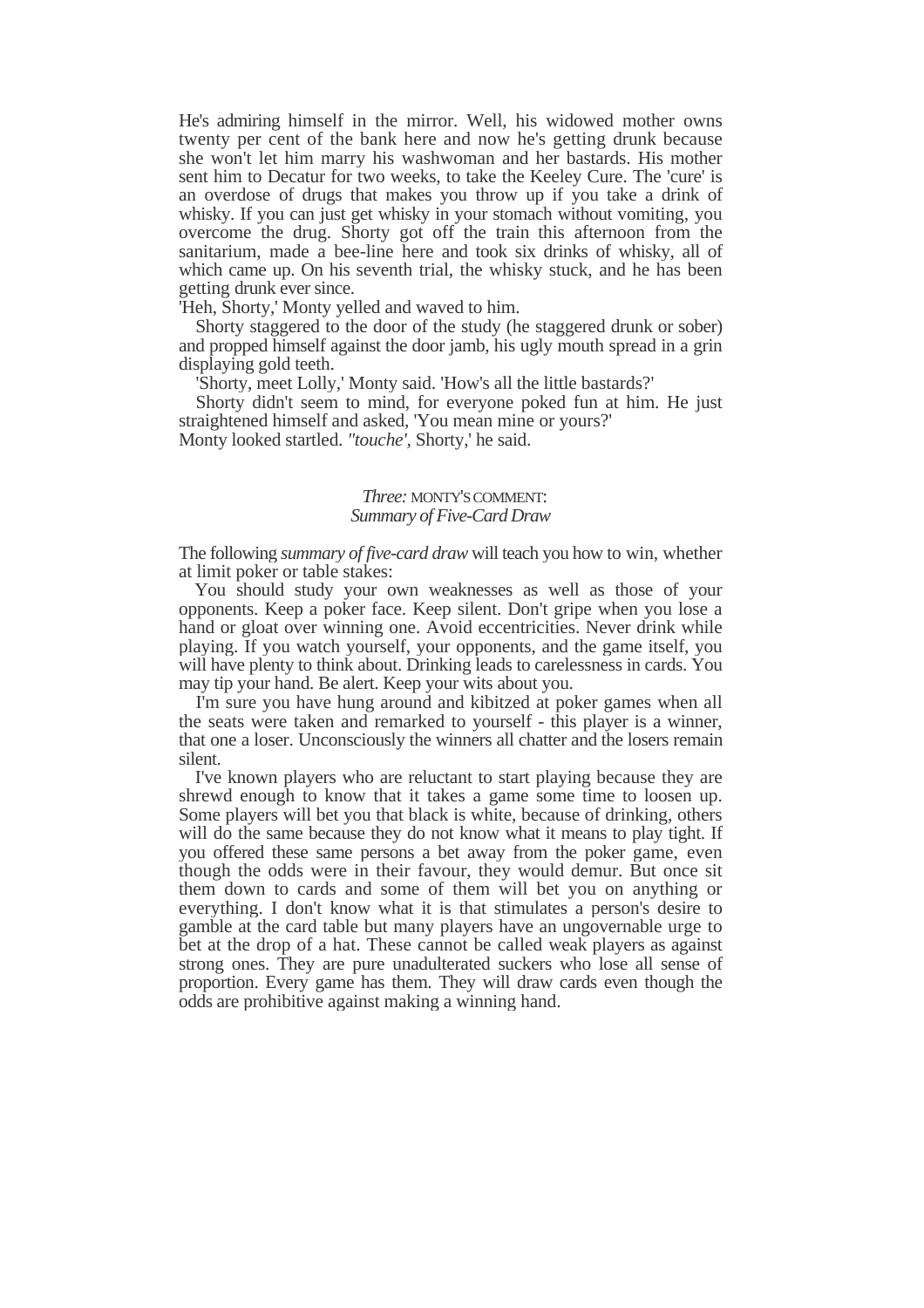#### **WHAT TO STAY ON**

- (1)  $*$  Two Aces or Two Kings.<br>(2)  $**$  Aces Un. Kings Un. Que
- Aces Up, Kings Up, Queens Up, Jacks Up. (Fold Tens Up, Nines Up, Eights Up, Sevens Up, Sixes Up, Fives Up, Fours Up, Threes Up. It is about 11 to 1 you will not make a Full House after the Draw.)
- (3)\*\*\* Any Three of a Kind.

(4) \*\*\*\* Any Straight, Flush or Full House.

- \* or \*\* If the pot is opened ahead of you and only one additional player stays, raise in an attempt to drive out other players and keep them from drawing against you.
- \*\*\* Raise, no matter how many players stay ahead of you. If you have Three Tens or better you may wish just to call in order to entice other players to stay.
- \*\*\*\* These are very strong hands and you may not wish to raise and drive out other players. You raise, of course, if several players stay ahead of you.

#### **THE PLAY**

I have dealt four hands as exercises.

#### **1ST DEAL**

| After the Deal |       |                                          |               |                                 |
|----------------|-------|------------------------------------------|---------------|---------------------------------|
|                |       | 1st player is dealt J J 9 5 2 Two Jacks. |               |                                 |
| 2nd            | , , , | , , ,                                    |               | $\mu$ , 567 JK 3-Card Straight. |
| $3rd$ ,        |       | , , ,                                    |               | " $A4976$ Two Aces.             |
| 4th            | ,     | , ,                                      | ", a bust,    |                                 |
| 5th            | ,     | ,,                                       | ,,,,,<br>, 22 |                                 |
| 6th            | ,     | , ,                                      |               | $, 66J73$ Two Sixes.            |
| $*7th$         | , ,   | ,,                                       |               | " KKA74 Two Kings.              |
|                |       |                                          |               |                                 |

\*The Dealer.

*The Betting*

1st player opens on Two Jacks. I would never open unless I had Two Kings or better.

- 2nd stays on a 3-Card Straight. This player has less acumen than Edgar Allan Poe's simpleton. It is hard to believe that players will use good money to play such hands but they do - unhappily for themselves but happily for strong players. The odds are prohibitive that the hand will not be made.
- 3rd player raises on Two Aces. This is according to the book. It is designed to keep others from drawing
- 4th and 5th players fold because they have busts.

6th and 7th fold.

1st player says to himself he already has money in the pot and will go the rest of the way. He calls.

2nd player reasons much the same way and calls on a 3-Card Straight. A card player should learn that once the money is in the pot it isn't his any longer. His judgement should not be influenced by this. He should instead say to himself, Do the odds favour my playing regardless of the money I have already contributed?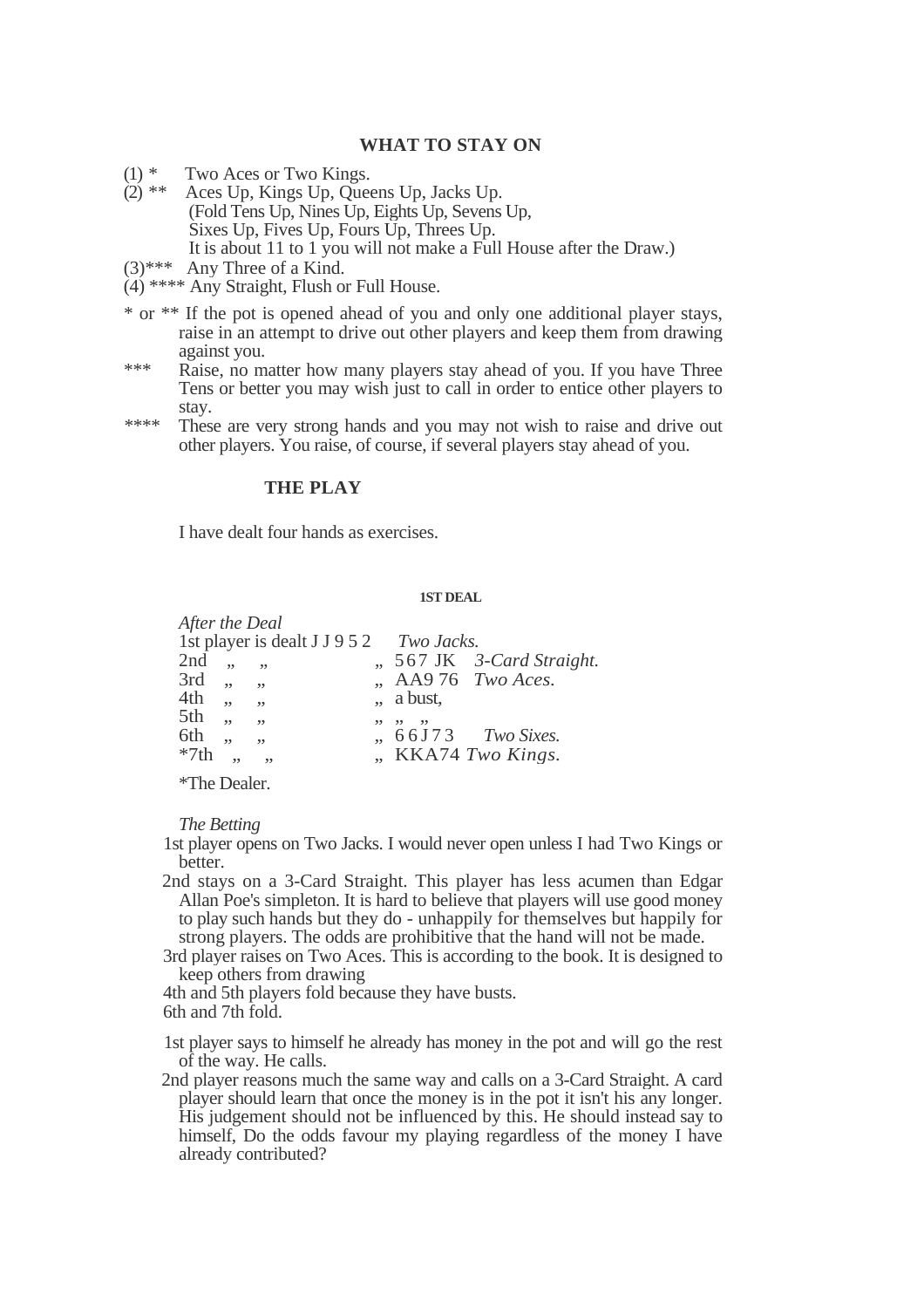*After the Draw* 1st player draws Three to Two Jacks. Makes J J A Q 9 *Two Jacks. No Change.* 2nd player draws Two to  $567 \times x$ . Makes  $5678 \times x$ *A bust.*  3rd player draws Three to Two Aces. Makes A A 5 910 *Two Aces. No change.*

*The Betting*

1st player did not improve Two Jacks and checks. 2nd has a bust and checks. 3rd did not improve Two Aces and checks.

*Winning Hand* Two Aces, held by 3rd player.

#### **2ND DEAL**

*After the Deal* 1st player is dealt a bust. 2nd , , , 9933A *Nines Up*. 3rd , , , , 6 6 K 7 4 *Two Sixes*. 4th , , , J J 6 6 5 *Jacks Up*. 5th , , , , a bust.\* 6th , , , , , , , ,  $*7th$  ", ", ", ", ",

\*The Dealer.

*The Betting*

1st player checks a bust.

2nd opens with Nines Up. This hand is too weak to play. With Two Pair, I do not play unless I have Jacks Up.

3rd stays on Two Sixes. This is another sucker play. He knows he is beat before the draw. I suppose he *hopes* to make Three Sixes. What he doesn't know is that it is 7 to 1 he doesn't.

4th player raises on Jacks Up. This is according to my book.

5th, 6th and 7th players fold because they have busts.

1st player folds for the same reason.

2nd player stays on Nines Up. He is trapped and should not have opened in the first place.

3rd stays on Two Sixes. He reasons, incorrectly, that he still has some vague claim to the money he has already foolishly put in the pot and sends good money after bad.

#### *After the Draw*

2nd player draws One to Nines up. Makes 9 9 3 3 5 *Nines Up. No change.*  3rd player draws Three to Two Sixes. Makes 6 6 8 7 3 *No change.*  4th player draws One to Jacks Up. Makes J J 6 6 9 *No change.*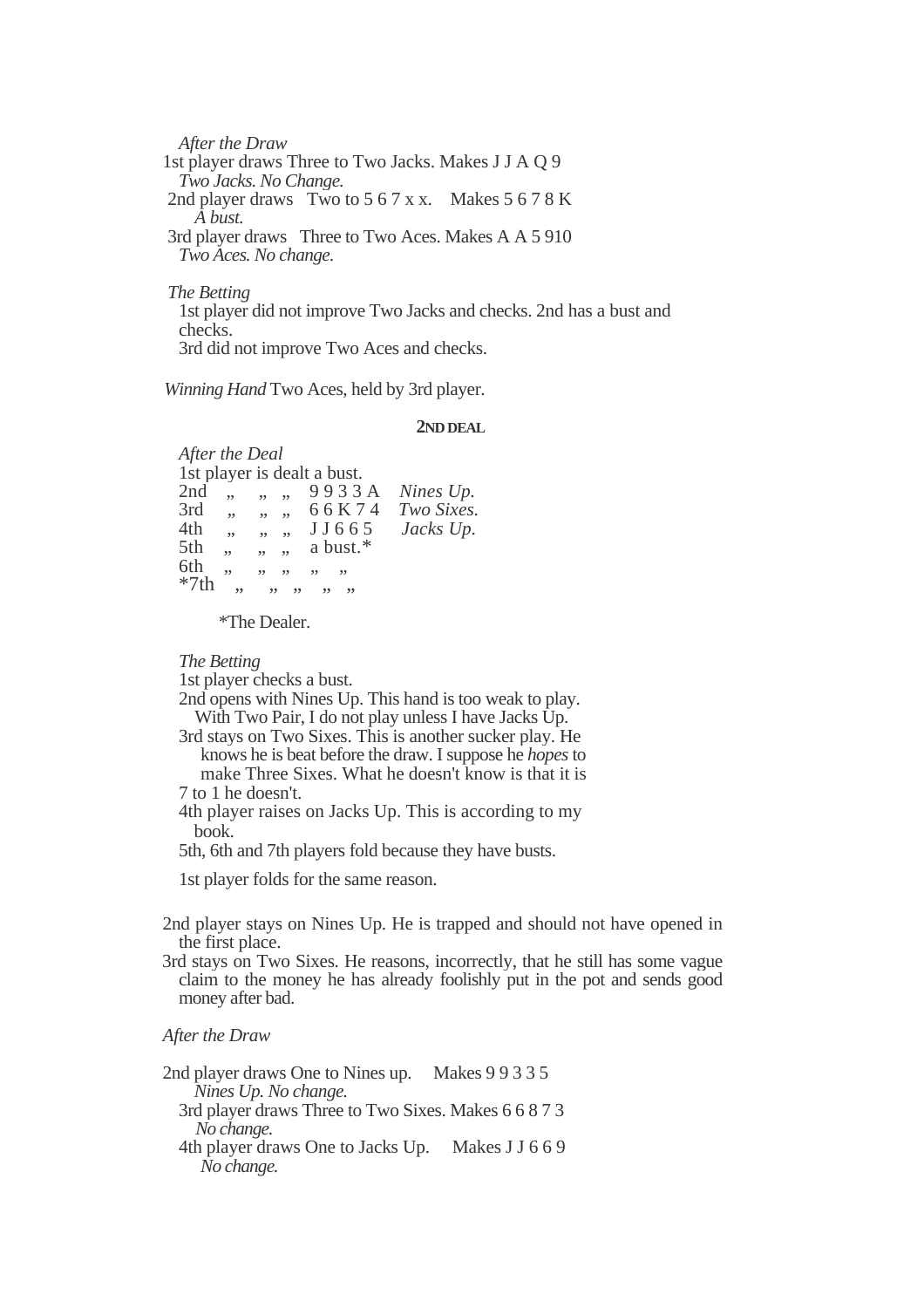#### *The Betting*

2nd player checks Nines Up.

3rd checks Two Sixes.

4th bets the Jacks Up. He is encouraged to bet because 2nd and 3rd players checked.

2nd player calls with Nines Up. This is a very poor call. He knows 4th player raised and took only one card. Actually, he should never have been in the pot.

3rd player folds Two Sixes.

#### *Winning Hand*

Jacks Up, held by 4th player.

#### **3RD DEAL**

#### *After the Deal*

| 1st    | Player is dealt a bust.   |     |     |         |              |  |
|--------|---------------------------|-----|-----|---------|--------------|--|
| 2nd    | ,,                        | , , | , , | JJA 105 | Two Jacks.   |  |
| 3rd    | ,,                        | , 1 | ,   | a bust. |              |  |
| 4th    | ,,                        | ,,  | ,,  | ,, ,,   |              |  |
| 5th    | ,,                        | ,,  | , , | 5544A   | Fives Up.    |  |
| 6th    | ,,                        | ,,  | ,,  | 22A75   | Two Deuces.  |  |
| $*7th$ | ,,                        | ,,  | ,,  | 333K10  | Three Treys. |  |
|        | <i><b>*The Dealer</b></i> |     |     |         |              |  |

*The Betting*

1st player checks a bust.

2nd opens on Two Jacks. He is just once removed from Poe's simpleton. If many stay he is likely beat before the Draw.

3rd and 4th fold on busts.

5th player stays on Fives Up. I would not stay on such a hand with counterfeit money. You're likely beat if you don't make a Full House and it is about 11 to 1 you don't.

6th player stays on Two Deuces. You tell me what he hopes to make.

7th raises on Three Treys.

1st folds on a bust.

2nd stays on Two Jacks, throwing good money after bad.

5th stays on Fives Up. He knows he is beat and has a vague idea he shouldn't stay.

6th player with Two Deuces has his neck bowed and stays.

#### *After the Draw*

2nd player draws Three to Two Jacks. Makes J J A 6 4 *No change.* 

5th player draws One to Fives Up. Makes 5 5 4 4 7 *No change.* 

- 6th player draws Three to Two Deuces. Makes 2 2 2 8 4 *Three Deuces.*
- 7th player draws Two to Three Treys. Makes 3 3 3 7 8 *No change.*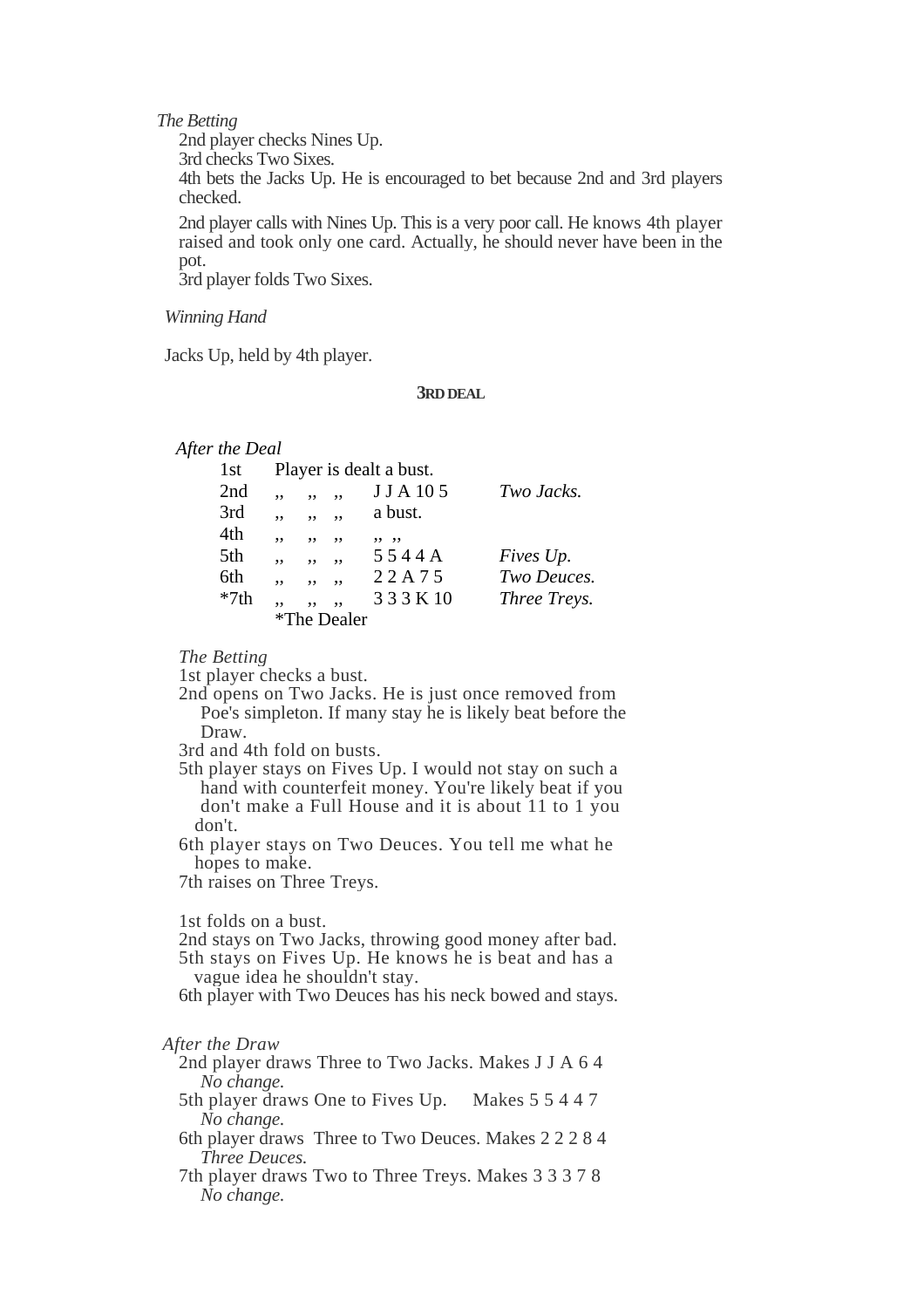*The Betting* 2nd, 5th and 6th players check. 7th player bets on Three Treys since the others check.

2nd and 5th fold. 6th player calls on Three Deuces. Note that he made his hand and still lost.

*Winning Hand* Three Treys, held by 7th player.

#### **4TH DEAL**

| After the Deal |    |                                           |    |         |                          |
|----------------|----|-------------------------------------------|----|---------|--------------------------|
|                |    | 1st player is dealt 3 3 A 10 8 Two Treys. |    |         |                          |
| 2nd            | ,, | , ,                                       |    |         | 88A53 Two Eights.        |
| 3rd            | ,  | , ,                                       |    | a bust. |                          |
| 4th            | ,, | ,,                                        |    |         | $\mu$ , 66J97 Two Sixes. |
| 5th            | ,, | ,,                                        |    |         | 44J910 Two Fours.        |
| 6th            | ,, | ,,                                        |    |         | KK7 5 3 Two Kings.       |
| $*7th$         | ,, | ,,                                        | ٠, | a bust  |                          |
|                |    |                                           |    |         |                          |

\*The Dealer.

*The Betting* 1st, 2nd, 3rd, 4th and 5th players do not have Jacks or Better and cannot open. 6th opens on Two Kings. 7th player, having a bust, raises. [This is the same play Monty worked successfully so often.]

1st, 2nd, 3rd, 4th and 5th players fold. 6th stays on Two Kings.

*After the Draw* 6th player takes Three. Makes K K J 5 2 *Two Kings. No change.* 7th player stands pat on a bust.

*The Betting*

6th player checks.

7th, having stood pat, bets on a bust. If he has had made no false move he should win. But if he has picked on a weak player to fool he may get a surprise and be called.

*Winning Hand?*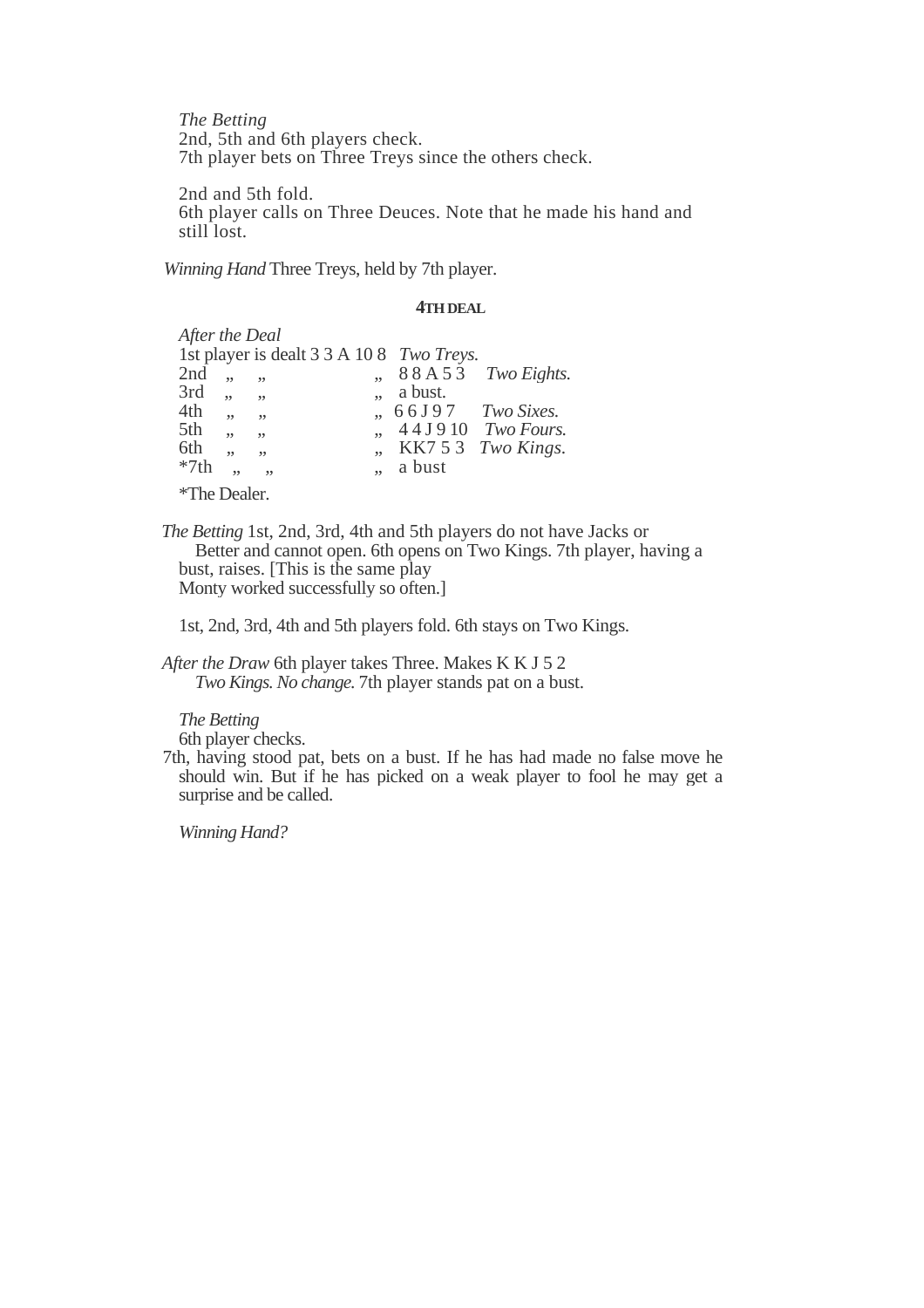# **2** *Five-Card Stud*

**I** 

It is said that sooner or later everyone of any note comes to the Cafe de la Paix in Paris to sip a drink and watch the crowd. I read somewhere that a detective, looking for a murderer from Indianapolis, Indiana, took up a position at the Cafe, sure that his man would show up.

Well, the detective might just as well have chosen Monty's Place. To my young mind, everyone of note came there to lose his money - itinerant trainmen, barbers, magicians, actors, jugglers, owners of shows, drummers, coal operators, land speculators, farmers, poultrymen, cattlemen, liverymen. And of course there were the usual town bastards, drug addicts, idiots, drunkards, not to mention the bankers, small businessmen, preachers, atheists and old soldiers. There was also Doc Prittle, the local sawbones, who bragged he'd taken a six weeks' course in medicine at Prairie City and had a diploma to show for it. (I can't include the whores, because they were not admitted in Monty's Place, where men could tell a dirty story without fear of offending feminine ears.)

School let out in May when Monty sent for me. He had opened up a huge tract of virgin timber and was building roads and sawmills. He needed financing, so he said, and was going to New York to ask his mother for aid.

'How about the skinflints here?' I asked innocently. Gossip had it that Monty had played head-and-head deuces wild with Jim Baker, one of the bank's backers, and had won most of the timber land.

He avoided the question. 'I sent for you to say I'll be

gone a week. I'm sure you can hold your own with these simpletons so I've instructed Sandy to back you up to five hundred dollars.' Sandy was his Number One barkeep. 'Dummy has disappeared,' continued Monty. 'Get another roustabout. I'm also backing Jack Kelly with a thousand. He has more experience, so he'll be in charge.' And with that he rushed away to make his train before I remembered to urge him to attend the Thaw murder trial in New York.

The week was uneventful, with no fights that Runt couldn't quell. I won a few hundred and felt pretty proud of myself. Then, the day Monty was due home, I ran into Dummy the idiot and Chic the chicken picker. They were at the bar, their feet on the brass rail, and about half drunk. Chic had taken five carloads of live chickens into New York for the local poultry house. So that accounts for Dummy's absence, I thought.

The idiot was the offspring of the Rand Clan. His mother was known but his sire was veiled in obscurity. No one knew whether an itinerant drummer or the girl's father or brother had sired him - the Clan practised incest, at least, so the gossips had it.

Chic grabbed me when I came in. 'Hey, kid, we saw Monty in New York. Saw him at Rector's.'

'How in hell you get in there?'

'Walked in. Sold two hundred dead chickens to those goddamned Jersey hucksters and thought we'd celebrate. Knew Monty made that his headquarters.'

'If Monty'd seen you he'd have thrown you out on your tail,' I said. 'Don't get so fresh. Guess what. He bought us a drink.'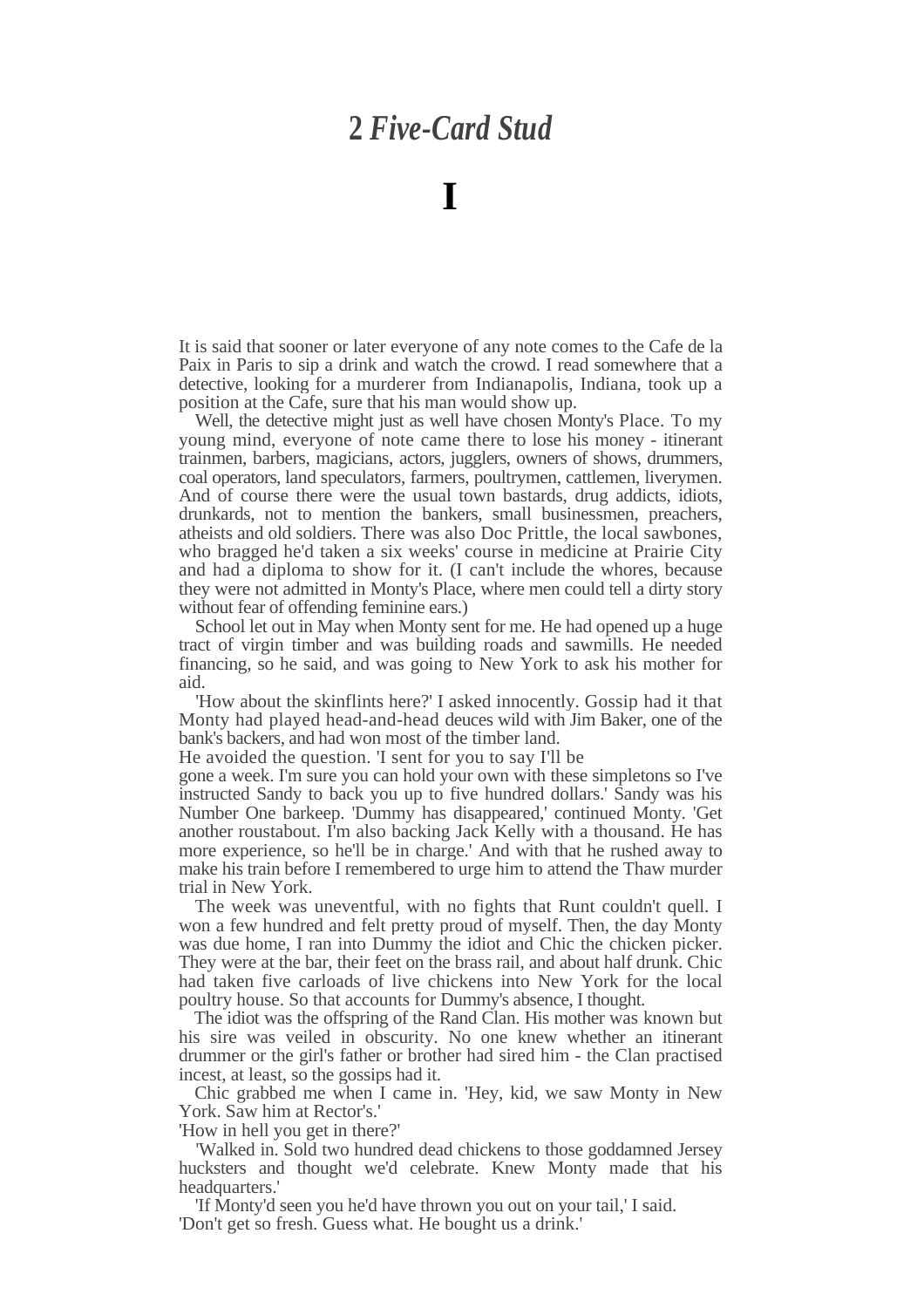'I don't believe it.'

'Sure as hell did. You should see that red-headed whore he was with.' 'That's a hell of a remark about his mother,' I protested.

Chic laughed. The idiot made a funny noise in his throat.

'Mother, my ass,' said Chic. 'She was only twenty, if a day.'

'Then that must be his actress friend,' I said.

The idiot was talking some gibberish. 'What's he say?' I angrily asked Chic, who could understand him.

'He says the red-head ain't no actress. She's a whore. She didn't have no clothes on around her tits.'

'Monty will break your goddamned necks,' I cursed at them and walked away just as Monty entered the back way.

He greeted us cheerfully and comerred with Sandy a few moments, then asked me to come back to his study. 'Any trouble?' he asked.

'Nothing to bother about.'

'Sandy tells me you won around four hundred. Here's half of it. Okay?' 'Gee, this goes in my college fund.'

'Got financing from my mother.'

That's fine. I forgot to tell you to try to attend the Thaw murder trial.'

'Being played up big in the New York papers. Reminds me of my case when I killed my wife's lover, only Thaw is pleading insanity and I pled the Unwritten Law.'

'I'd sure like to become a criminal lawyer. I hope Thaw gets off.'

'Well, he won't,' Monty said. "There's an important difference in our cases.'

'How so?'

'My wife's lover was fooling around with her *after* she was married. White did it before marriage, not after.'

## **II**

I glanced at the clock on the wall in Monty's study. Jack Kelly and I had been working the poker room in four-hour shifts, catching a bit of sleep when the opportunity offered. I had another hour to loaf before relieving him.

I said to Monty, 'I'll scribble some combinations of cards on this pad. You told me before you went to New York, you stay for the third card in stud only when you have two face cards, including the ace or ten back to back; such as:

| 110 |
|-----|
| ЛJ  |
| JO  |
| JΚ  |
| I A |
|     |

and those combinations reversed:

| $\vert$ ( ) $\vert$ |
|---------------------|
| H                   |
| $\Box$              |
| ΚI                  |
| ו ב                 |

'That's correct,' Monty said, 'but for one point. Suppose you hold Q J. You do not stay if your opponent holds two of these face cards exposed, either two queens, two jacks or a queen and a jack. If they hold only one of the face cards exposed, either one queen or one jack, you stay.'

'But,' I said, 'you do fold after the third card unless the third card is a 10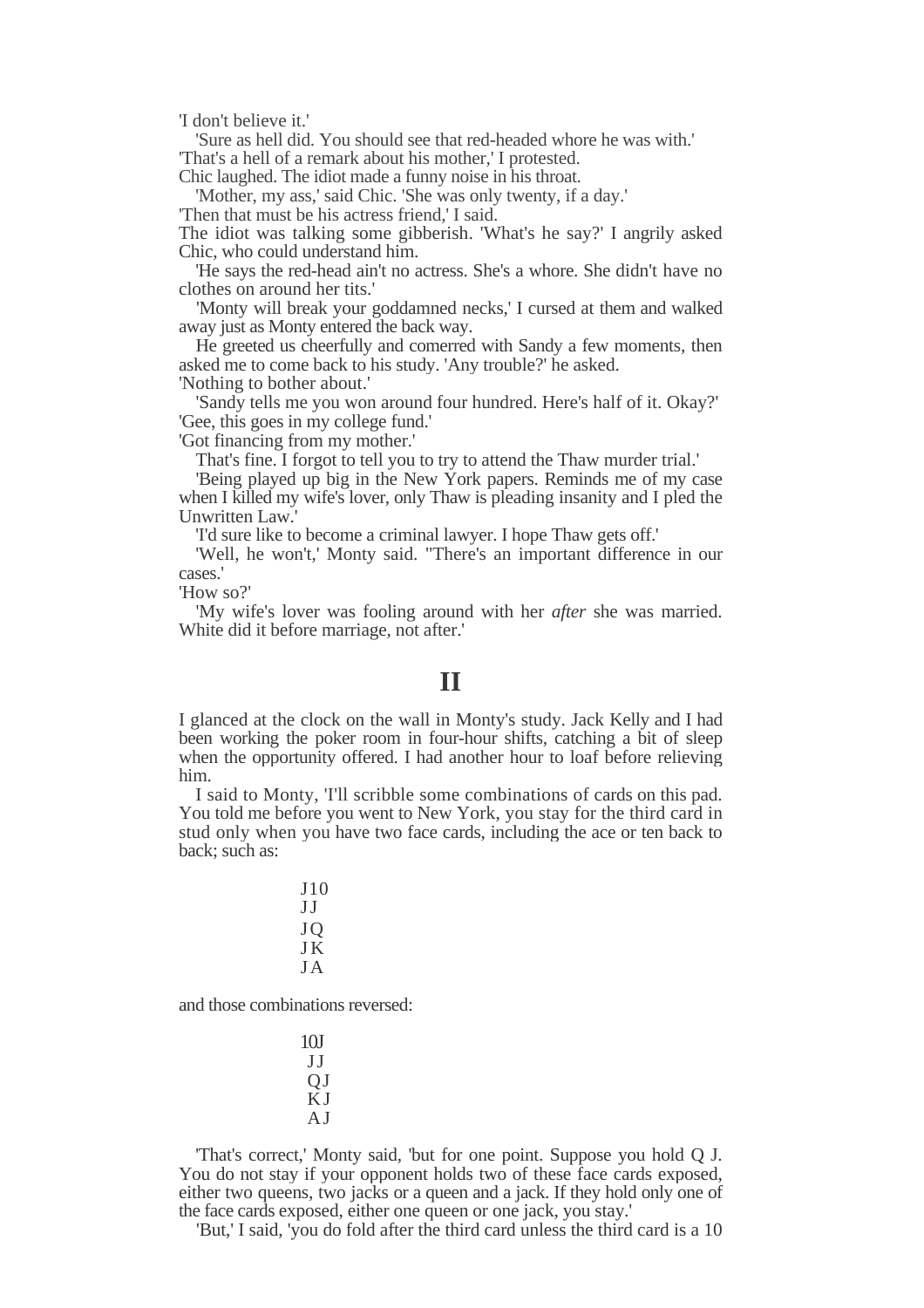or better, such as J Q 10.'

'That's right,' he said, 'only it's more important that the high card be in the hole. If you hold' (and he took out his pencil to demonstrate) 'A K and hit the ace, you have A K A. This is a lock unless one or more of your opponents have an open pair such as ? 4 4.'

'You also said you play A x and K x.' [x indicates any card below a 10.]

'Yes,' said Monty, 'but if your opponents hold either the ace or king exposed, you fold.'

'Also,' I said, 'you fold unless the next card is a 10 or better such as A x Q. Now,' I asked, 'suppose you hold J Q 10 and one of your opponents holds ? 4 4 and bets on the pair? What do you do?'

'I fold of course,' he said.

'Suppose you matched your hole card J Q J on the third card and your opponent holds ? 4 4. What do you do ?'

'I hold two jacks concealed, and the opponent holds two exposed fours. I can beat what I see on the board, so raise him if he bets. If he checks, I bet.'

'Suppose after you raise him, he raises you back?'

'Now the plot thickens,' Monty said smiling. 'Caution should tell me to fold. If he's a sucker he has three fours and is too anxious to expose his holding to wait for higher stakes. If he's a strong player, look out. He may be trying a bluff to run you out, pretending he has three fours, especially if he judges you a simpleton.'

'Am I?'

'You're learning,' Monty said.

'Now suppose', I said, 'you hold after the fourth card J Q 10 7. The fourth card is below a 10.'

'I stay regardless of the size of the fourth card, with one exception. If I have only one opponent and he has a king or an ace over me I am beat in sight unless I make a pair or catch an ace. I would fold if I'm beat in sight at this point of the game; that is, if the opponent bets. If he checks, I stay, of course.'

'To be repetitious,' I said, 'you fold holding A x x or K x x or J Q x, and stay holding  $A \times 10$  or K  $\times 10$  or J O 10. I gather you stay if the fourth card is below a ten and you're not beat in sight such as A x 10 x.'

'No, you're wrong with the last example. But I do stay on A x 10 J. I want three high cards to draw to. The only reason I draw to  $A$  x and  $K$  x is because if I hit I probably win the pot with two aces or two kings.'

'But you do stay,' I said, 'on J Q 10 7, if no pair is showing?' 'Yes, I have three high cards to hit.'

'Now suppose you hold J Q Q and your opponent holds ? A 3 and you bet the two queens and your opponent calls. How do you judge the play?' 'If the opponent is a strong player he may be sucking me in with two aces. If he's a simpleton, he's probably betting that the hand is improved on the next card.'

'Well,' I said, 'suppose you draw the fourth card, making J Q Q 4, and your opponent draws a 10, making ? A 3 10. What do you do?'

'The answer is the same,' said Monty. 'If he's a simpleton I bet the two queens again. Ordinarily the simpleton won't stand two bets unless he has you beat. If he's a strong player, I get cautious and check. If the strong player bets, he usually has me beat. Of course he may be bluffing. It's a good play to make. I'd have to judge my man.'

Monty was the keenest player I have ever known. He trained like an athlete and seemed almost clairvoyant at times. It may be that some movement on the part of his opponent, a tremor, a flicker of the eye, talkie-talk or what have you, even something unknown to Monty's consciousness, tipped the opponent's hand, telling Monty when to call, bet or raise. Watching him play I was tempted to believe in thought transference, and I am not sure now that he was not clairvoyant. I do not mean this in the sense that he knew the card his opponent was going to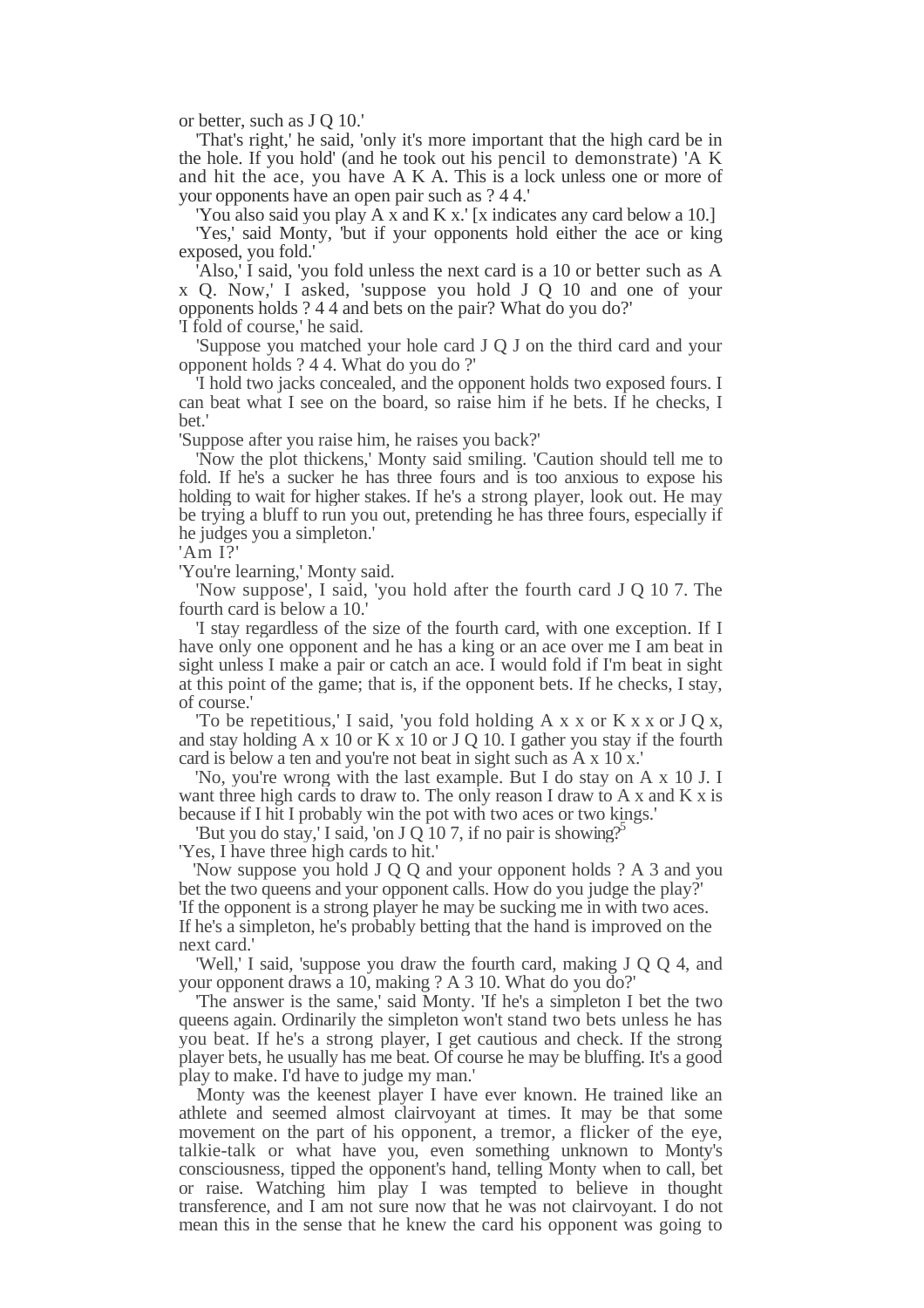draw before it left the deck - but once the opponent *knew* the card, I often felt that Monty knew it too.

That night I found seated at the table Hairlip Slocum, the banker's son; Salty, the horse trader; Chic Chillum, the chicken picker; Bert Wills, the land speculator, and Doc Prittle. Chic, Salty and Doc were small fry. Hairlip, if he could get the money from his dad, could be tapped. Bert was land poor with extensive timber and farm holdings.

Monty was cutting the game so I played extra cautiously because I had to ante. The game had been droning along for a couple of hours when suddenly it came to life. Hairlip was dealing stud and had caught an ace on the third card, making ? 7 A. Monty held two sevens exposed, ? 7 7. All other players had folded. The betting in the first round had been \$5.

Monty was high with ? 7 7, and bet \$10. The other players folded, except Hairlip, who raised Monty \$20. Monty just called. For some reason unknown to me, Monty was betting with his right hand again. He just called the \$20 raise.

I pricked up my ears, for this wasn't like Monty. If he had only two sevens, he should have folded if he was playing the book, since Hairlip's hand of ? 7 A looked like two aces. But Monty just called. Hairlip could not restrain his pleasure at the turn of events. He skinned back his hairlip, revealing beautiful white teeth.

On the fifth card Hairlip drew a 10, making ? 7 A 10, and Monty drew a five, making *? 7 7 5.*

Had Hairlip listened to our previous conversation he would have known Monty had three sevens and was playing possum for the kill. Monty couldn't have two pair - sevens and fives - for even the most inveterate sucker would not draw to 5 7. And if Monty had only two sevens he would not call what looked like two aces and hope to draw out. Monty must have set up Hairlip at some previous session and was going to slip him the change-up ball, I felt sure. But why did he bet with his *right* hand, the hand he used when he was bluffing?

After the fourth card, Hairlip bet \$50. Monty, hesitating a moment, just called.

On the fifth card Hairlip drew the second ten, making ? 7 A 10 10, and Monty drew the queen, making ? 7 7 5 Q.

I glanced at Monty to see if I could read his mind. The second ten that Hairlip had drawn would have been dangerous except for the fact that two tens had been folded - one by Chic and the other by Doc. This made it a dead certainty that Hairlip did not hold three tens. I was sure Monty knew this and knew also he had a lock with three sevens.

Hairlip had obviously made aces over tens. He bet \$100.

Monty reached for his wallet. He threw in one \$100 bill.

Then three \$500 bills.

'I raise you fifteen hundred dollars,' he boomed.

Hairlip scratched his head for a moment and looked at Monty's cards. 1 thought I knew what was going on in his mind. He figured the queen, Monty's last card, had paired with Monty's hole card, making queens up. This would account for Monty's boldness in betting \$1500. Had he known Monty's style of play, he would have known that his deduction was in error because Monty would never draw to Q 7. He would have folded in the first place.

'Do something, goddammit,' yelled Monty. 'You're delaying the game.' Tm calling but I'm out of chips.'

"Then toss in some cash.'

'Christ, you know I don't carry money around like you do.'

'You mean you're playing showdown?'

'Hell, no. You know I'm good for fifteen hundred dollars. I'll give you an IOU.'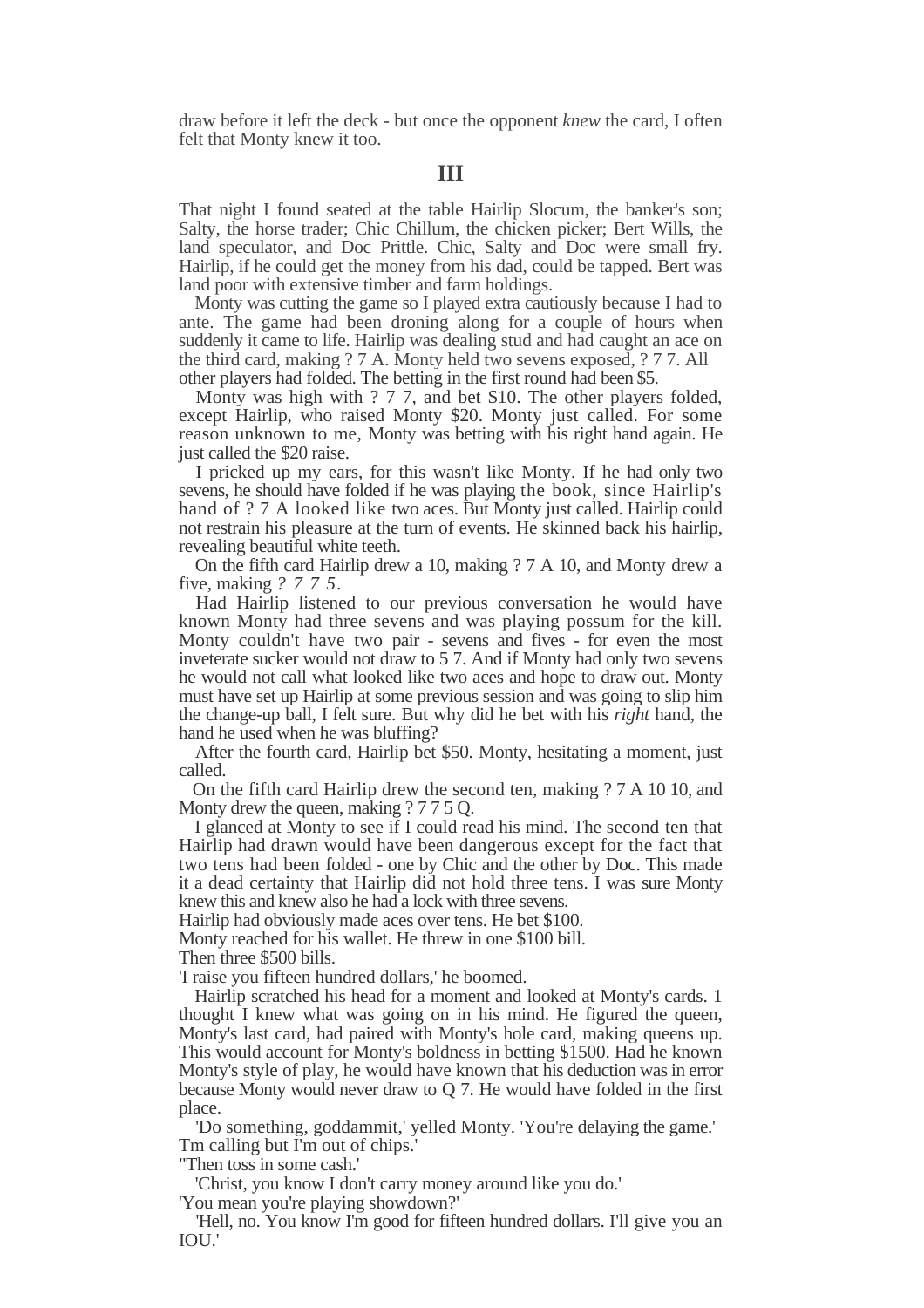'You will in a pig's ass,' said Monty. 'I hold five hundred dollars of your lousy IOUs now.'

'I'll pay you,' Hairlip whined, 'when I can. You know the old man is pretty tight with me.'

'More to his credit. Glad to know there's something good about the old son-of-a-bitch.' Monty pretended to be disgusted. 'Come on, let's get down to business.'

'If you won't take an IOU, what can I do?'

This was what Monty was waiting for. I knew this because he had had his eye on Hairlip's pair of matched geldings. He had told me once, 'Kid, I'm going to own that rig some day.'

'You can make out a bill of sale,' Monty said, 'for your rig, including the geldings.'

Hairlip rose from his seat, his cards in his hand. 'Sit down, goddammit,' cried Monty, 'and keep those cards on the table. You make me as nervous as a whore in church.'

'All right,' said Hairlip. 'Get me a bill of sale.'

Monty directed me to go to the bar and get a pad of

sales slips, pen and ink. I could feel the pounding at my ears. Jesus, I thought, Monty has Hairlip trapped. When I returned with the slips, Hairlip filled in the blanks and paused to consider a price.

'I imported those geldings,' he said, 'from Indianapolis. The whole outfit including harness cost me three thousand dollars.'

'You owe fifteen hundred dollars in the pot. Make the bill of sale for two thousand dollars and I'll give you the difference.'

'Christ, Monty, you're skinning me out of a thousand.'

'Your old man skins me out of more than that every time I come in for a loan.'

'But, Monty. This is robbery.'

'Are you going to call or not?' Monty said icily.

Hairlip filled in \$2000 and tossed the paper in the pot. 'I want five hundred dollars in change.'

Monty opened his wallet again and drew out a number of slips of paper. 'Here it is, your IOU for five hundred dollars,' he said, and tossed Hairlip the slip of paper.

'Christ,' protested Hairlip, 'I want cash. Hold this a while.'

'I've held it for a month now.'

'You're a hard man, with ice in his veins,' complained Hairlip and tore up the IOU.

'What you got?' asked Monty.

'I called you.'

'So you did,' Monty said, and spread his hand. 'Three sevens beats aces up in my book.' He raked in the pot. 'Where's the geldings *T*

'Hitched out in front.' Hairlip tore up his cards and snarled at Monty. 'You common son-of-a-bitch, you tricked me!'

'You tricked yourself, simpleton.' He turned to Jack who was watching. 'Take over, Jack, if anyone wants to continue.' To me he said, 'Check out, kid, and let's go see our new ed wagon.'

W found the rig at the hitch ring where Hairlip had said it was. Monty stood off admiringly, then examined the black geldings' teeth to see their age, stood back again to regard their cropped tails.

'Four-year-olds,' he said. 'Matched like two black peas in a pod.' 'And cost you nothing.' I grinned.

'Nothing!' he exclaimed. 'How much money do you think I lost back East before I got some sense?'

M hadn't thought about your ever having lost.'

'Well, I did, and for higher stakes than we play here. You're lucky, kid. You're learning as you go along. I had no one to point out my mistakes. I had to learn the hard way.' He seemed lost in thought.

I broke the silence by asking, 'Why did you use your right hand when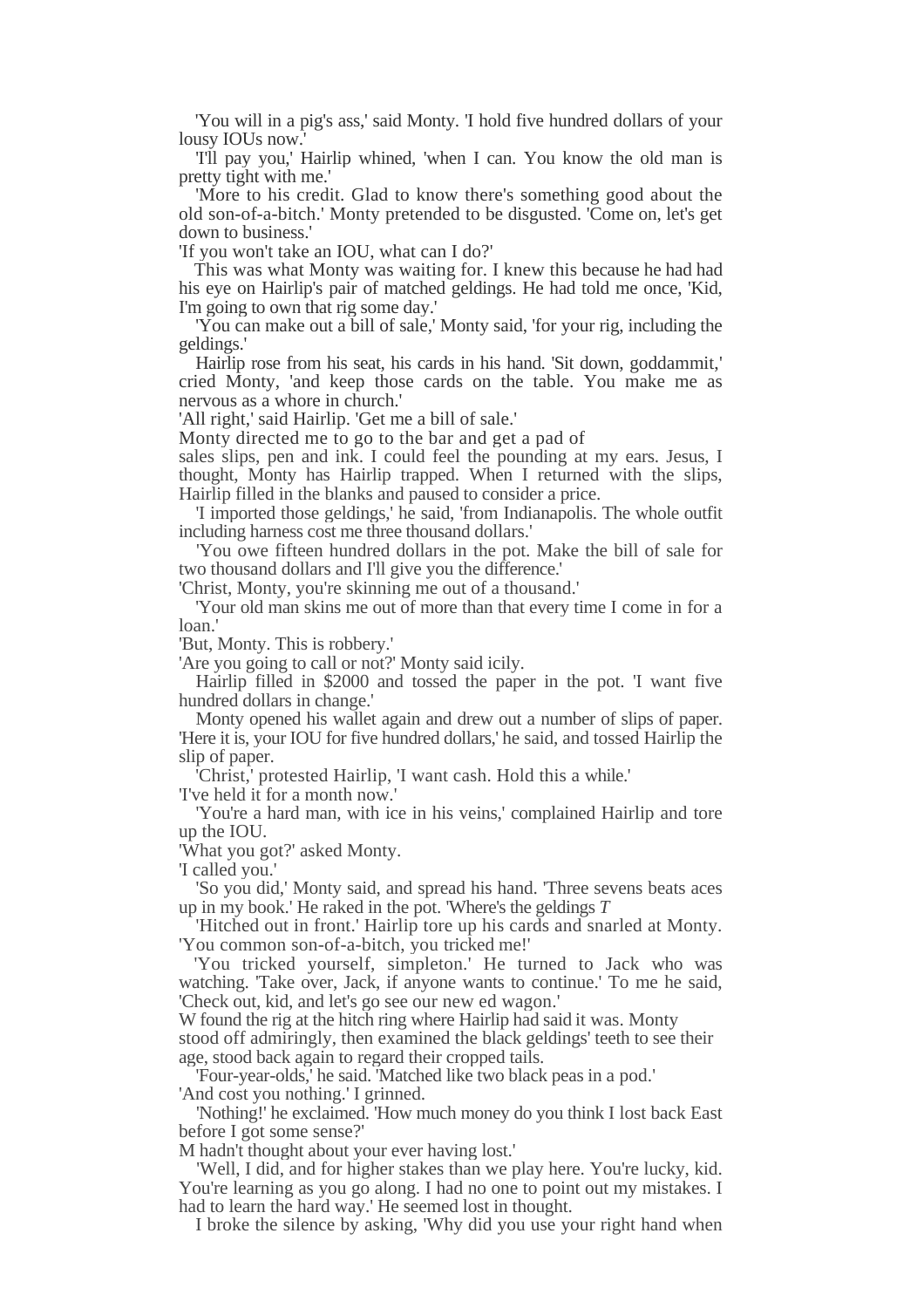you bet Hairlip? For a moment you had me fooled.'

Monty grinned. 'Just in case Hairlip had observed my damned-fool habit of betting with my right hand when 1 am bluffing. But I was taking needless precautions.'

'I knew from the play that you had two sevens backed up and made the third seven on the third card, so I wasn't worried too much. But do you always draw to small pairs if you have them backed up?'

'If they are eights or less I take only one card, and if I don't make threes at once, I fold. It's a sucker play to draw the limit to a small pair. If you don't help, you're licked. The betting gets too expensive. But if they are nines or better I draw the limit unless meanwhile the play indicates I am beat.' Monty lifted the buggy whip from the socket at the driver's seat and climbed in the rig. 'Hop in, kid, and we'll see how fast these geldings can trot.'

Monty started the geldings at a fast clip, then eased them down for a breather two miles farther at the Devil's Tea Table, which actually looked like a table some thirty feet in the air, formed doubtless by the glacial age.

He walked the horses along a grove of maple trees called Lovers' Lane. The moon was shining through the leaves.

'Got a girl, kid?' he asked suddenly.

'Sure,' I said.

'There's something seductive about the smell of horses, moonlight, and wet dew glistening on the green grass, isn't there?'

'Why, Monty,' I said, laughing, 'I didn't know you were a poet. What's the order of seduction?'

'Separately, they're not compelling. As a whole, no girl can withstand them.'

'My girl isn't that kind of a girl,' I said.

'Any girl is - with no reflection on her morals.'

'Monty, you're a pessimist.'

'Maybe I am, at that,' he said. I thought there was a note of sadness in his voice.

#### *Four:* MONTY'S COMMENT: *Summary of Five-Card Stud*

Winning at stud poker is simple enough, either limited poker or table stakes. The secret is to stay on higher cards than your opponents do. I play if I hold the following combinations, but if two of the cards are exposed, I fold. I stay if only one is exposed, with the exception noted below.

#### **WHAT TO STAY ON**

(1) A-A, A-K, A-Q, A-J, A-10, K-A, K-K, K-Q, K-J, K-10, Q-A, Q-K, Q-Q, Q-J, Q-10, J-A, J-K, J-Q, J-J, J-10, 10-A, 10-K, 10-Q, 10-J, 10-10. I also stay on

(2) A-9, A-8, A-7, A-6, A-5, A-4, A-3, A-2, K-9, K-8, K-7, K-6, K-5, K-4, K-3, K-2. But fold if one Ace or one King is exposed. Under (1) and (2), the 3rd card must be above a Nine for me to draw the 4th card. If I then have 3 cards above a Nine, I will take the 4th and 5th cards unless I am beat in sight or unless I have reason to believe I am beat by a concealed pair. Of course, if I have a big pair back to back, I naturally stay, regardless of the size of the 3rd or 4th cards.

(3) I will play 9-9 backed up until I am beat in sight or until I think I am beat by a concealed pair.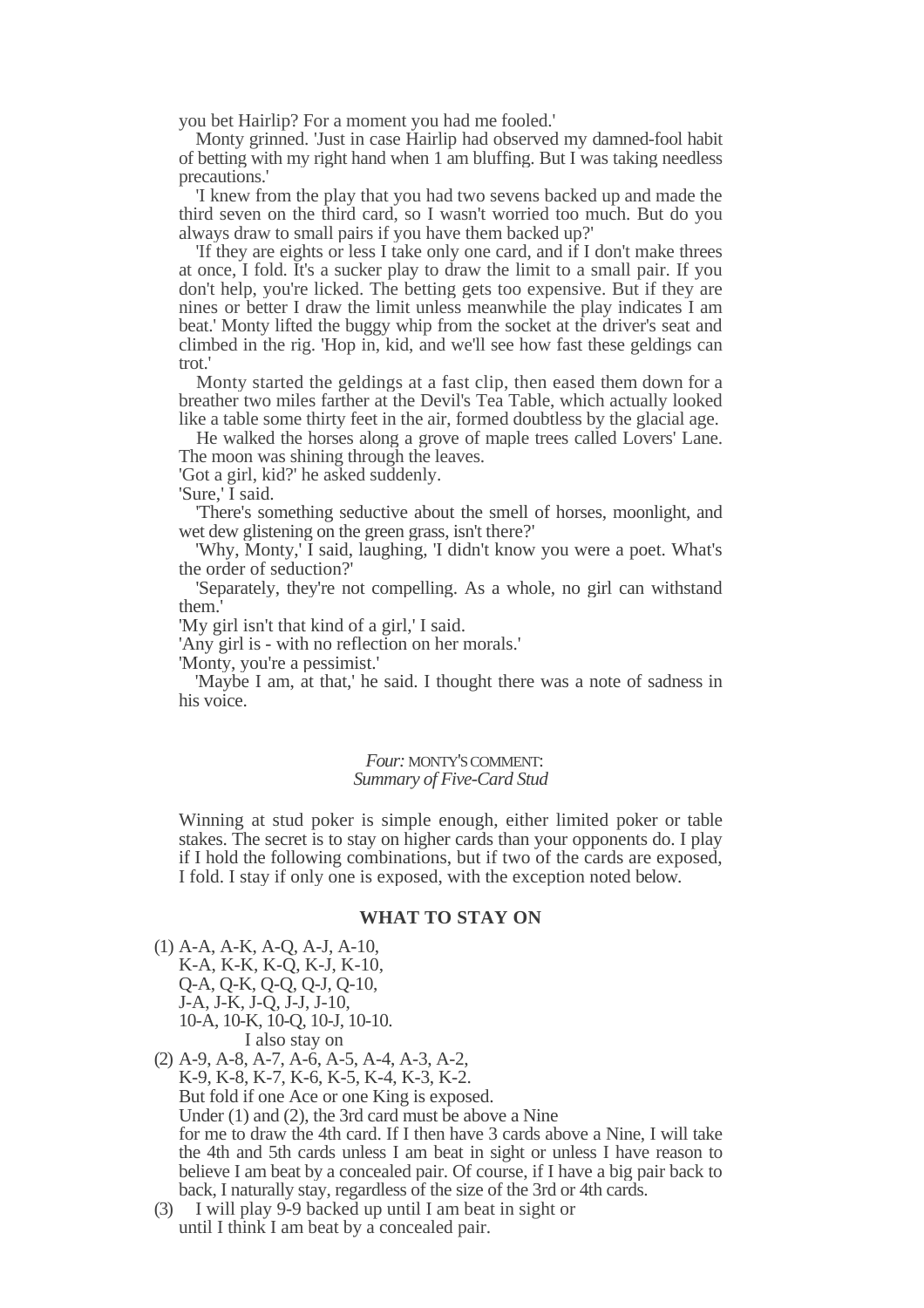(4) I will take only one card to small back-up pairs such as 2-2, 3-3,4-4, 5-5,6-6,7-7,8-8. If I make a set of Threes on the 3rd card of course I will stay. My refusal to take more than one card to these pairs is my greatest contribution to Five-Card Stud. I know you may be tempted to take more cards to a small pair, but don't do it. To do so will keep you broke. Here's why:

*First*, the betting gets too stiff to warrant taking more cards. The percentages are against you.

*Second,* in seven-handed Stud, if everyone draws cards, four will pair. And it is just as easy to make a *big* pair as it is a small one if, *when you stay,* you hold high cards. So why draw more than one to a small pair?

#### **THE PLAY**

I have dealt three hands as exercises.

#### 1ST DEAL

| The Deal |    |    |    | <b>One</b>            | <b>One</b> |
|----------|----|----|----|-----------------------|------------|
|          |    |    |    | Down                  | U p        |
| 1st      |    |    |    | player is dealt K     | A          |
| 2nd      | ,, | ,, | ,, | 6                     | 6          |
| 3rd      | ,, | ,, | ,, | K                     |            |
| 4th      | ,, | ,, | ,, | 8                     | 9          |
| 5th      | ,, | ,, | ,, | 3                     | 2.         |
| 6th      | ,, | ,, | ,, | J                     | 8.         |
| 7th      | ,, | ,, | ,, | $\mathcal{D}_{\cdot}$ |            |
|          |    |    |    |                       |            |

*The Betting* 1st player is high with the Ace. He bets. 2nd with Two Sixes just calls. 3rd calls on K-7. 4th calls on 8-9.1 would fold this hand. 5th folds on 3-2. A bust. 6th calls on J-8.1 would fold this. 7th calls on 2-A. I would fold.

| The Deal |    |    |     | <b>One</b>        | Two                 |
|----------|----|----|-----|-------------------|---------------------|
|          |    |    |     | Down              | Up                  |
| 1st      |    |    |     | player is dealt K | A 2 Ace-King Deuce. |
| 2nd      | ,, | ,, | ,,  | 6                 | 6.6 Three sixes.    |
| 3rd      | ,, | ,, | , , | K                 | 7 K Two Kings.      |
| 4th      | ,, | ,, | ,,  | 8                 | 9 J Jack High.      |
| 6th      | ,, | ,, | ,,  | J                 | 87 Jack High.       |
| 7th      | ,, | ,, | ,,  |                   | A 5 Ace High.       |
|          |    |    |     |                   |                     |

#### *The Betting*

2nd hand holds Three Sixes, two of which are exposed. He bets.

3rd raises on Two Kings, according to the book. 4th, 6th, 7th and 1st players all fold.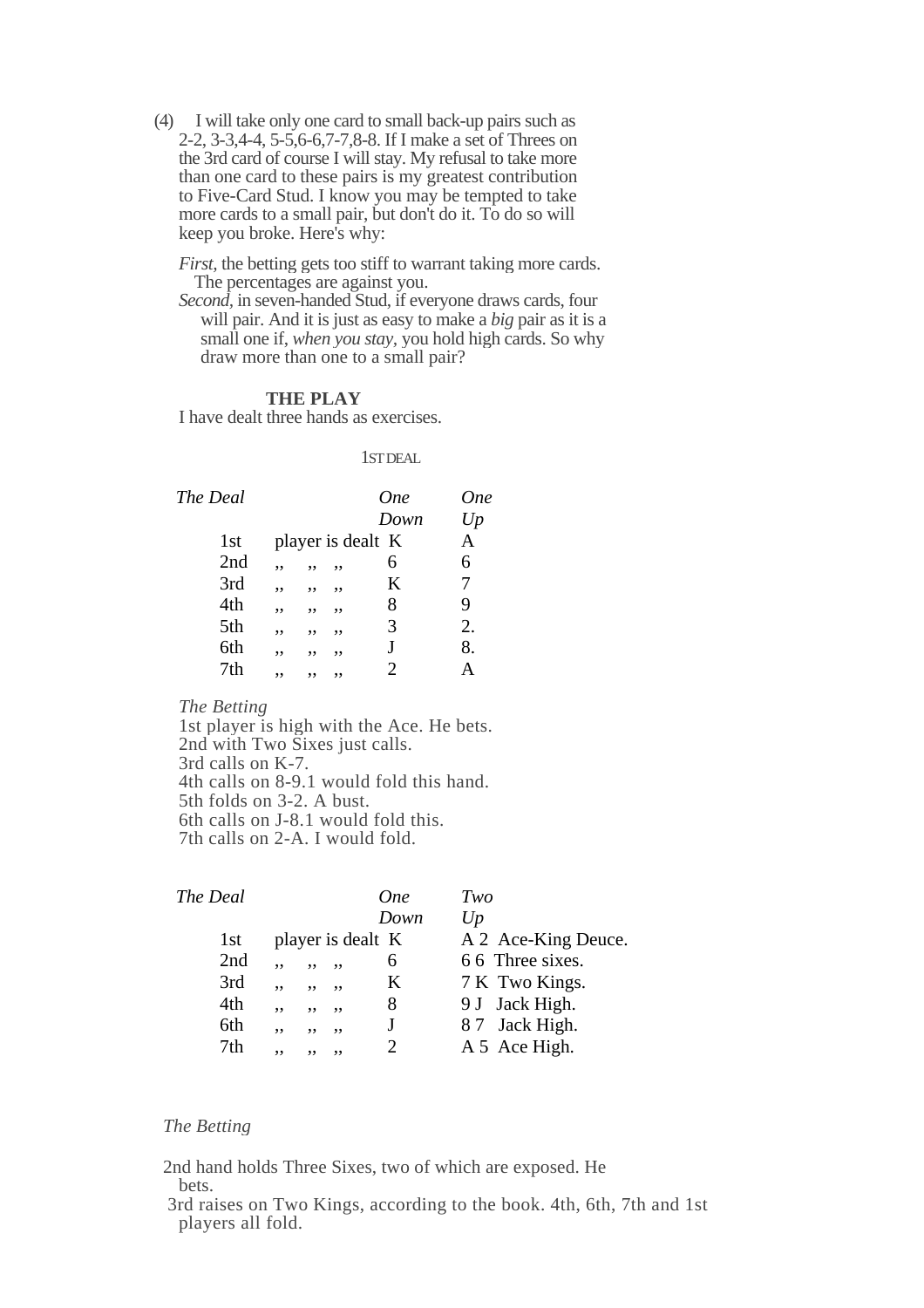2nd player just calls, waiting for the kill with Three Sixes.

| The Deal | <i>One</i>            | <i>Three</i>      |
|----------|-----------------------|-------------------|
|          | Down                  | $U_{\mathcal{D}}$ |
|          | 2nd player is dealt 6 | 663 Three Sixes   |
| 3rd      | ĸ                     | 7 K 9 Two Kings.  |

### *The Betting*

2nd player with Two Exposed Sixes checks. He knows 3rd will bet.

3rd bets on Two Kings, taking the bait.

2nd raises with Three Sixes.

3rd should know he is trapped and should fold, but he calls.

| The Deal | One                   | <b>Three</b>       |
|----------|-----------------------|--------------------|
|          | Down                  | l/n                |
|          | 2nd player is dealt 6 | 663 A Three Sixes  |
| 3rd      | K.<br>, 3, 3, 3,      | 7 K 9 8 Two Kings. |

### *The Betting*

2nd player is High with Two Exposed Sixes. He bets. 3rd player knows he is beat but is curious enough to call. It is hard to drive out a sucker once he has his money in the pot.

### *Winning Hand*

Three Sixes, held by 2nd player.

### **2ND DEAL**

| The Deal        |    |    |    | <i>One</i>        | One          |
|-----------------|----|----|----|-------------------|--------------|
|                 |    |    |    | Down              | U p          |
| 1st             |    |    |    | player is dealt 9 | 9 Two Nines  |
| 2nd             | ,, | ,, | ,, | 4                 | 5 Five High  |
| 3rd             | ,, | ,, | ,, | A                 | J Ace High   |
| 4th             | ,, | ,, | ,, | J                 | 9 Jack High  |
| 5th             | ,, | ,, | ,, | 7                 | 9 Nine High  |
| 6th             | ,, | ,, | ,, | K                 | 5 King High  |
| 7 <sub>th</sub> | ,, | ,, | ,, | 8                 | 8 Two Eights |

### *The Betting*

3rd player is High with the Jack. He bets.

4th player calls on J-9. This is an especially poor call because two of his Nines are exposed.

5th also calls. This is a poor call for the same reason.

6th calls on K-5.

7th raises on Two Concealed Eights. He thinks more of Two Eights than I do.

1st player sees an opportunity to win a small pot and re-raises on Two Concealed Nines.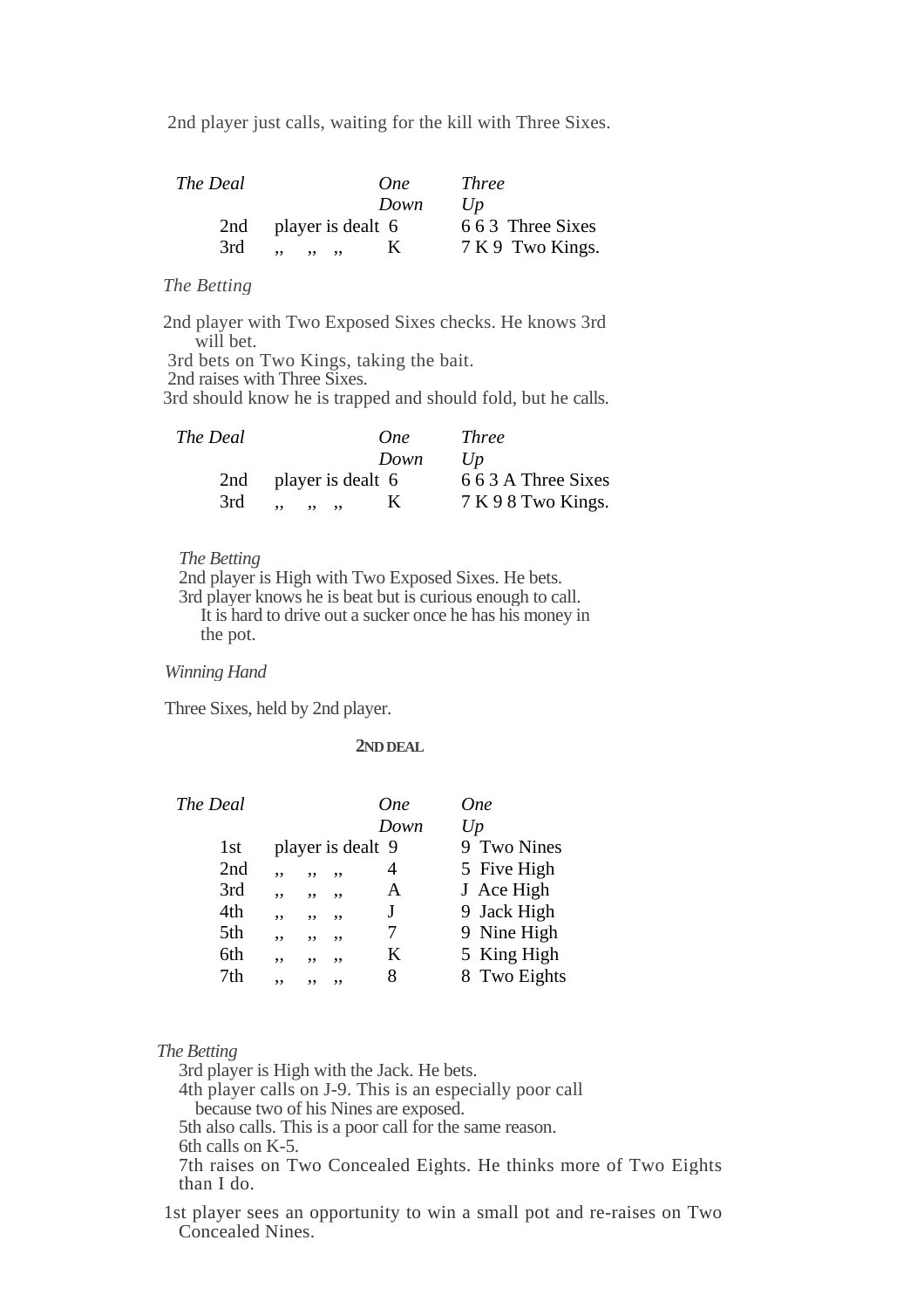2nd, 3rd, 4th, 5th and 6th players cannot stand a double raise and fold. 7th player calls on Two Eights.

| The Deal | <i>One</i>        | Two               |
|----------|-------------------|-------------------|
|          | Down              | $U_{\mathcal{D}}$ |
| 1st      | player is dealt 9 | 9 J Two Nines     |
| 7th      | x<br>, 9, 9, 9    | 8 K Two Eights    |

### *The Betting*

7th player is High with the King. He checks his Two Eights.

1st bets on Two Concealed Nines.

7th calls. He thinks he is beat, but hopes to draw out.

| The Deal | One                   | <i>Three</i>     |
|----------|-----------------------|------------------|
|          | Down                  | Up               |
|          | 2nd player is dealt 9 | 9 J 2 Two Nines  |
| 3rd      | 8<br>,, ,,            | 8 K 2 Two Eights |

### *The Betting*

7th player is High with Two Concealed Eights and the King, and checks. 1st player bets his Two Concealed Nines.

7th at last folds.

*Winning Hand* Two Nines, held by 1st player.

## **3RD DEAL**

| The Deal |    |     |    | <b>One</b>        | One          |
|----------|----|-----|----|-------------------|--------------|
|          |    |     |    | Down              | U p          |
| 1st      |    |     |    | player is dealt A | 2 Ace High   |
| 2nd      | ,, | ,,  | ,, | J                 | J Two Jacks  |
| 3rd      | ,, | , , | ,, | K                 | A Ace High   |
| 4th      | ,, | ,,  | ,, | Q                 | K King High  |
| 5th      | ,, | ,,  | ,, | 2                 | 3 Three High |
| 6th      | ,, | ,,  | ,, | 5                 | 4 Five High  |
| 7th      | ,, | ,,  | ,, | 6                 | 3 Six High   |
|          |    |     |    |                   |              |

*The Betting*

3rd player is High with the Ace. He must bet and does. 4th player stays with King High. 5th, 6th and 7th players fold.

1st calls with Ace High. He should fold because 3rd player has an Ace exposed.

2nd player with Two Jacks does not want to disclose his hand, and just calls.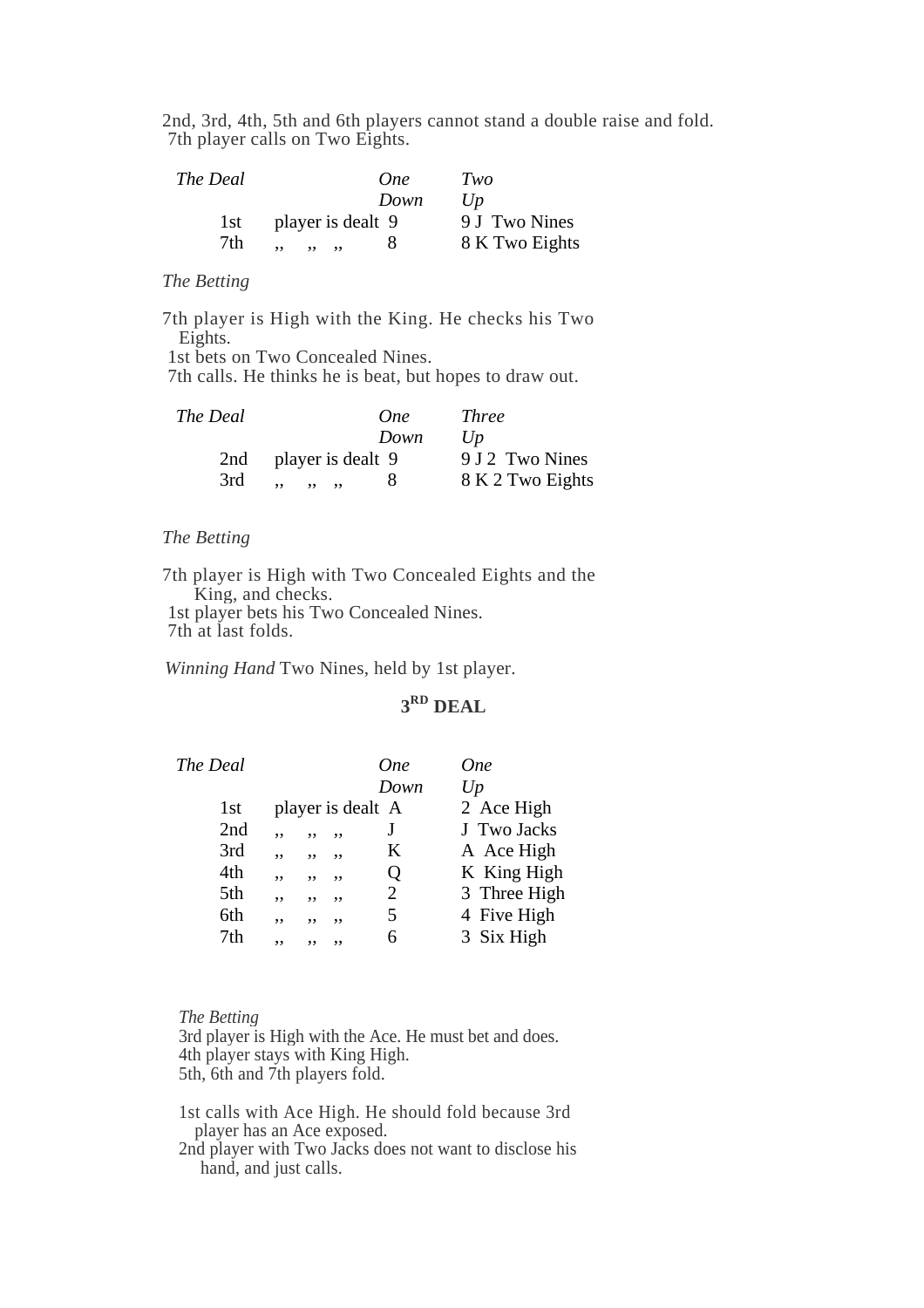| The Deal |                   | One  | Two                       |
|----------|-------------------|------|---------------------------|
|          |                   | Down | Up                        |
| 1st      | player is dealt A |      | 2 3 Ace High. No Change.  |
| 2nd      | ,,<br>,,<br>,,    |      | J 7 Two Jacks. No Change  |
| 3rd      | ,,<br>,,<br>,,    | K    | A 6 Ace High. No Change   |
| 4th      | ,,<br>,,<br>,,    | Ő    | K 10 King High. No Change |

3rd player is High with the Ace. He bets. 4th player calls with King High.

1st player calls with the Ace.

2nd player raises with Two Jacks, hoping opponents will think he has Two Sevens.

3rd and 4th players call.

1st player folds.

| The Deal | One.              | <i>Three</i>                |
|----------|-------------------|-----------------------------|
|          | Down              | $U$ <i>p</i>                |
| 2nd      | player is dealt J | J 7 9 Two Jacks. No Change  |
| 3rd      | K<br>,,,,,<br>۰,  | A 6 2 Ace High. No Change   |
| 4th      | Ő<br>,, ,,<br>٠,  | K 10 10 Two Tens. Improved. |

*The Betting*

4th player bets with Two Tens. 2nd raises with Two Concealed Jacks. 3rd folds. 4th calls with Two Tens.

| The Deal | <i>One</i>            | Four      |
|----------|-----------------------|-----------|
|          | Down                  | Up        |
|          | 2nd player is dealt J | J78A      |
|          | Two Jacks. No Change  |           |
| 4th      | Player is dealt Q     | K 10 10 4 |
|          | Two Tens. No Change   |           |

### *The Betting*

4th player checks his Two Tens. 2nd player bets the Two Concealed Jacks. At this stage of the game there is so much money in the pot that 4th player calls.

*Winning Hand* 

Two Jacks, held by 2nd player.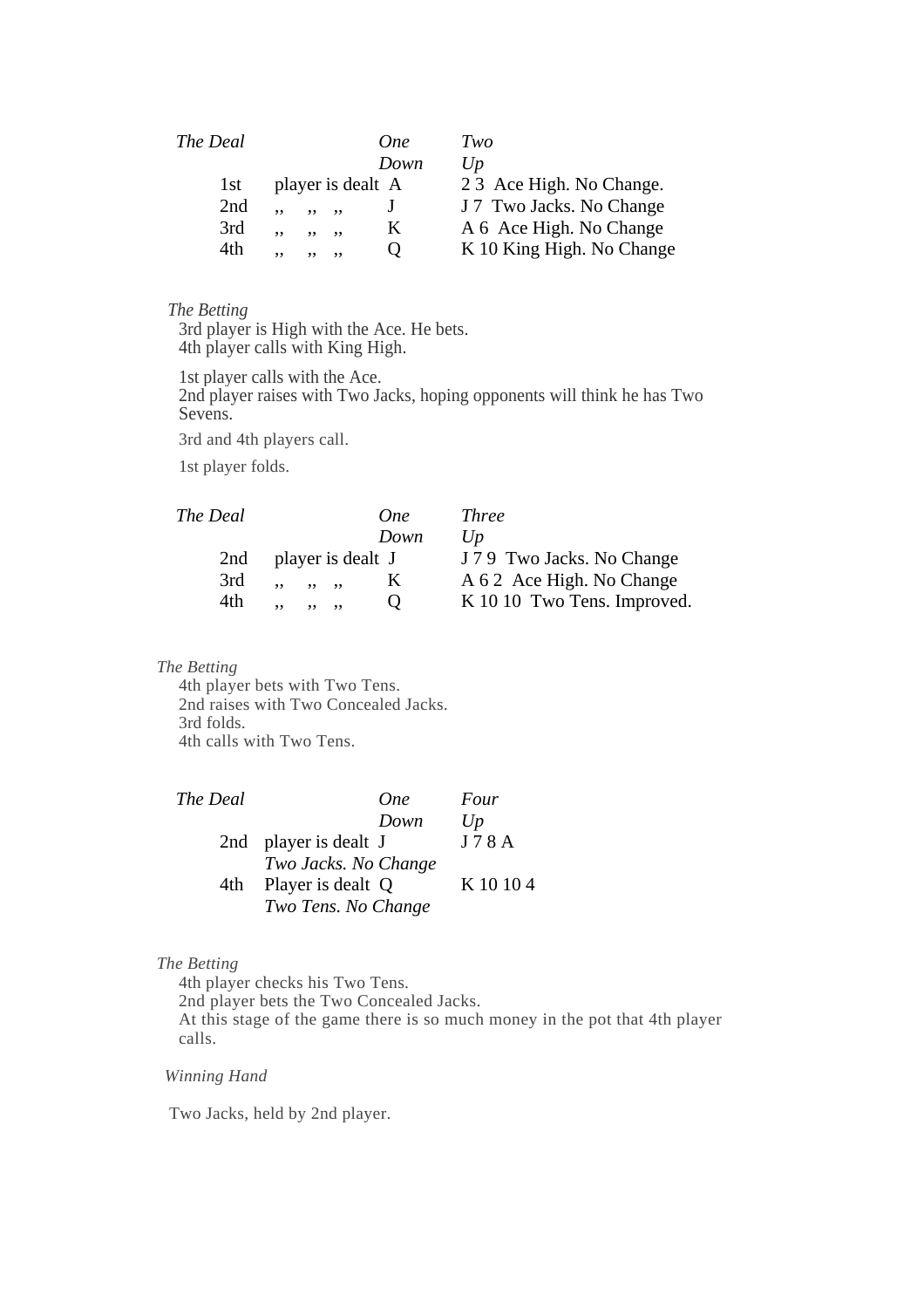## *Five-Card Draw, Deuces Wild with the Joker*

### Monty caught a fellow cheating at cards a few days later. He pretended to be a sucker when, in fact, he was cheating the life out of us, especially at stud. Some of us sensed this but couldn't spot what was going on. Monty was playing and called me into his study.

 **I**

'Do you know that new guy?

'I've seen him a couple of times. He's called One-Eye Jones. He's from Indianapolis, I think.'

'Did you notice anything shady?'

'No, except that thick lens he is wearing over his good eye. I don't recall he ever wore glasses before.'

Monty pulled out a deck of cards. 'I put these in my pocket when we changed packs the last time.' It is customary to change decks quite often not to detect cheating, but because players become superstitious when they aren't winning, and call for a new deck.

Monty held the pack under a light, back up, bent half of the deck towards him, and released the cards one at a time. When he did this fast you could see the marks. They stood out like a motion picture film turned slowly.

'Just what I suspected,' he said with a hearty laugh. 'We sure are suckers not to spot this. One-Eye's sight must be pretty poor if he has to use magnifying glasses.'

The cards, according to Monty, were professionally marked by a person who caters to crooks. In stud, One-Eye, with his magnifying glasses, could read the back of every down card around the table. No wonder we were all losers. Monty, who was running the game, sent Runt after One-Eye and his chips. When told he'd been caught red-handed, One-Eye gave a sheepish grin.

'How did you switch decks?' asked Monty in a cold voice.

'I dropped a chip on the floor and made the switch when I picked it up.'

'You crooks must think this place a soft touch,' Monty said angrily. 'Guess you read the penalty?' One-Eye shook his head. 'I put a sign on the wall only last week warning crooks I'd throw them out on their ass and they'd forfeit their take-out and all winnings if caught. Got anything to say for yourself?'

'No - except if I have to be thrown out I'd rather Runt did it than you.'

Monty gained his good humour at once. 'All right, Runt. Throw him out the back way but don't be too rough.'

Monty was counting One-Eye's chips. 'There's a little over five hundred here.'

'For a private charity, I suppose,' I said slyly.

'You guessed it. It's for Lucille March.'

'Lucille March!' I exclaimed. 'Why, she's a drug addict. You mean her dad, a deacon in the church, would take charity from a gambler?'

'The old hypocrite will never know. I'm sending this money to her sister, who will arrange for Lucille to visit her and then enter an institution for cure.'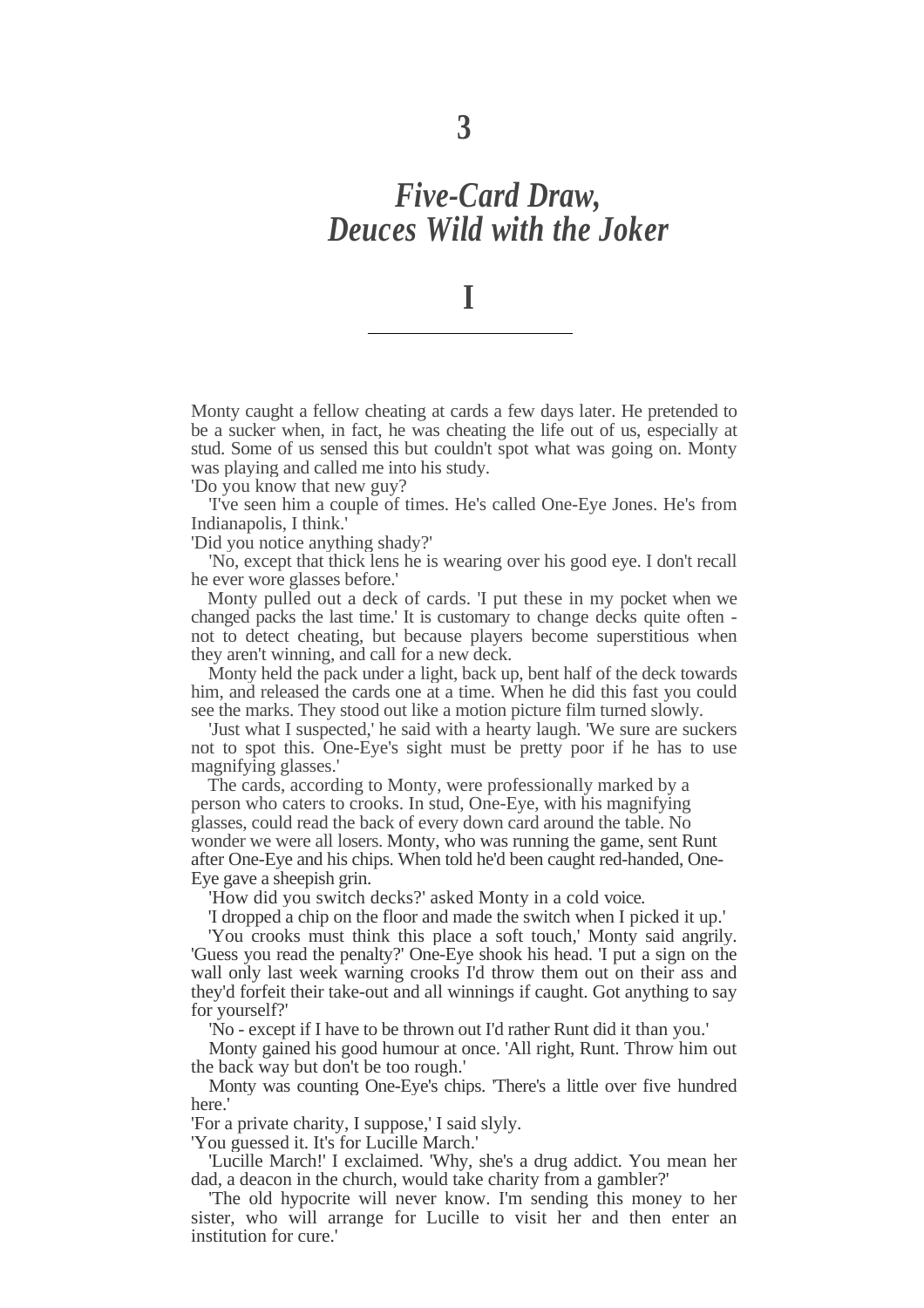'Well, I'll be a so-and-so, as you say. Old Doc Prittle must be pretty proud of himself with all the drug addicts he's made in town.'

'That's about all he knows - morphine, quinine, and calomel. He certainly doesn't know anything about abortion and sure did a butcher's job on Lucille.'

Lucille's history was no town secret. The town even knew that Chic the chicken picker was the guilty one. The town whispered that Lucille insisted on Doc's performing an operation. Complications set in and Doc gave her morphine to ease the pain.

'I hope she gets cured in Indianapolis,' Monty said.

'You're a good man, Monty,' I said affectionately.

Monty looked embarrassed. 'You were going to talk about the poker cut,' he said, changing the subject, but first he called to Jack to take over.

'Well, I have two ideas. The amount of the money you make on cutting the pots depends on how many pots there are per hour. Make an eighth place at the table and get a fast dealer to deal all the hands. A lot of time is lost with each player dealing.'

'I'm afraid the boys wouldn't like that. Each man likes to deal. Besides, they'd probably suspect I had a confederate dealing me winning hands. What's the other idea?'

'Let's get two old decks and sit at the table.' When this was done I passed one deck to Monty, who was sitting to my left. 'Now assume I have just dealt and after the showdown am arranging the discards, preparing to shuffle them,' I said. I mixed up the cards and began to gather them in, simulating an actual case. 'Now you start dealing draw or stud.' Monty began dealing seven-handed draw. By the time he was through dealing each imaginary person five cards, I had finished shuffling my pack, and placed it to Monty's left.

'You note,' I said, 'with two decks we handle the discards as we do now except that they are tossed to the dealer rather than to the player at the dealer's left. After the showdown the dealer picks up the discards and shuffles while the player to his left, you in this case, is dealing. It will speed up the deals twenty-five per cent according to my calculations with my dad's stop watch and consequently increase the cuts by a like amount.'

'Excellent idea, kid. We'll start this at once. Want your share of the increased cut?' he joked.

'You're kidding me, Monty.' His face was usually in repose or deadpan, but when he broke into a smile the whole room seemed to light up. 'Got time to give me some fine points on deuces wild?' I asked diffidently.

'I've got time to give you hell for not raising on pat hands,' he said. 'You've made that mistake several times. Now, if you have a pat hand - a straight, flush or a full -and aren't in a position to raise in order to chase the timid soul, every son-of-a-bitch and his brother is going to draw against you, for as you know, these simpletons act like they're playing straight draw instead of draw with four wild deuces and the joker.

'Remember,' he continued, 'with five wild cards, almost anyone can open, and they do. On the other hand, in straight draw only a player with jacks or better can open. In deuces, holding a pat hand, I'd risk a passed pot rather than open. Oh, you might open if you sit just one position to the dealer's right,' he concluded.

'I'll try to remember, Monty,' I said in a low voice.

'Oh, don't be so sensitive about it. It's for your own good.' Monty was laughing at me. 'As I said, these simpletons, except for a few exceptions, open with one deuce, or a joker - two aces, two kings, three small ones about everything in the deck. If all of them draw, you'll get beat with a pat hand. Suppose they all draw and someone bets you a hunk? What you going to do?'

'Eat them, I guess.'

'Now, here's the way to play the pat hand,' he continued. 'Check and wait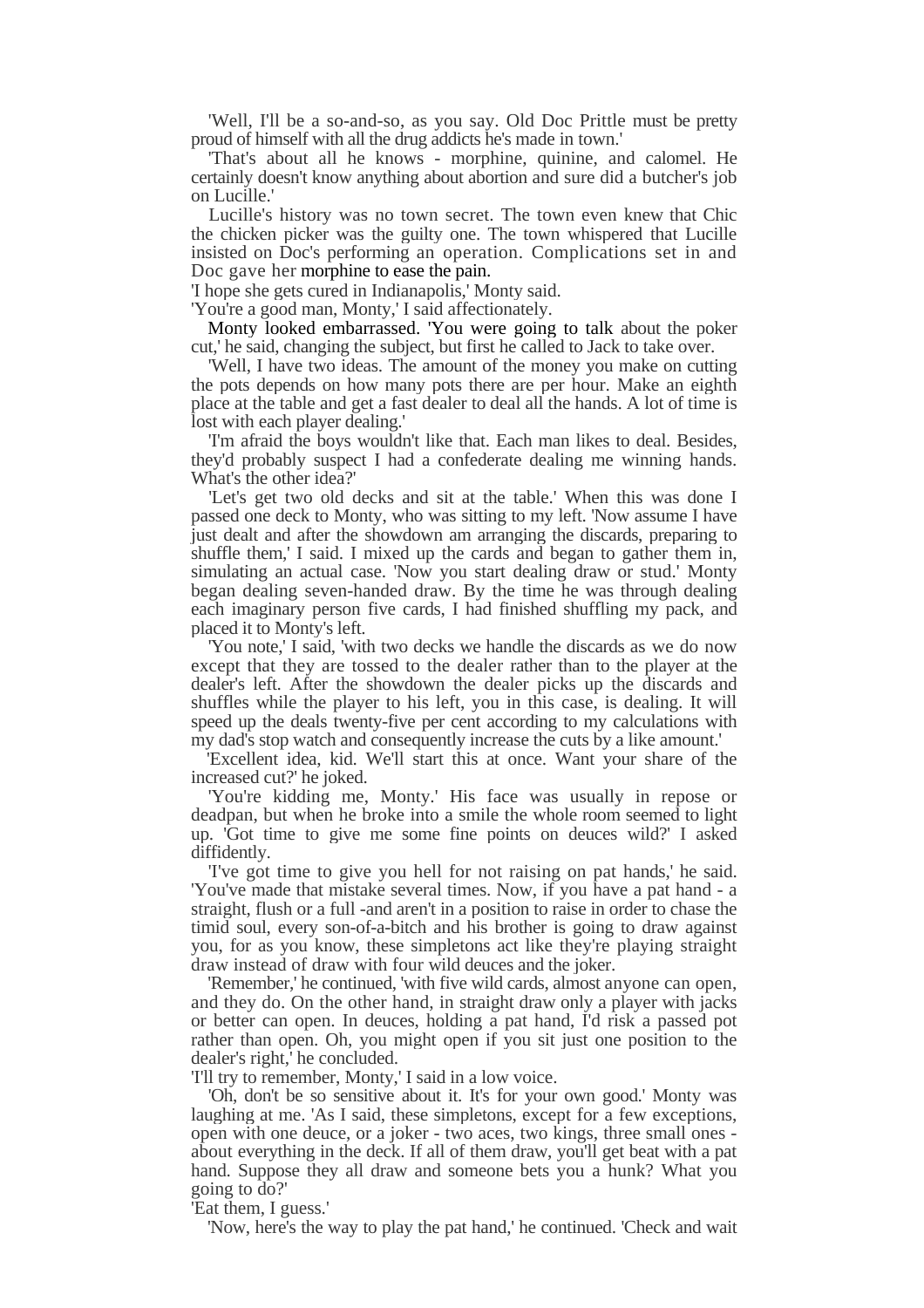for someone to open. It is usually opened for the size of the pot, say three dollars and fifty cents.'

'You forget we cut the pot fifty cents.'

'Oh, dammit, don't be so technical. Suppose three stay. That's four players or about fifteen dollars in the pot, a worthwhile winning. Now bet twenty dollars or about a fifteen-dollar raise. You'll be surprised to see how many throw in the sponge. With only one or two stayers you've got a pretty good chance of winning. No one is going to back in on you after you've made a twenty-dollar bet, unless they have two wild cards or three of a kind above the ten, or at least I wouldn't.

'So your opponents draw. You stand pat. If they check, you spread. If one of them bets - well, that is a horse of another colour. You're in a mouse trap. Judge your man. Has he really got the guts to bet if he can't beat a pat hand ?' Monty shook his head. 'Kid, I can't tell you what to do under those circumstances. You're on your own.'

'Suppose under the same circumstances 1 raise and draw one card.' 'To what?

'To a bust - nothing.'

'What are you trying to make your opponents believe?' Monty asked.

'To believe I have four of a kind and am trying to make the fifth.'

Monty laughed heartily. "These simpletons will never believe you. They'll think you're drawing to a straight, flush, or two pair.'

'You know I'm not simple-minded enough to draw to such cards.'

'Hell, no. But the point is, do they? Oh, a strong player may fall for your idea,' he added as an afterthought. 'Now, kid, you're playing real good and winning us some money - that's the proof. But you still gamble with weaker hands than I do.' He looked at his watch.

I asked, 'Do you have time to go over again with me just what cards you stay on in deuces wild? You've given me a good lesson on the pat hand.'

'Those geldings can wait just thirty minutes for poker. I've got a date.'

'The smell of horses, moonlight and dew glistening on green grass?' I asked slyly.

'The smell of horses, moonlight, and *wet* dew glistening on green grass,' Monty corrected with a straight face.

He had picked up a pad and was writing.

After a few moments he said, 'Here, study this. It tells you what to play on, when to call, and when to raise. The x represents any card other than a face card or an ace.'

| A A A x x or better | Raise |
|---------------------|-------|
| K K K x x           | Raise |
| QQQxx               | Call  |
| <b>JJJ</b> x x      | Call  |
| 2A A x x or better  | Raise |
| 2K K x x            | Raise |
| 2QQX                | Call  |
| 2JJx x              | Call  |
| 2 2 x x x or better | Raise |
| <b>Straights</b>    | Raise |
| <b>Flushes</b>      | Raise |
| <b>Full Houses</b>  | Raise |

*<sup>&#</sup>x27;Never,'* he said emphatically, 'stay with only one wild card unless you hold three jacks or better, not even 2 10 10 xx.'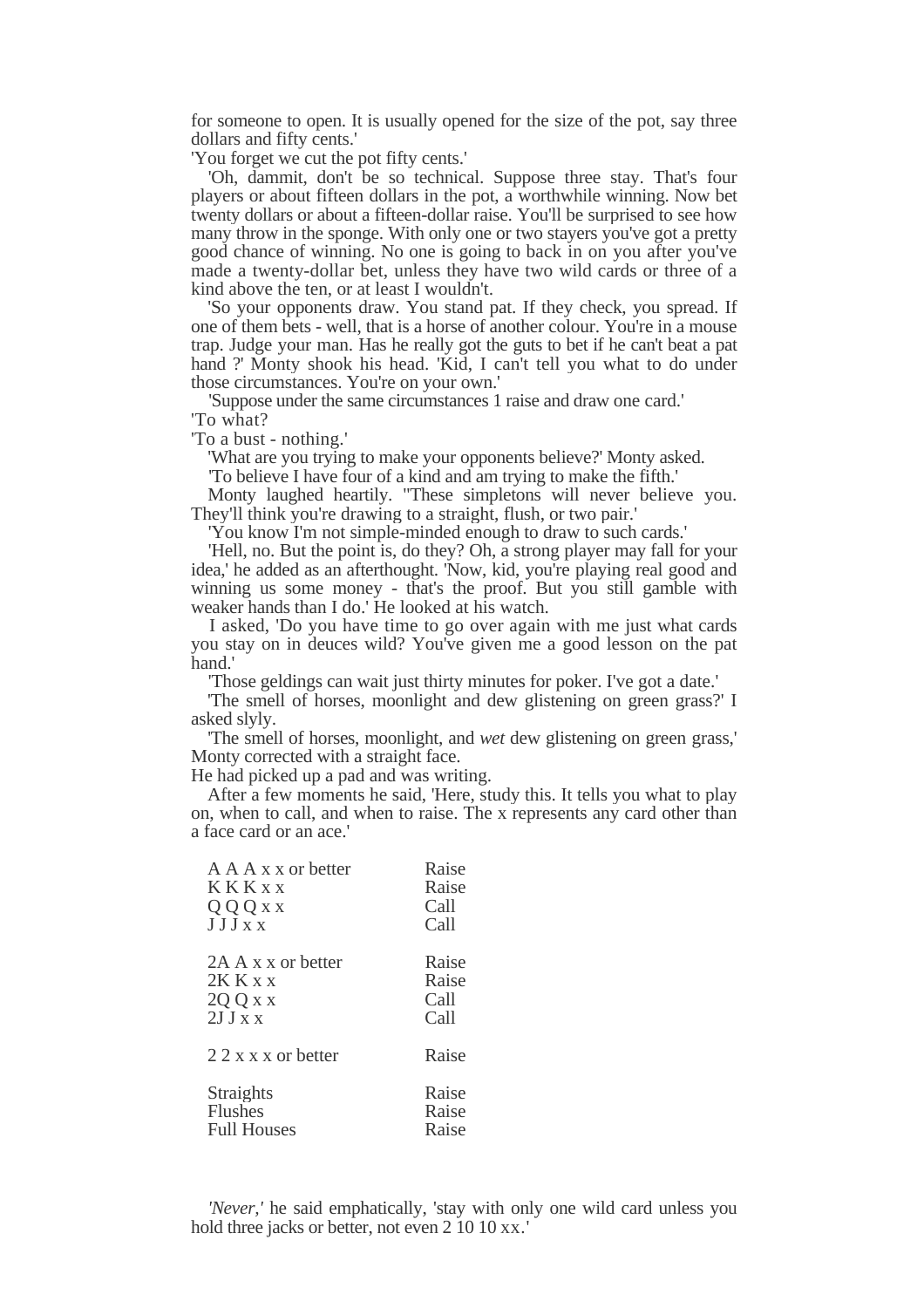I studied the list a moment. 'Jesus, Monty, no wonder you told me you hadn't lost in three years, if you only stay on such strong hands. If everyone played like you do there wouldn't be a poker game.'

'No, there wouldn't,' Monty admitted. 'When I play I either think I have the best hand or the makings of one. I'm not interested in second-best hands. Let the suckers stay on less.'

'It looks like poker, as you play it, is a sort of legalized theft.'

'Yes, it is,' Monty said. 'And only once removed from playing like a card sharp.'

'We play table stakes here. You mean I can win at limit poker with these pointers you have given me?'

'What the hell's the difference whether I bet you a buck or a hundred if I think the odds favour my winning? Players who can't win at limit poker and imagine they could at table stakes are victims of wishful thinking. A sound poker player can win in *any* poker game.

'While we are on the subject of poker, I should like to give you a bit of advice,' Monty continued. 'One of the most important things you should do is to keep a file on all players - name, approximate age, condition of health, and obvious characteristics. Then study the players at all times for characteristics not so obvious. After a while you will get to know them like a book and can accurately determine in most cases when they help their hands and when they are trying to run a bluff.

'Though you usually play cards at the same place and among the same crowd, there will be times when you visit another club or group and may wish to play, provided the game is not too tight. A few moments' observation will tell you this. If, for example, they are playing sevenhanded, and four players stay consistently, you know the game is loose because four players out of seven cannot possibly hold minimum strength consistently, as I define it. It follows therefore that a number of weak players are in the game.

'A hopeless and helpless friend of mine told me he had lost twenty-five thousand dollars during a lifetime of poker. I gave him a few lessons, then watched him play. He still tossed his money away. When I reminded him of this he simply looked confused. I said, "You played only two hours and lost your Old Soldier's cheque. If you played-percentages you could play every day and still have your cheque." He shook his head sadly. "I don't know, Monty," he said. "I guess I just like to play cards."

'Never stay in a poker game unless there are at least three suckers. If possible, let them do your betting for you, and sit to their left because they are usually wild players who bet on everything and anything. Sitting to their left gives you the option whether to stay, raise, or fold your hand.

'I am reminded of players who insist on "betting on the come"; that is, to bet that their next card will improve the hand. I have listened to their arguments and nodded in agreement, but I simply do not play that kind of poker unless the odds are in my favour. I figure the odds for every card I draw, and if the odds are not favourable, I fold. This doesn't sound very friendly. But what's friendly about poker? It's a cut-throat game, at best.'

## **II**

I was eating prairie chicken at ten cents a chicken at Monty's bar about ten days later when Jack came in to tell me that he wanted relief and that he had left a vacant seat.

'Is Monty playing?'

'Yes. It's eight o'clock now. I'll be back at 2 a.m.'

I went in and sat down in the chair vacated by Jack. There were two new faces. I had seen the two hanging around the tent show where they featured such plays as *Ten Nights in a Barroom, Uncle Tom's Cabin, Dr Jekyll and Mr Hyde,* and the like.

'Kid, you know Tom Lawrence and Pete Hunter, leading man and producer,' Monty said with a sweep of his hand.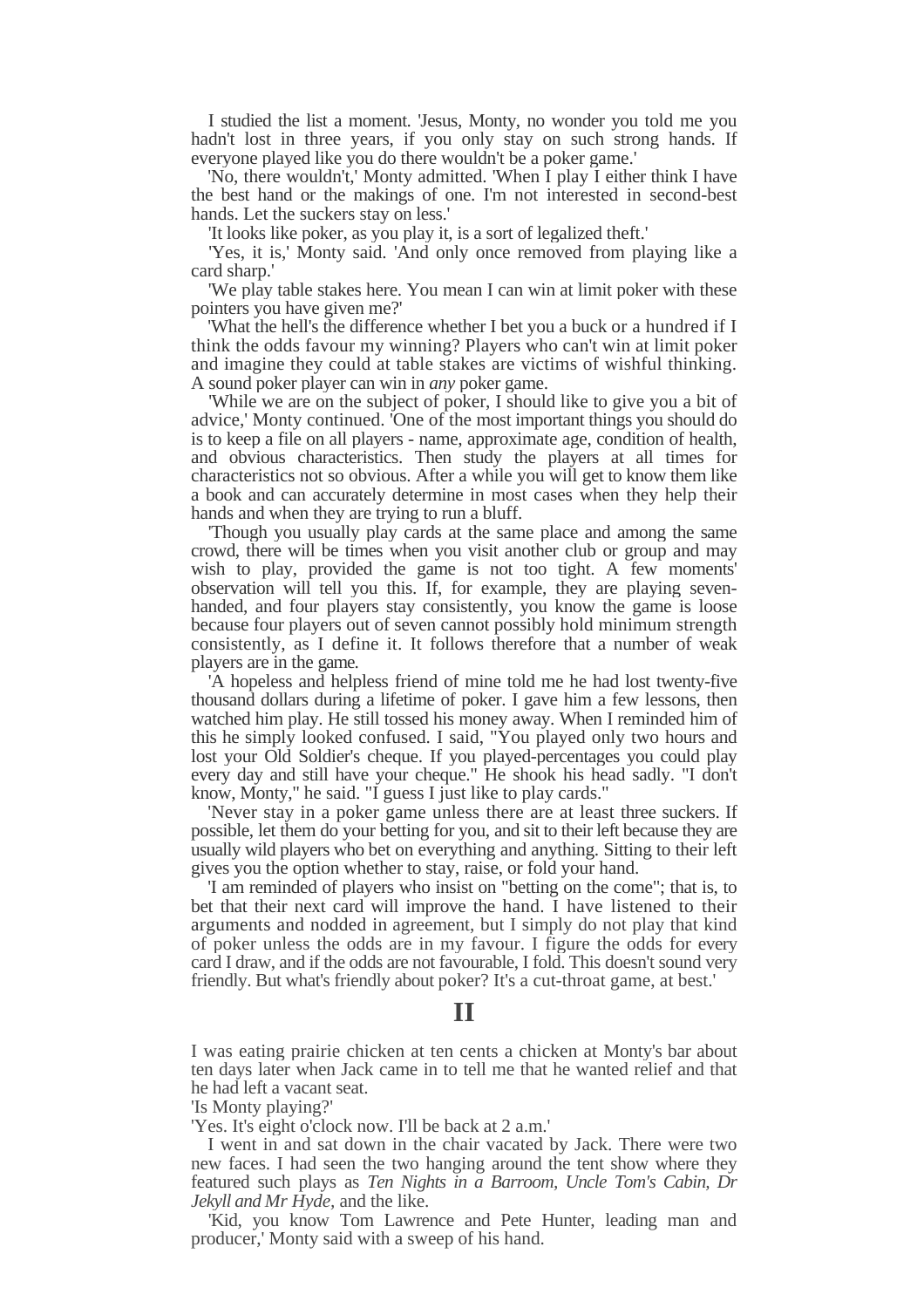I nodded the introduction. The handsome chap sitting at Monty's left I judged to be the leading man; the other, sitting next to the actor, looked for all the world like a producer. He was chewing at a dry cigar and he grinned constantly, showing yellow teeth filled with gold inlays which glistened in the lamplight.

I sat next, then Chic the chicken picker, Doc and then Bones Alverson, the farmer, his leather-like face beaten from exposure. I knew he had lost most of his farm at poker. Rumour had it that he had hocked everything to Bert Willis, the land speculator, known to be a ruthless and shrewd operator.

I turned to Chic. He had several stacks in front of him. 'You must have sold some more dead chickens,' I said in a low voice. Chic was a notoriously poor poker player and when he wasn't taking live chickens to New York he picked them dry at the poultry house for three cents a head.

He gave me a sour look. 'Keep your mouth shut, you little shrimp,' he warned.

The game progressed as usual - some winning, some losing. I was trying to remember all that Monty had told me, and played carefully.

Monty looked bored. Doc Brittle nodded in his seat between deals, his head resting on his double chin. Bones Alverson was getting some good hands and was winning consistently. The actor and his backer seemed alert and were holding their own.

The game droned on. I got up and stretched my legs to relieve my nervousness. I don't know what it was but I had a feeling of impending tragedy. And it wasn't long in coming.

Doc Prittle was fumbling with the deck. He had put in the joker preparatory to dealing deuces wild and was awkwardly reshuffling the cards.

Monty watched him in disgust. 'Deal, goddammit, Doc'

Startled, Doc yelled back, 'Hold your horses,' then, after taking his time, began to deal five-card draw deuces wild.

Bones, the farmer, skinned back his cards in his gnarled hands. I imagined I saw a flicker in his eyes. Anyway he made an unusual opening bet. He bet \$50 right under the gun.

Monty, sitting next, studied Bones for a fleeting moment, then folded. He later told me he held a jack full.

The actor tossed his hand in the discards in disgust.

But his producer was grinning impishly. 'I raise one hundred,' he said and tossed in the chips.

I threw my hand in the discards, as did also Chic and Doc, the dealer. Looks like those two had all the wild cards, I reflected.

Bones pretended to study a moment then counted out a big stack of chips, for he had been winning. 'I up you five hundred,' he said, his voice quivering.

Bones had a mouthful of tobacco juice and was watching the producer intently. I could see he was afraid to turn his head to spit. He made the motion to do so, but changed his mind and swallowed tobacco cud, juice and all. He choked a bit, and pulled out a red handkerchief and wiped his mouth.

Monty, seeing the play, cried the usual 'I'll be a son-of-a-bitch.'

Bones choked again. 'Well,' he said to the grinning producer, 'what the hell you going to do?'

The producer took out a sheaf of hundred-dollar bills. Tm just going to raise you five hundred.'

'Raise you five hundred more,' Bones quivered, 'you city prick.' He turned to Monty. 'Put in one thousand, Monty,' he said. Monty demurred. 'You've never seen me welch on a bet,' Bones pleaded.

'No, I never did,' said Monty thoughtfully. 'But you used to have a farm. Do you have one now?'

'I'll tell you the God's own truth, Monty,' he said. 'I've got the farm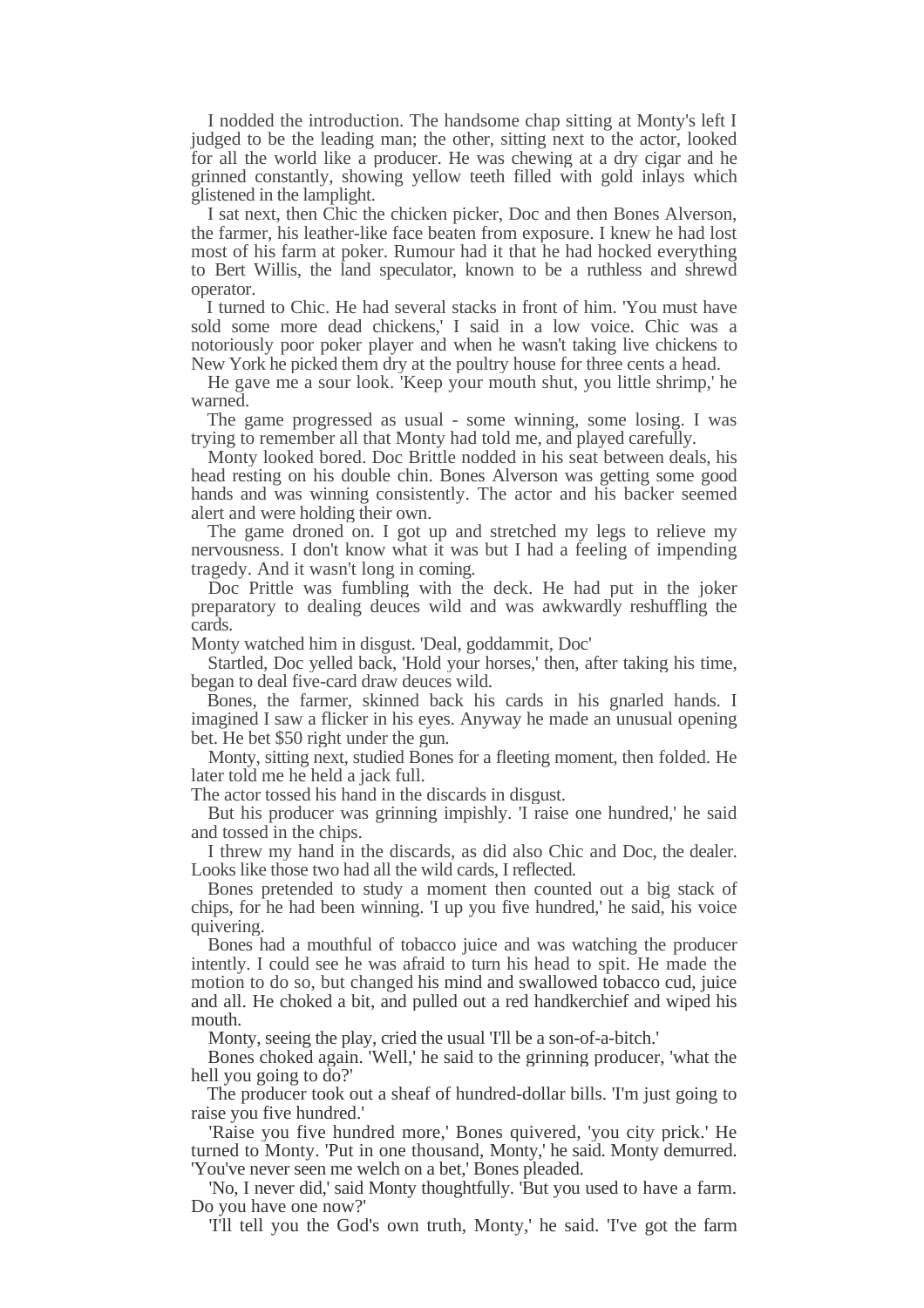stock and implements plastered to Bert Willis for fifteen thousand. Bert offered me twenty thousand. So I have five thousand equity.'

Monty shook his head sadly. 'Bones, let me give you some friendly advice. Just call him. I'll lend you money for that.'

'Call, hell!' exclaimed Bones. 'This is a chance of a lifetime. Loan me the thousand. I want to raise the bastard.'

'I can't understand you, Bones. You've lost three-fourths of your farm and now you want to bet the last fourth.'

'Goddammit, yes. I might just as well be broke as to try to pay ten per cent interest on fifteen thousand to that goddamned bloodsucker.'

'Jesus,' said Monty, 'I don't mind risking the thousand b u t - '

'You ain't risking nothing, goddammit. I've got him beat.'

'All right. But you give me first chance to buy the farm if you do lose.' Monty tossed two five-hundred-dollar bills in the pot and took Bones's IOU.

The producer had lost his grin. Even the unlighted cigar had disappeared somehow. He reached for his purse and spread five hundred-dollar bills and pushed them in the pot.

He said in a subdued voice, 'There's my five hundred and I raise two thousand. I'll have to give you an IOU.'

'You will in a pig's ass. Go get it.'

'How can I? The banks are closed.'

'You ain't got no two thousand in the bank. Put up or shut up,' said Bones.

'Monty, will you take my IOUT asked the producer.

\*Let me tell you bastards something,' Monty replied. Tm not financing this poker game. I'm just playing in it. If I'd wanted to stay I'd have stayed and financed myself if I got in trouble. And another thing. You bastards slow up a game. I only get fifty cents cut. This one I should cut five hundred.'

No one offered to agree to this but I had a sneaking feeling that Monty was going to profit in this transaction somehow.

The producer placed some chips on his cards resting on the table and got up and pulled along the actor with him. They went in the other end of the room and I couldn't hear what they said, but the actor was protesting and the producer was really telling it to him. Finally, they both sat down.

The producer addressed Monty. 'You know my reputation. You know I own three other tent shows and I can tell you I don't owe a dime on them. My leading man here owns one-third of this show. I'd like to own that farm even if it is mortgaged.'

'Well,' said Monty, 'what's your proposition?\*

"This farmer gave you an IOU for one thousand. Put it in the pot and take out one thousand in cash. That makes you square. I'll make out a bill of sale for my show for two thousand, if this farmer will make out a bill of sale for his farm for three thousand. The extra thousand covers the money you take from the pot.'

'Bones, do you understand the deal?' asked Monty.

'Is the show worth two thousand?'

'I'd like to own it for that.'

'But I'm pledging three thousand and my equity is five thousand.'

'You'll get the difference if you lose.'

'Goddammit, I'm not going to lose. I'd like to own a show. More money in it than following a plough around a field, I reckon.'

'It's your funeral,' said Monty prophetically, and directed Runt to bring in bills of sale, pen and ink. When Monty looked over the papers he pointed out that the producer's bill of sale needed the actor's signature because of a one-third interest. He put Bones's IOU in the pot and took out a thousand according to the agreement.

'Just a minute, Monty. I didn't pledge my prize bull. Nobody's going to plaster him with a mortgage.'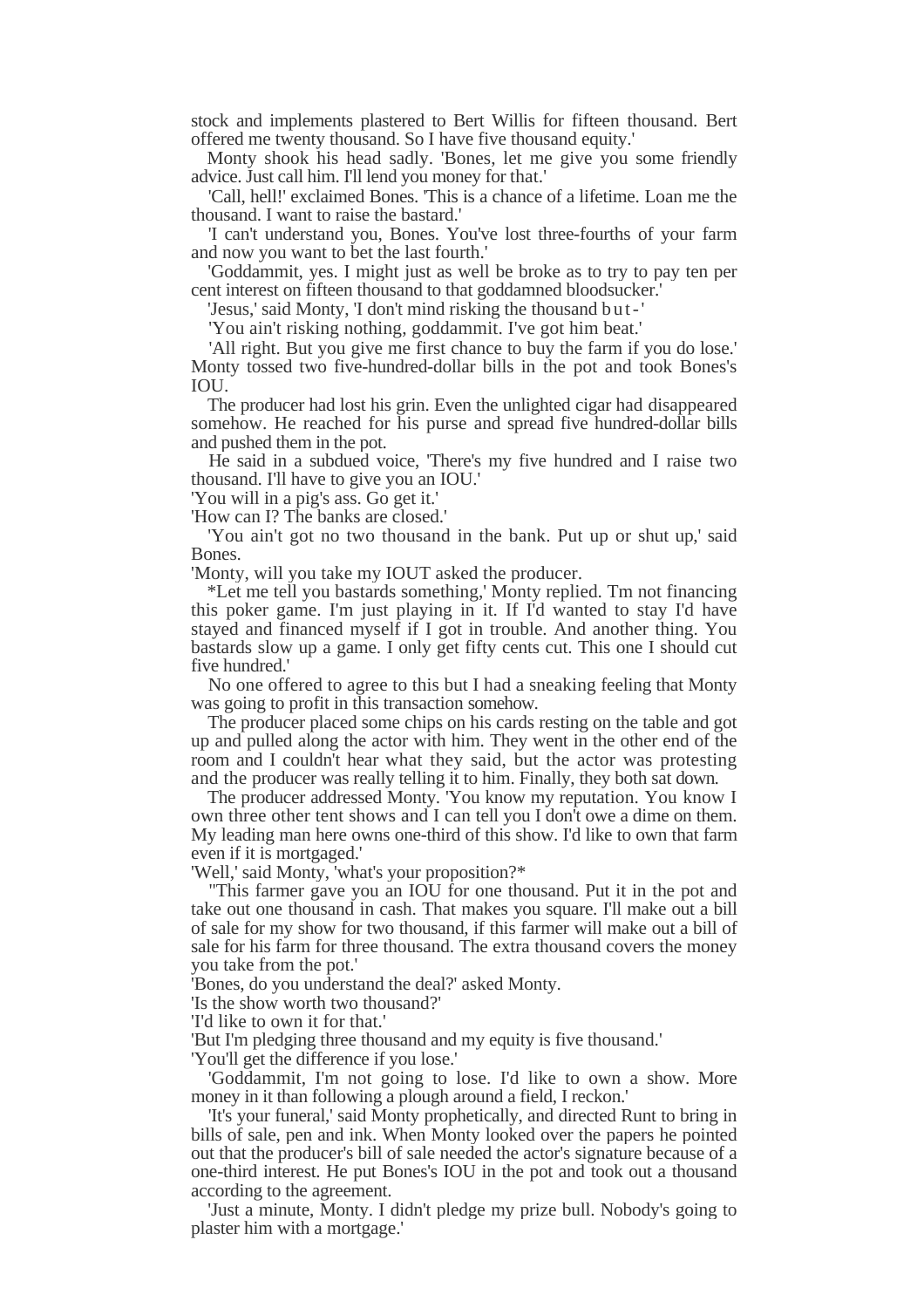'He'll get plastered if you fill your hand.' Monty laughed. 'How many cards you want, Bones? You take cards first.'

'I want one,' Bones said and tossed his discard towards Doc.

Doc was so nervous he could scarcely get a card off the top of the deck. Monty didn't help much by yelling at him. Doc finally nicked a card face down towards Bones. It touched Bones's hand, bounced; then turned over, exposed. I looked at it horror-stricken, for I had said a little prayer for Bones.

It was the joker.

'I'm sorry, Bones,' said Doc.

Bones opened his mouth as if to protest, but no sound came. He just sat there fascinated and stared at the joker who, I thought, stared impishly back at him. Then a deep pallor began to creep slowly over Bones's weatherbeaten face.

'What'll I do, Monty? Can't Bones take the joker?'

'No. If you'd read the rules you'd know he can't. They're all printed and framed on the wall behind you. You deal whatever cards the producer wants to him, then Bones gets the next card. Tough luck, Bones.'

The pallor had spread over Bones's face. His eyes looked glazed. Suddenly he fell over the table, clutching the cards in his heavy fist.

At this Doc jumped up, handing me the deck. He examined Bones for several seconds. At last he said, 'He's dead, boys.'

An air of disbelief settled over the players. Even Monty was speechless for the moment, then, 'You're sure, Doc?' he asked.

'Yes, I'm sure. His heart stopped. Too much excitement. I guess I killed him.'

The producer made a pass at the pot, starting to rake it in. Monty's fist reached out and nearly broke the showman's wrist. 'Hands off!' Monty snarled.

'It's mine,' protested the producer.

'Not yet, my friend,' Monty said softly. 'I think he had you beat. He didn't need the joker.'

'Well, I don't think so, and I demand to draw to my hand,' said the producer.

'Kid,' asked Monty, 'has the deck been disturbed?\*

'No. Doc handed it to me.'

'Well, I'm going to write a new rule that Hoyle didn't cover. If you fellows agree, I'll rule we let our producer draw to his hand, then take Bones's cards from his fist and add the next card to it.' They all nodded agreement except the producer, who protested feebly.

'How many cards you want?' asked Monty.

'One,' said the producer.

'Kid, give him a card.'

The producer threw me the discard and I gave him one, face down.

By that time Doc had pried Bones's cards from his huge fist, so I slipped Doc a card to fill out the hand.

'Now wait a moment, boys,' said Monty. 'Who wants to bet on the winning hand?'

The actor was the only one to answer. Tve got five hundred that says my producer wins.'

'Covered,' said Monty, tossing the money on the table. The producer spread his hand. He held Q K K K 2*.* 'Four Kings,' said Monty.

Doc turned over Bones's cards one at a time, calling them out as he did so. 'Ace, ace, ace, jack, deuce - four aces.'

'You ran second,' Monty said to the producer. 'That's irony for you. A man dies holding the winning hand - ' and he picked up the actor's bet. Then he began to rake in the pot. 'I'll take this to Bones's widow. She'll probably grieve a couple of days, then be relieved that he's dead. At least he can't gamble the farm away now.'

The producer said, 'I'll redeem that bill of sale, Monty, when the banks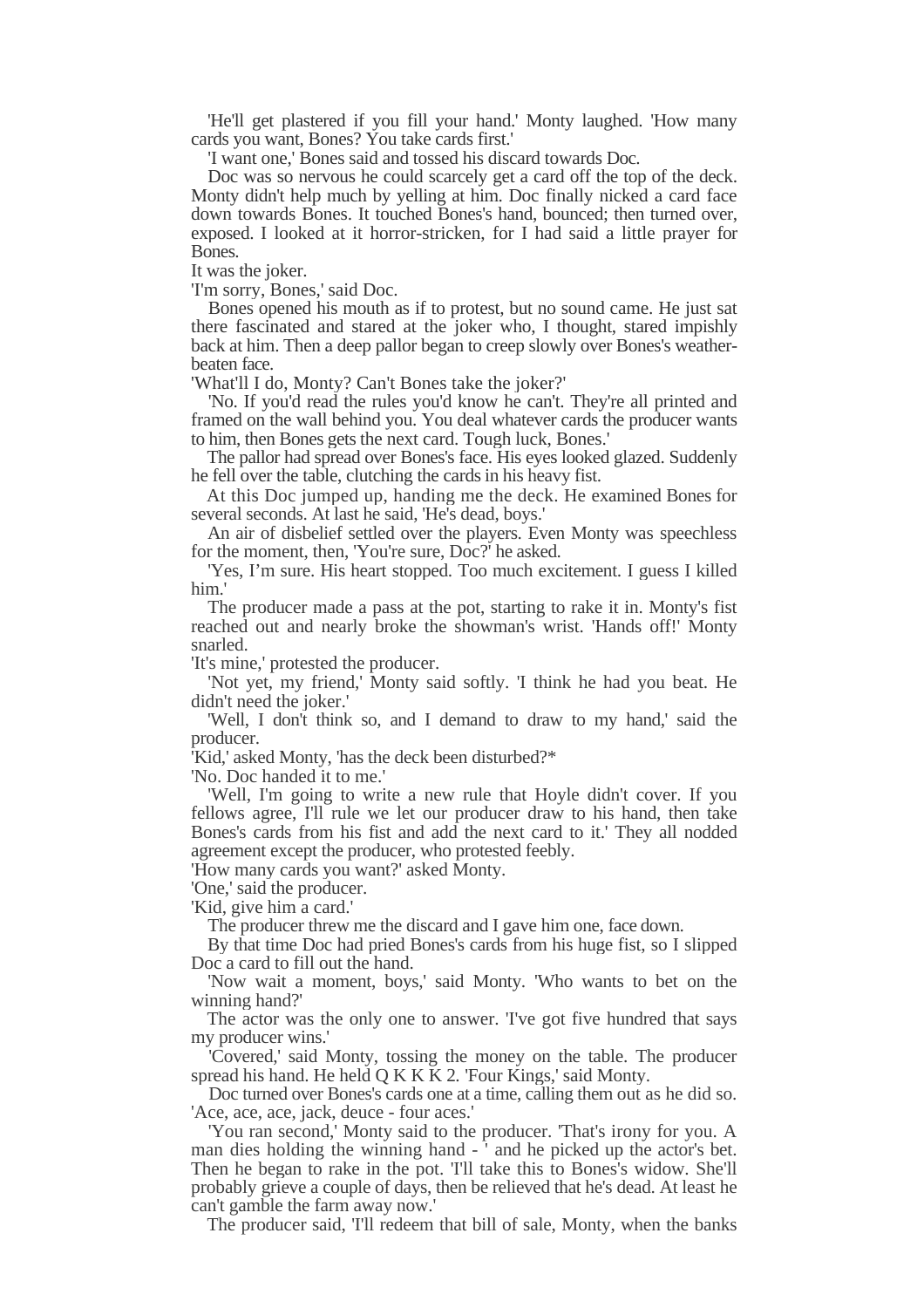open.'

'You will like hell,' said Monty. I'll redeem it myself if the widow consents. I've always wanted to go in show business.'

### *Three:* **MONTY'S COMMENT:**

### *Summary of Deuces Wild*

This will teach you to win either at limit poker or table stakes.

### **WHAT TO STAY ON**

See page 41

### **THE PLAY**

I have dealt four hands as exercises.

1ST DEAL

### *After the Deal*

| 1st                                    |    |     |    | player is dealt 22554 | <i>Two Deuces or Four Fives</i> |
|----------------------------------------|----|-----|----|-----------------------|---------------------------------|
| 2nd                                    | ,, | ,,  | ,, | 2 J 10 5 3            | One Deuce or Two Jacks          |
| 3rd                                    | ۰, | , , | ,, | 56789                 | Nine High Straight              |
| 4th                                    | ., | ,,  | ,, | AA987                 | Two Aces                        |
| 5th                                    | ٠, | ,,  | ,, | a bust.               |                                 |
| 6th                                    | ,, | ,,  | ,, | ,,<br>,,              |                                 |
| $*7th$                                 | ,, | ,,  | ٠, | 2 J 8 5 4             | One Deuce or Two Jacks          |
| $\mathbf{m}$ $\mathbf{D}$ $\mathbf{L}$ |    |     |    |                       |                                 |

\* The Dealer

#### *The Betting*

1st opens with Two Deuces or Four Fives. 2nd stays on One Deuce or Two Jacks. Never stay on One Wild Card. 3rd raises on a Nine High Straight. 4th, 5th, 6th and 7th hands fold.

1st and 2nd hands stay.

*After the Draw* 

1st player throws away the Two Fives and draws to Two Deuces. Makes *2 2* A K Q - Ace High Straight. 2nd player draws Four to the Deuce. Makes *2* K Q 9 7 - Two Kings. 3rd player stands pat on a Nine High Straight.

*The Betting* 1st player checks an Ace High Straight. He's afraid of the Pat Hand. 2nd checks Two Kings. 3rd checks a Small Straight.

*Winning Hand* Ace High Straight, held by 1st player.

### **2ND DEAL**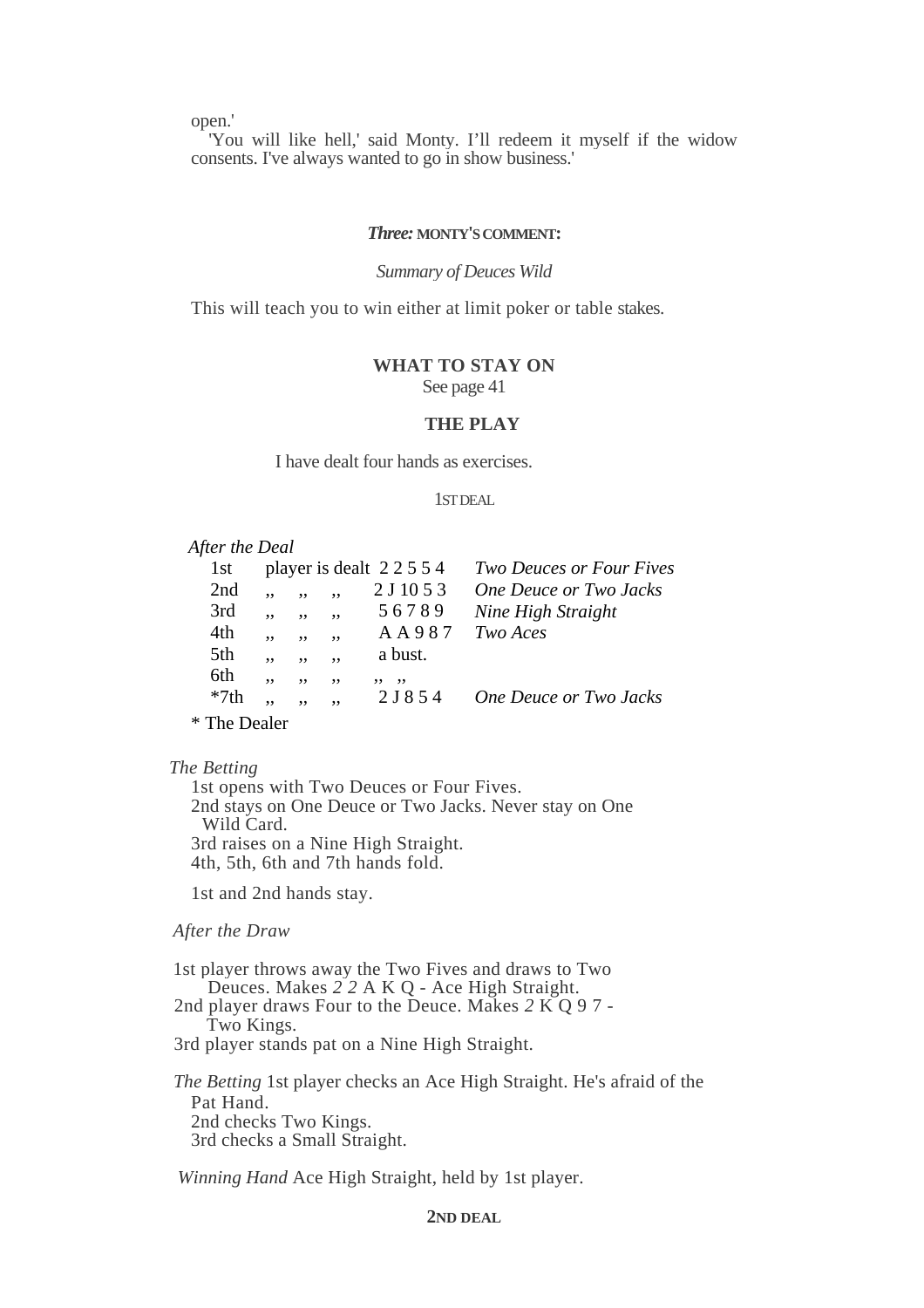### *The Deal*

| 1st    |    |     |     | player is dealt 23689 | A single Deuce. He is<br>permitted to draw Four. |
|--------|----|-----|-----|-----------------------|--------------------------------------------------|
| 2nd    | ,, | , , | ,,  | a bust.               |                                                  |
| 3rd    | ,, | ,   | , , | 345610                | A 4-Card Straight                                |
| 4th    | ٠, | ,,  | ٠,  | 20074                 | Three Queens                                     |
| 5th    | ,, | ,,  | ٠,  | 2 K K 6 5             | Three Kings                                      |
| 6th    | ,, | ,,  | ,,  | 2A A 86               | Three Aces                                       |
| $*7th$ | ,, | ,,  | ,,  | a bust                |                                                  |

### \*The Dealer

*The Betting*

1st, 2nd and 3rd players do not have openers. 4th player opens on Three Queens. 5th raises on Three Kings. 6th re-raises on Three Aces. 7th, 1st, 2nd and 3rd players fold. 4th stands the re-raise. A questionable play. 5th stays. Also a questionable play.

*After the Draw* 

| 4th draws Two to 2 Q Q.  | Makes 2 Q Q K 3   |
|--------------------------|-------------------|
| Three Queens. No change. |                   |
| 5th draws Two to 2 K K.  | Makes 2 K K J 6   |
| No change.               |                   |
| 6th draws Two to 2 A A.  | Makes $2 A A 8 7$ |
| No change.               |                   |

*The Betting*

4th player checks Three Queens. 5th checks Three Kings. 6th bets the Three Aces, 4th and 5th players having checked. 4th player folds Three Queens. 5th calls on Three Kings.

*Winning Band* 

Three Aces, held by 6th player.

### **3RD DEAL**

*The Deal*

1st player is dealt 2 A 7 4 3 *Two Aces. He will open and draw to Two Aces, a sucker play. He should never open or even stay with less than Three Jacks or a Full Hand. Two Wild Cards, of course, is a very strong hand. 2nd* player is dealt Q Q 6 5 4 *Two Queens.* 

| 3rd          | ,, |          | ,, ,, |              | 22A65 Three Aces           |
|--------------|----|----------|-------|--------------|----------------------------|
| 4th          | ,, | $\,$ , , | ,,    | a bust       |                            |
| 5th          | ,, | ,,       | ,,    | , 2, 3       |                            |
| 6th          | ,, | ,,       | ,,    | , , ,<br>,,  |                            |
| $*7th$       |    |          |       | ", ", "JJJ43 | <i>Three Natural Jacks</i> |
| * The Dealer |    |          |       |              |                            |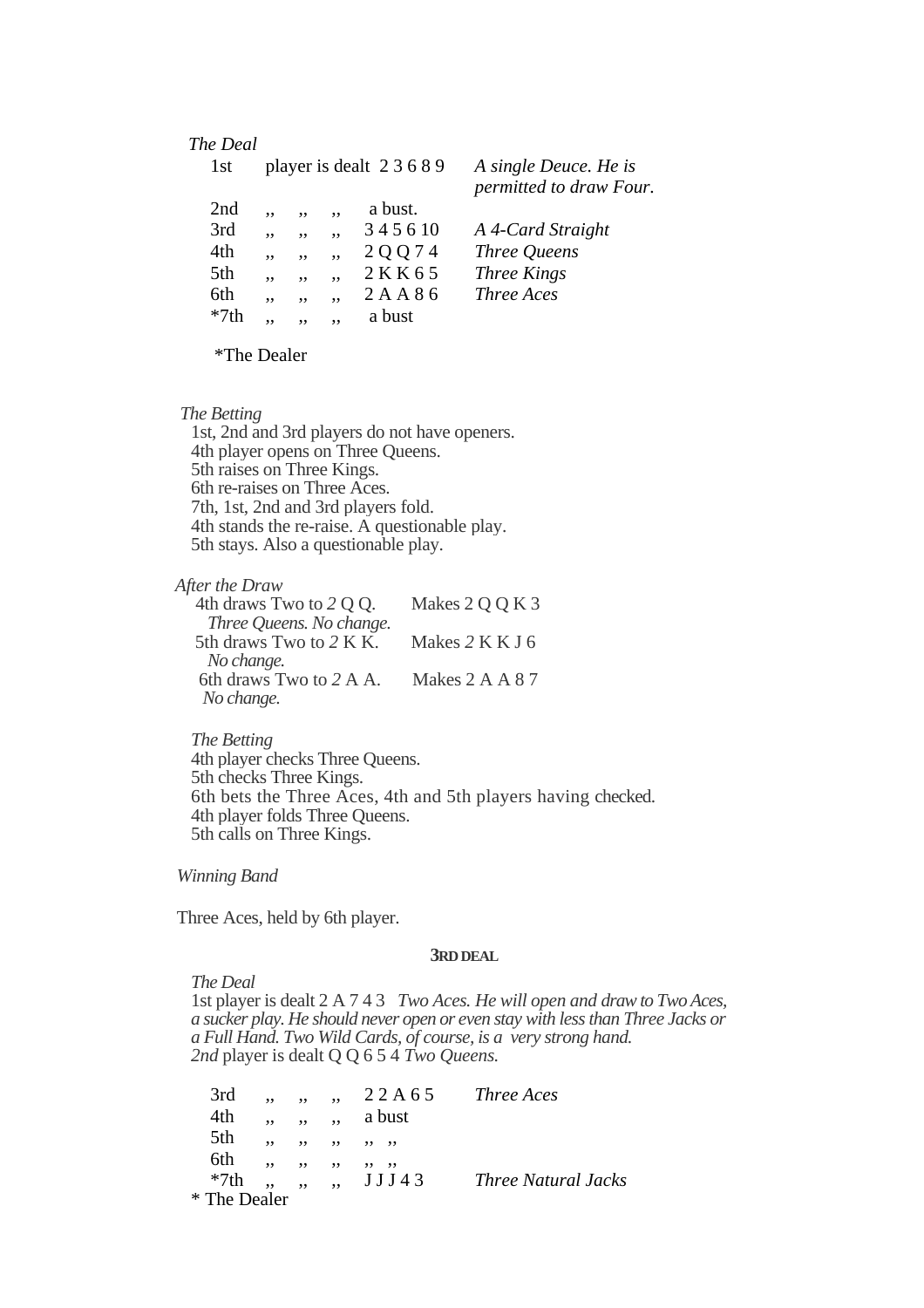1st opens with Two Aces.

2nd stays on Two Queens. Such optimism is admirable but if he continues to play like this he will go broke.

3rd raises on Three Aces.

4th, 5th and 6th hands fold.

7th calls on Three Jacks - a very questionable play.

- 1st player stays on Two Aces, sending good money after bad.
- 2nd also calls. One never ceases to wonder at calls on such weak hands.

### *After the Draw*

1st draws Three cards Makes 2 A K Q 10 *Ace High Straight.*  2nd draws Three cards. Makes Q Q J 9 8 *No change. Two Queens.*  3rd draws Two cards. *Four Aces.*  7th draws Two cards. Makes J J J 3 4 *Three Jacks. No change.*

*The Betting* 1st checks the Ace High Straight. 2nd checks Two Queens. 3rd bets with Four Aces. 7th folds Three Jacks.

1st calls with Ace High Straight. 2nd folds.

*Winning Hand* Four Aces, held by 3rd player.

## **4TH DEAL**

### *The Deal*

| 1st    | player is dealt a bust |    |    |        |                                     |  |  |  |  |
|--------|------------------------|----|----|--------|-------------------------------------|--|--|--|--|
| 2nd    | ,,                     | ,, | ٠, | 288AQ  | <b>Single Deuce or Three Eights</b> |  |  |  |  |
| 3rd    | ,,                     | ,, | ٠, | 999K6  | <b>Three Natural Nines</b>          |  |  |  |  |
| 4th    | , ,                    | ,, | ,, | A bust |                                     |  |  |  |  |
| 5th    | ,,                     | ,, | ,, | 24567  | Eight High Straight                 |  |  |  |  |
| 6th    | ,,                     | ,, | ,, | 23459  | <b>Single Deuce</b>                 |  |  |  |  |
| $*7th$ | ,,                     | ,, | ,, | a bust |                                     |  |  |  |  |

*\*The Dealer* 

### *The Betting*

1st player checks a bust.

2nd opens on Three Eights. I need Three Jacks to open but I wouldn't open at all unless I was sitting close to the Dealer's right. This game has Five Wild cards so there is no worry about passing up a good hand, for nearly all pots are opened - mostly, of course, on weak hands.

3rd stays on Three Natural Nines. The reason this game is so easily beat is because players are so eager to throw away money on hands that percentage players would toss in the discards.

4th folds a bust.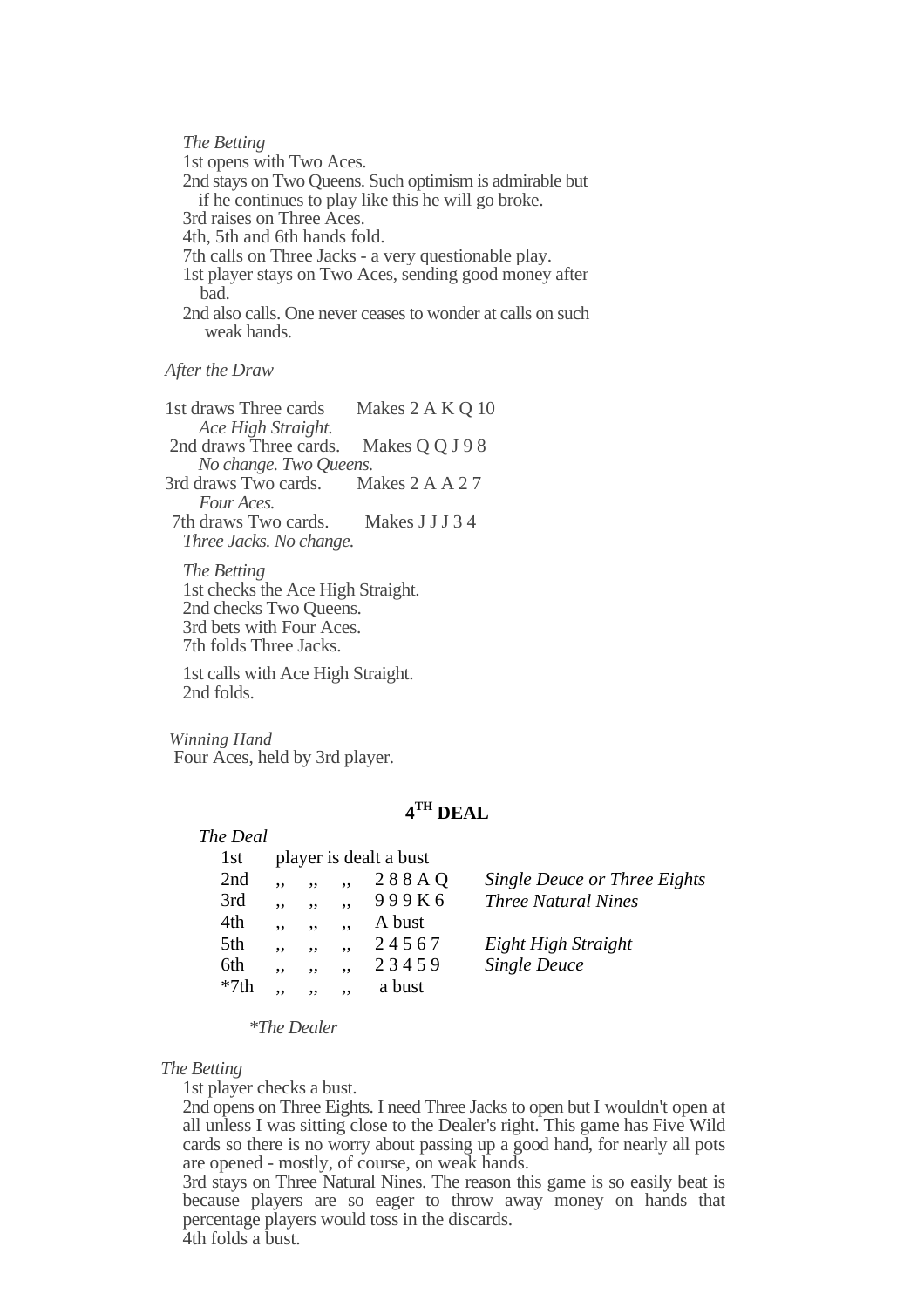5th raises on an Eight High Straight. 6th and 7th fold.

1st folds. 2nd and 3rd players stay on weak hands.

*After the Draw* 2nd player draws Two to Three Eights. Makes 2 8 8 5 3 *No change.*

3rd player draws Two to Three Nines. Makes 9 9 9 A K *No change.*  5th stands pat on Eight High Straight.

*The Betting* 2nd player checks Three Eights. 3rd checks Three Nines. 5th checks a Straight. He is satisfied to check since it just may be possible that the 2nd or 3rd hands might have made Four of a Kind.

### *Winning Hand*

Straight, held by 5th player.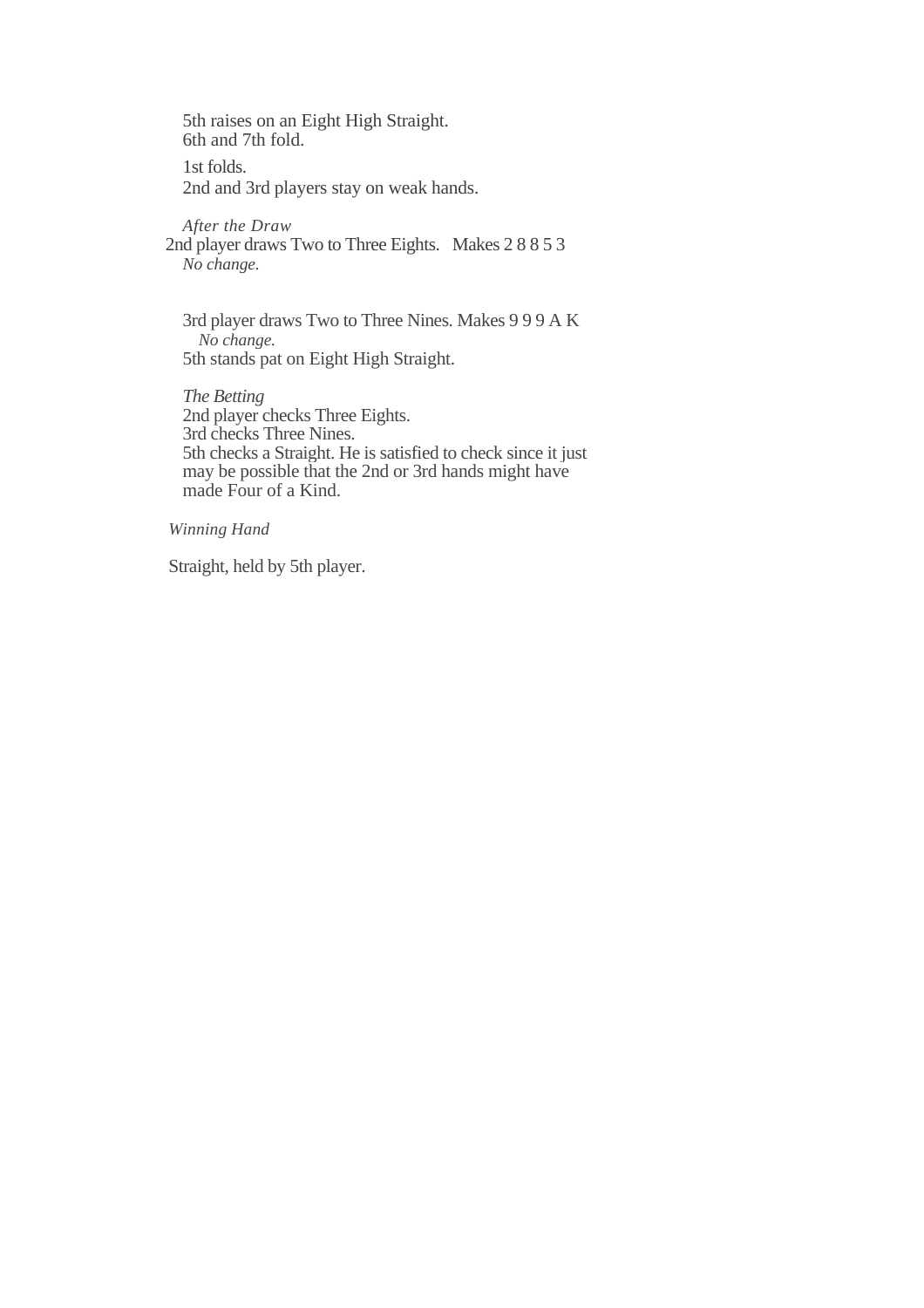# **Part** *Two Three Poker Stories*

- 1 Five-Card Draw, Low Ball
- 2 Seven-Card Stud
- 3 Seven-Card Stud (Hi-Lo)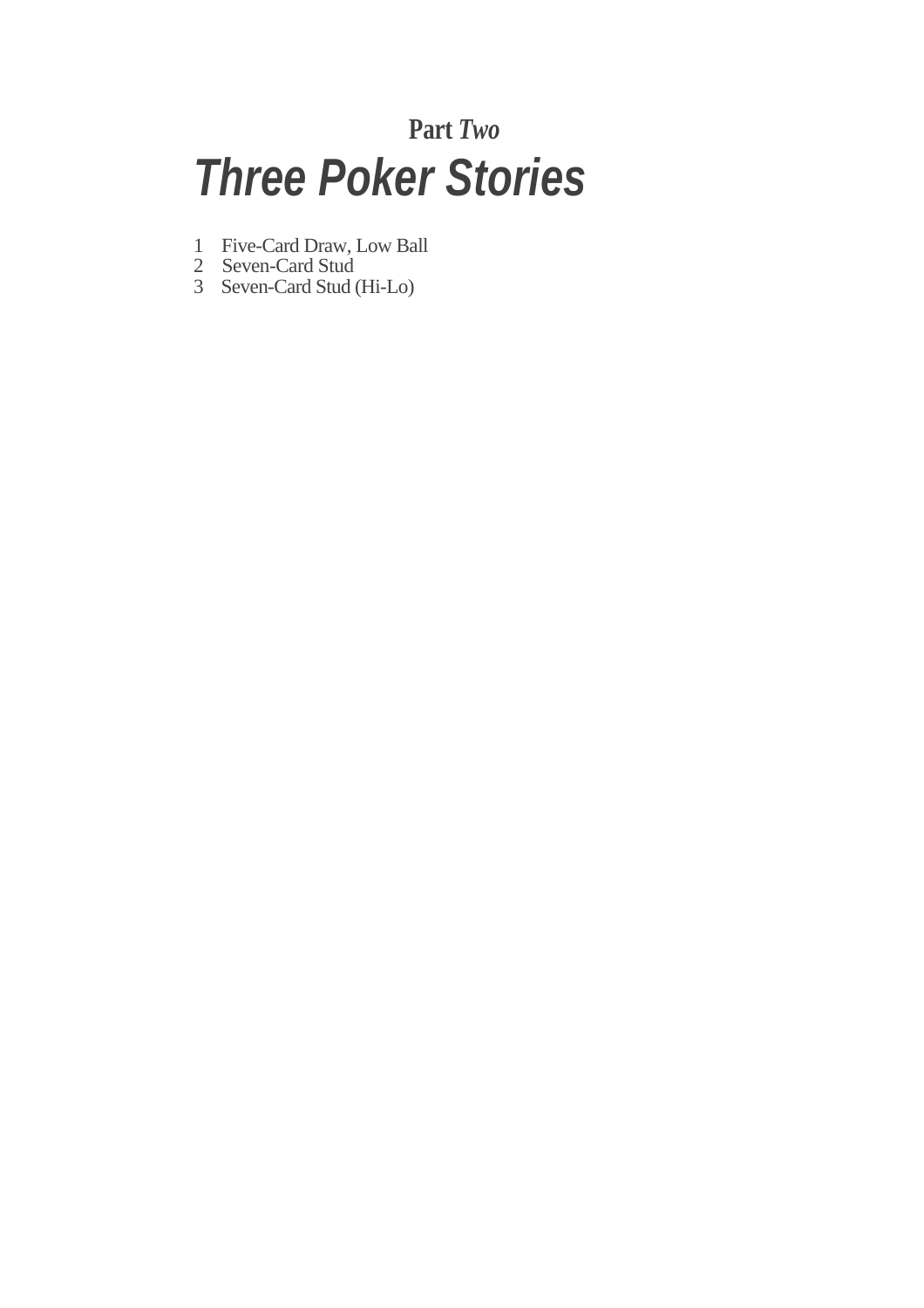## **1**  *Five-Card Draw, Low Ball*

**I** 

### I did not fulfil my ambition to become a criminal lawyer. Instead, I landed in the code room of the Department of State. Later, when World War I broke out, I organized a deciphering bureau to read intercepted enemy messages -the first of its kind since the Civil War. I had about 160 men and women under me. During the war and after, until the bureau was closed by a naive President, we deciphered around 200,000 messages to and from such nations as Japan, Germany, England, France, Mexico and all South American countries. I had received the Distinguished Service Medal for being the first to break the Japanese diplomatic cipher.

- In the 1930s I had written a book of my experiences. Upon the publication of *The American Black Chamber,* with its revelation of Japanese intrigue, I became a marked man in the Orient, and the Chinese authorities who had engaged me to organize a Chinese cipher bureau therefore decided to smuggle me in under the name of Herbert Osborn to avoid recognition and possible assassination by the Japanese.
- I choose China as the locale for the remainder of my story about how I win at poker because poker was instrumental in catching a secret agent whose mission
- At Hong Kong I was met by my interpreter, Ling Fan, who was well supplied with money and instructed to provide everything for my comfort. He was a little man with a yellow skin, dressed in foreign clothes; his black hair was parted at the side and brushed back.
- My advance reputation was formidable and I had the difficult task of trying to live up to it. My resourcefulness was put to the test almost at once.
- Ling and I were drinking scotch and soda in the Hong Kong Hotel cocktail room and watching the beautiful and well-dressed Chinese women in their long coloured silk gowns, some split above the knee. I was about to put to Ling a question about the charms of Chinese women when he asked, a bit diffidently, 'Adviser, is it really true that a white woman's breasts are red?' When I didn't answer at once he explained, 'That's what a returned Chinese student from Paris told me.'

'Is that all he told you?' I asked.

- 'Well, no,' he said with some hesitation. 'He also told me I don't know what you call it in English - but he told me it was also red.'
- Clearly it was up to me to show myself all-wise and all-powerful. I promised Ling to procure him a look-see, and to that end we set out upon my first assignment, surely a curious one for the foreign adviser in ciphers and counterespionage for the government in Chungking.
- I pushed Ling into a taxi and directed the driver to go to the police station. Ling was somewhat perturbed at this but more fascinated by the operation of the taximeter.
- At the police station I went in alone and put my question to the pompous English Colonel in charge: 'Where can I find a white prostitute in Hong Kong?'

The Colonel puffed up like a toad, told me there was none such, and if there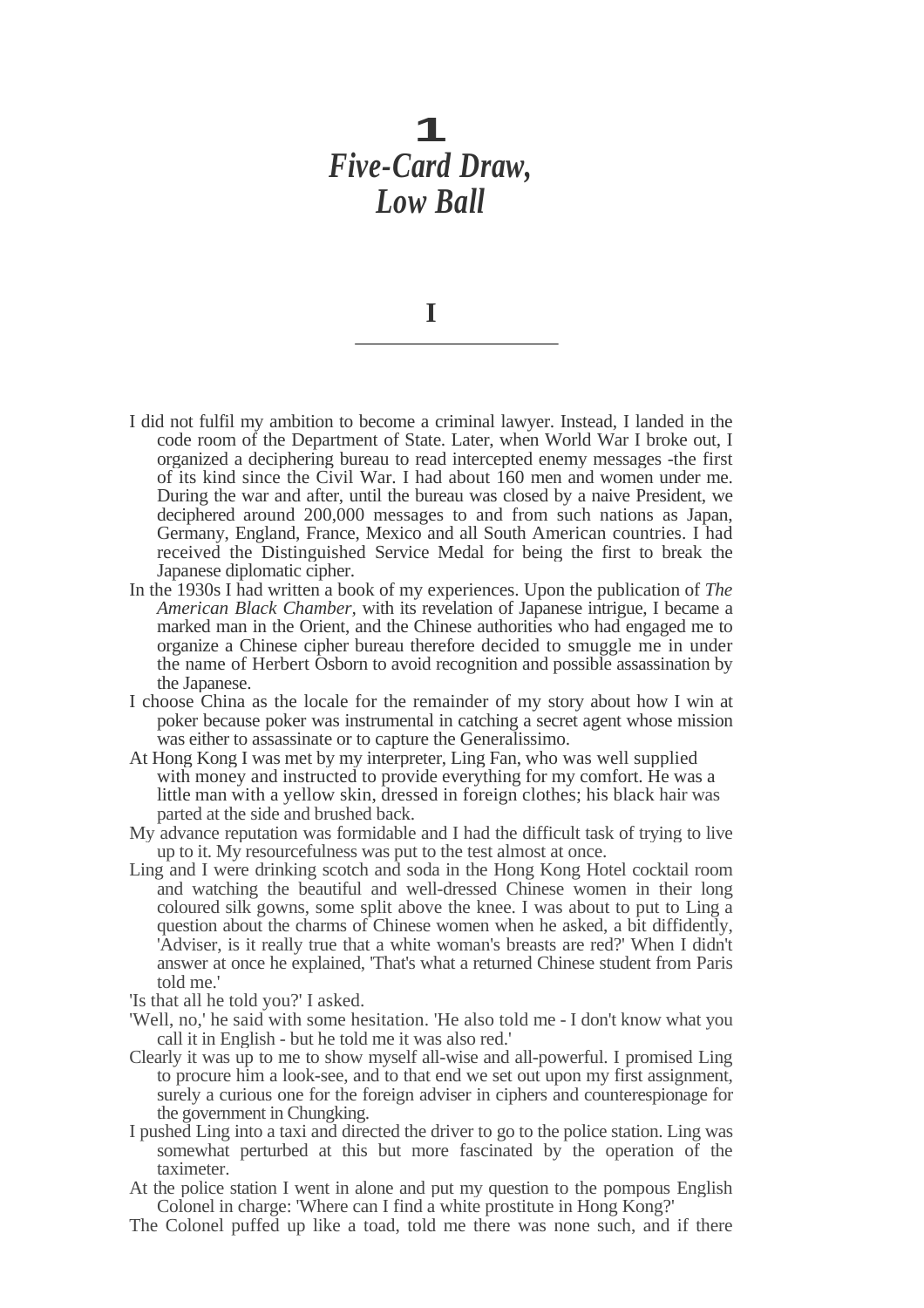were, the authorities would jolly well chase her out. I knew he was either a fool or lying. However, there was nothing to do but go. One of his Irish subordinates followed me out and gave me the desired address. There were two white prostitutes, he said, in the city - French, and quite nice too.

- I left Ling in the taxi. The apartment, presided over by a fat and rouged madam, was on one of the hills overlooking the bay. The madam and I conducted preliminary negotiations in a stuffy drawing-room over port and scotch and soda. An attractive brunette and a pretty blonde appeared. I explained in inadequate French that I was on my way to interior China. One, or both for that matter, could do me a great favour. They smiled their willingness. Then I pulled a sheaf of Hong Kong hundred-dollar bills from my coat pocket. I could well afford to be generous, for Ling had given me \$1000 Hong Kong when he met me at the boat - a little gift from my future boss, the Hatchet Man, with which to amuse myself while in Hong Kong. I extracted two bills and replaced the others. Three Hong Kong dollars equalled one in our money.
- I was too new in the Orient to be sure of the status of the yellow man among white prostitutes and so told my story, experimentally, about a friend of mine - he didn't wish to go to bed with them, merely wanted to see them *au naturel.*  Would they undress before him ?
- They must have thought me crazy, for they looked at each other and laughed gustily. Then they wanted to know if I was the 'friend'.
- I said, 'No, he's my Chinese interpreter.' *'Le chienF* they cried and spat.
- I found myself outside and lying to the expectant Ling. I succeeded in putting him off. But my responsibility was only deferred. Face must be saved and the Honourable Adviser proved to be infallible.
- I got my chance later in Haiphong where the Hatchet Man's undercover agent met our freighter and bribed us past the customs. My phony passport was not challenged and now I could relax. There would be no difficulties at the Chinese border. I had been upset by the prospect of being picked up by the police for registering under a false name, carrying concealed weapons, an aviation radio direction finder, and three suitcases filled with brochures on espionage, codes and ciphers. The aggregate sentence for these offences would doubtless exceed my life's expectancy.
- The undercover agent was instrumental in my saving face with Ling, whom I had disappointed in the affair of the French ladies in Hong Kong. Through the agent I called on a French manicurist, a friend of the police commissioner, I was told. Surprisingly enough she agreed to the proposal I made her, and Ling's curiosity was satisfied. As a consequence I now stood high in his eyes and was unquestionably destined to be a great man in China.
- Ling had covered his original disappointment by asking whether I played poker. When I said yes, he told me there was usually a pretty good game at the Foreign Club. I must have looked doubtful for he assured me he would get me in. It appears that the omnipotent Hatchet Man had anticipated our being bored with the delays in Hong Kong and had arranged for Ling to become a member. Ling told me later that he had played poker with the foreigners in Hankow before the Chungking Government had moved further inland to Chungking.
- They played dealer's choice at the Club draw, stud, deuces wild, sevencard stud, low ball, Hi-Lo, spit-in-the-ocean, and all the other bastard poker games unknown to me in my boyhood.
- Never in my life have I seen such utter disregard for money as Ling displayed, and never have I seen such poor poker played. The game as usual, was composed mostly of simpletons but Ling was no match for even their slovenly play. I got up at the end of an hour to cut his losses. I had won about \$500 Hong Kong and Ling had easily lost \$1000.
- I didn't say a word until we got in our hotel room and poured two drinks. 'Ling,' I said at last, 'I've played poker in more places than you can count, but you are the god-damnest sucker I ever saw.'

'Sucker?' he said. 'That's a fish,' and he pulled from his pocket his small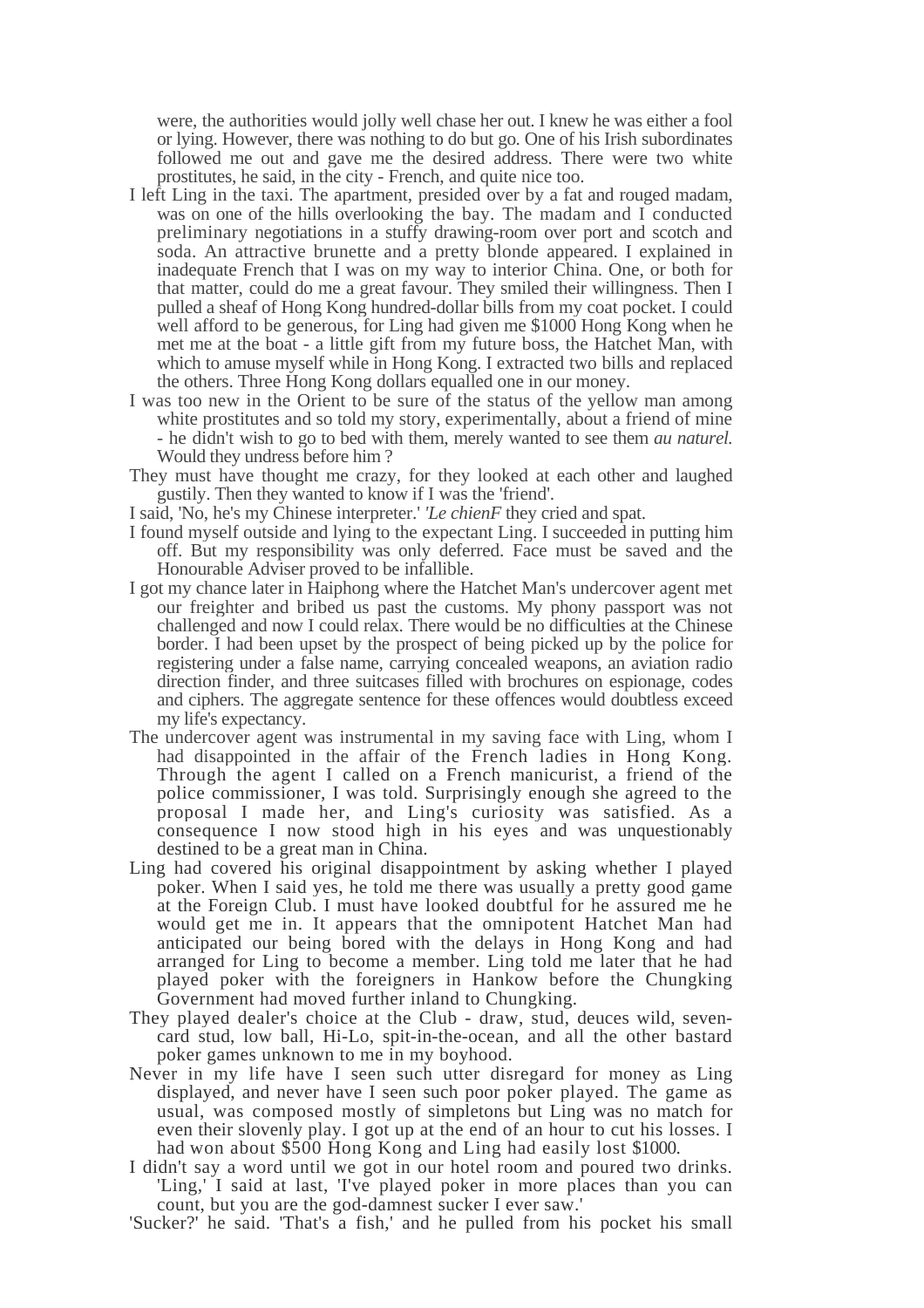dictionary he always carried and looked it up.

- 'So it is,' I laughed in spite of myself. 'Look up simpleton.'
- He thumbed the pages and read, 'Simpleton a person lacking in common sense; a silly person; a fool.'
- 'We call a simpleton a sucker, or a fish, as you suggest.'
- 'You mean because I lost? I always lose. Haven't won in six months.'
- I didn't ask him what he used for money. That I learned much later in Chungking. Gasoline was rationed there but the Honourable Adviser could have all he wanted. It was delivered to me in fifty-gallon drums but from the mileage on the car I suspected that I, or rather the Service, was getting cheated. It was true. There was a six-inch air space at the top of each drum. I asked the manager of APC, Asiatic Petroleum Corporation, whether this was too much space.
- 'Yes,' he told me, 'one inch is enough. Someone is stealing five gallons out of each drum before you get it and probably selling it on the black market for two hundred and fifty dollars Chinese or twenty-five dollars gold. Multiply this by hundreds of thousands of drums and you get into real money.'
- 'I'll report this to my superiors,' I said. He advised me seriously against doing so. Then it came home to me that this was not the petty graft of small fry but a gigantic squeeze by government officials reminiscent of official theft in America. What slice Ling got, and for how many drums, I did not know, though I learned later that his father was high in the councils of the Generalissimo.
- I talked to Ling about this later. He was amused. 'Small thief if caught is executed,' he said. 'If successful he becomes an honoured official and bigger theft becomes a prerequisite of office.' Which philosophy recalls Western wisdom both ancient and modern, to the same effect. Nor did it seem to me on mature thought that I was the one to initiate reforms in China.
- I said to Ling, 'You ought to throw away that god-dammed dictionary you're always studying and learn how to play poker. How did you learn to speak English anyway ?'
- 'I studied English under a priest,' he said. 'I told him I was a Christian. English lessons for Buddhists cost five dollars. For Christians only one dollar.'
- 'The propaganda minister,' I said, 'tells us the Generalissimo is a Christian and reads the Bible every day.'
- The propaganda minister also gives out -' and Ling smiled sardonically 'that America loans the Chinese fifty million gold dollars.'

'Ling,' I said severely, 'I didn't know hypocrisy was a Chinese characteristic'

He shrugged. 'Ancient ancestor say, "Crows are black everywhere." ' When he let this sink in he said, 'You serious about teaching me poker? You win often?' 'I very seldom lose.5

'You believe in Jesus Christ?\*

- Startled, I looked at Ling's impassive face for some sign of why he asked. Suddenly I knew why foreigners speak of the Oriental as being inscrutable. It was his eyes. They had the same expression as Ruddy Flew's, our home-town baseball pitcher, who lost his eyelashes when he contracted syphilis.
- 'Missionaries have been good to you,' I said. "They taught you English at cut rates. They teach you hygiene for nothing. Isn't that enough? What does it matter whether Buddhism or Christianity is the true religion?'

'But the missionaries come with the Bible in one hand and rice in the other.' 'Then eat the rice.'

- Said Ling, 'It is true even as ancient wisdom says that beggars cannot be choosers, but in America I imagine none is so poor as to swallow Buddhism with rice.'
- 'Then,' I advised him, 'swallow the rice only and don't go around asking people if they believe in Jesus Christ.' Later I was to learn that Chinese students everywhere asked foreigners the same question.
- It was so late we turned in. I took care to see that my money belt was concealed beneath my pyjamas. It contained \$2000 United States money in hundreddollar bills. I called it my escape money. I was on my way to interior China, facing the unknown beyond the Japanese lines, and had no intention of being trapped there without funds. The money later served a dramatic purpose. The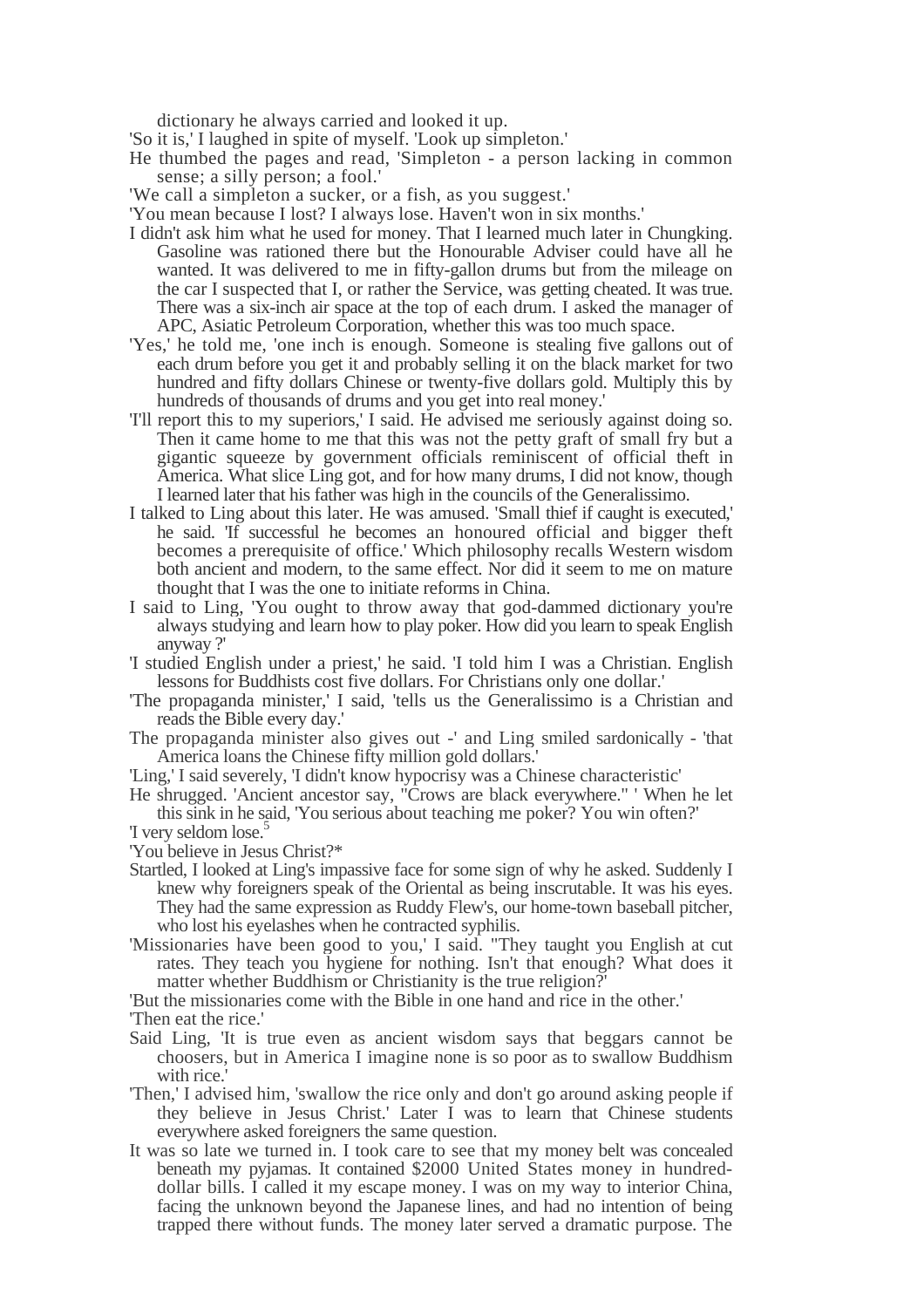next morning we were on our way to the tailor's, where I had ordered several suits of clothes. The tailor, while fitting me, began to jabber to Ling. 'What does he say?' I asked.

- Ling spat judiciously, Western style. 'He wants to know what side of your trousers you wear your waterspout.'
- 'Well, I'll be a son-of-a-bitch,' I said, imitating Monty after all these years. 'Tell the bastard he flatters me.'
- Ling bought a deck of cards, and at the hotel I began his first lesson in poker. Old Monty, if he were still alive, would have enjoyed seeing the Honourable Adviser teaching the yellow man.
- 'I thought you Chinese liked to play mah-jongg,' I offered.
- 'We do, but I like to play poker better.'
- 'You mean play *at* it,' I said and riffled the cards and dealt five each to seven imaginary players. 'First, I'll teach the easiest game in the deck, five-card low draw. You understand how it's played?'
- 'Sure,' said Ling. 'A 2 3 4 5 is the *lowest* hand, called the wheel. It is actually a straight but in low ball it is not counted as a straight.' Ling turned over the first hand I had dealt and I arranged the cards in sequence: A 3 8 J Q.
- 'How many cards do you take to that hand?' I asked.
- 'I throw away the jack and queen and draw two cards to the A 3 8.'
- I dealt him two cards. The hand now read: A 3 8 A K.

'That's no good,' said Ling. 'I made a pair of aces.'

'Yes, you did, and you're trying to make a low hand and not a high one. That's lesson number one. In low ball never draw more than one card. If you have to draw more than one, throw in your hand. The four cards you draw to must be lower than a nine and with no pair, such as 2 3 5 6 K, A 4 5 8 8, A 2 6 7 J, and the like.'

Ling blinked his lashless eyes.

- 'Now take paper and pencil,' I said, 'and write these hands down for future study.'
- 'No need,' he said rather proudly. '1 remember what I see. I have a photographic mind.'
- "Then if you'll discipline yourself to be patient and wait for a good hand, I'll make an amateur-professional out of you.'
- 'What's that?'
- 'A player who wins.'

'I'd like that, but I almost never do,' Ling said sadly.

- The second hand Ling turned over was A 2 J O K.
- 'I would draw three cards to that,' said Ling, 'if you hadn't told me never to draw more than one.'
- 'Yes, I saw you drawing three cards last night. That hand is a bust and should be folded.'
- 'What's that?'
- 'A bust is a useless hand, and folded means to throw your hand in the discards.'

The third hand, 5 6 6 J Q, was declared to be a bust by Ling.

- The fourth hand showed 2 3 4 8 4.
- 'I know how to play that,' Ling said. 'Throw away the 4 and draw one.' I dealt him the 7, making 2 3 4 7 8.
- 'I bet on that hand,' said Ling.
- The fifth hand read 2 4 5 6 K.
- '1 throw away the king and draw one,' he said. I dealt him one card, the jack, making 2 4 5 6 J. 'I bet on that hand too,' he said.
- 'You're wrong unless you intend to bluff. Jack low is not a winning hand. If someone bets you should fold unless you suspect you're being bluffed. Nine low may be good enough to call on but not to bet. Eight low, such as the fourth hand, 2 3 4 7 8, is a betting hand.'

The sixth hand was a bust, reading 7 8 9 J K.

- The seventh read 3 6 7 7 K.
- 'I'd throw away the 7 and king and draw two,' said Ling, unconvinced that a player should never draw more than one card.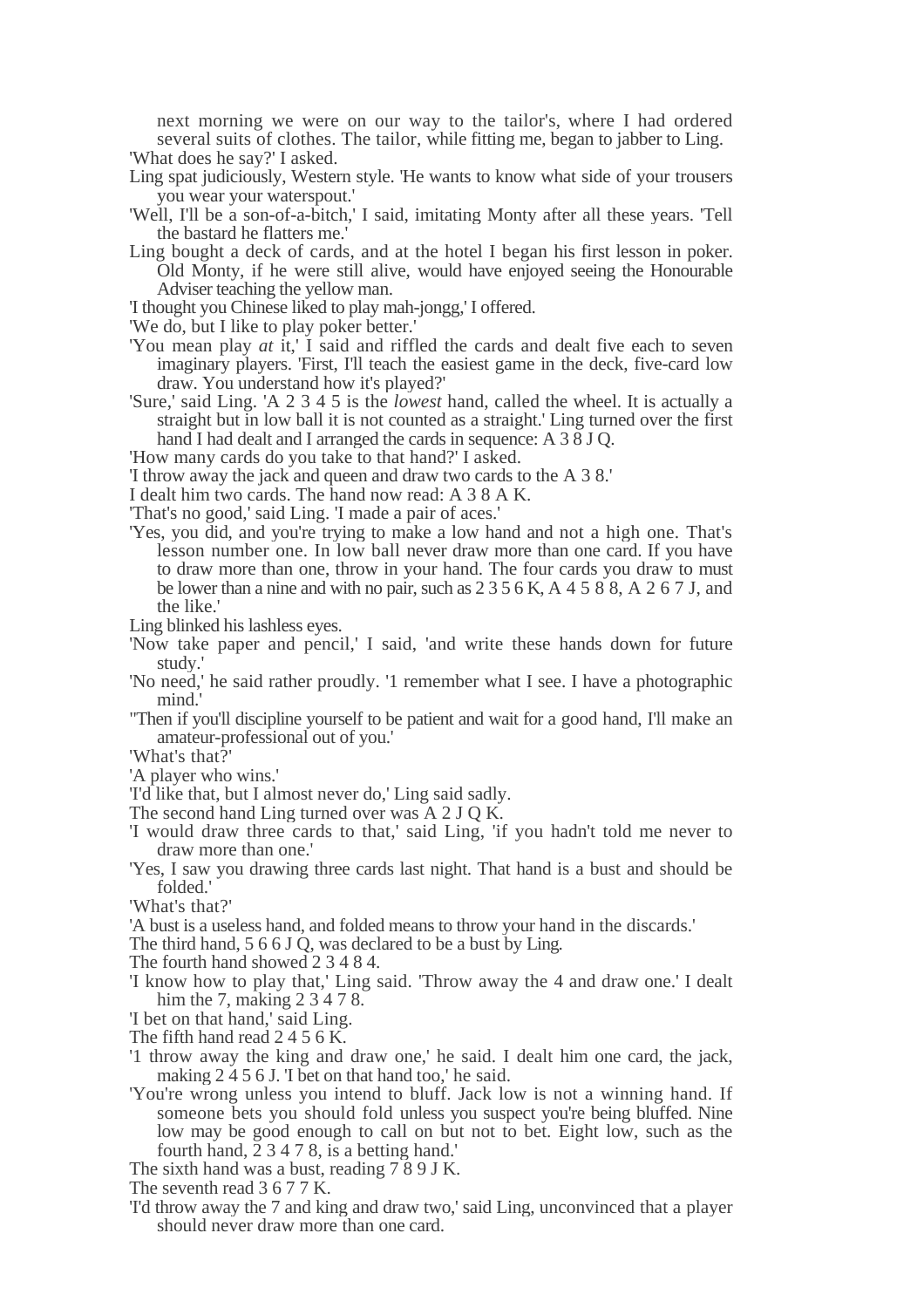I dealt him 3 10, making 3 6 7 3 10. Ling had paired, making his hand useless.

I picked up a sheet of hotel stationery and recorded the hands and the draws, with my comments. It read:

- (1) A 3 8 J Q. *Ling discarded two and made A 3 8 A K, a bust.*  $(2)$  A  $2$  J  $\ddot{\mathrm{O}}$  K.
- *A bust.*
- (3) 5 6 6 J Q.
- *A bust.*
- (4) 2 3 4 8 4. *Ling discarded the 4 and made 2 3 4 7 8, a betting hand.* (5) 2 4 5 6 K.
- *Ling discarded the K and made 2 3 5 6 J, a losing hand.* (6) 7 8 9 J K.
- *A bust.*
- (7) 3 6 7 7 K.

*Ling discarded two and made 3 6 7 3 10, a bust.*

- 'I get the point,' said Ling going over the list. I dealt seven more hands and recorded them:
	- (1) 4 5 8 10 J (2) A 5 K K K (3) 7 9 J J Q (4) 2 3 4 6 9 (5) 2 6 7 9 J (6) 2 3 5 6 K (7) A58QQ

'Now,' I said, handing Ling the list, 'tell me what you do with each hand.'

- "The first hand has only three cards below a nine. I would have to draw two, which you intimated is a sucker play. The second has only two cards below a nine, and therefore a bust. The third is obviously a bust. Even I wouldn't draw to it. The fourth has four cards below a nine. I draw one.'
- 'No,' I corrected. 'You have a pretty fair pat hand with 2 3 4 6 9. You will ordinarily beat the simpletons who draw two cards. Against a one-card draw you have two chances to one that you win. Call if they bet you after the draw. Bet if they check to you.'

Ling nodded that he understood.

'The fifth hand has three cards below a nine. The fish draws two. The sixth, I draw one. The seventh has three cards below a nine. Suckers draw two.'

'Well put,' I said, laughing. 'Now let us try another series of hands':

(1) A 2 3 5 8 (2) 3 6 7 J K (3) 2 4 5 9 K (4) A 2 3 4 J (5) 4 5 6 J Q (6) 5 7 9 Q K (7) 4 8 10 10 J

I showed Ling the list. He said, 'I stand pat on the first.'

'Yes, it is a good pat hand and should be bet both before and after the draw.'

- 'The second,' Ling said, 'has three cards below a nine. If I was a sucker I'd draw two. The third also has three below a nine. The sucker draws two. I would fold. The fourth has four below a nine. I draw one card. The fifth has three below a nine. The sucker draws two. The sixth has two below a nine. It is a bust. The seventh also has only two below a nine - a bust.'
- 'You're learning. Now let's try just one more.' And I riffled the cards and dealt another seven hands. They were: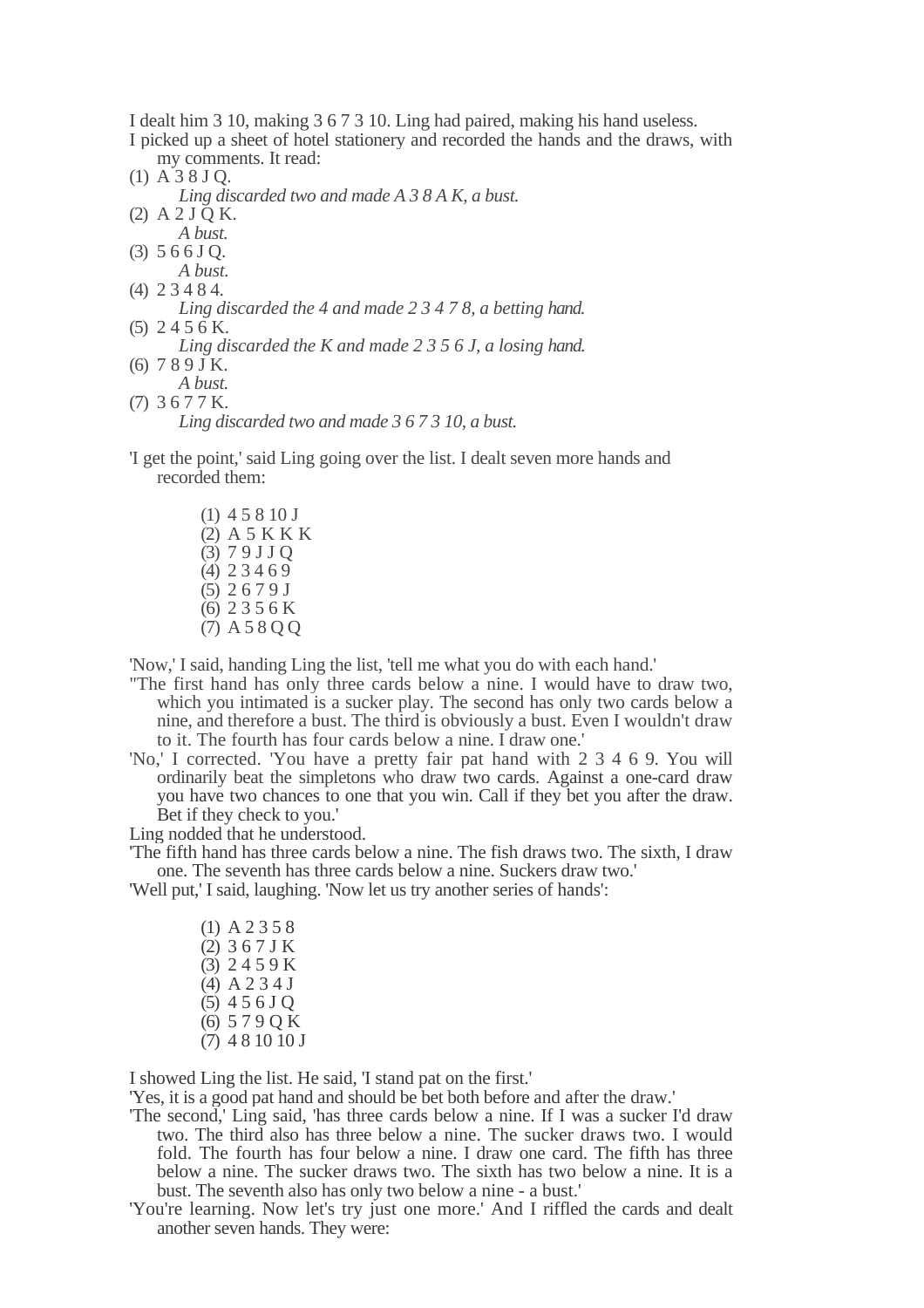| $(1)$ 6 8 10 J Q  |
|-------------------|
| $(2)$ A 2 3 4 K   |
| $(3)$ 2 4 8 10 10 |
| $(4)$ 45789       |
| $(5)$ A 6 6 7 7   |
| $(6)$ A 4 5 J Q   |
| $(7)$ A 3 5 6 7   |

- The first hand is a bust,' said Ling. 'The second, I draw one. I have a chance to make the Wheel if I draw a 5. The third, the sucker draws two. The fourth is a pat hand. If the pot has been opened I raise. The fifth has three cards below a nine. The sucker draws two. The sixth also has three cards below a nine. The seventh looks like a very good pat hand. I would re-raise on it.'
- 'Very, very good,' I said. 'Now why don't you practise what you've learned while I take on a few drinks before tiffin. Deal out seven hands. You stay on pat hands or hands in which you have to draw only one. The other hands you play like you did last night; that is, draw two or three if necessary. Keep a record of how many times you win and how many times the simpletons win. In other words, convince yourself that the type of play I have taught is winning poker.'
- I didn't get back until nearly two o'clock. Ling was still dealing. He looked up at me with a pleased smile.

'How'd you make out with your make-believe poker?' I asked.

'Well,' he said, 'the suckers are still losing and I'm still winning.'

## **II**

- We took off by airplane from Haiphong about ten days later and landed at Chungking and were driven by car up the steep cliffs to a chateau, my future home and office, situated on the Chungking promontory overlooking the muddy waters of the Yangtze and the airfield where I had landed. The chateau was, I am told, the former home of Chungking's mayor, who was mysteriously dispossessed just before my coming. There were some twenty rooms, pine floored and with unpainted plastered walls. The windows were draped with ugly blackout curtains. There were no bathrooms, fireplaces, or stoves except for the earthen charcoal ranges in the basement used for cooking.
- My bedroom and sitting-room were on the top floor of the east wing. For furniture I had a Western bed with a thin cotton mat in lieu of springs; a washstand with bowl and pitcher, a few chairs, a settee and a commode. Though there was electricity, the lines were so taxed that even a 200-watt light was dim. The chateau was infested with huge rats. They galloped in the attic and at night became bolder and overran the rooms.
- Even primitive living in my youth had not prepared me for this. I was depressed, and deep within me there stirred dark premonitions of evil to come. The wireless which arrived from the Hatchet Man did nothing to dispel this oppression. Ling translated it for me:

### HONOURABLE ADVISER:

Your coming to China is highly appreciated. I would come up to Chungking to meet you were I not preoccupied with military matters which I regret. Now that you are living in Chungking I am concerned to know whether food and quarters are suitable. The Generalissimo is directing operations at the front and will not be able to come up to Chungking for the time being. But when he does come I shall come too. Then I will call on you and take you to see him.

With cordial regards, etc., etc.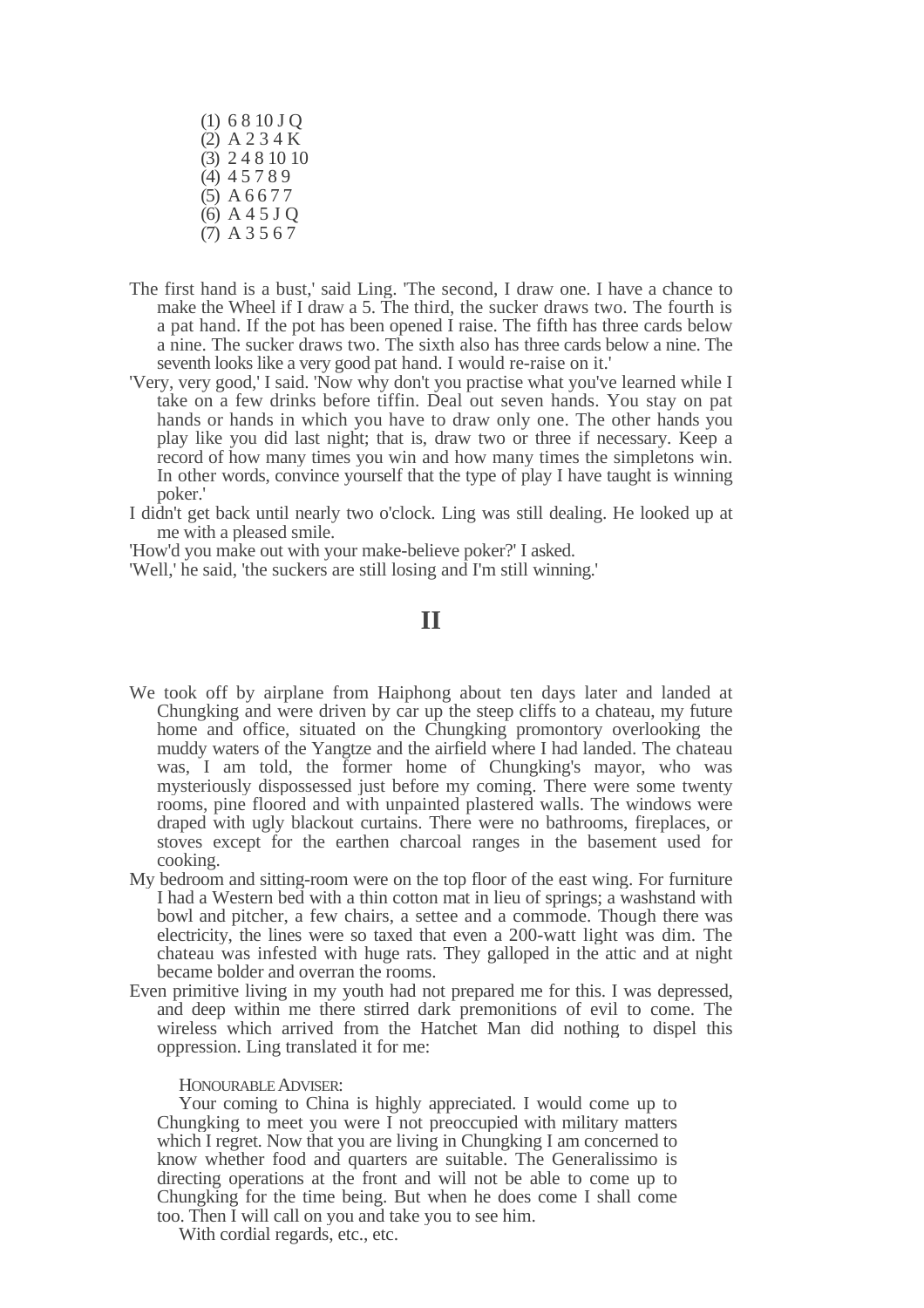About thirty young students arrived dressed in their blue Chinese gowns and were quartered in the old servants' grounds and fed from the chateau's kitchen. They were under strict military discipline and left the grounds only on a pass. Ling said they were paid \$30 Chinese which is \$3 gold per month.

'No poker for them?' I suggested.

- 'Oh, they all gamble. Chinese chequers,' Ling informed me.
- I began a series of lectures on codes and ciphers, Ling translating, and worked at night examining a number of captured documents brought from Hankow by one of the Hatchet Man's henchmen, my immediate superior. Since their names are taboo (the usual Chinese secret), Ling dubbed the Hatchet Man as Number One and my superior as Number Two.
- Number Two, a general who had never smelled gunpowder, was dressed in a khaki uniform with a high collar and long trousers, leather shoulder strap and belt, and on the left side a sheath with a short sword. He was possibly thirty-five years of age, fat and short. He had long ears like most Chinese and a round moon-face. My first impression was that he was none too intelligent.
- With much ceremony ling introduced me, and after the usual polite enquiries I told him, Ling translating, what I would require in the way of radio equipment for interception of Japanese messages, direction finders to locate enemy stations, books, maps, and dictionaries for the research department, and a number of Chinese scholars who could translate Japanese. Also I told him that I must have daily battle reports so that we could familiarize ourselves with place names of mountains, rivers and towns; and the Japanese and Chinese armies' corps and division names as well as their commanders. He should, I told him, delegate one man from Headquarters to keep a battle map up to date. Chinese operators had already begun to intercept Japanese messages.
- He made notes and after a long and flattering speech rose to go.
- 'My General has instructed me to place all facilities at your disposal,' he said.
- 'My greatest wish right now is for captured documents,' I told him.
- 'I had almost forgotten,' he answered. 'I brought some more with me from Hankow.'
- When his servant had procured them for me I examined them eagerly. It was valuable material, especially so if prisoners had been taken who could facilitate its interpretation. Prisoners do not always talk and Japanese prisoners were especially likely to be difficult, but I had come prepared for this through the use of Sodium Amytal, a harmless drug successfully used in the Crime Detection Bureau at Northwestern University. In America its indiscriminate use on criminals was illegal, but in China the Hatchet Man would, I was sure, impose no difficulties.
- 'You must dispatch a messenger at once,' I said, 'and bring to Chungking all prisoners captured with these documents.'
- Ling translated and Number Two stared stupidly at me. Ling's lips curled in a contemptuous sneer as he translated the reply.
- 'The General says that will be impossible. The prisoners have all been executed.' Thereafter Number Two was dubbed the Donkey.
- I was at my desk, bathing my right eye, which had become infected, in hot water and Ling was translating the day's afternoon sheet, presumptuously called a newspaper, when the Hatchet Man came in unannounced.

'It's Number One!' Ling whispered.

- I rose and the Hatchet Man bowed, while Ling performed the customarily elaborate introduction. He was dressed in the blue-black, high-collared uniform of the party. Perhaps forty, gimlet-eyed, and of medium stature, he wore his unruly hair cut foreign style and parted at the side. He carried himself with the air of one who has power and uses it intelligently and ruthlessly. That he was the most feared man in China I could well believe. He was to the Generalissimo what Himmler was to Der Fiihrer.
- "The General says,' Ling translated, 'that he is happy to see you in China. The General wishes to apologize for your quarters. He is having a foreign chef flown in from Hong Kong for you. He says he will also have an eye specialist flown in. He is much concerned about your health.'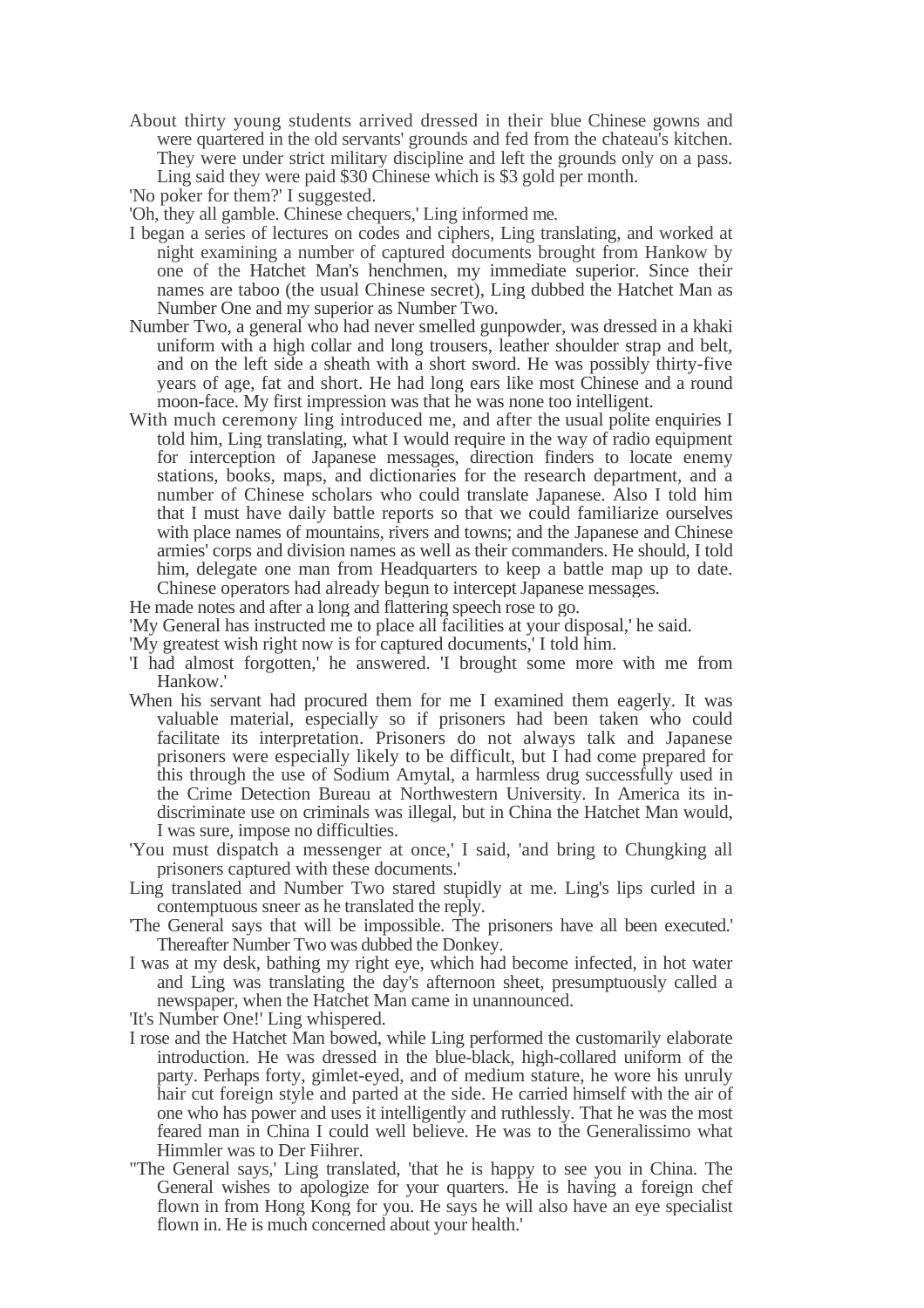- Not to be outdone I replied, 'Tell the General I am happy to be in China to work under his distinguished direction. I am regaining the sight of my eye, and my quarters and food are all that can be desired. Tell him that food means nothing to me and that my only wish is to be of service to China.'
- The Hatchet Man smiled faintly at this and looked at his wristwatch. 'He says,' Ling translated, 'that we have an appointment with our Leader.'
- Most of the Headquarters buildings were downtown, but the Hatchet Man's car headed for the suburbs, we following in another car. At the end of the city we turned up a hill and stopped before a two-storey grey brick house behind a high brick wall. Along the wall were lookouts with a few armed sentries.
- We were admitted at once. The house itself, of perhaps ten rooms, was unpretentious. The floor was covered with small, cheap native rugs. The walls were painted white and the windows shaded with blackout cloth. There were no flowers, pictures, or scrolls.
- Finally, a Chinese opened a door, bowed, and Ling and the General motioned me to precede them. We followed the Chinese down the hall a few steps and into a large, simply furnished room. At the far end in front of a cushioned chair stood a thin man in yellow khaki wearing black cloth Chinese slippers. He wore no military belt, decorations, or insignia of any kind.
- I paused in the doorway awaiting some signal. He bowed his head slightly and motioned with his hand indicating a couch. There was no word spoken, no introduction. I stood momentarily to his right. He motioned for me to be seated, then to Ling and the Hatchet Man.
- I was seated within three feet of the Generalissimo and so was able to observe him closely. His hair was cropped at the sides and was perhaps no longer than half an inch on top of his head. His greying moustache was closely cut. I felt that I was in the presence of a scholar or a sage rather than a military leader.
- He looked directly into my eyes and spoke, Ling translating. "The Generalissimo asks if this is your first visit to China.'
- I told him yes, but that I had read a great deal about China. After this was translated he looked at me again and spoke. Ling translated, 'The Generalissimo says he has heard about you for many years.'
- I thought to myself, he's read the Chinese version of my book, *The American Black Chamber,* for which I had received not a penny in Chinese royalties. However, this seemed neither the time nor the place to mention that, and so I said to Ling, 'Even the school children in America know about the Generalissimo and Madame Chiang.' As Ling translated, a pleased smile spread over the Generalissimo's face.
- Evidently a definite routine of polite palaver introduces the conversations of Chinese officials with foreigners, for this followed a pattern to which I was accustomed. He asked me polite questions about my welfare and I think he meant it when he said, 'If at any time you are not comfortable you must come and tell me.'
- He then asked me about my work and listened attentively while I answered, interrupting me now and then with a shrewd question. At last he glanced at a sheet of paper on a small table at his right - other appointments, I guessed rose, gave my hand a firm grasp, bowed, and smiled. At the door I paused, and emulating my Chinese companions, bowed. He was still standing, a frail and rather lonesome man, or so he seemed to me.
- The servants bowed us through the door, the sentries at the gate saluted, and as we drove away a small squad of soldiers arrived - a change of guards, I imagined.
- At the time I met this great man I did not dream that 1 would be instrumental in frustrating a plot to assassinate or kidnap him.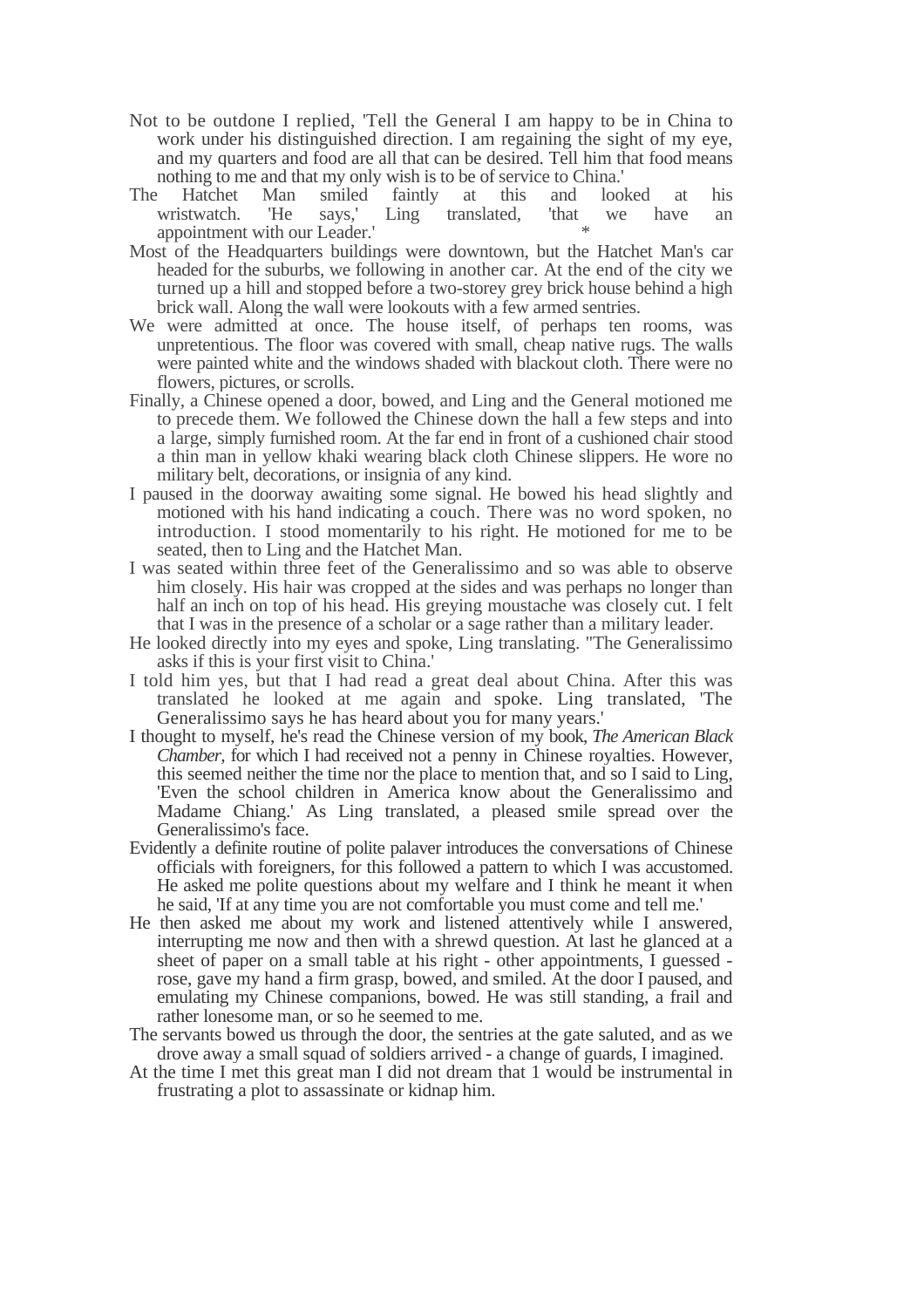## **2**  *Seven-Card Stud*

## **I**

- At the Chungking Hostel the servant told us a poker game was in full session with no vacant seats, so Ling and I went into the dining-room for the usual dinner of Chinese chicken, the skin of which was invariably black. Why an inscrutable Providence has granted the people of China yellow skins and their chickens black is a subject I should like to explore.
- The Hostel was a cheap structure of wood and plaster with a small amount of brick, originally built as a hospital. When foreigners began to flock to Chungking, the government converted it into a hotel with living quarters for foreigners only but with dining service open to all. There was a large lounge with radio and stove, a spacious bare dining-room, a few rooms for private parties, and a number of unheated bedrooms. As at the Cafe" de la Paix in Paris, foreign advisers, correspondents, businessmen, diplomats, as well as spies, crooks, whores, and expatriates, wandered in and out. They came to eat foreign chow, such as it was, to sip tea or a drink, to play a game of bridge or poker, to flirt, or merely to drift about because of sheer ennui.
- ling had long ago thrown away his dictionary, and practised poker diligently, dealing out imaginary hands at every opportunity. I had taught him the games I had learned at Monty's, as well as low ball, and had, only a few days earlier, written out instructions on the play of seven-card stud and had gone over these with him.

The instructions read:

### **SEVEN-Card STUD**

- You are dealt three cards, two down and one up. Stay on the first three cards if you hold:
- (1) Any three of a kind, and draw the limit, that is, the 4th,
- 5th, 6th and 7th cards.
- (2) Two Aces or Two Kings, and draw the limit.
- (3) Two Queens or less, and draw only *one* card and no
- more unless the hand is improved. The odds for making a winning hand are made prohibitive by drawing more cards.
- (4) Any pair *with the Ace or King,* and draw *one* card and
- no more unless the hand is improved.
- (5) Any 3-card straight or any 3-card flush, and draw only
- *two cards* and no more unless the hand is improved. If in five cards you make a 4 card flush or a 4-card straight, draw the 6th and 7th card.
- Ling studied my instructions for a day or so and then came back with some questions.
- 'Adviser,' he said, 'I understand point one and two you make. But point three I do not understand. If you hold two queens, you say draw only one card unless the hand is improved. Why?'
- 'Because after the fourth card the betting gets too stiff even at limit poker (everything is relative you know), and the odds do not favour taking more cards. Of course if you make three of a kind, you go all the way. Suppose after the third card you hold  $QQ7$ , and draw a 9, making  $QQ79$ . The hand hasn't been improved and 1 recommend folding. The odds are against making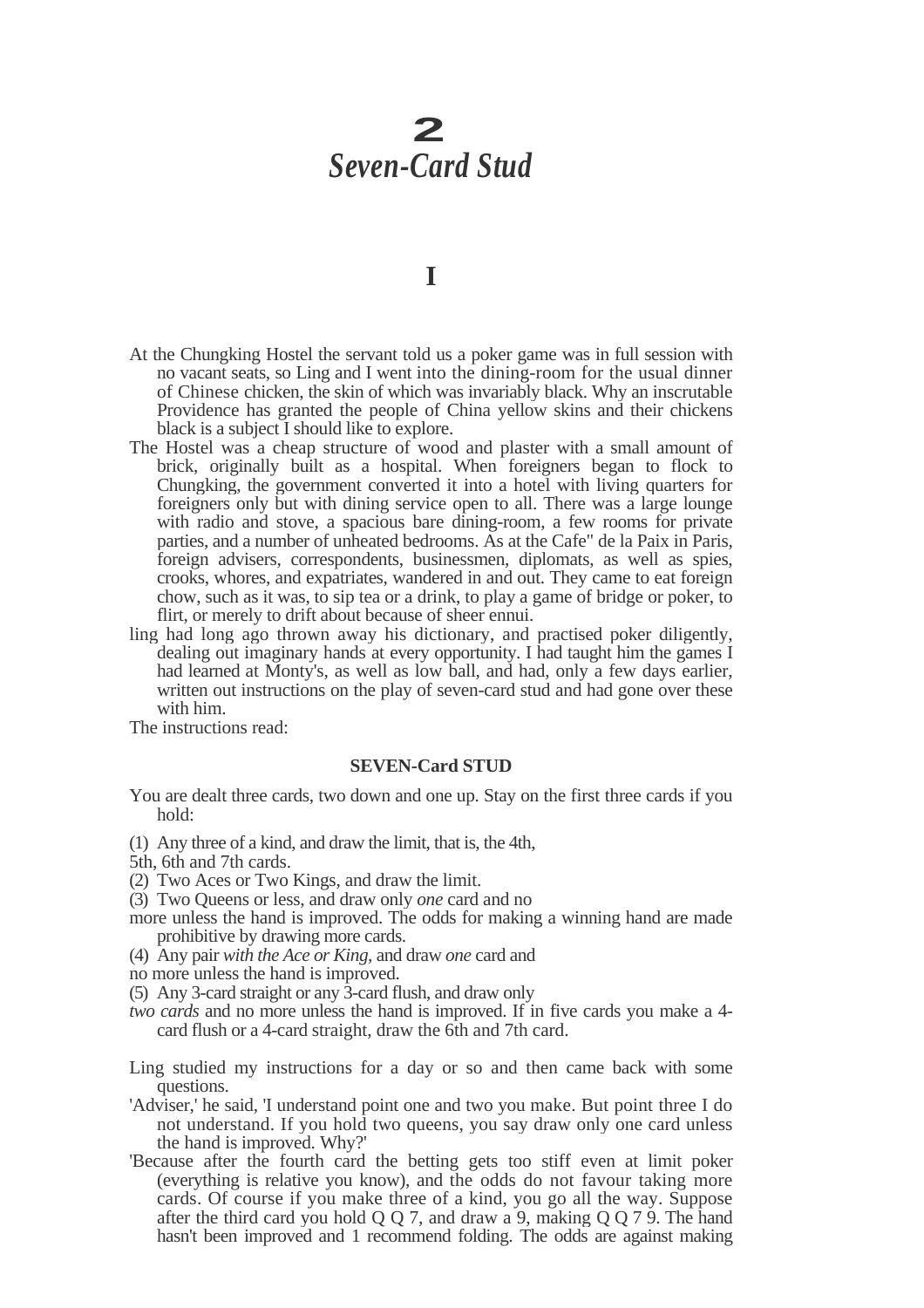three queens. Suppose you *do* draw a nine on the fifth card, making Q Q 7 9 9. That is queens up. I know from both experience and mathematics that queens up is not a winning hand.'

- 'If I make queens up on the fifth card,' said Ling, 'I may draw a nine or a Q on the sixth or seventh card and make a full house.'
- 'You might,' I agreed sceptically, 'but it is roughly five to one you don't.'
- Ling wrote this on the page of instructions I had given him. 'I don't understand point number four,' he said. 'What are you trying to make?'
- 'Aces up or kings up or possibly three of a kind.'
- 'Oh, I see,' he said. 'Now point five, how about that ? Why draw only the fourth and fifth cards?'
- 'You know better than to ask that damn-fool question,' I said. 'Suppose you hold only a three-card straight or a three-card flush after the fifth card - you have to draw two of the same sequences in the case of the straight, or two of the same suit on the sixth and seventh cards to make the hand. The odds are prohibitive.
- 'Seven-card stud,' I told Ling, 'is more difficult than other games such as fivecard stud, seven-card low stud, draw, and the like, because most players go for everything in the deck: straight flushes, fours, full houses, straights, flushes, three of a kind, two pairs and pairs. This means you need to watch your hands more closely, but once the rudiments are mastered, the game settles down to a routine, which gives you time to study your opponents' idiosyncrasies.
- 'I know one player,' I told him, 'who after the deal, when his time comes to bet, leans over and apparently studies one hand at a time. When he puts on this act he always bets or raises and it is a sure thing he has a strong hand. Another will light a cigarette and pretend not to know when his turn comes to bet; then after glancing around the table, he bets. He has them. Another obvious case is the man who can't control his hands when going for a big pot. He probably made his hand as early as the fifth card and starts to shake before the end. Then there is the conversational player. "Well, now," he says, "you made two aces on your fourth card. Maybe you made three of them. Did you? Well, just for that I'm going to make you a little bet." Raise him. He's already lost his string. Another drums on the table with his fingers after a card hits him or after the draw in draw poker. Still another, who finds deception impossible, will beam at you when his hand is improved, and his face lights up like Broadway at night. Many players have trouble controlling their voices when they check, call or bet. A player who has a sensitive ear can detect this slight inflection of voice and read what it means. Still another, when his hand is improved, chokes up and can scarcely talk.
- 'If we set a specific limit,' I went on, 'we can determine the cost of the first three cards, two down and one up. Dollar limit is one of the most popular limits in which the dealer edges twenty-five cents. It follows that in seven-handed the player deals every seventh hand and for each round the cost to him will be twenty-five cents. In addition to edging every seventh hand, each player on the average will hold the high card (five- or seven-card stud) or the low card (sevencard low stud) which forces him to bet whether he wants to or not. One complete round of deals will therefore cost him fifty cents on the average if he bets twenty-five cents when he is forced to. He will receive seven hands of three cards each for fifty cents or an average of seven cents each. If it costs only seven cents to look at three cards it follows that the player may look at several hands before the cost becomes prohibitive. (Where the limit is larger or smaller these figures may be adjusted accordingly.)
- 'In this particular game, the player will get a hand which at least equals my minimum requirements to stay on, one time in seven. It will therefore cost the player forty-nine cents on the average to stay and take more cards. In most of the other poker games the staying requirements are such that you will stay in twice the number of pots, so the cost will be much less.
- 'To repeat,' I said, 'you will on the average play one hand in seven and win forty per cent of the hands played. The reason your winning average is so high is because you stay on strong hands only.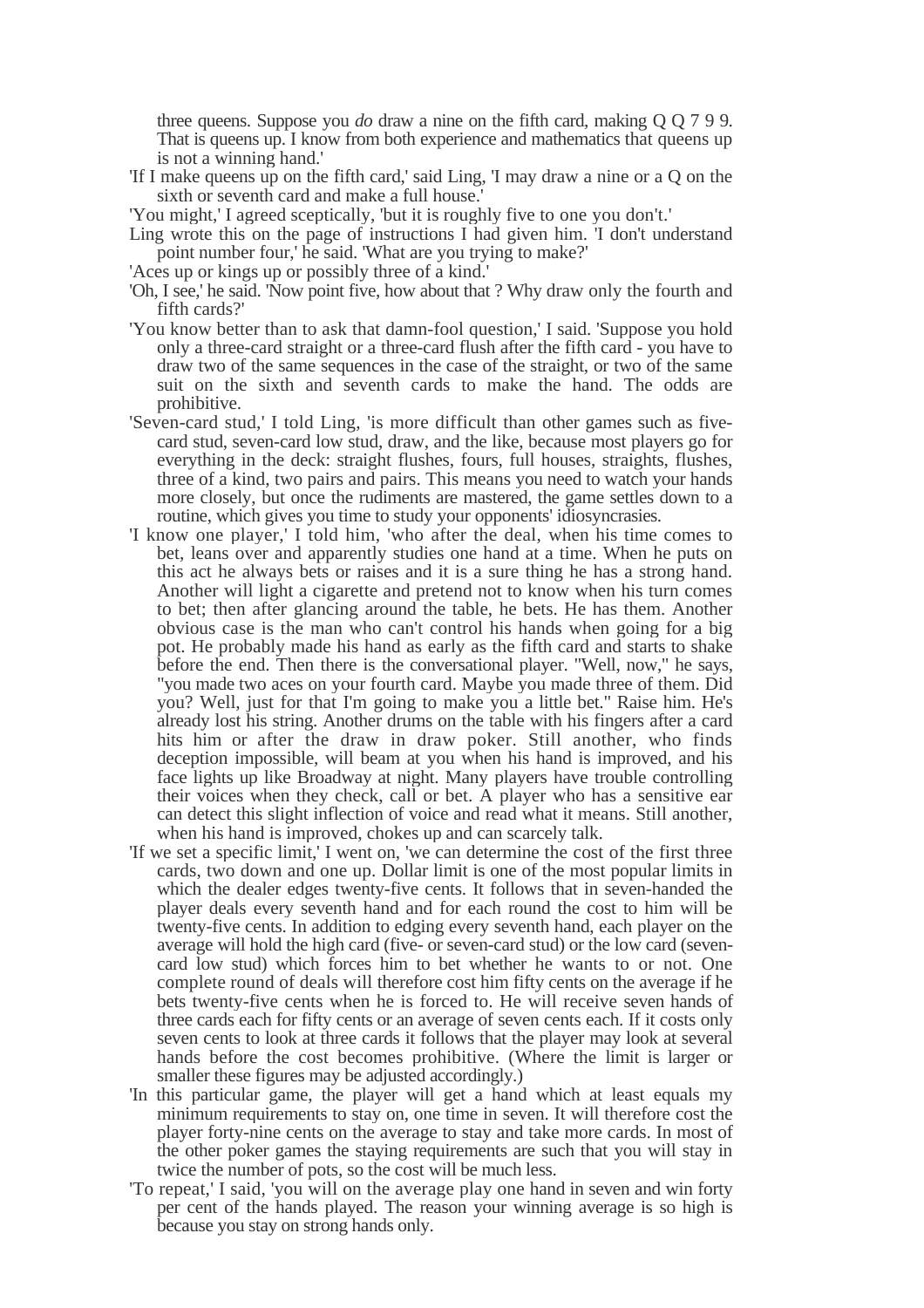- 'Of course there will be a poor run of cards and a good run of cards but in six sittings of four hours each you will win five and lose once. But when you do lose, your losses should not be more than one-half of your average winnings per sitting.
- 'You should increase your winnings and lessen the losses by learning when to call and when to bluff. But whether you become proficient or not in the art of deceit, if you will only follow the minimum requirements to stay on you will come out winner. Remember it costs only seven cents to look at three cards. With the cost so small, why get involved on a weak hand? There is always another deal coming up.
- 'You must be more patient,' I told Ling, 'in seven-card stud, because I have restricted what you play on so drastically. But the pots are larger and you will win more, though not so often. The important thing is to avoid coming up with second-best hand. Be patient. Just stay in the deep freeze a bit longer.'
- A servant came in to tell us there was one vacant seat at the poker table. They played in one of the private rooms on the first floor on a large kitchen table. Ling and I had played there before, but I never ceased to marvel at the casual method of play. I had heard this is accepted style in the Orient, and if so, the card sharps had overlooked a lucrative field. To be sure it takes a lot of Chinese dollars to buy anything and the stakes were in Chinese money -bundles of it. The play was slovenly. No one paid attention to the rules as I know them and they often made new ones on the spot to cover a disagreement. With childish wishful thinking they disregarded all mathematical probabilities; they bet Chinese and Hong Kong money as if it had no value whatsoever, though to get it they must convert gold into Chinese or Hong Kong.
- And to my horror, they more often than not threw in their discards face up! They broke all the precepts on how to win at poker as known in my youth. Monty, in whose poker place I had cut my eye-teeth, would simply have passed out at the prospect of such an easy game as was afforded by the Hostel. When I entered with Ling, the table was still full. Pop Weiner greeted me with, Tm quitting in a moment, Osborn.' He owned a compound along the North River, which flows into the Yangtze. Though a Dane, he claimed German citizenship since there was no Danish Government representative in Chungking to protect him. He was about seventy-five, sported a Kaiser moustache together with a Vandyke beard, and had lived in Chungking for forty-five years. He served tiffin to a nondescript lot of Chinese and foreigners, rented rooms to couples with no questions asked, and ran a bawdy house on the side. His speciality was Chinese college girls in distress, though if the truth were known they were prostitutes who had never seen the inside of a school except perhaps the 'School for Scandal'. Foreigners, expecially the embassy crowd, fell for this coquettish masquerade. It was nothing to see a diplomat sneaking down the back stairs when he thought the coast was clear, hoping thus to be unseen lest he lose face in diplomatic society, such as it was.
- Next to Pop sat a foreign code clerk, snobbish and curly-headed, who declaimed endlessly about going back to fight but did nothing about it. He had lost heavily to me on several occasions and for some reason seemed to make a personal issue out of this and was always baiting me.
- Among the other five, I vaguely knew Herr Neilson, the anti-aircraft adviser; a munitions salesman; two sailors from the gunboat; and a dizzy aviator who was in Chungking demonstrating pursuit planes. The next day I heard he had failed to come out of a nose dive, and he and his plane had disappeared into the muddy banks of the Yangtze.
- The kibitzers were Ted White, a good-natured reporter from *Time* magazine who hoped to write a book (and did, two best sellers, *Thunder Over China* and *Fire in the Ashes);* Bing, a boyish Chinese lad, foreign-dressed, suave and diplomatic, who Ling said was in our service spying on foreigners; a pleasant Irishman and a quarrelsome Britisher both having something to do with Chinese salt taxes. Most of them, including the advisers, were overpaid and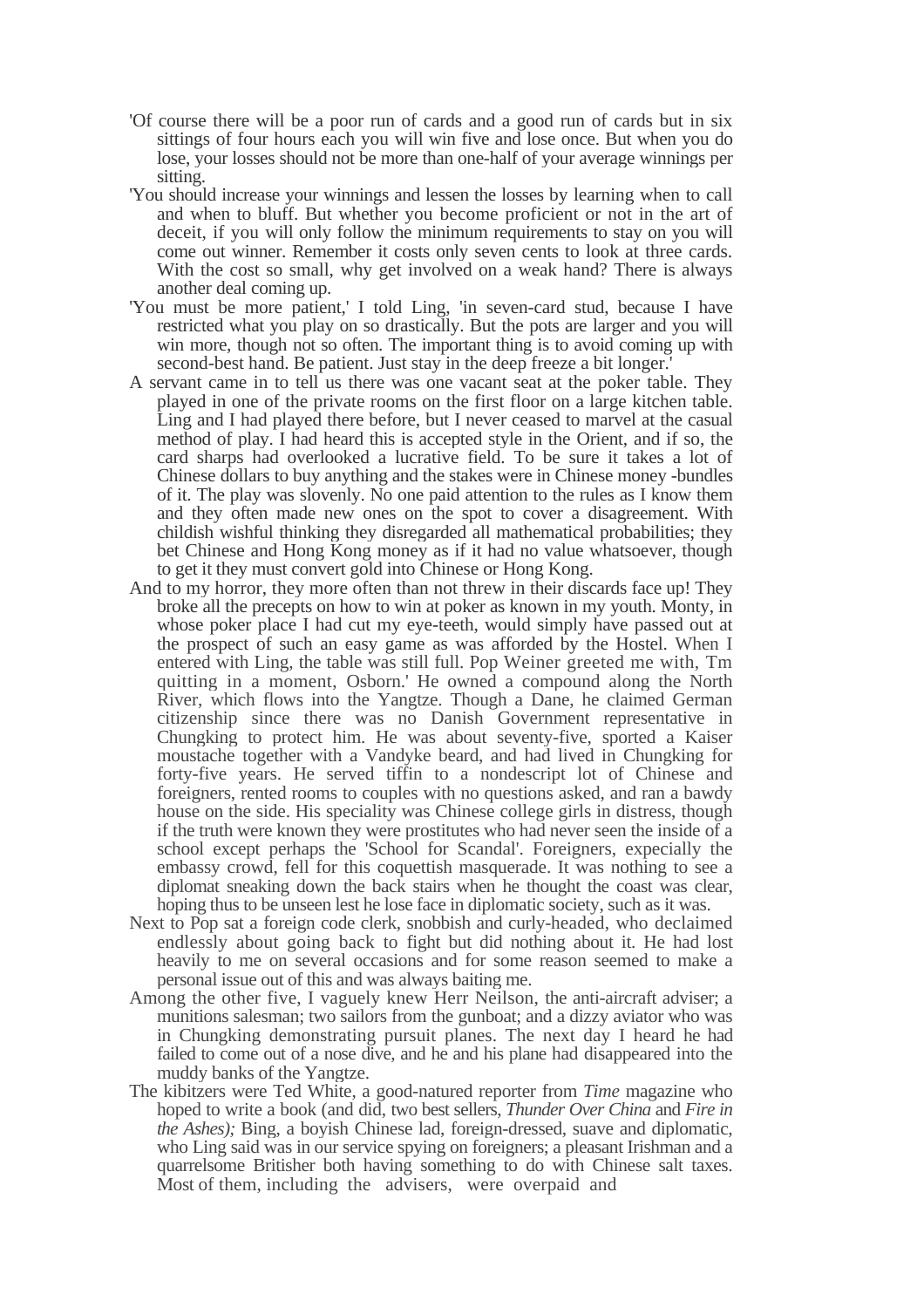attempted to get rid of their money at the poker table.

- Also looking on was a striking black-haired woman. More than plump, she was smoking a huge black cigar. I had never seen her before, but when the men gathered about her called her Mickey, I knew she must be Miss Emily Hahn who, gossip said, was in Chungking to write the history of the three Soong sisters, Mmes Chiang, Kung, and Sun.
- I pinched Ling's arm and nodded at the kibitzers. 'What do you think?' I whispered.
- He whispered back, 'Old Chinese saying, "When No Tiger In Mountain Then Monkey Is King."'
- I think Miss Hahn must have overheard for she wrote some uncomplimentary things about me in her book *China to Me* to which I will refer later.
- Pop got up at last and gave me his seat, while Ling remained standing. They were playing the usual table stakes with dealer's choice - seven-card stud, Hi-Lo, stud, draw, spit-in-the-ocean and the like.
- The code clerk, who held a job I had graduated from at half his age, had, as I said, taken an intense dislike to me and when I stayed in the pot bet in an attempt to run me out. Finally in seven-card stud, I made a straight on the fifth card the first two were concealed - ? ? 9 10 J, and he showed three diamonds exposed: ? *1 9* 6 Q

### D D D

If the concealed cards were diamonds he held a flush which would beat my straight. But he was high with the queen, and checked. I bet 1000 Chinese. The next card I drew a 4, making ? ? 9 10 J 4, and he drew another diamond:

? ? 9 6 Q A

### D D D D

- He was a plunger, and I knew would have bet the three diamonds, as he was optimistic enough to believe he would draw the fifth, had he had one in the hole, but now he had four diamonds exposed. He bet 2000 Chinese just as if he had made his flush. Of course I could not improve my hand, having made a straight on the fifth card. Sound deduction told me he had not yet made the flush but hoped to do so on the seventh card. I raised him 2000 Chinese and he just called. Now I was sure. Had he made the flush he would have raised me back.
- I had been counting the diamonds. Most persons successful in cryptography have what is known as a photographic mind; otherwise they could not retain in their minds the long sequences of code words and letters which must be remembered if the cipher is to be unravelled. This is not memory; it is mental photography. Without effort I could name every diamond that had been dealt. Four had been dealt to the code clerk. I held the seven and eight of diamonds in my own hand, unexposed. That made six.
- On the first round, after the third card was dealt exposed, there were three more diamonds. That made nine.
- On the next round two diamonds were exposed. That made eleven.
- And on still the next round, the sixth, the twelfth diamond had been exposed. That accounted for twelve diamonds. If I had counted correctly there were now exactly fifteen cards in the pack. That made twenty-five cards which had not been exposed, excluding the code clerk's two hole cards. Among these there was only *one* diamond. Therefore, it was twenty-four to one the code clerk would not make his flush unless, of course, he had already made it -which was most unlikely.
- He was dealing and dealt each of us a card, face down. The exposed ace of diamonds was still high and it was his bet. He still had some money in front of him. He emptied his pockets of Chinese, Hong Kong, and American money and counted it all out and threw it in the pot. 'How much is it?' I asked.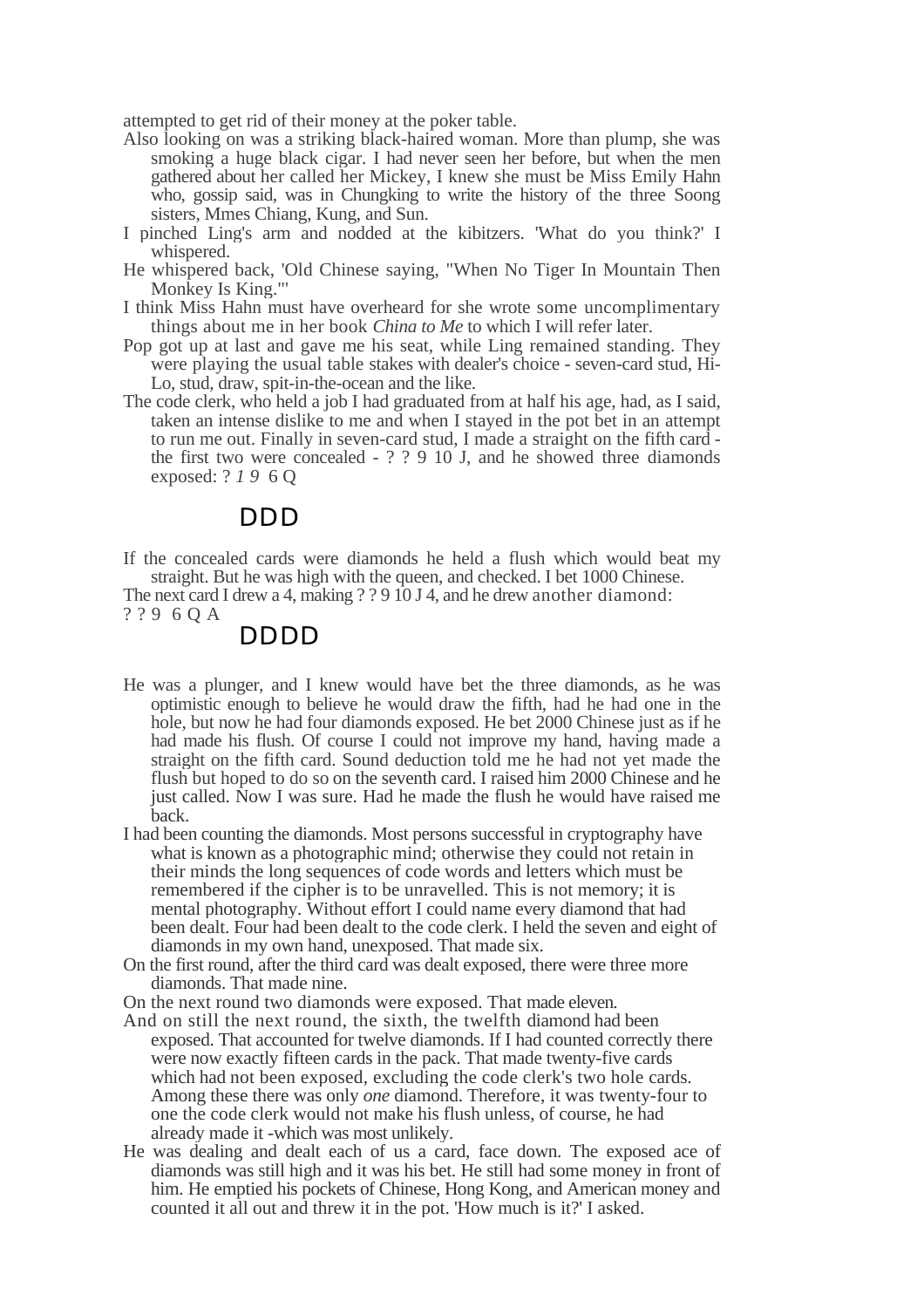'About five thousand Chinese. Too much?' he sneered.

- 'Would any of your friends like to back your hand further?' I asked, looking at the kibitzers. When no one answered I said, 'Not too much if you didn't make the fifth diamond. And I don't think you did. There's only one diamond left, and unless you have a horseshoe concealed somewhere, you didn't catch it.'
- I began to count out a bundle of Chinese dollars. 'I call,' I said and threw the money on the table.
- I spread my hand, revealing a jack high straight, 7 8 9 10 J.
- Because of his insolence I dragged in the money even before he turned his hole cards.
- 'I'll play with you no more!' he cried, flushed and shaking, tearing up his cards. Then he paused and, to make his words more dramatic, curled his lip and sneered, 'Major Herbert Osborn *Yardley?*
- He waited for something to happen, but no one so much as cracked a smile at the disclosure of my identity.
- 'Let's get out of here, Mickey,' he said and left with Miss Hahn, who was entirely unperturbed and still puffing at her big black cigar.
- I picked up the money to go.

'Bloody ass,' said Bing. 'Pay no attention. Sit down and play, Osborn.'

- 'See you some other time,' I said, a bit conscience-stricken, for I had taken some of their money too, and after the custom of the Orient they had all been decent enough not to enquire about me in public.
- When we returned to the chateau the guard informed Ling that the Donkey was looking for us.

'What's up?' I asked.

- Ling didn't know, but when the Donkey came in a few minutes later he seemed in quite a huff. He showed Ling a long cable from America, written in both Chinese and English. Ling handed me the English version which read, 'Excerpts from the New York *Tribune* with a Shanghai date line.'
- So it was. I had been expecting something like this for some time, for sooner or later the correspondents would find out about me. The code clerk's disclosure was the forerunner. Now, judging from the Donkey's demeanour, I was in for it.
- I do not have the exact words but the dispatch read something like this,

SHANGHAI. Information has leaked out of China that Major Herbert O. Yardley of Black Chamber fame is in Chungking unravelling Japanese code messages. Codeman Yardley, it is said, is working for the Generalissimo under an assumed name.

The dispatch shifted to Washington and continued,

The Department of State, when interviewed, declared that Yardley applied for a passport to travel in the British Empire as an importer. They denied knowledge of his present whereabouts.

Ted White in *Fire in the Ashes* has something to say about my activities:

The sixth [meaning the author] was a balding middle-aged little fellow with the attractive and happy garrulousness of a country storekeeper. He purported to be a merchant of skins and hides and was the first American secret agent I ever met. His special skill was in cracking Japanese radio codes, and our Government had lent him to the Chinese Government to work on their intercepts of Japanese messages. He was an extremely witty man. At that time, we were not yet at war with Japan and therefore the embassy and all the embassy officials studiously avoided him, for, although half the gossipy town knew all about him, his mission was supposed to be ultra-secret. When old 'Osborn' - which was the name he used - talked of his boyhood in an Indiana town, in the sunlit days of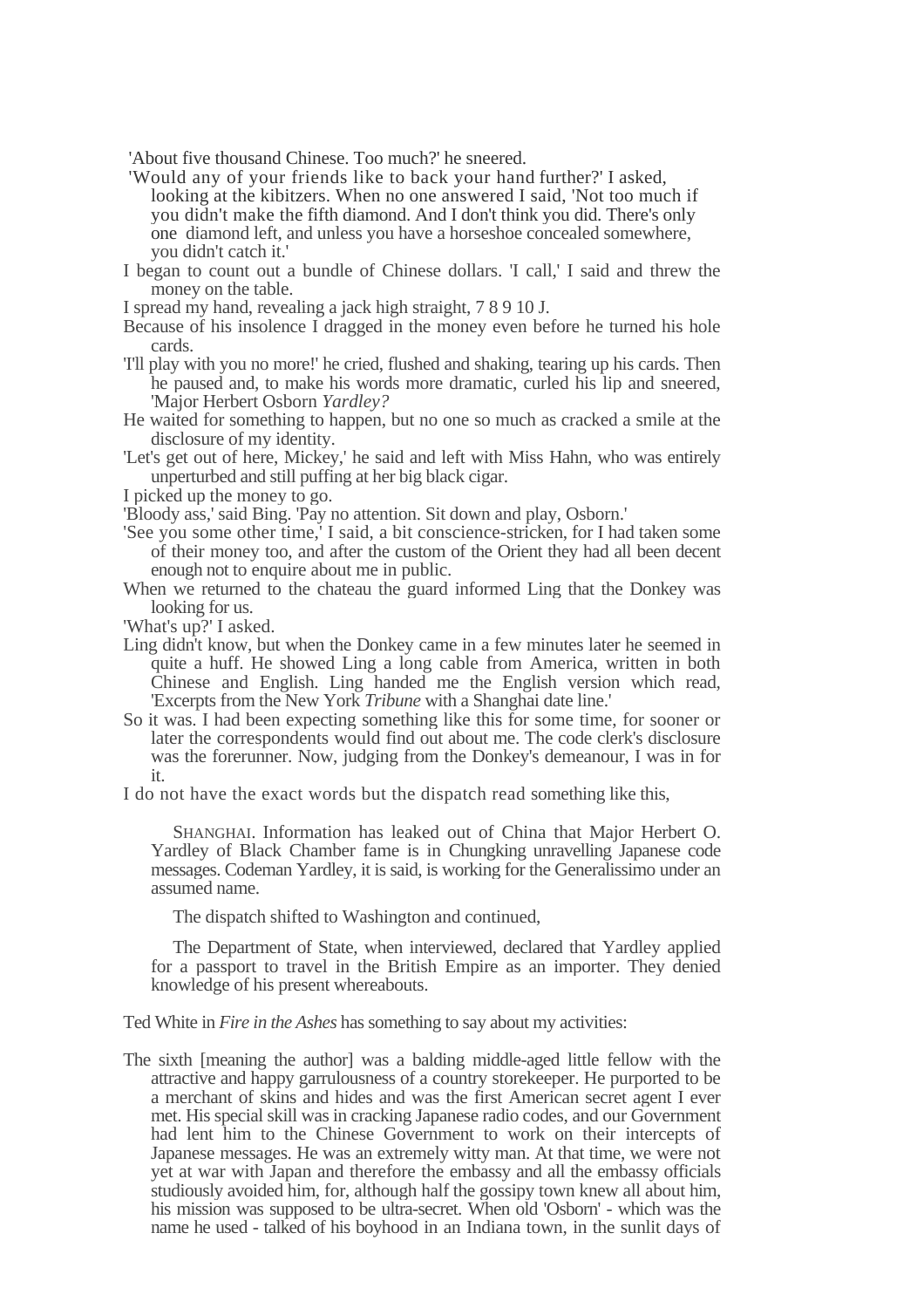the early century, or told the adventures of his bearded grandfather who was a Union veteran and the town drunk, it seemed wonderfully adventurous to all of us that he should now be here in the mysterious Orient cracking Japanese radio codes for Chiang Kai-shek.

When I returned the cablegram to Ling, the Donkey looked at me angrily.

- 'What of it?' I said to Ling. 'I've always told you my presence was no more than a Chinese secret. Tell the General that everyone here knows who I am.'
- 'How?' asked the General.
- 'Well,' I said, 'to enumerate a few cases, since I have been here I have had five guards, two chauffeurs, two house-boys, one wash-amah and two cooks. Servants gossip.'

'The General says the servants would never dare to gossip.'

- 'Someone at the chateau stole my typewriter, some of my papers including my passport in the name of Yardley, and all of Ling's clothes. I suppose the thief won't talk for pay!' I said sarcastically.
- 'The General says the thief was one of the house servants who was caught and executed and your and Ling's effects were returned.'
- I was resolved not to be out-argued in this foolish dispute.
- 'Direct the General's attention to the Headquarters sign in Chinese on my car and the fact that my chauffeur is usually in uniform.'
- 'The General says that no one knows what the sign says.'
- 'It is the same sign all Chinese generals use in the streets,' I remarked acidly.

The Donkey digested this and started on a new tack.

- 'The General thinks you associate too much with foreigners,' Ling translated.
- Having argued this subject often I refused to be drawn again and the Donkey talked on.
- 'He says this dispatch was written by a foreigner, and how could a foreigner know if you didn't tell him.'
- 'Correspondents come and go,' I said. 'A newspaper thinks I am in Chungking. Several persons in America know I am, for I write to them. So for verification a correspondent need only look for a bald-headed man with his second finger on the right hand missing.'
- I had struck the right note at last. The Donkey was clearly impressed and went into a long conversation with Ling.
- 'The General suggests,' Ling said gravely, 'that the Adviser wear an artificial finger to prevent identification.'
- 'What?' I said. 'No wig?'
- 'He hasn't thought of that yet.'
- 'Let's finish with this foolishness,' I said. 'Surely he realizes that since my identity has been officially verified it's too late for concealment.'
- The Donkey was mollified. A bald head and a missing finger rather than any carelessness or negligence on the part of the Chinese had led to my identification. The Donkey will sit up half the night, I thought, elaborating the point in an official document to his superiors. Perhaps he will make copies of this for various bureaux, and one for his own file. All officialdom becomes involved in red tape and suffocates under its own documents, but the Chinese, without the aid of dictaphones, duplicating machines, and other devices, are peculiarly lost in their own memoranda. They must be years and decades in arrears of events. One can visualize the governmental departments of the future steadily losing ground until eventually the morning memorandum on the desk of an executive will have to do with events which occurred in his grandfather's time and the Chinese ideal of identification of the living with their dead ancestors be wholly realized.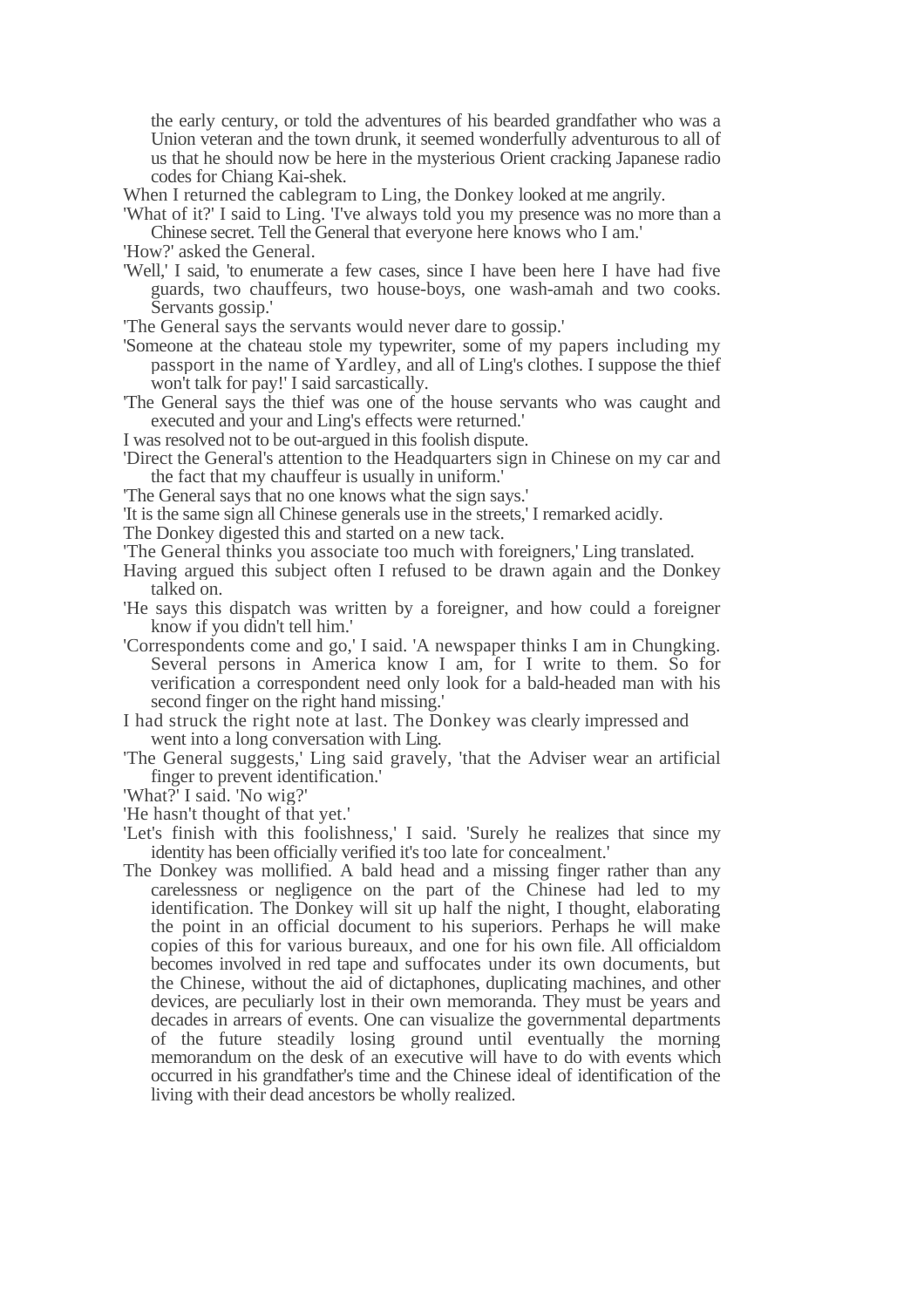- The chateau had sustained a direct hit, killing a few tens of servants and guards, as Ling would put it. The chauffeur had taken Ling and me out the Chengtu road. The students had hidden in an old Buddhist cave. So it was that we moved to an apartment high up the promontory at the confluence of the North and Yangtze rivers. The offices occupied the caves below the apartment. The Donkey and his radio-intercepting operators took the first and second floors, while I was given the third. T at last had a tiled bath with four bedrooms and a large living room with three charcoal fireplaces. The kitchen and servants' quarters were on the top floor. My suite of apartments had a private entrance which opened on the street.
- 'This is an opportunity,' I told Ling, 'to get rid of those five guards.'
- 'The Service pays them,' he had said. 'What do you care?'
- 'I care a lot. I have to tip them every month, and getting kowtowed to when I come and go isn't worth the money.'
- 'Not every foreigner is kowtowed to,' Ling returned. 'You are Honourable Adviser,' he said slyly.
- 'Not every foreigner pays for it either,' I grumbled.
- The next day I came home alone and found Hugh Gibbs, my American embassy friend, who had turned on my gramophone and was dancing with a Chinese girl.
- 'What goes on at the embassy?' I asked.
- 'Oh, the usual horse and bull. Near bomb hits on the embassy here, destruction of missionary property, a few deaths. That sort of thing. You know the crowd.'
- 'Maybe a little fun might help.' I looked at his companion. 'Chinese girl, for instance.'
- 'Lose face,' he said.
- 'No women at the embassy?\* I asked. 'What do they do for women?'
- 'They don't. They stay at home and practise the embassy's indoor sport. That reminds me,' he laughed, 'the Chinese have a word for it - "naughty".'
- 'Naughty in Chinese is *Wan Pi,'* I said.
- 'Sure, *Wan Pi,* play skin. Even girls say *"Ni shih wan pi"* you is naughty.'
- 'I'll leave you two in a moment and let you play any way you want. By the way, you remember Marguerite, the young Chinese girl who was teaching me Chinese. She's in Chengtu visiting friends but will be back in a month or so. I want to ask you something about her. You are a Chinese scholar. One night I helped her down these dark stairs to the street and we stood talking a moment. There were ricksha coolies sprawled on the sidewalk around the entrance and they laughed and said something that made her tremble. What could it have been?'
- He laughed gustily. 'Well, Osborn, you sure are naive. They said, *"Yang-kueb tse ti kuei-t'ou pi chiao wu-tnen chungkuo-jen-ti ta ma ?"* '
- 'You're a big help. What does it mean?'
- He said, 'It means something like this: "Do Foreign Devils have bigger turtleheads than we Chinese boys?" '
- 'Jesus,' I said, 'no wonder she trembled.'
- He kissed his companion, and as I left I saw her, Chinese fashion, wiping her mouth.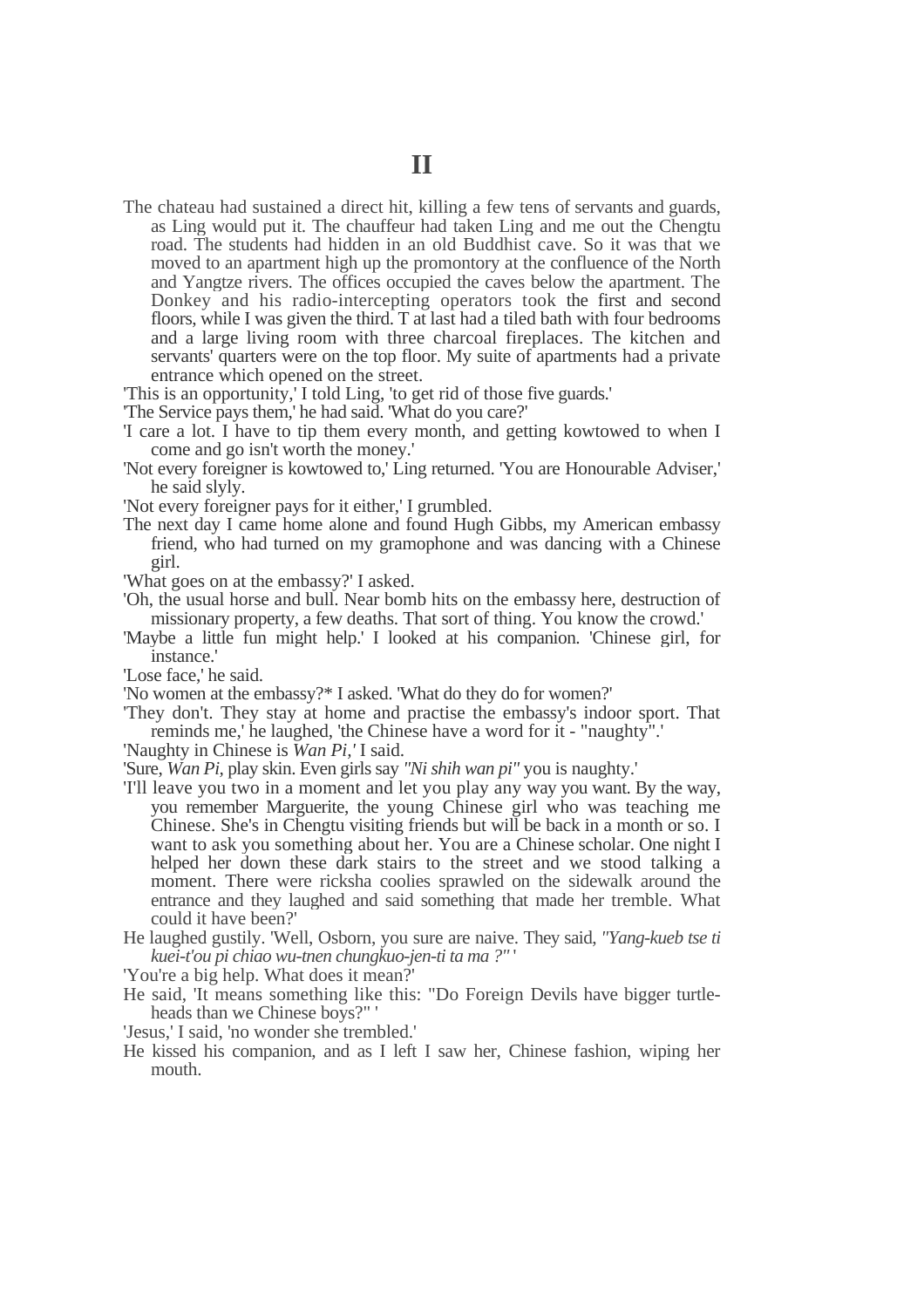### *Three: Summary of Seven-Card Stud*

This will teach you to win at seven-card stud whether at limit poker or table stakes. What to stay on will be found on page 59.

### **THE PLAY**

I have dealt three hands as exercises.

### **1ST DEAL**

| The Deal |    |    |    |                     |                             |                            |
|----------|----|----|----|---------------------|-----------------------------|----------------------------|
|          |    |    |    | Two                 | One                         |                            |
|          |    |    |    | Down                | $\mu$                       |                            |
| 1st      |    |    |    | player is dealt 9 A | A                           | Two Aces                   |
| 2nd      | ,, | ,, | ,, | 78                  | 9                           | Three Card Straight        |
| 3rd      | ٠, | ,, | ,, | K K                 |                             | <b>Two Kings Concealed</b> |
| 4th      | ,, | ,, | ,, | a bust              |                             |                            |
| 5th      | ,, | ,, | ,, | 72                  | $\mathcal{D}_{\mathcal{L}}$ | <b>Two Deuces</b>          |
| 6th      | ,, | ,, | ,, | a bust              |                             |                            |
| 7th      | ,, | ,, | ,, | A K                 | 8                           | Ace-King High              |
|          |    |    |    |                     |                             |                            |

*The Betting* 1st player is High with the Ace. He must bet. 2nd stays on a 3-Card Straight. 3rd stays on Two Concealed Kings. 4th folds on a bust. 5th makes a bad call and stays with Two Concealed Deuces. 6th and 7th fold.

### *The Deal Two Down*  1st player is dealt a Q, making *Two Aces, no improvement.*  9 A A Q 2nd player is dealt a 3, making *Did not improve.*  7 8 9 3 3rd player is dealt a 7, making *Did not improve Two Kings*   $KK$  J7

5th player is dealt a 9, making *Did not improve the Two Deuces*  7 2 2 9

*Two*   $Up$ 

*The Betting*

1st player is High with the Ace. He bets on Two Aces.

2nd calls with a 3-Card Straight.<br>3rd calls with Two Kings, thinking 1st may have Two Aces.

5th calls with Two Deuces. I would personally throw this hand in the discards. The betting gets stiffer and since he did not improve the hand he should fold. In fact he should not have stayed in the first place.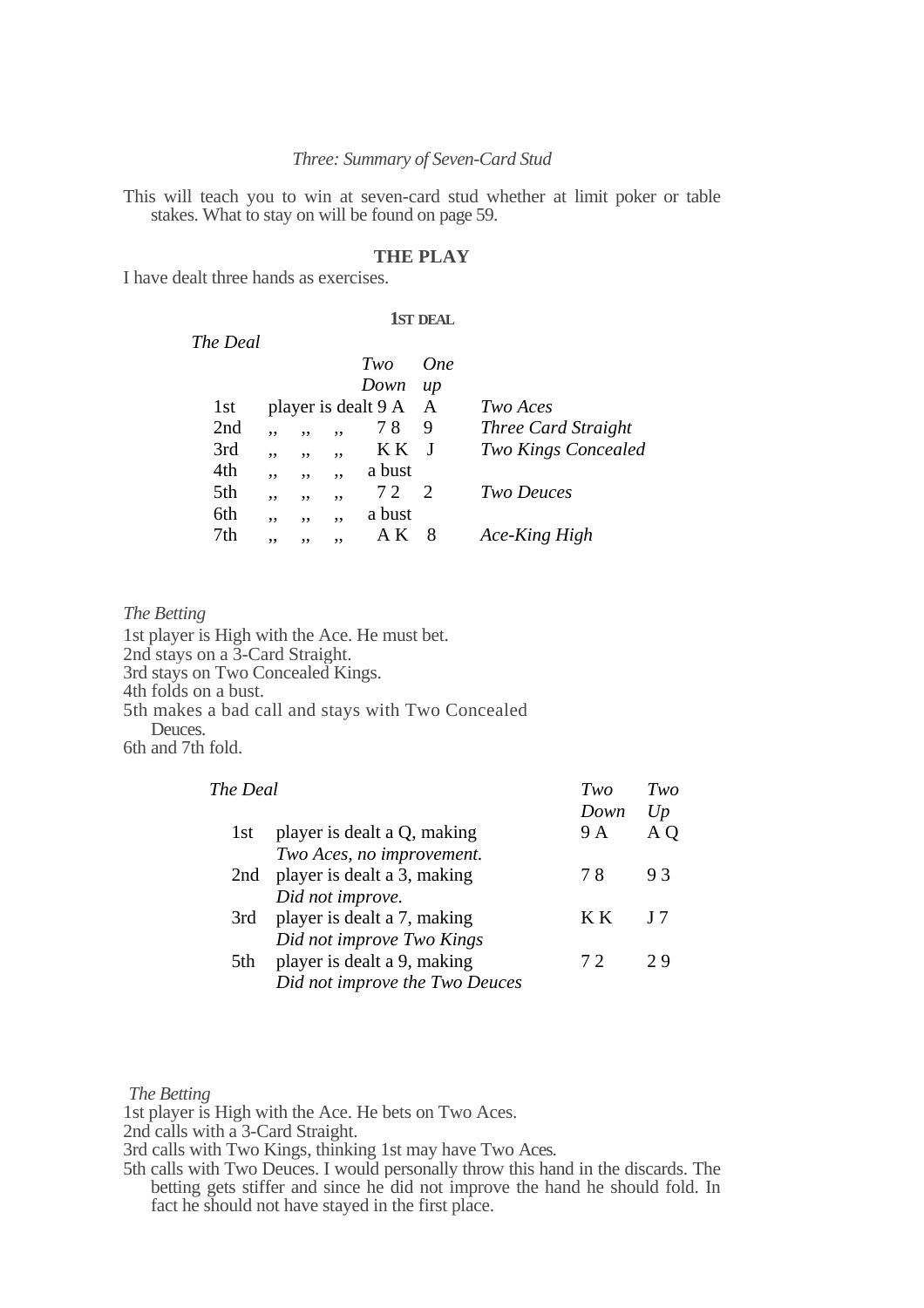| The Deal |                                       | Two  | Three |
|----------|---------------------------------------|------|-------|
|          |                                       | Down | Up    |
| 1st      | player is dealt a J, making           | 9 A  | A Q J |
|          | Did not improve Two Aces              |      |       |
|          | 2nd player is dealt a 6, making       | 78   | 936   |
|          | A 4-Card Straight. He still has two   |      |       |
|          | cards to make his hand.               |      |       |
| 3rd      | player is dealt a 7, making           | K K  | J77   |
|          | Kings Up                              |      |       |
| 5th      | player is dealt a 6, making           | 72   | 296   |
|          | Still Two Deuces. He has gone too far |      |       |
|          | but suckers never learn and will take |      |       |
|          | <i>the sixth card.</i>                |      |       |

It is 3rd player's bet with Two Sevens exposed. He bets on Kings Up. 5th player is still trying to make Three Deuces and stays. 1st player calls on Two Aces.

2nd also calls on a 4-Card Straight.

| The Deal |                                       | Two  | Four |
|----------|---------------------------------------|------|------|
|          |                                       | Down | Up   |
| 1st      | player is dealt a J, making           | 9 A  | AQJJ |
|          | Aces Up.                              |      |      |
|          | 2nd player is dealt a 3, making       | 78   | 9363 |
|          | Still a 4-Card Straight or Two Treys. |      |      |
| 3rd      | player is dealt a 2, making           | K K  | J772 |
|          | Still Kings Up                        |      |      |
| 5th      | player is dealt an 8, making          | 72   | 2968 |
|          | Two Deuces or a 4-Card Straight       |      |      |

*The Betting* 1st hand is high with Two Jacks. He bets on Aces Up. 2nd calls on a 4-Card Straight. 3rd calls on Kings Up. 5th calls on a 4-Card Straight.

| The Deal |                                                       | Two<br>Down | Four<br>Up | One<br>Down    |
|----------|-------------------------------------------------------|-------------|------------|----------------|
| 1st      | player is dealt a 10, making<br>Aces Up.              | 9 A         | AQJJ       | 10             |
|          | 2nd player is dealt an A, making<br>a busted Straight | 78          | 9363       | A              |
| 3rd      | player is dealt a 5, making<br>Kings Up               | K K         | J 7 7 2    | $\overline{5}$ |
| 5th      | player is dealt an 9, making<br>Nines Up              | 72          | 2968       |                |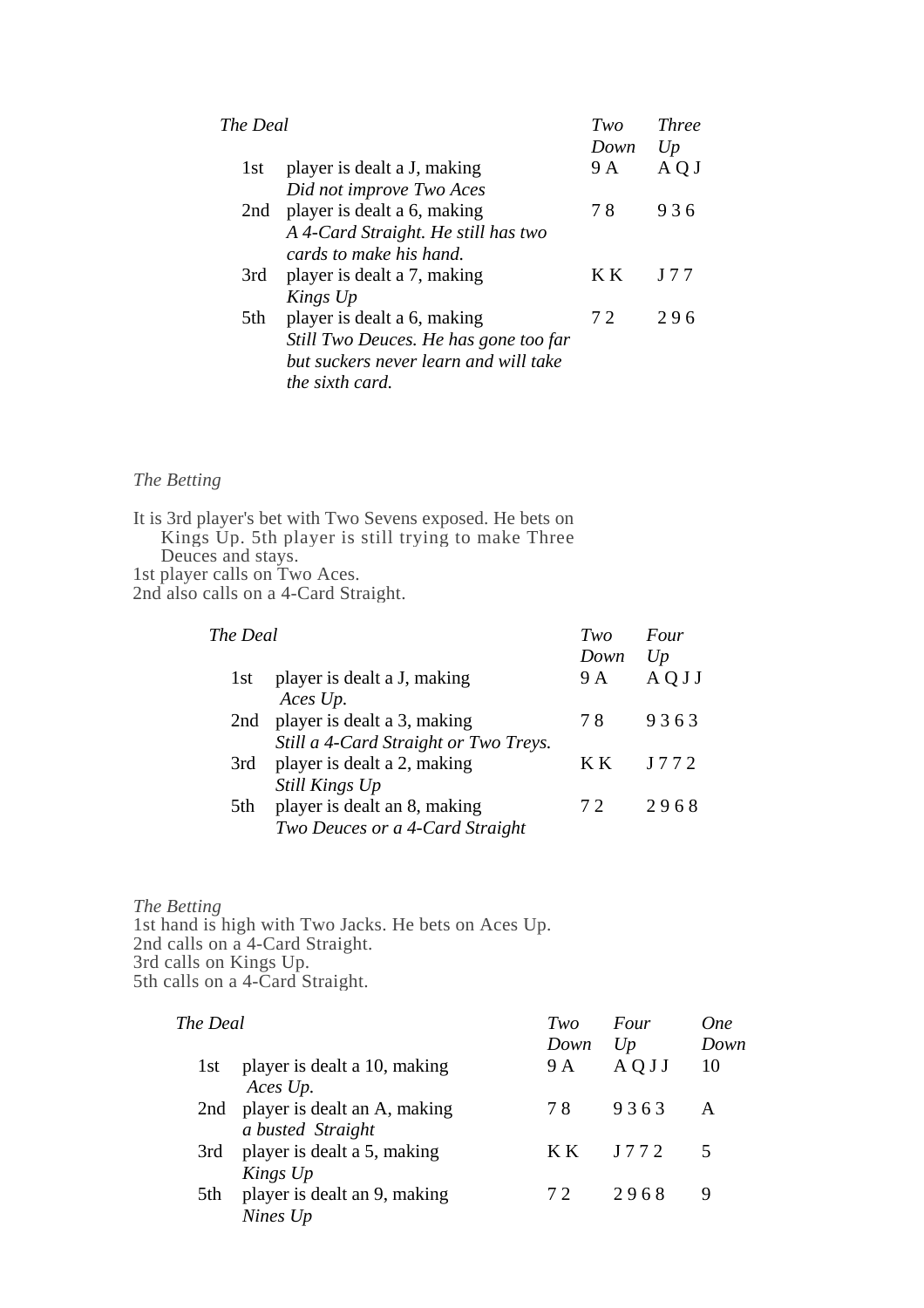1st player looks like he may have a Straight. He bets on Aces Up. 2nd folds a busted Straight. 3rd calls with Kings Up. A very poor call. 5th folds on Nines Up.

### *Winning Hand*

Aces Up, held by 1st player.

### **2ND DEAL**

| The Deal |    |    |    |                      |              |                      |
|----------|----|----|----|----------------------|--------------|----------------------|
|          |    |    |    | Two                  | One          |                      |
|          |    |    |    | Down                 | $\mu$        |                      |
| 1st      |    |    |    | player is dealt 23 4 |              | 3-Card Straight      |
| 2nd      | ,, | ٠, | ,, | Q Q                  | 6            | Two Queens Concealed |
| 3rd      | ,, | ,, | ٠, | 44                   |              | Two Fours Concealed  |
| 4th      | ,, | ,, | ٠, | a bust               |              |                      |
| 5th      | ,, | ,, | ,, | ,,<br>,,             |              |                      |
| 6th      | ,, | ,, | ,, | AK <sub>9</sub>      |              | Ace-King High        |
| 7th      | ,, | ,, | ,, | 2A                   | $\mathbf{A}$ | Two Aces, Concealed  |

### *The Betting*

7th player is High with the Ace exposed. He bets.

1st calls on a 3-Card Straight.

2nd raises on Two Queens. He would have to make Three Queens or a Full House to hold a winning hand. Queens Up is a weak hand in Seven-Card Stud. 3rd stays on Two Fours. He should not have stood the

raise.

4th and 5th hold busts and fold.

6th folds.

7th, with Two Aces, just calls. He thinks 2nd hand may have Three Sixes.

1st calls.

| The Deal |                                 | Two     | Two |
|----------|---------------------------------|---------|-----|
|          |                                 | Down    | Up  |
|          | 1st player is dealt a 5, making | 23      | 4.5 |
|          | 4-Card Straight                 |         |     |
|          | 2nd player is dealt a 7, making | ( ) ( ) | 67  |
|          | Did not improve. Two Queens     |         |     |
|          | 3rd player is dealt a 7, making | 44      | 77  |
|          | Sevens Up                       |         |     |
| 7th      | player is dealt a J, making     | 2A      | A I |
|          | <i>Still Two Aces</i>           |         |     |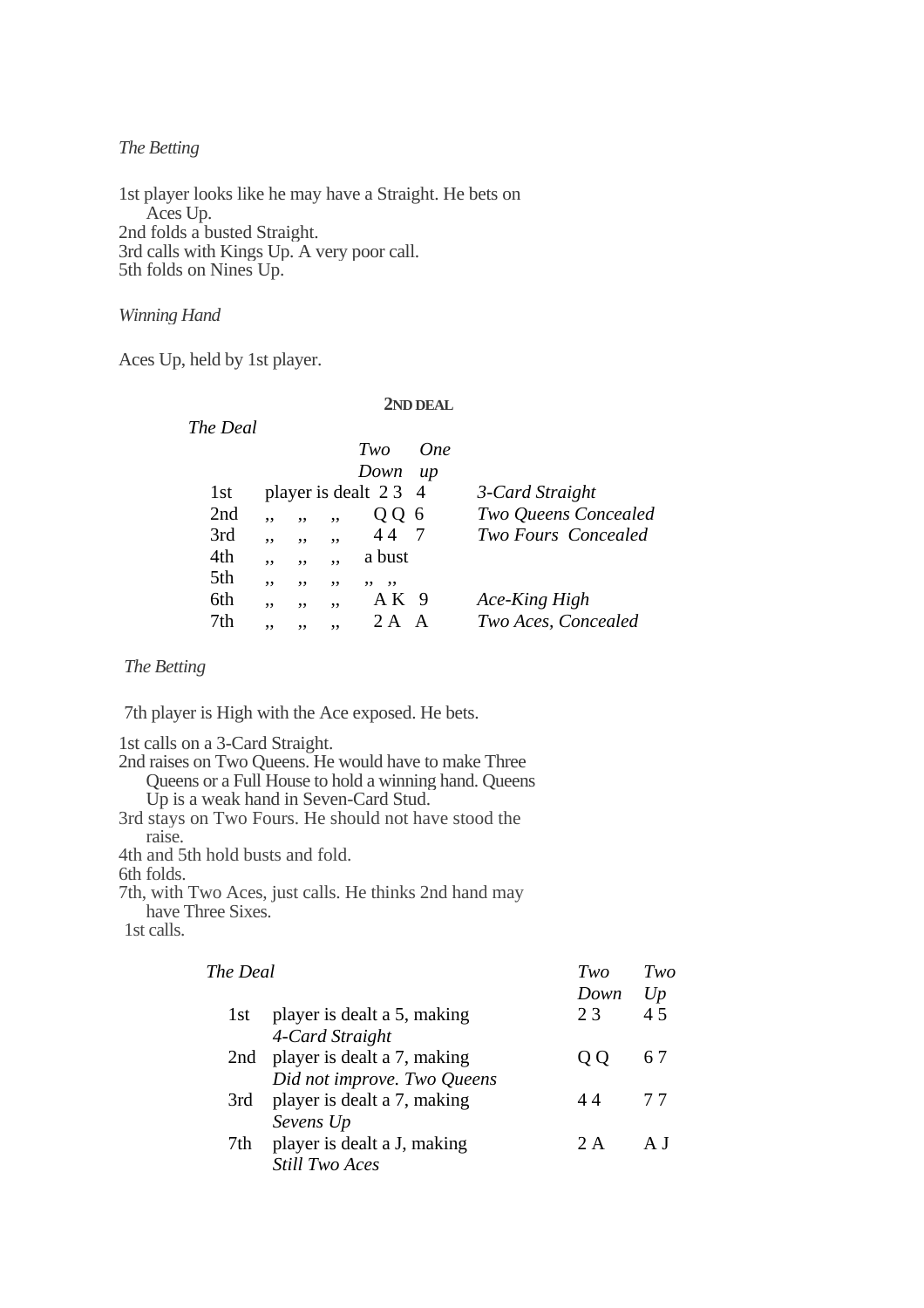3rd hand has Two Sevens Exposed and bets his Sevens Up. This is no hand to bet on. If he doesn't make a Full House, and the odds say he won't, he will most surely lose.

7th calls on Two Aces.

1st calls with a 4-Card Straight. 2nd calls with Two Queens - a poor call.

| Two  | Three |  |
|------|-------|--|
| Down | U p   |  |
| 23   | 456   |  |
|      |       |  |
|      |       |  |
| OΟ   | 676   |  |
|      |       |  |
| 44   | 77K   |  |
|      |       |  |
| 2. A | A J J |  |
|      |       |  |
|      |       |  |

### *The Betting*

7th hand is High with Two Jacks Exposed. He bets, disregarding 1st hand's possible Straight.

1st player raises on a Six High Straight. 2nd foolishly calls, on Queens Up. Queens Up seldom win. He needs to make a Full House. 3rd is sucked in and also calls.

### 7th calls with Aces Up.

| The Deal |                              | Two  | Four    |
|----------|------------------------------|------|---------|
|          |                              | Down | Up      |
| 1st      | player is dealt a 10, making | 23   | 45610   |
|          | Six High Card Straight       |      |         |
| 2nd      | player is dealt a 10, making |      | 67610   |
|          | Queens Up. No Change         |      |         |
| 3rd      | player is dealt a J, making  | 44   | 77 K J  |
|          | Sevens Up. No Change         |      |         |
| 7th      | player is dealt a 3, making  | 2A   | A J J 3 |
|          | Aces Up. No Change           |      |         |
|          |                              |      |         |

### *The Betting*

7th hand is High with Two Jacks exposed. He checks, fearing a Straight is held by 1st player.

1st bets on a Six High Straight.

2nd calls on Queens Up. He has lost all hope of winning unless he fills but it is about 11 to 1 he doesn't.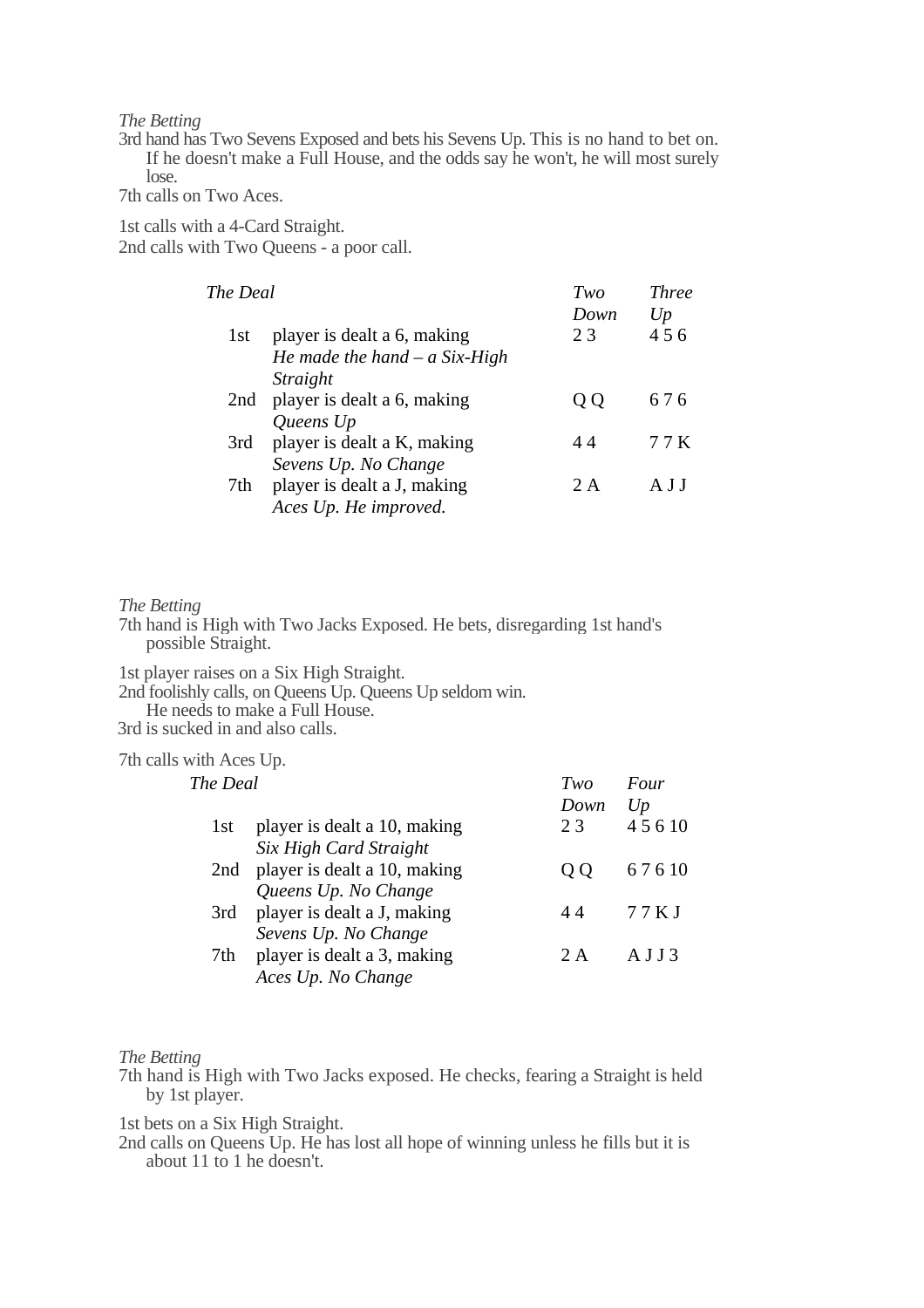3rd calls on Sevens Up. He's in the same trap.

7th also calls. He's sure he has to fill to win with heavy odds against him.

*The Deal One Down Up Down* 1st player is dealt a J, making 2 3 4 5 6 10 J

*Six High Straight.* 2nd player is dealt a 4, making Q Q 6 7 6 10 4 *Queens Up, no change.* 3rd player is dealt a 3, making 44 77KJ 3 *Sevens Up, no change.*

7th player is dealt a 9, making 2 A AJJ3 9 *Aces Up, no change.*

*The Betting*

7th player is still High with two exposed Jacks. He checks.

With 7th player checking, unless he's checking a cinch, 1st player has only 2nd and 3rd players to deal with. He suspects that each of them has been drawing to two pair. If he is a mathematician he knows it is about 5 to 1 that neither one made a Full House. He bets.

2nd player is like so many card addicts he will call on anything. He calls.

- 3rd player is even worse than the 2nd player. He calls on Sevens Up, a hopeless call.
- 7th player with Aces Up has some reason for calling. He has a strong hand that will win most of the pots. But he should have observed the 1st player more closely. He started betting the moment he made his Straight.

*Winning Hand* 

Small Straight, held by 1st player.

## **3RD DEAL**

*The Deal* 

|     |    |    |     | Two                 | One            |                              |
|-----|----|----|-----|---------------------|----------------|------------------------------|
|     |    |    |     | Down                | up             |                              |
| 1st |    |    |     | player is dealt J J |                | <i>Three Jacks Concealed</i> |
| 2nd | ,, | ٠, | ,,  | 99                  | 8              | Two Nines Concealed          |
| 3rd | ,, | ,, | , , | a bust              |                |                              |
| 4th | ,, | ,, | ,   | K Q                 | $\overline{7}$ | $King-Queen High$            |
| 5th | ,, | ,, | , , | O O                 |                | Two Queens Concealed         |
| 6th | ,, | ,, | ,,  | a bust              |                |                              |
| 7th | ,, | ,, | ,,  | A <sup>2</sup>      |                | Two Deuces with the Ace      |
|     |    |    |     |                     |                |                              |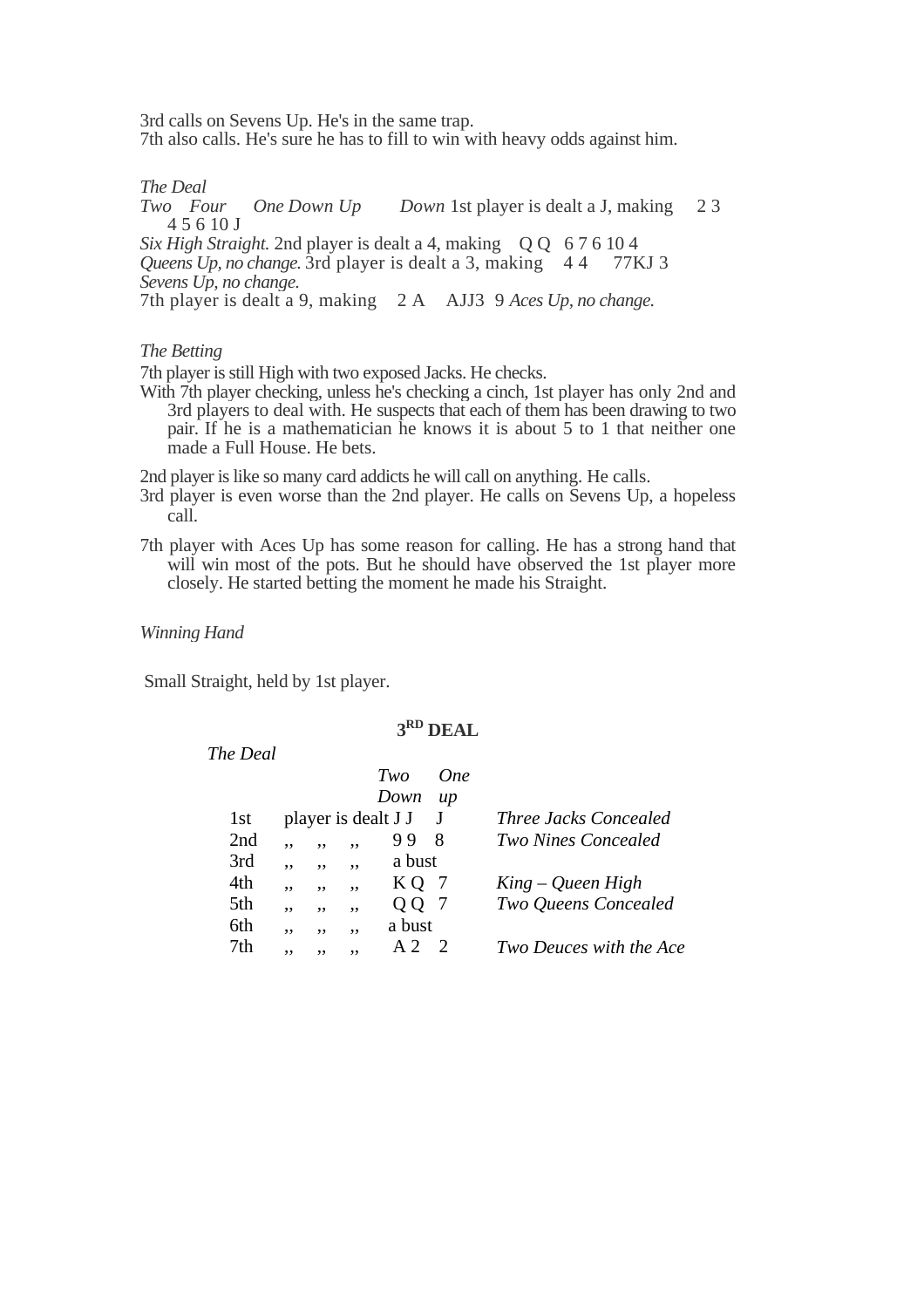| The Betting                                                                                           |
|-------------------------------------------------------------------------------------------------------|
| 1st player is High with the Jack. He bets his Three Jacks.                                            |
| 2nd calls on Two Nines.                                                                               |
| 3rd folds with a bust.                                                                                |
| 4th calls on King High. This is a very poor call. Never call                                          |
| without holding a pair, a 3-Card Straight or flush.                                                   |
| 5th hand raises with Two Queens. Very poor strategy.                                                  |
| 6th folds with a bust. 7th calls with Two Deuces and the Ace. I would have<br>folded after the raise. |
| न जाना प्राप्त को समापा जाता है। अनुसार                                                               |

1st hand does not wish to disclose his Three Jacks until the betting gets higher. He just calls.

2nd makes a bad call with Two Nines. A sucker play. 4th folds.

|     | The Deal<br>Two              |                              | Two            |     |
|-----|------------------------------|------------------------------|----------------|-----|
|     |                              |                              | Down           | Up  |
| 1st | player is dealt an A, making | ЛJ                           | J A            |     |
|     |                              | Still Three jacks            |                |     |
|     | 2nd                          | player is dealt a 4, making  | 99             | 84  |
|     |                              | <b>Still Two Nines</b>       |                |     |
|     | 5th                          | player is dealt a A, making  | O O            | 7 A |
|     |                              | Still Two Queens             |                |     |
|     | 7th                          | player is dealt an A, making | A <sub>2</sub> | 2A  |
|     |                              | Aces Up                      |                |     |
|     |                              |                              |                |     |

*The Betting* 

1st player is still High with the Ace-Jack. He bets his Three Jacks. 2nd calls on Two Nines. An expensive call. 5th calls on Two Queens. 7th raises on Aces Up.

1st player still does not wish to tip his hand. He just calls on Three Jacks. 2nd player is in a trap. But he calls. 5th is also trapped but calls.

| The Deal |                                                       | Two<br>Down | Two<br>Up |
|----------|-------------------------------------------------------|-------------|-----------|
| 1st      | player is dealt a 6, making                           | ЛJ          | J A 6     |
| 2nd      | Still Three jacks<br>player is dealt a 3, making      | 99          | 843       |
| 5th      | <b>Still Two Nines</b><br>player is dealt a K, making | $\Omega$    | 7 A K     |
| 7th      | Two Queens<br>player is dealt a 9, making             | A 2         | 2 A 9     |
|          | Aces Up                                               |             |           |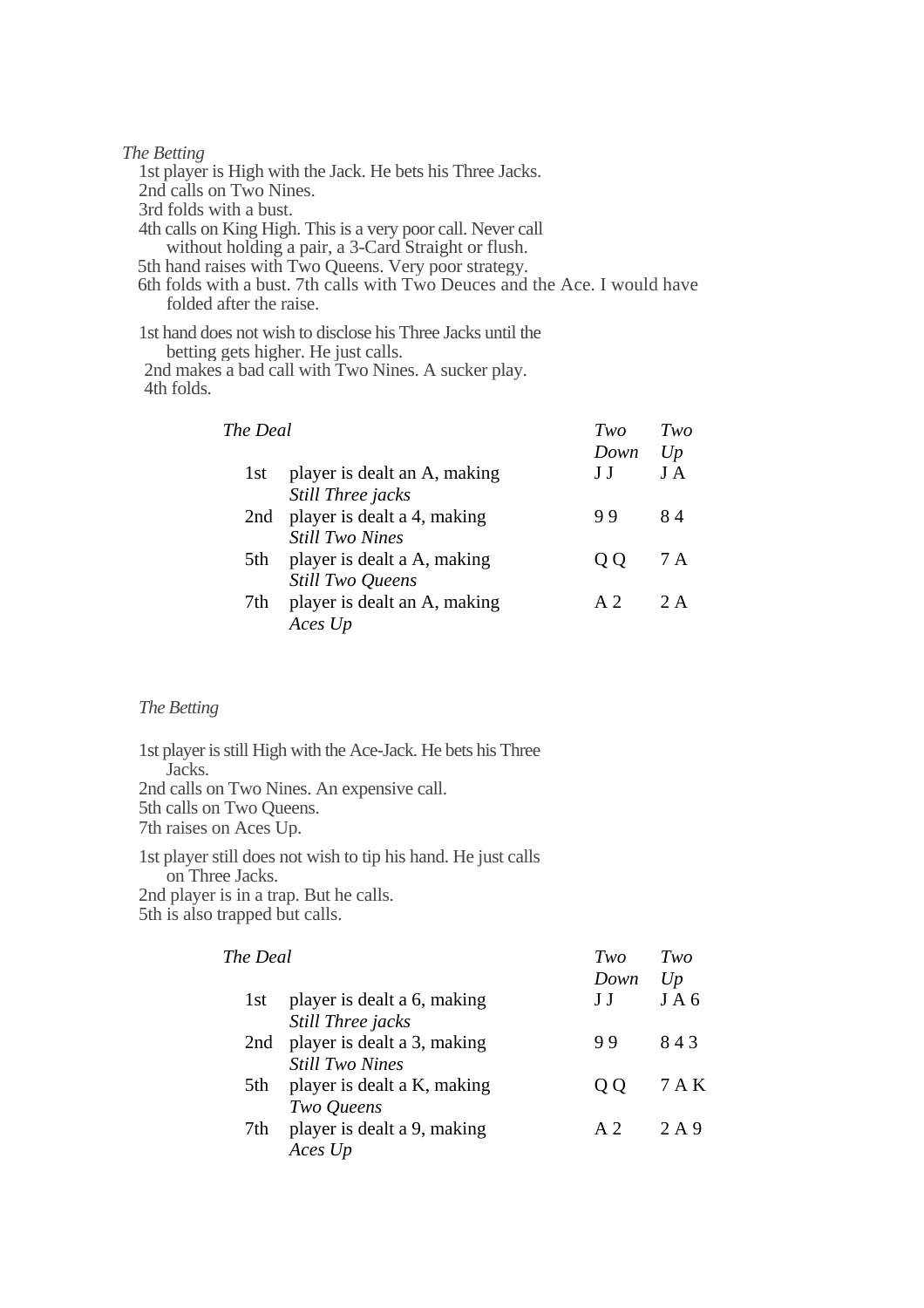## *The Betting*

5th hand is High with Ace-King. He checks. 7th hand bets with Aces Up.

1st player has laid back long enough. He raises on Three Jacks. 2nd player has had enough and folds. 5th hand throws up the sponge. 7th player stays on Aces Up.

| The Deal |                                 | Two     | Four        |
|----------|---------------------------------|---------|-------------|
|          |                                 | Down Up |             |
|          | 1st player is dealt a 6, making |         | $JJ$ $JA66$ |
|          | Jack Full. He Improved          |         |             |
| 7th      | player is dealt a 2, making     | A 2     | 2 A 9 2     |
|          | Deuce Full. He Improved.        |         |             |

*The Betting* 1st player bets with a Jack Full. 7th raises on a Deuce Full.

1st raises.

7th calls.

| The Deal |                                                 | Two Four |                  | One  |
|----------|-------------------------------------------------|----------|------------------|------|
|          |                                                 |          | Down Up          | Down |
|          | 1st player is dealt a 10, making<br>Jack Full.  |          | $JJ$ $JA66$ $10$ |      |
|          | 7th player is dealt a 10, making<br>Deuce Full. |          | A 2 2 A 9 2 10   |      |

## *The Betting*

1st player is still High with the Two Sixes. He bets on the Jack Full. 7th player calls.

#### *Winning Hand*

Jack Full, held by 1st player.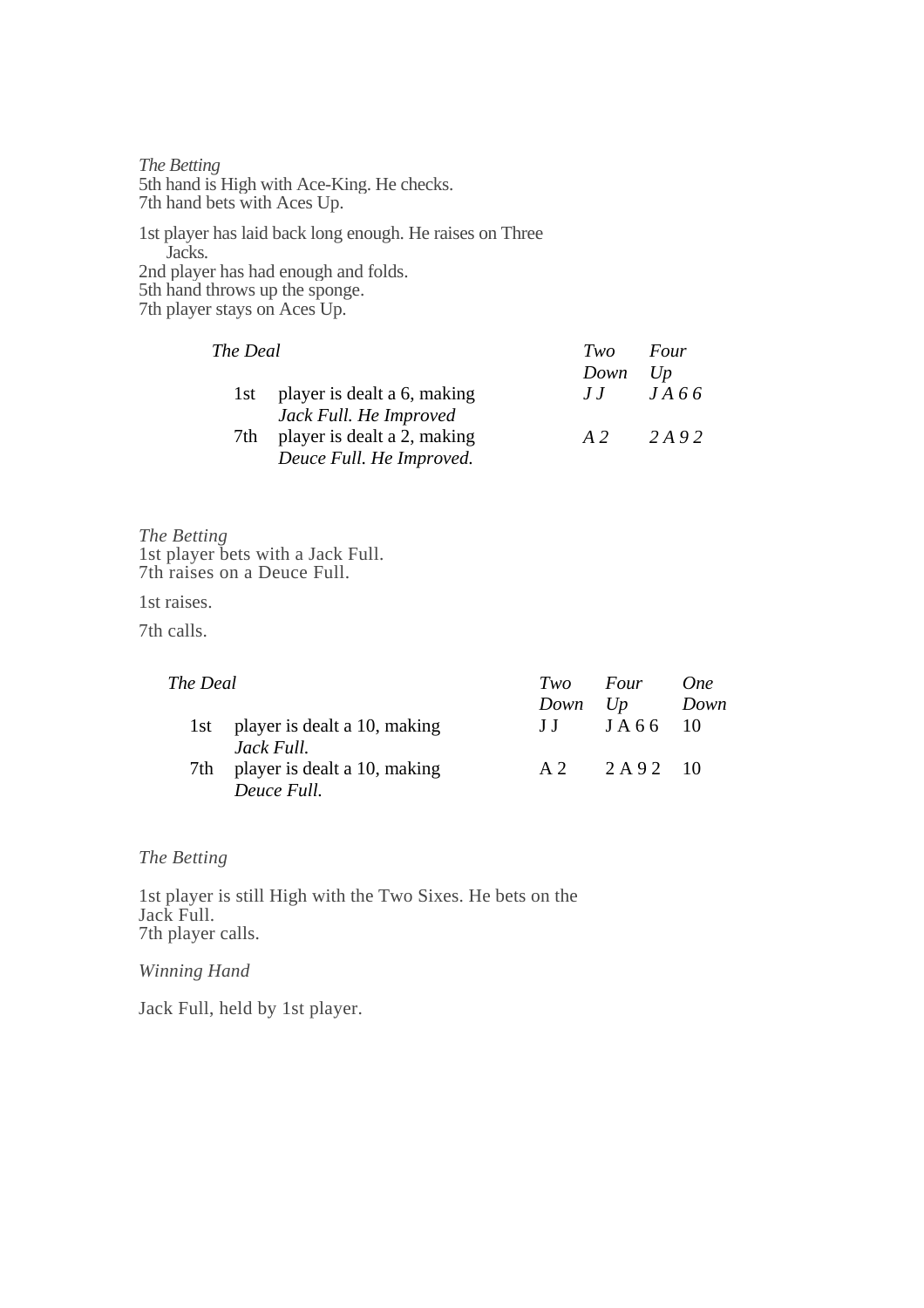**3** *Seven-Card Stud (Hi-Lo)*

**I** 

I had earlier given Ling a treatise on seven-card stud, Hi-Lo, which he had studied. It read:

#### **LOW**

In Seven-Card Stud, Hi-Lo, A 2 3 4 5, unlike Seven-Card Low Stud, is a straight or a flush. A 2 3 4 6 is the *lowest* hand in this game. Low winning hands are quoted below. None of them are straights.

*Lowest Hand* 

A2346 *6 Low*  A 2 3 5 6 A2456 A3456 *7 Low*  A2347 A2357 A2457 A3457 A2367 A3467 23467 A3567 23567 A4567

- All cards which are *below* an eight, A23456 7, I call the Winning Zone. All others, 8 9 10 J Q K, I call the Losing Zone. You are dealt Two Down and One Up in Hi-Lo. If all three are in the Winning Zone, raise. *Example* 1*:* A 5 7
- If two cards are in the Winning Zone and one in the Losing Zone, just call. *Example 2: A* 7 K
- If only one card is in the Winning Zone and two in the Losing Zone, fold. *Example 3:* A J K

If all three cards are in the Losing Zone, fold. *Example 4:* 8JQ

- What you are trying to get for Lo are five cards out of seven in the Winning Zone; that is, five cards below an eight.
- In *Example* 1. A 5 7: If you draw another in the Winning Zone, A 5 7 4, then bet because you have four out of five in the Winning Zone. If the fifth card is also in the Winning Zone, of course you continue to bet.
- If in *Example* 1*, A 5 1,* you draw the fourth card in the Losing Zone, you can still make a low hand: A 5 7 K
- If you draw the fifth card in the Losing Zone, A 5 7 K J, your chances are not so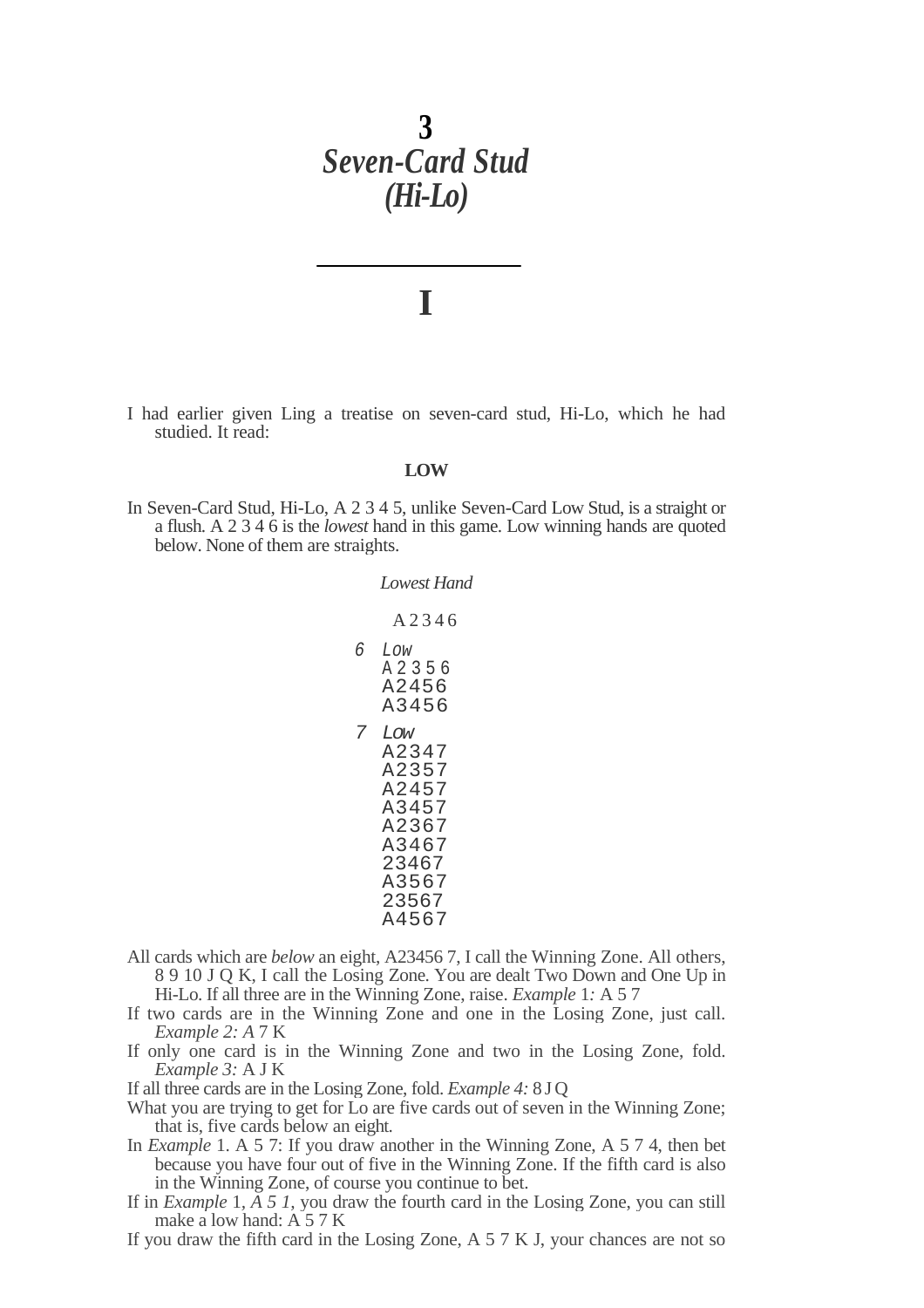good, but stay for another card.

- If the sixth card is in the Losing Zone, A 5 7 K J Q, then fold because you have only one more card to draw and you can't possibly make a Low Hand.
- Refer to *Example 2, A* 7 K. If you draw a card in the Winning Zone, A 7 K 3, then stay.
- Suppose on the other hand the fourth card is in the Losing Zone, A 7 K J. You now have two in the Winning Zone and two in the Losing Zone. To make a Low hand you would have to draw three consecutive cards in the Winning Zone and the odds are prohibitive against your doing so. Fold. *Always fold with two in the Winning and two in the Losing Zone.*
- Drawing a pair in the Winning Zone is the same as drawing a card in the Losing Zone. A 7 K J has the same value as A 7 7 K, or rather, it is even higher because you have a pair of Sevens for Lo.

## **HIGH**

I ask you now to forget everything I have previously told you about Seven-Card High. This game has absolutely no relation to Hi in Hi-Lo. You don't stay on anything but the *highest* hands. In Hi, of Hi-Lo, go for Aces Up, Three of a Kind, Straights, Flushes, Full Houses. In Lo, as already directed, go for five cards ranging from Ace to Seven.

To repeat, for *High* STAY on

- (1) Two Aces, such as A A 5. This is the ideal hand to go for both High and Low. A A K is not so good for Two are in the Losing Zone.
- (2) Never stay on K K 10 or Q Q 7 or the like. It is too difficult to make Threes, and the pots are split. But stay with a pair if two cards are in the Winning Zone such as 2 2 7, 3 3 6, 4 4 5, and 5 5 7.
- (3) Three of a Kind. This is a good hand and you may make a Full House, and occasionally Four of a Kind.
- (4) Three of the same suit or three of the same sequence. You are trying to make a Flush or a Straight. But if the hand is not improved on the fourth card, fold. The betting gets too rough to draw more cards; also the pots are split, so the percentage for gain is lessened.

*Stay on Hi-Lo hands which offer the best chances to win either Hi or Lo or both.*  Two deals follow which may be used as exercises.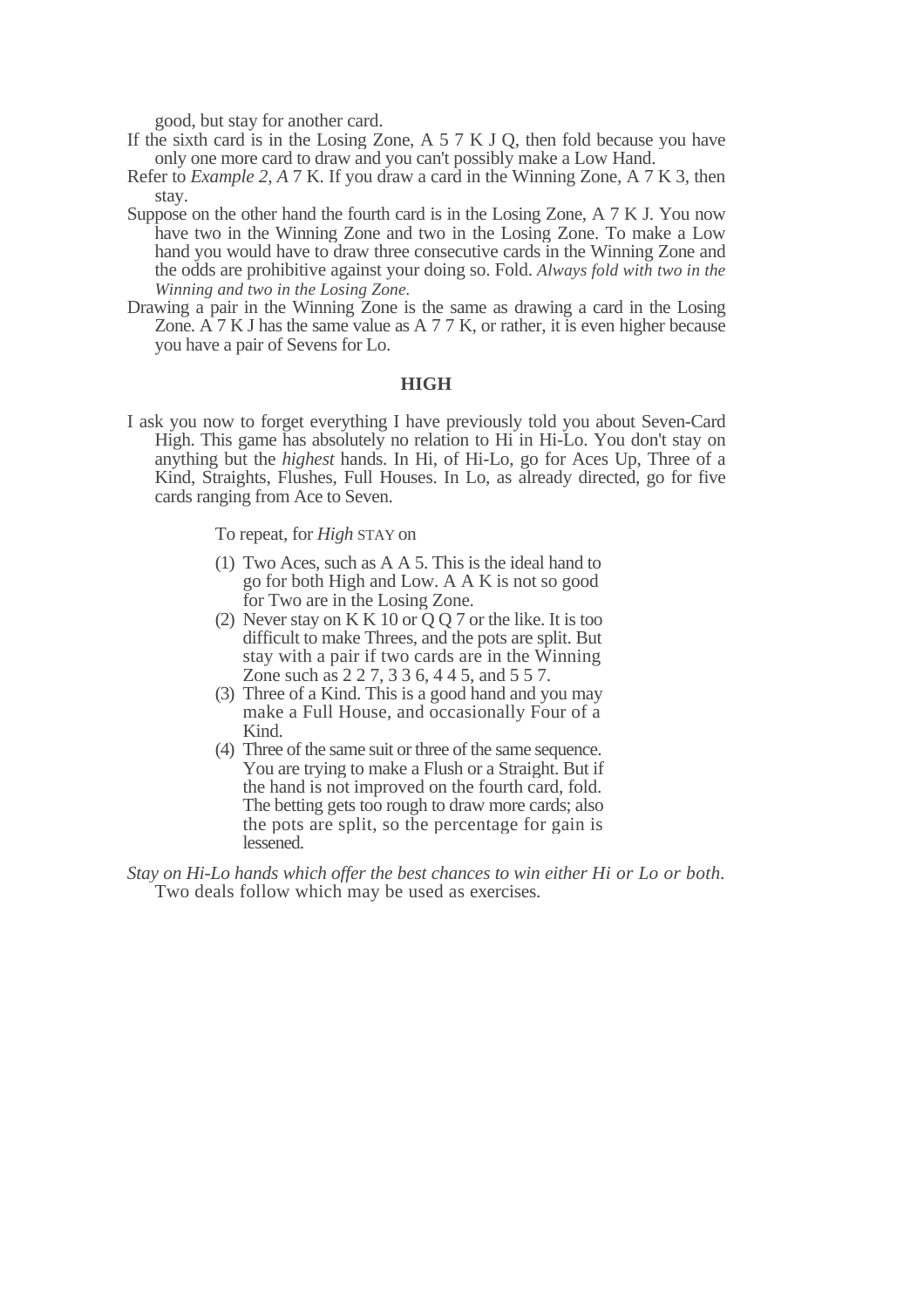## **TWO DEALS OF Hl-LO**

## 1ST DEAL

## *The Deal*

|                                                                                                                                                                                                                                                                                                                                                                                                                                                                                                                                                                             | Two<br><b>Down</b> | One<br>Up |
|-----------------------------------------------------------------------------------------------------------------------------------------------------------------------------------------------------------------------------------------------------------------------------------------------------------------------------------------------------------------------------------------------------------------------------------------------------------------------------------------------------------------------------------------------------------------------------|--------------------|-----------|
| 1st player is dealt                                                                                                                                                                                                                                                                                                                                                                                                                                                                                                                                                         | 23                 | 7         |
| Three clubs. He may make a flush for                                                                                                                                                                                                                                                                                                                                                                                                                                                                                                                                        | C <sub>C</sub>     | С         |
| Hi hand.                                                                                                                                                                                                                                                                                                                                                                                                                                                                                                                                                                    |                    |           |
| Also three in Winning Zone (see                                                                                                                                                                                                                                                                                                                                                                                                                                                                                                                                             |                    |           |
| Example 1, page 74). He may make                                                                                                                                                                                                                                                                                                                                                                                                                                                                                                                                            |                    |           |
| the Lo hand.                                                                                                                                                                                                                                                                                                                                                                                                                                                                                                                                                                |                    |           |
| In fact it is possible to make both a                                                                                                                                                                                                                                                                                                                                                                                                                                                                                                                                       |                    |           |
| flush and Lo hand. This is one of the                                                                                                                                                                                                                                                                                                                                                                                                                                                                                                                                       |                    |           |
| ideal hands to draw to.                                                                                                                                                                                                                                                                                                                                                                                                                                                                                                                                                     |                    |           |
|                                                                                                                                                                                                                                                                                                                                                                                                                                                                                                                                                                             |                    | K         |
| Two in Winning Zone, One in Losing                                                                                                                                                                                                                                                                                                                                                                                                                                                                                                                                          |                    |           |
| Zone. Just call. (See also Example 2                                                                                                                                                                                                                                                                                                                                                                                                                                                                                                                                        |                    |           |
| page 74).                                                                                                                                                                                                                                                                                                                                                                                                                                                                                                                                                                   |                    |           |
|                                                                                                                                                                                                                                                                                                                                                                                                                                                                                                                                                                             | 2 K                | J         |
| One in Winning Zone, Two in Losing                                                                                                                                                                                                                                                                                                                                                                                                                                                                                                                                          |                    |           |
| Zone. Fold. (See also Example 3,                                                                                                                                                                                                                                                                                                                                                                                                                                                                                                                                            |                    |           |
| page 74).                                                                                                                                                                                                                                                                                                                                                                                                                                                                                                                                                                   |                    |           |
|                                                                                                                                                                                                                                                                                                                                                                                                                                                                                                                                                                             | 8 1 0              | Q         |
| Three in Losing Zone. Fold. (See                                                                                                                                                                                                                                                                                                                                                                                                                                                                                                                                            |                    |           |
|                                                                                                                                                                                                                                                                                                                                                                                                                                                                                                                                                                             |                    |           |
|                                                                                                                                                                                                                                                                                                                                                                                                                                                                                                                                                                             | 22                 | Q         |
|                                                                                                                                                                                                                                                                                                                                                                                                                                                                                                                                                                             |                    |           |
|                                                                                                                                                                                                                                                                                                                                                                                                                                                                                                                                                                             |                    |           |
| small pair unless Two Cards are in the                                                                                                                                                                                                                                                                                                                                                                                                                                                                                                                                      |                    |           |
|                                                                                                                                                                                                                                                                                                                                                                                                                                                                                                                                                                             |                    |           |
|                                                                                                                                                                                                                                                                                                                                                                                                                                                                                                                                                                             | KK                 | 9         |
|                                                                                                                                                                                                                                                                                                                                                                                                                                                                                                                                                                             |                    |           |
|                                                                                                                                                                                                                                                                                                                                                                                                                                                                                                                                                                             |                    |           |
|                                                                                                                                                                                                                                                                                                                                                                                                                                                                                                                                                                             |                    |           |
|                                                                                                                                                                                                                                                                                                                                                                                                                                                                                                                                                                             |                    |           |
|                                                                                                                                                                                                                                                                                                                                                                                                                                                                                                                                                                             |                    |           |
|                                                                                                                                                                                                                                                                                                                                                                                                                                                                                                                                                                             |                    |           |
|                                                                                                                                                                                                                                                                                                                                                                                                                                                                                                                                                                             |                    |           |
|                                                                                                                                                                                                                                                                                                                                                                                                                                                                                                                                                                             | 89                 | 10        |
|                                                                                                                                                                                                                                                                                                                                                                                                                                                                                                                                                                             |                    |           |
| card and if you do not improve, fold                                                                                                                                                                                                                                                                                                                                                                                                                                                                                                                                        |                    |           |
| $2nd$ player is dealt<br>$3rd$ player is dealt<br>$4th$ player is dealt<br>Example 4, page 74).<br>$5th$ player is dealt<br>The Deuces are paired so Two are in<br>Losing Zone. Fold. Do not play a<br>Winning Zone.<br>$6th$ player is dealt<br>Two Kings look like a good hand for<br>Hi. It is difficult to make Three Kings.<br>And if you make only Kings Up you<br>will win only thirty per cent of the<br>time, which is good enough but the pots<br>are split, giving you only fifteen per<br>cent<br>$7th$ player is dealt<br>A 3-Card Straight. Take only the 4th | 45                 |           |

## *The Betting*

2nd player is High with the King and must bet. He bets with Two cards in the Winning Zone. 3rd hand folds with Two in Losing Zone.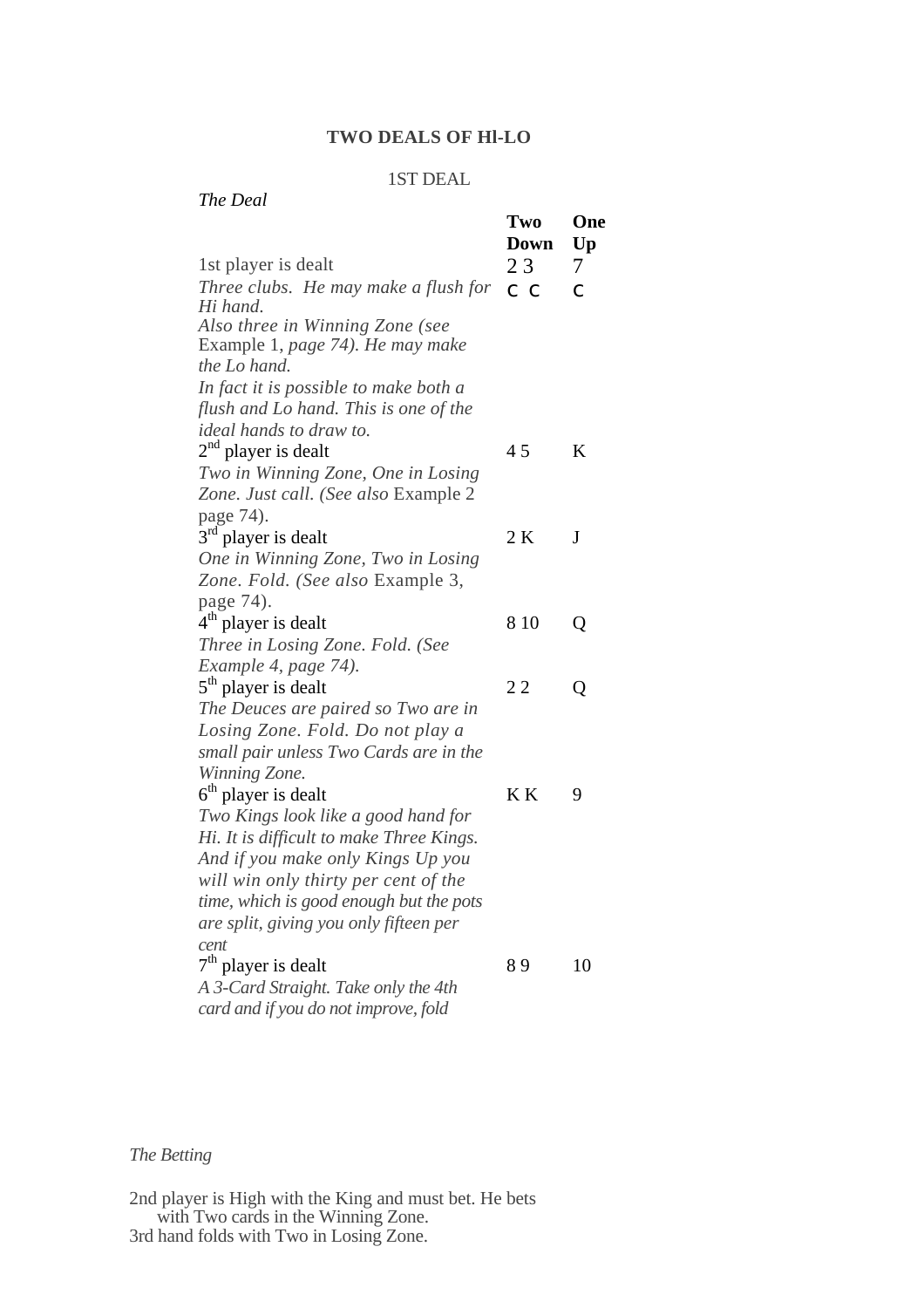4th folds with Three in Losing Zone. 5th folds with only One in Winning Zone and Two in Losing Zone. 6th hand folds Two Kings. 7th calls with a 3-Card Straight

1st player raises with Three Clubs in the Winning Zone. He may make Hi or Lo or both. 2nd hand calls with Two in Winning Zone. 7th calls with a 3-Card Straight.

*The Deal*

| 1st player is dealt an A, making      | Two<br>Two<br>U p<br>Down<br>23<br>7 A<br>C C<br>C C |
|---------------------------------------|------------------------------------------------------|
| Four Clubs, Four m Winning Zone.      |                                                      |
| Bet because there is a good chance of |                                                      |
| making the Flush and five cards in    |                                                      |
| Winning Zone.                         |                                                      |
| 2nd player is dealt a 7, making       | 45 K7                                                |
| Three in Winning Zone, One in Losing  |                                                      |
| Zone. Bet because Two more cards in   |                                                      |
| Winning Zone should give 2nd player a |                                                      |
| good hand.                            |                                                      |
| 7th player is dealt a J, making       | 89<br>10 J                                           |
| A 4-Card Straight. If he had not      |                                                      |
| improved he should have folded.       |                                                      |

*The Betting* 1st player is High with the Ace. He bets on Four Clubs and Four in Winning Zone. 2nd calls with Three in Winning Zone, One in Losing Zone.

7th calls on a 4-Card Straight.

## *The Deal*

| 1st player is dealt a 7, making     | Two<br>Down<br>23<br>C C | Three<br>Up<br>7 A 7<br>c c S |
|-------------------------------------|--------------------------|-------------------------------|
| He paired. Still has Four Clubs and |                          |                               |
| Four in Winning Zone.               |                          |                               |
| $2nd$ player is dealt an A, making  | 45                       | K <sub>7</sub> A              |
| Four in Winning Zone, One in Losing |                          |                               |
| Zone. He should bet with Four in    |                          |                               |
| Winning Zone and the sixth and      |                          |                               |
| seventh card to come.               |                          |                               |
| $7th$ player is dealt a Q, making   | 89                       | 10 J Q                        |
| A Queen-High Straight. He should    |                          |                               |
| raise.                              |                          |                               |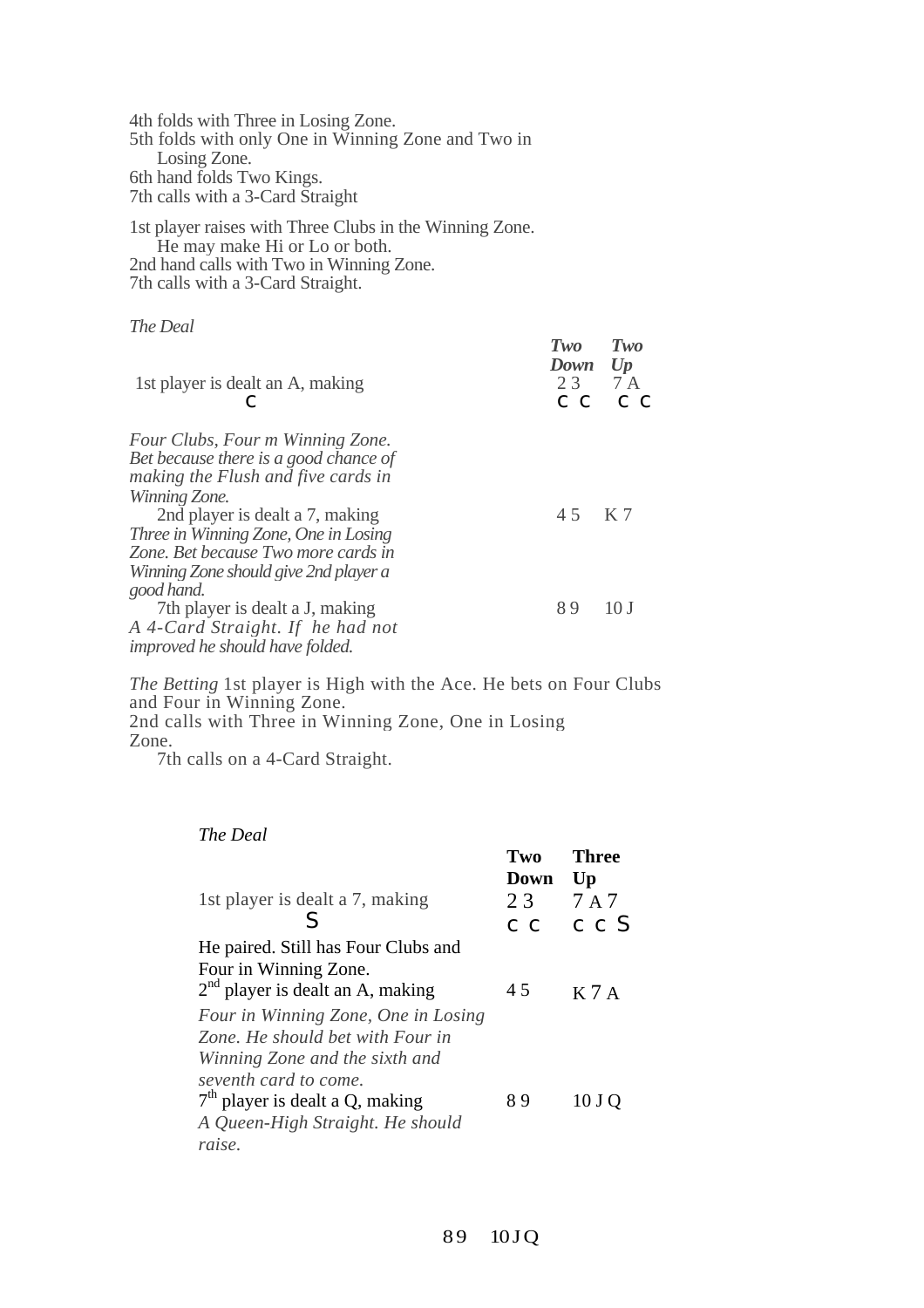#### *The Betting*

#### 45 89

1st player is high with Two Sevens. He bets with Four Clubs and Four in Winning Zone. 2nd player calls with Four in Winning Zone.

7th player raises with a Queen High Straight.

1st re-raises with Four Clubs and Four in Winning Zone.

2nd just calls with Four in Winning Zone. 7th timidly calls with Queen High Straight. He is afraid the  $1<sup>st</sup>$  player will catch a club on either the 6th or 7th card.

## *The Deal*

|                                         | Two            | Four                   |
|-----------------------------------------|----------------|------------------------|
|                                         | <b>Down</b>    | $\mathbf{U}\mathbf{p}$ |
| 1st player is dealt a 4, making         | 23             | 7A74                   |
|                                         | C <sub>c</sub> | $cc$ $sc$              |
| A 2 3 4 7 for Lo and Five Clubs for Hi. |                |                        |
| A raising hand.                         |                |                        |
| $2nd$ player is dealt an 3, making      | 4.5            | K7A3                   |
| A 3 4 5 7 for Lo. A raising hand.       |                |                        |
| $7th$ player is dealt a 9, making       | 89             | 10JQ9                  |
| A Straight. A raising hand.             |                |                        |

## *The Betting*

1st player is High with Two Sevens. He bets on A 2 3 4 7 for Lo and a Flush for Hi. 2nd raises on A 3 4 5 7 for Lo. 7th hand calls on Queen High Straight 1st player has one of the lowest hands in the deck - A 2 3 4 7 and a cinch for Hi. He re-raises.

2nd player also has a below average Lo hand but he just calls.

 7th hand, from what he can see, thinks he has High hand but calls.

## *The Deal*

| 1st player is dealt a 10, making   | Two<br>Down<br>23<br>C <sub>C</sub> | Four<br>Up<br>7 A 7 4<br><b>ccsc</b> | One<br>Down<br>10<br>S |
|------------------------------------|-------------------------------------|--------------------------------------|------------------------|
| A Flush for Hi and A 2 3 4 7       |                                     |                                      |                        |
| for Lo. He may win both.           |                                     |                                      |                        |
| $2nd$ player is dealt an 8, making | 45                                  | K 7 A 3                              | 8                      |
| A 3 4 5 7 for Lo.                  |                                     |                                      |                        |
| $7th$ player is dealt a 10, making | 89                                  | 10JQ9                                | 10                     |
| Queen-High Straight.               |                                     |                                      |                        |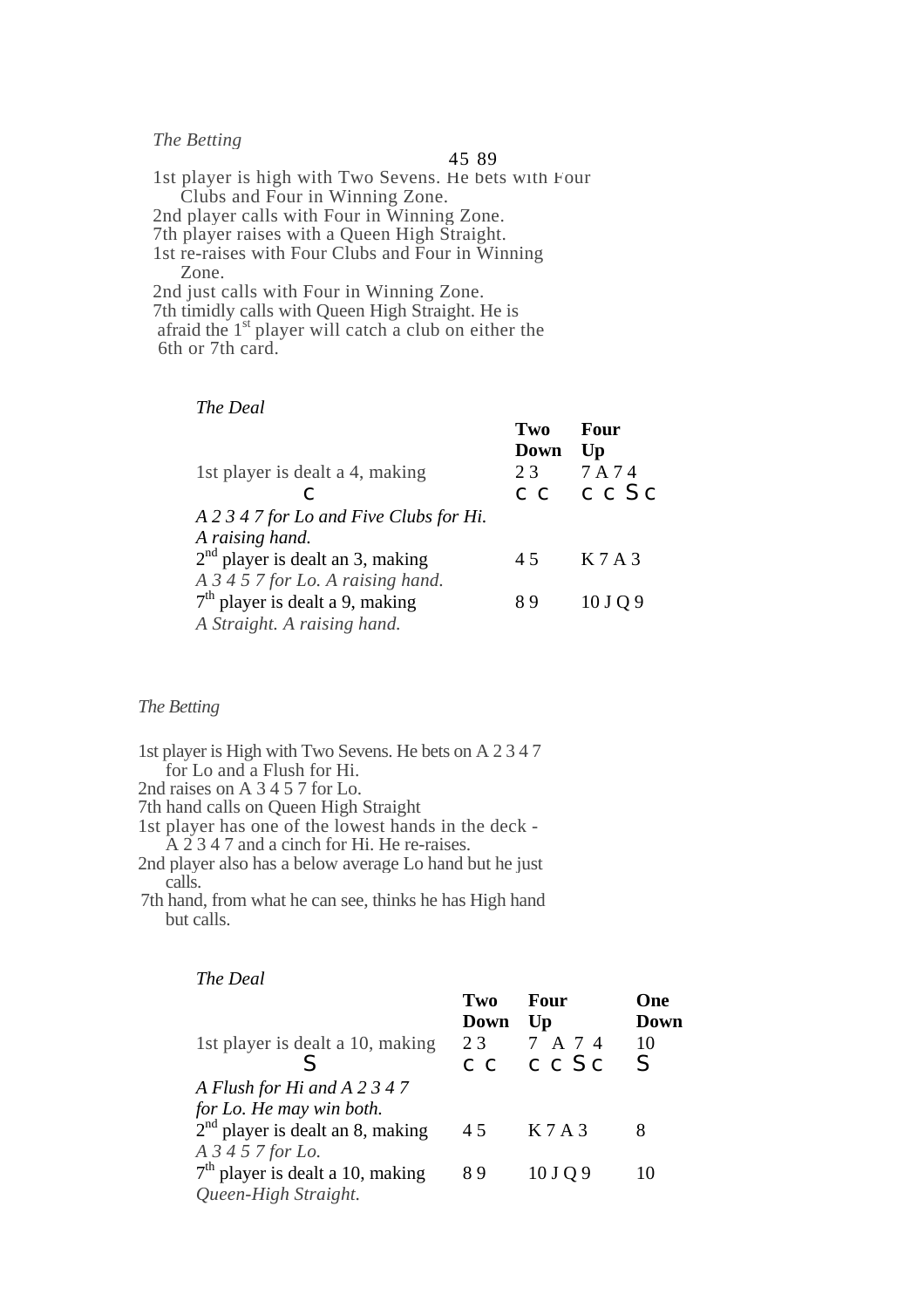## *The Betting*

1st player is High with Two Sevens. He bets on a Flush for Hi and A  $\overline{2}$  3 4 7 for Lo. 2nd just calls on A 3 4 5 7 for Lo. 7th player calls.

*Winning Hand*  A 2 3 4 7 for Lo. A Flush for Hi, both held by 1st player.

*The Deal* 

## **2ND DEAL**

|                                             | Two         | One |
|---------------------------------------------|-------------|-----|
|                                             | <b>Down</b> | Up  |
| 1st player is dealt                         | A A         | 5   |
| Two Aces for Hi and Two in Winning          |             |     |
| Zone for Lo. See $(1)$ and example 2,       |             |     |
| page 74.                                    |             |     |
| $2nd$ player is dealt                       | 45          | 7   |
| Three in Winning Zone for Lo. See           |             |     |
| Example 1. Page 74.                         |             |     |
| 3 <sup>rd</sup> player is dealt             | 78          | 10  |
| One in Winning Zone, Two in Losing          |             |     |
| Zone for Lo. This hand should be            |             |     |
| folded. See Example 3, page 74.             |             |     |
| $4th$ player is dealt                       | Q Q         | 8   |
| Two Queens for Hi. This player has a        |             |     |
| good chance for making Queens Up            |             |     |
| but it is a losing hand. See (2), page      |             |     |
| 74. In the $1st$ Deal, $6th$ player rightly |             |     |
| folded Two Kings. This player will          |             |     |
| stay on a worse hand – Two Queens.          |             |     |
| 5 <sup>th</sup> player is dealt             | 22          | 7   |
| The Deuces for Hi and Two in                |             |     |
| Winning Zone for Lo. See latter part        |             |     |
| of $(2)$ page 74.                           |             |     |
| 6 <sup>th</sup> player is dealt             | 99          | 9   |
| Three Nines for Hi. A good hand.            |             |     |
| See (3) page 74.                            |             |     |
| $7th$ player is dealt                       | J Q         | K   |
| Three in the same sequence for Hi.          |             |     |
| See (4) page 74.                            |             |     |
|                                             |             |     |

*The Betting* 

7th hand is Hi with the King. He bets on a 3-Card Straight 1st player raises on Two Aces and Two in Winning Zone. 2nd stays on Three in Winning Zone. 3rd hand folds. 4th makes a bad call on Two Queens. 5th calls on Two Deuces and Two in Winning Zone.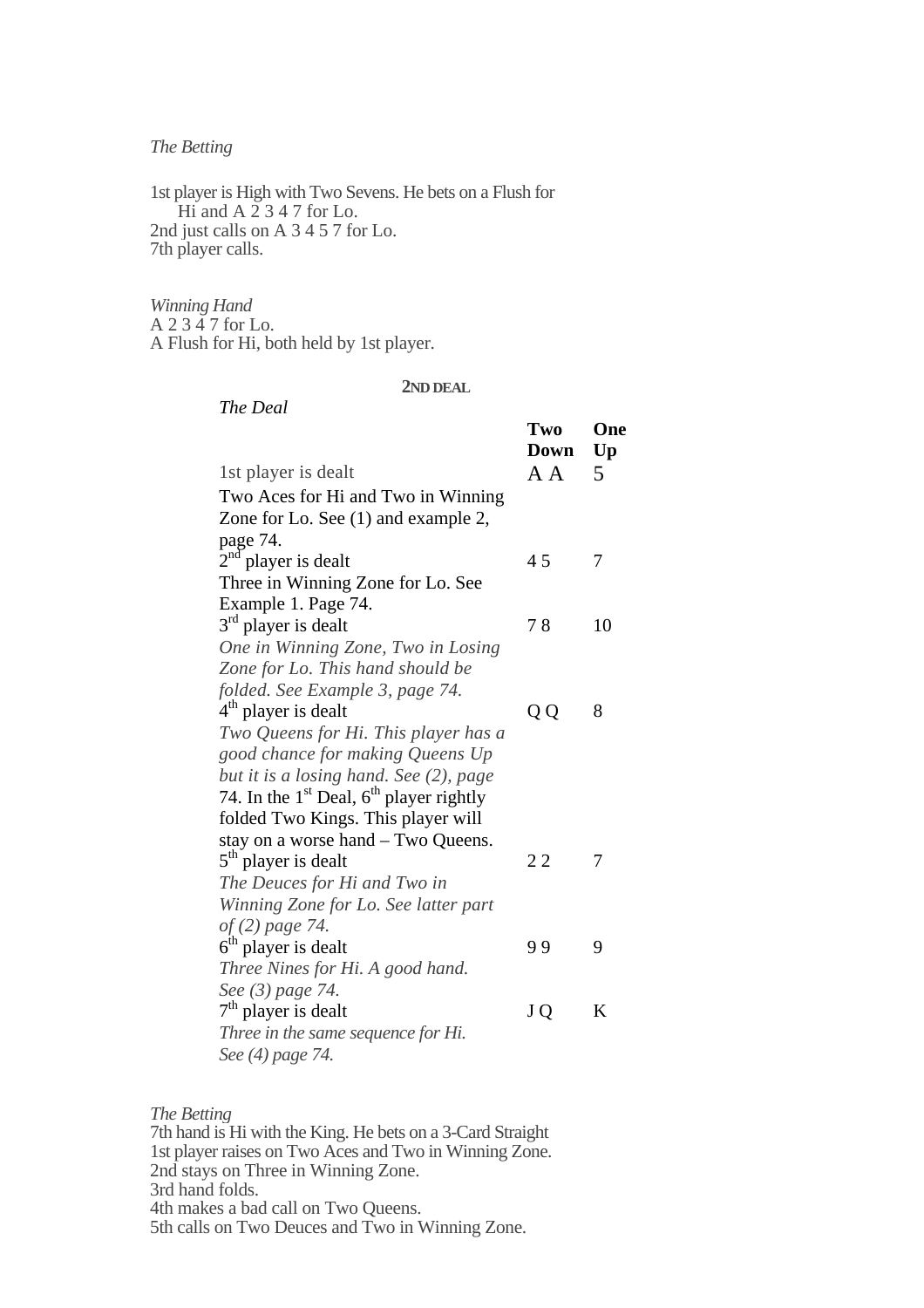6th hand raises on Three Nines. 7th calls on a 3-Card Straight,

1st calls on Two Aces and Two in Winning Zone. 2nd calls on Three in Winning Zone. 4th makes another bad call on Two Queens. 5th calls on Two Deuces and Two in Winning Zone.

*The Deal* 

|                                        | Two<br>Down Up | Two |
|----------------------------------------|----------------|-----|
| 1st player is dealt a 10, making       | AA 510         |     |
| Two Aces for Hi and a bare possibility |                |     |
| of Lo with Two in Winning Zone and     |                |     |
| Two in Losing Zone.                    |                |     |
| 2nd player is dealt a J, making        | 45 7J          |     |
| Three in Winning Zone and One in       |                |     |
| Losing Zone for Lo.                    |                |     |
| 4th player is dealt a K, making        |                | 8 K |
| Still Two Queens for Hi.               |                |     |
| 5th player is dealt a 3, making        | 22 73          |     |
| Two Deuces for Hi and Three in         |                |     |
| Winning Zone for Lo.                   |                |     |
| 6th player is dealt a 3, making        | 99             | 93  |
| Three Nines for Hi.                    |                |     |
| 7th player is dealt an 8, making       | JO             | K 8 |
| He did not improve on the 4th card and |                |     |
| should fold.                           |                |     |

## *The Betting*

4th player is Hi with K 8. He should not bet but does. In fact he should have folded in the first place.

5th calls on Two Deuces for Hi and Three in Winning Zone for Lo.

6th raises on Three Nines for Hi.

7th did not improve on 4th card and should fold but he calls.

1st and 2nd hands call.

4th calls on Two Queens. He knows he is beat but is still stubborn.

5th calls on Two Deuces for Hi and Three in Winning Zone for Lo.

#### *The Deal*

|                                     |      | <b>Two</b> Three |
|-------------------------------------|------|------------------|
|                                     | Down | U <sub>p</sub>   |
| 1st player is dealt a 10, making    |      | A A 5 10 10      |
| Aces Up for Hi.                     |      |                  |
| $2nd$ player is dealt a 2, making   | 45   | 7 J 2            |
| Four in Winning Zone, One in Losing |      |                  |
| Zone for Lo.                        |      |                  |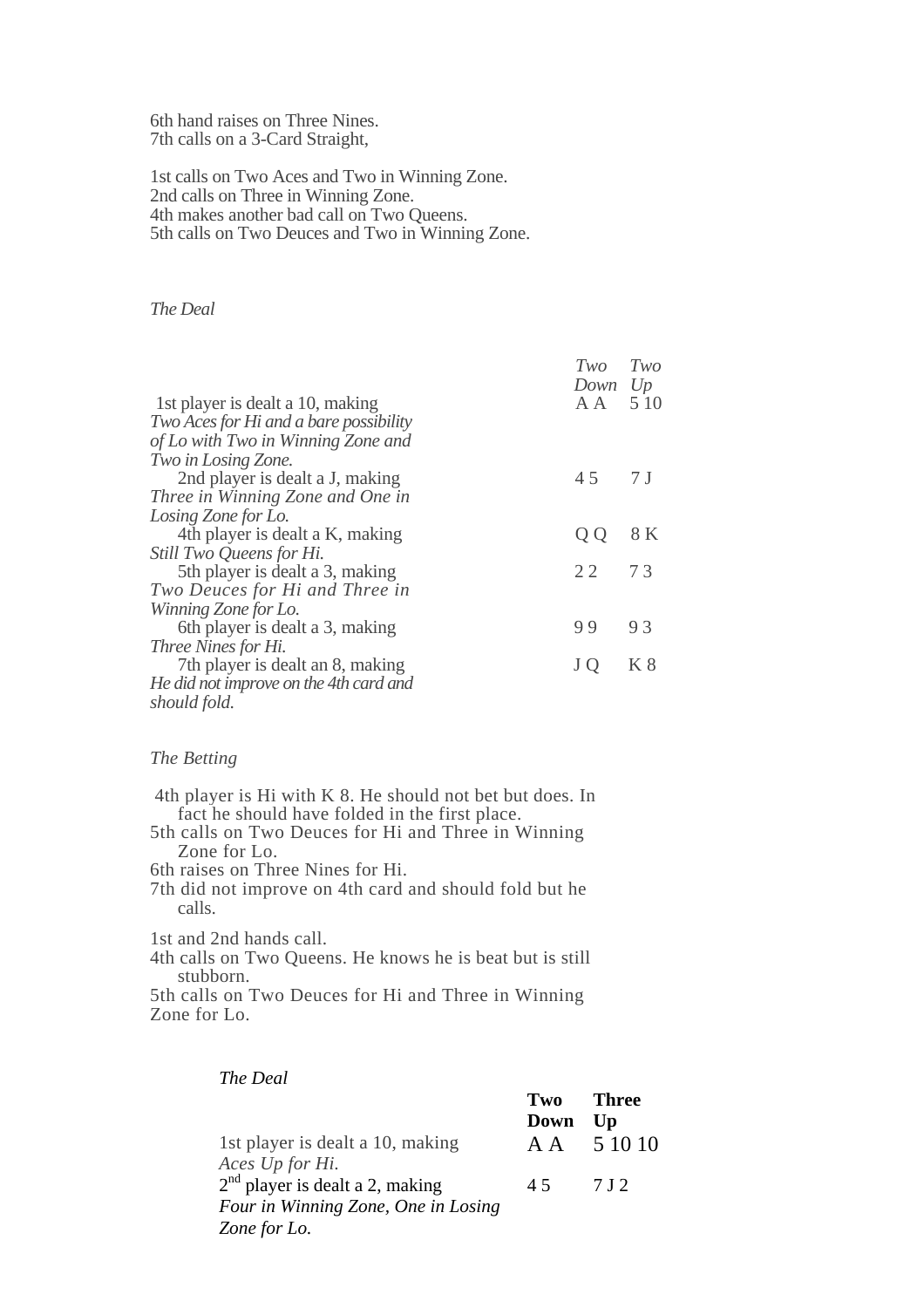| $4th$ player is dealt a 4, making                                 |     | 8 K 4 |
|-------------------------------------------------------------------|-----|-------|
| No Change.<br>$5th$ player is dealt an A, making                  | 22  | 73A   |
| Four in Winning Zone, One in Losing                               |     |       |
| Zone for Lo.<br>$6th$ player is dealt a J                         | 99  | 9 3 J |
| Making Three Nines for Hi.                                        |     |       |
| $7th$ player is dealt a 4, making<br>Did not improve the Straight | JO. | K 8 4 |
|                                                                   |     |       |

## *The Betting*

1st player is Hi with Two Tens. He has Aces Up but is afraid of 6th player's raise. He checks.

2nd hand has Four in Winning Zone and two more cards to make a low hand. He bets.

4th folds.

- 5th with Four in Winning Zone and two more cards to come raises.
- 6th player with Three Nines for Hi raises.

7th with a 3-Card Straight folds.

1st player calls all bets with Aces Up.

2nd calls with Four in Winning Zone.

5th calls with Four in Winning Zone.

*The Deal* 

|                                       | Two Four |           |
|---------------------------------------|----------|-----------|
|                                       | Down Up  |           |
| 1st player is dealt an 8, making      |          | AA 510108 |
| Aces Up for Hi.                       |          |           |
| 2nd player is dealt a K, making       |          | 45 7J2K   |
| Four in Winning Zone for Lo with one  |          |           |
| more card.                            |          |           |
| 5th player is dealt a 5, making       |          | 22 73A5   |
| $A$ 2 3 5 7 for Lo, a very good hand. |          |           |
| 6th player is dealt an 8, making      |          | 99 93J8   |
| Three Nines for Hi.                   |          |           |

#### *The Betting*

- 1st player checks on Aces Up for Hi. By now he should have figured 6th hand for Three Nines.
- 2nd player needs a card below a 7 for a Lo hand. He checks.

5th hand bets with A 2 3 5 7 for Lo.

6th hand is now confident he has the Hi and doesn't want other Hi hands drawing against him. He raises.

1st calls on Aces Up.

2nd calls.

5th re-raises on A 2 3 5 7 for Lo.

6th re-raises with Three Nines for Hi.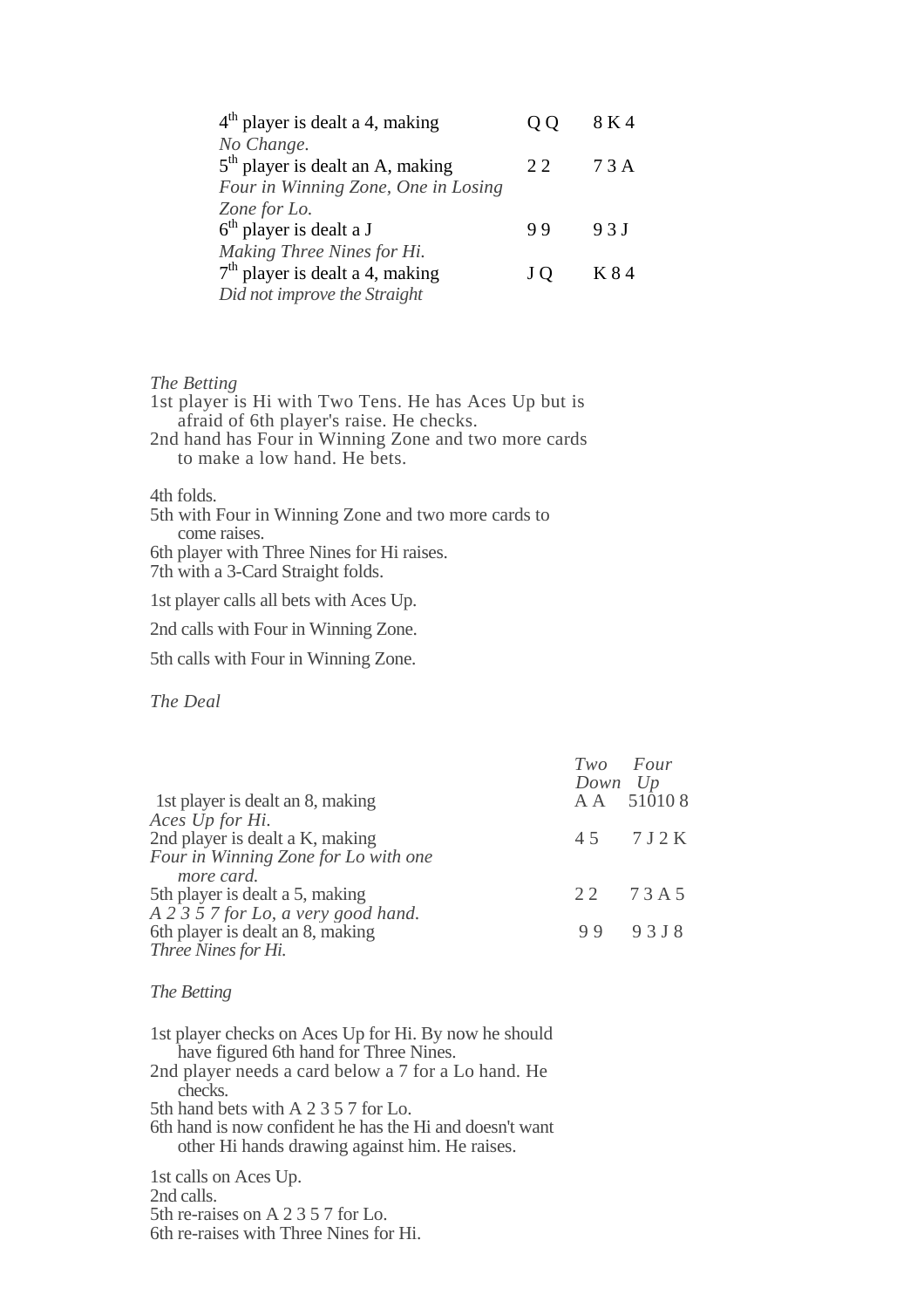1st is in a trap and folds.

2nd folds.

5th player sees he will split the pot with 6th player and just calls. Both will go through the motions of taking the seventh card.

*The Deal*

|                                  | Two Four One |  |
|----------------------------------|--------------|--|
|                                  | Down Up Down |  |
| 5th player is dealt an A, making | 22 73A5 A    |  |
| $A$ 2 3 5 7 for Lo.              |              |  |
| 6th player is dealt a 7, making  | 99 9318 7    |  |
| Three Nines for Hi.              |              |  |

*Winning Hand* A 2 3 5 7 for Lo held by 5th player. Three Nines for Hi held by 6th player

## **II**

- The Donkey had flooded the city with his own spies, who carried around wireless direction finders concealed in sedan chairs in an attempt to find unauthorized sending stations. He had spoken to me about one such transmitter being in the German Consulate next to the Hostel, and by the way he looked at me intimated that a German girl I was running around with might be involved. I had met her at Pop Weiner's and when he was killed during a bombing raid had taken her to the German Consulate. Her maiden name was Maria Lohmann. She had married a Chinese in Germany, but when he brought her back to Chengtu he had reduced her status to that of concubine, taking his Number One concubine as wife. Maria had escaped to Chungking and planned to move on to Shanghai if she could raise the airplane fare.
- Ling, Maria and I were on our way to the Hostel for a few drinks and a game of poker. It was early April and the coolie-farmers along the way had planted vegetables and were watering them with liquid human excrement and fighting swarms of malaria-laden mosquitoes.
- The moon would be full tonight, I reflected, a good time for bombers. At the Hostel a game was about to begin. One of the players, whom we had seen before, was supposed to be a refugee who had fled Nazi tyranny in Germany. He was about thirty, a big blond, soft-spoken, and he carried himself like a soldier. If his hair had once been cropped, he had let it grow. I had asked Ling to look him up. The file merely stated that he was a German refugee, carrying seven pieces of baggage from Hong Kong to Chungking, and that he was travelling on a Honduran passport doubtless bought in Paris, I reflected.
- We took the two seats that were open. The German sat at Ling's right and the sailor to my left. The other seats were occupied by the munitions salesman; a CNAC pilot; and Herr Neilson, the anti-aircraft adviser. The only kibitzers were Maria, Bing, who spied on foreigners, and a Polish girl who broadcast Chinese propaganda - for what reason I could never understand, but then most foreigners managed to get on the Chinese payroll. The game was slovenly, as usual, and it seemed to me the stakes were higher, though it might have been because the hands were bigger.
- The game progressed as usual and I was beginning to get bored when suddenly the German bet 5000 Chinese which at that time was \$500 in United States currency. They were playing seven-card stud, Hi-Lo. Ling called, and the sailor said he was broke and would have to stay for just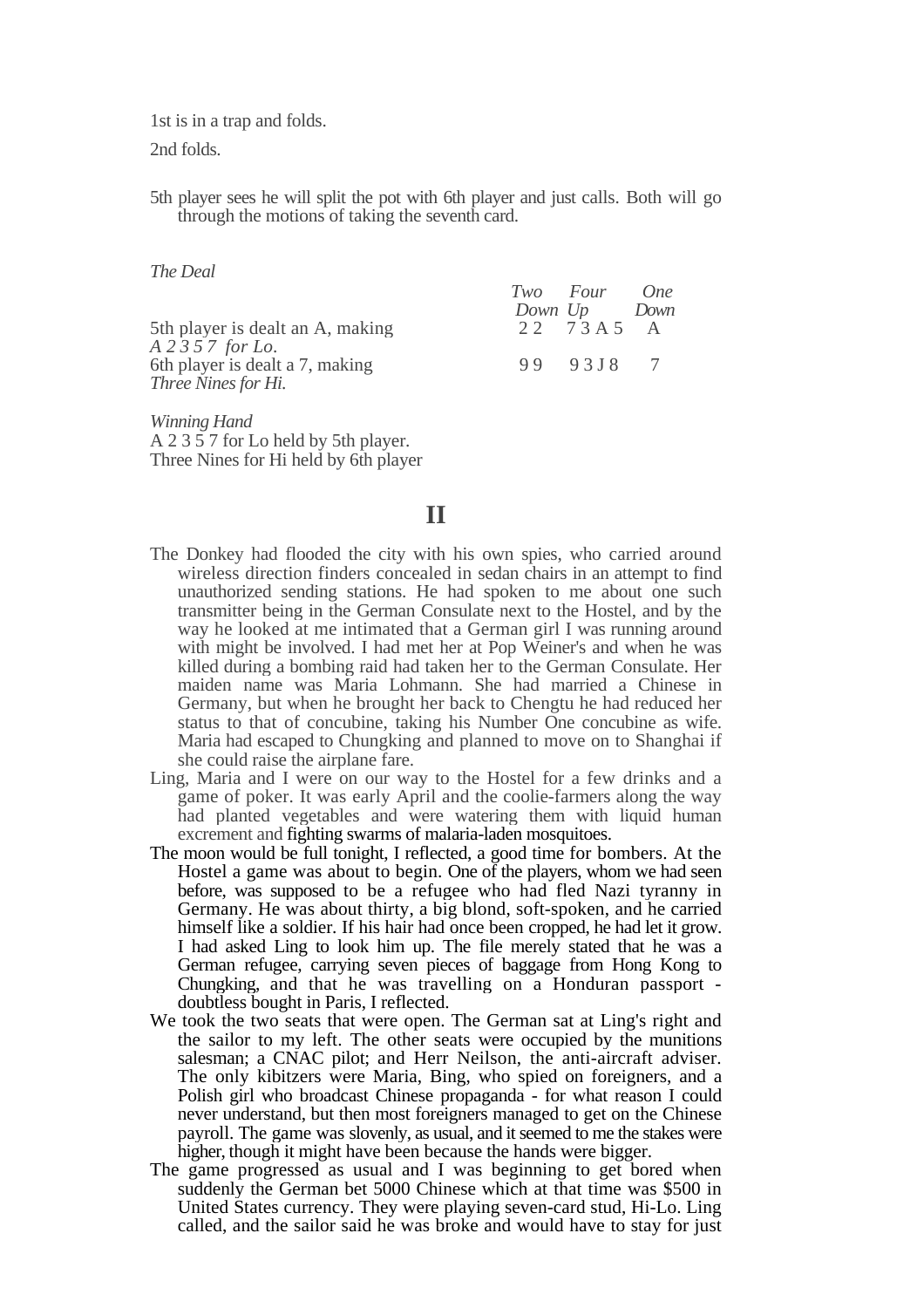the pot. He was high with three kings exposed which looked like he would split the money in the pot, holding Hi. When the sailor said he was broke, the German put the money to one side, indicating his bet was a side bet. Ling called and placed his money beside the German's.

The German held ? ? 2 4 7 with two more cards to come. He was doubtless going for low and if he held two cards below the 7 in the hole he should have a winning hand.

Ling held ? ? 6 3 4, also with two more cards to come.

- The German was dealing and he dealt Ling the deuce, making ?? 6 3 4 2. He dealt himself the ace of diamonds, making ? ? 2 4 7 A. I think he dealt a queen to the sailor but he was going for high and I didn't notice. I was only interested in the low hands.
- When the German caught the ace of diamonds on the sixth card, making ?? 2 4 7 A, I thought I detected a certain agitation reflected in Ling's eyes. It might have meant that he was disturbed over the German having made a four-card low hand. If the German had a trey unexposed he would have A 2 3 4 7 for low - very, very low indeed. Of course Ling could have a lower hand if one of his unexposed cards was an ace namely, A 2 3 4 6, the lowest hand in the deck.
- Another possibility crossed my mind. I had seen Ling eyeing the exposed discards, making mental notes, I thought. He had a better photographic mind than I and if he had taken the trouble to remember the cards that were exposed, as I always did, he would know many sequences of cards -if the sequences had not been disturbed in the shuffle. The German shuffled overhand, which is no shuffle at all. Could it be that Ling knew, or thought he knew, the next card -the next one to the ace of diamonds? If it turned out to be another ace, Ling would make the lowest hand in the deck. But, if the dealer suddenly called for a cut, Ling would be lost.
- 'What's the Hong Kong rate of exchange?' asked the German in a low voice.
- 'About four Hong Kong to one US,' said the CNAC pilot.
- 'I bet one thousand US,' declared the German. 'Here's two thousand Hong Kong, which is five hundred US, and here's another five hundred gold,' he said, and taking a bulging wallet from his pocket he counted off five hundred-dollar bills in United States money.
- Ling studied the situation intently for several moments. At last he counted out the money he had in front of him, then reached for his wallet. There was barely enough to call the \$1000 gold bet. Ling hasn't made the hand, I thought, for if he had he would have raised and borrowed from me.
- The German dealt Ling, the sailor, and himself the seventh card, face down.
- The German sat to the left of the sailor; it was his bet. He gave his hole card a superficial look. He must already have made his hand I thought - A 2 3 4 7. He opened his huge wallet again and took out a sheaf of hundred-dollar United States bills. Counting out twenty of them, he threw them as a side bet.

'I bet two thousand dollars gold,' he said. His voice did not rise.

Ling had flipped back his seventh card and looked at me. I thought I saw a look of triumph in his eyes.

'Adviser,' he said, 'you got any money?'

I had just that day made a deposit at the Bank of China, and having lost several good hands, had scarcely any money in front of me.

'I have my escape money,' I said, trying to laugh but making a poor job of it.

- When Ling didn't ask again I unbuttoned the belt of my trousers and took off my money belt, opened the cloth guard and threw twenty one-hundreddollar bills in the pot.
- 'You're called,' said Ling.
- 'What have you got?' asked the German.

'I called,' said Ling.

The German spread his hand. He held A 2 3 4 7.

Ling turned over the seventh card. It was the ace of spades. A 2 3 4 6 stared up at the German. 'That wins,' he said and with well-disciplined self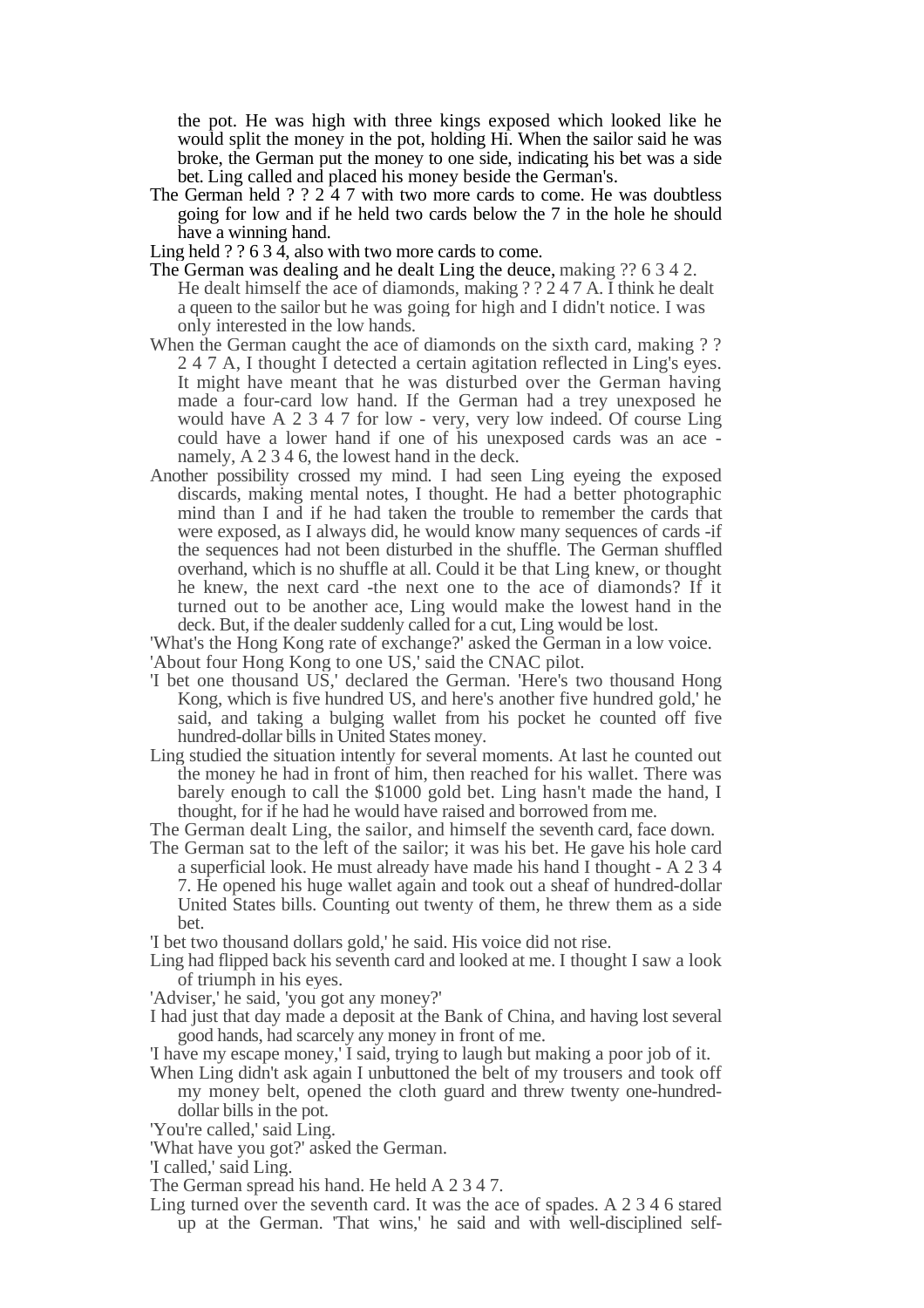assurance arose from the table.

- I hurried Maria and Ling to the car, trying not to appear disturbed. 1 put my fingers to my lips, indicating the chauffeur.
- After returning to the apartment I said, 'Let's look at that money, Ling.' He pulled from his pockets the Chinese, Hong Kong and United States money he had gathered from the poker table. I arranged the United States money according to numbers. They began with E 048936642 Y and ended with E 048936965 Y.
- 'Christ,' I said, 'the serial numbers indicate the German had over 30,000 gold in his purse - that is, if the numbers run consecutively.'
- "They do,' declared Ling. 'The first five bills he took from the left side of his wallet, the next twenty he took from the right.'
- "That's a hell of a lot of money for a refugee to be carrying around. Ling, he's no Jew,' I said. 'He's a squarehead Nazi agent.'
- I looked to Maria for confirmation. *'Der Schweinhund,'* she spat.
- 'Maria,' I said, 'your consulate is under suspicion of communication with the enemy by radio. I think, instead, the radio is in the Hostel.' I went to my bedroom and got the radio direction finder I had brought with me, which was more accurate than those of the Service. I set it at 13 kcs, the position of the suspected radio. 'I'll put this in a suitcase. Take it to your room in the consulate, turn on the switch, and put on the earphones. If you hear signals, watch this hand. It will point towards the sending radio. You understand?'

She nodded dubiously.

- 'You want to get to Shanghai ?' I asked.
- 'Oh, yes, more than anything else. It means I'll be reunited with my family in Germany.'
- "Then do as I say. Whether you are successful or not, I'll see that you get to Shanghai. Furthermore the Chinese Government will be grateful and will repay you. The car will wait for you. No matter what time of night it is, if you hear signals come back to tell us - and watch the little hand.
- 'Clean that money off the table before the servants see it,' I told Ling after Maria had gone. He returned my \$2000 loan and I put it back in my money belt while he counted the rest like a miser. 'Quite a haul,' I said and poured two drinks of the Hatchet Man's best brandy.

His lips curled in a silly grin. 'You think I play better than in Hong Kong?'

- 'You graduated with honours,' I said gravely. 'But you'd have been a sick cat if that last card hadn't been an ace.'
- 'Chinese like to gamble,' he said. 'But as you say, the odds favoured me. The ace of spades was next to the ace of diamonds. The German didn't shuffle the cards much.'
- Ling took a deck of cards from his pocket and began to deal to himself, while I lay stretched on the couch.
- 'Ling,' I said, 'wasn't your ass puckering a little before you caught that ace of spades?'

## **III**

- Time dragged on and I fell asleep. Suddenly there was a commotion in the hall and Maria rushed in unannounced. I jumped from the couch. 'Well?' I asked.
- She was out of breath. 'The little hand points at the Hostel.'
- 'What time did you hear the signals?'
- 'At 12.15.'
- 'How long did they transmit?'
- 'About five minutes.'
- 'Here, take a drink of brandy. You need it.'
- *'Prosit'* she said, gulping it down,
- 'You have any trouble getting out?'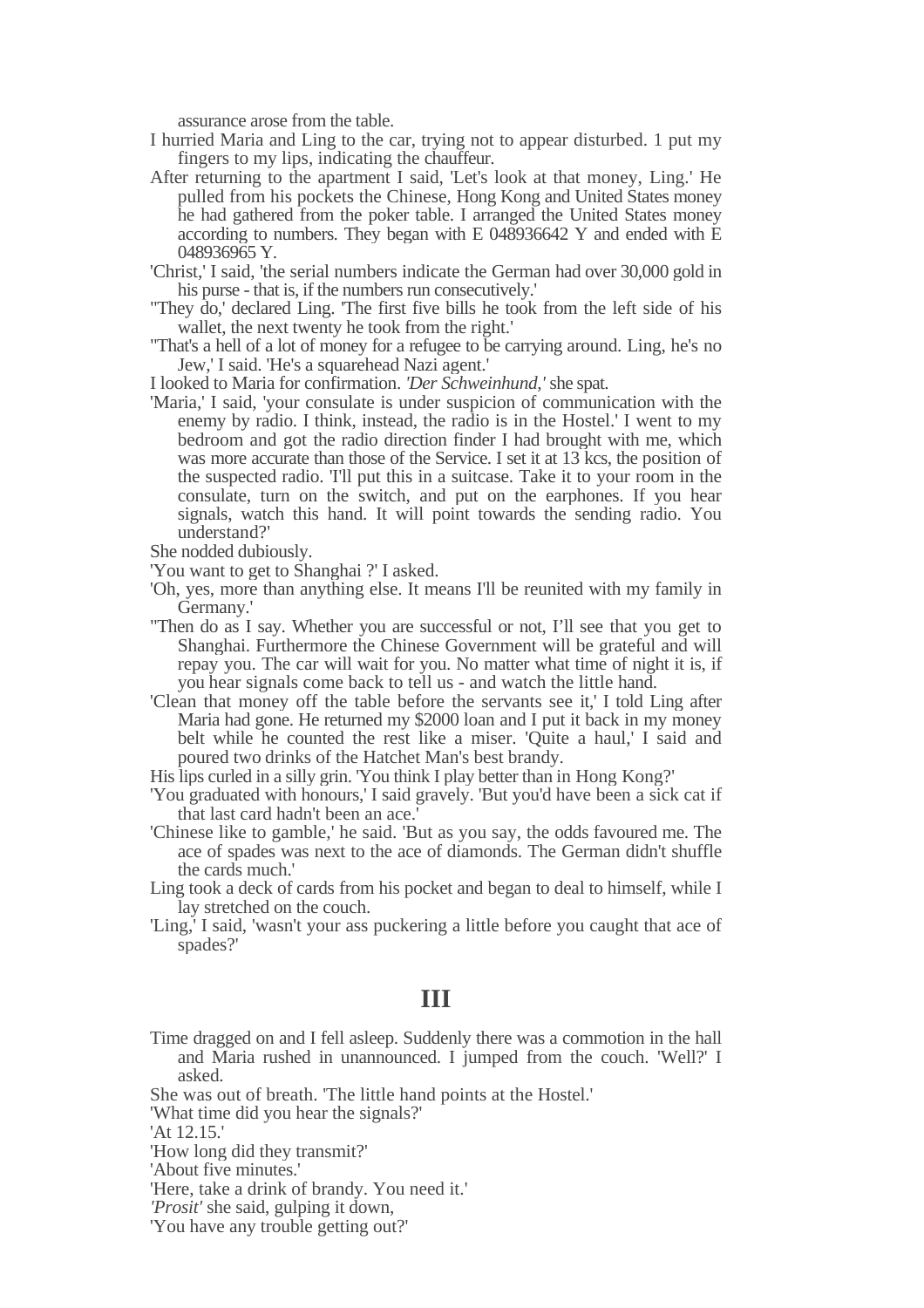'No, I came down the back stairs.'

'Adviser, what do we do now?' Ling asked.

- 'Keep the German under surveillance and move some of our good equipment up close to the Hostel and intercept his messages. If he has made contact with the enemy I want no one to bother him but let him continue to send and receive. His code will not be too difficult to break. When we have enough of it I think I can read it. He must be one of a group of agents and we want to catch the whole crowd. Let him become suspicious and we fail to break up the plot, whatever it is.'
- 'The Donkey won't let a spy go free here. He'll capture him at the first chance and cut off his head.'
- 'And thus destroy his usefulness to us,' I said, none too hopeful that my plan would be followed.
- We heard talking outside the apartment, followed by the tread of heavy shoes on the stairs. I opened the door to see a long file of soldiers led by the Donkey. The Donkey gave some command to the soldiers and, ignoring me, brushed in and spoke peremptorily to Ling in Chinese. Ling turned a sickly greenish yellow, like an unripe apple.
- I turned to Maria. 'We have a conference. Please go into the back bedroom and close the door.'
- As I started to protest the Donkey's summary action Ling said, 'Keep your head, Adviser, or you'll lose it and mine and Maria's as well. The Donkey has come to arrest you and Maria.'

'Go on,' I said. 'What else?<sup>5</sup>

'He says the wireless at the German compound is giving out signals and is being answered. Messages in both directions have been intercepted. You and Maria are being held for investigation.'

'Here?'

- 'No, in prison. I've told him nothing. Think fast. You know prisons. Anything can happen in them.'
- The Donkey, eyeing me impatiently, spoke again to Ling.
- 'He wants to know if you have anything to say.'
- 'No,' I said, pouring myself another drink. 'You go ahead and tell the whole story, how we suspected the German because he carried a big bundle of cash, how Maria took my direction finder to the German consulate and located the sender in the Hostel.'

There ensued a long and animated discussion. Finally Ling turned to me.

- 'The Donkey says you and Maria are under house arrest. He will send men to the Hostel and arrest the German. He says if it is found that there is a wireless in his room the house arrest will be lifted.'
- Ling looked hopefully at me. He had, he seemed to imply, escaped the worst. But the Donkey's stupidity and his interference in my plans left me coldly furious.
- 'Did you explain to the dumb son-of-a-bitch that I wanted to wait, before making an arrest, to decipher the messages and catch the German's confederates ?'

'Yes, I told him all that. But he is hungry like a bloodhound.'

- 'Very well,' I said, seeing that I was licked. 'But tell him also that if the German is found guilty the Adviser, in justice to his honour, will go to Number One or in his absence to the Generalissimo himself, to report the insults which have been heaped on him.'
- As Ling talked I could see that the Donkey was torn between disbelief and fear that what I threatened might come true.
- "The Donkey says,' Ling translated, 'that if he has been unjust he will be the first to apologize.'
- 'Damned nice of him,' I replied. 'Just to make sure he doesn't double-cross me you are to go along with him.'
- Waiting for them to return I fell asleep again. "The Donkey has come,' said Ling, awaking me after what seemed only a moment. There was no pounding on doors this time but a ceremonious announcement. I told Ling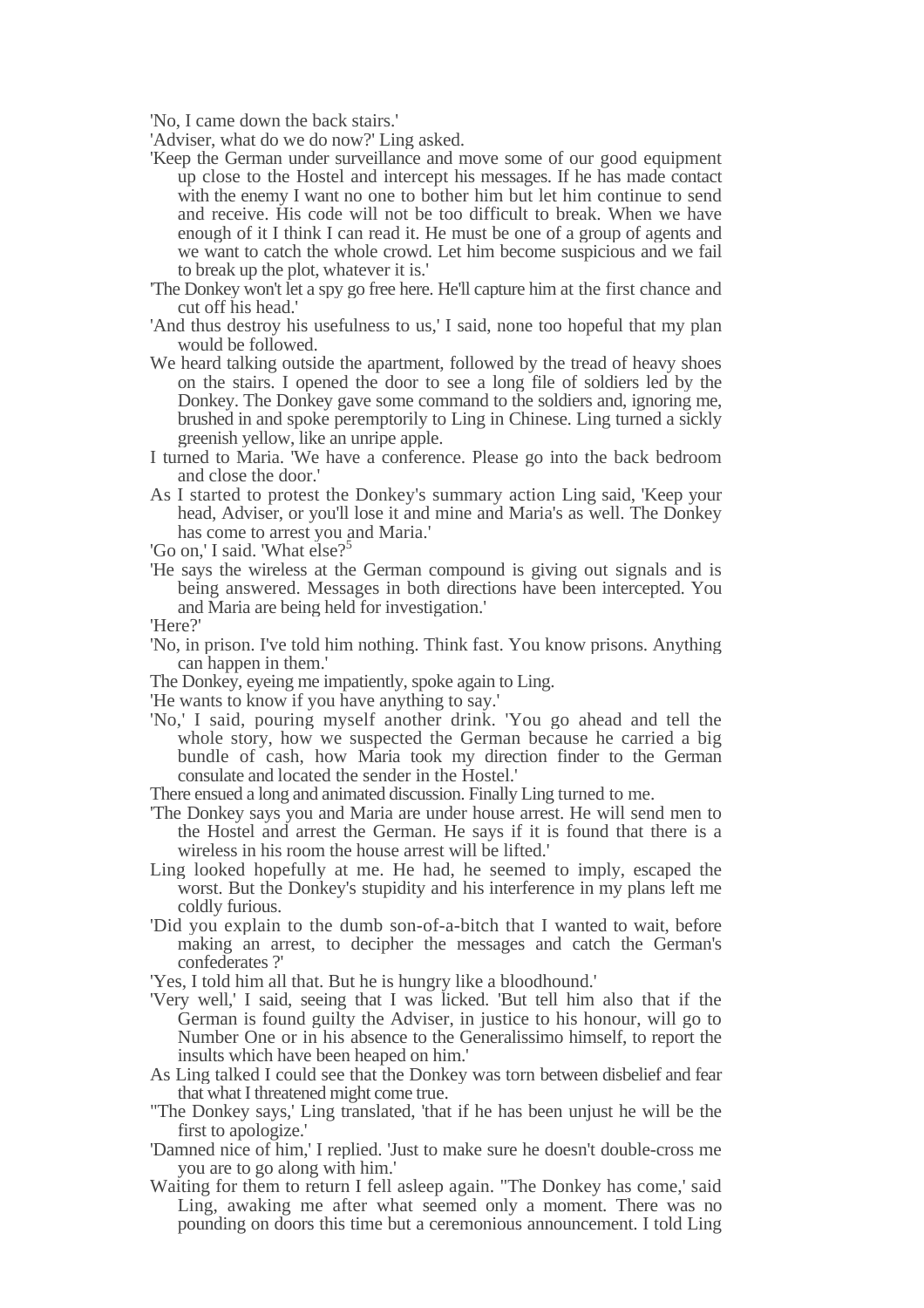to show the Donkey in. The Donkey, standing in the doorway, bowed respectfully, and Ling grinned.

- "The General offers his apologies,' Ling translated. 'The Honourable Adviser has displayed great skill and patriotism and the miserable German is already in prison and his radio seized. He swallowed his code and is awaiting trial.'
- It would be some trial, I thought, if the poor wretch was not indeed already dead.

Miss Emily Hahn in *China to Me* gives a good description of the arrest:

- In actuality he [meaning the author] was a secret agent and everyone knew his real name, and his reason for keeping the German mistress who hung around the Hostel. Once when we were suddenly caught by the blackout she was noticed by Morgan sneaking into the Hostel when we had all been ordered to stay out of doors. She must have crept up the steps during the raid and indulged in her nefarious trade in the room of a German soidisant refugee. A few nights later the refugee was arrested by Chinese soldiers. It was just like a movie; the German protested he had nothing to hide, though they searched his rooms and found a transmitter there. He chewed up a paper and tried to swallow it. It had a code on it, *exactly* like the movies.
- Everybody was badly shaken by the scene. Hitherto we had accepted him as a perfectly pukka refugee. He didn't seem surprised at the arrest, or even very indignant. He was angry and violent - he pulled a gun on the soldiers, and there was a struggle - but he wasn't surprised.
- 'Let me get dressed, will you?' he said. The soldiers let him dress, tied his hands with rope, and then marched him out past all of us, standing there in our pyjamas in a row, our mouths hanging open. He didn't look at any of us. That was queer too. If it had been me I should have appealed to the crowd, but he didn't.
- Next day several people at the Hostel were all for Taking Steps. There was an uneasy feeling that we Europeans should stick together, and that no doubt it was all a fantastic mistake. Suppose it was a mistake? Allegedly he had been tortured by the Nazis before he escaped from Europe. So how could he possibly have been a spy for the Axis?
- Certain newspapermen, as usual, acted as if they knew all about it but weren't talking. The American secret agent certainly did know, but he isn't talking either. I wonder if he tells his friends the things he used to tell us while playing poker. I shouldn't think so. Most of his conversation in those days was about women, and everyone in the Hostel knew exactly what money he was giving the German lady, and for what specific purpose. He didn't talk about those visits upstairs during the blackouts, though.
- Miss Hahn is under at least one illusion. If Maria was seen upstairs at the Hostel it was because she was going to the ladies' room.
- I thought this an opportune time to get money for Maria's transportation to Shanghai and I went to the bedroom and awakened her.
- I spoke to the Donkey. 'Miss Lohmann has displayed great daring and skill. Ling has already told you of her exploits. At great danger she carried my direction finder to her room in the German compound and located the German sending in the Hostel. I told her she would be well paid for her services. She needs a ticket on the plane to Shanghai and a generous expense account. I hope you will provide handsomely for her.'
- The General nodded and spoke to his adjutant, and Maria followed him to the second floor after giving me a tearful farewell.
- 'I wish to question the prisoner,' I said and we tramped out, guards and all. On the way to the prison we picked up the Service doctor. We acquainted him with the situation so he came well supplied with Sodium Amytal and, in lieu of a stomach pump, a Chinese drug which would make the prisoner throw up.
- The German protested vehemently but the guards forced his mouth open and held his nose as the doctor poured some vile concoction down his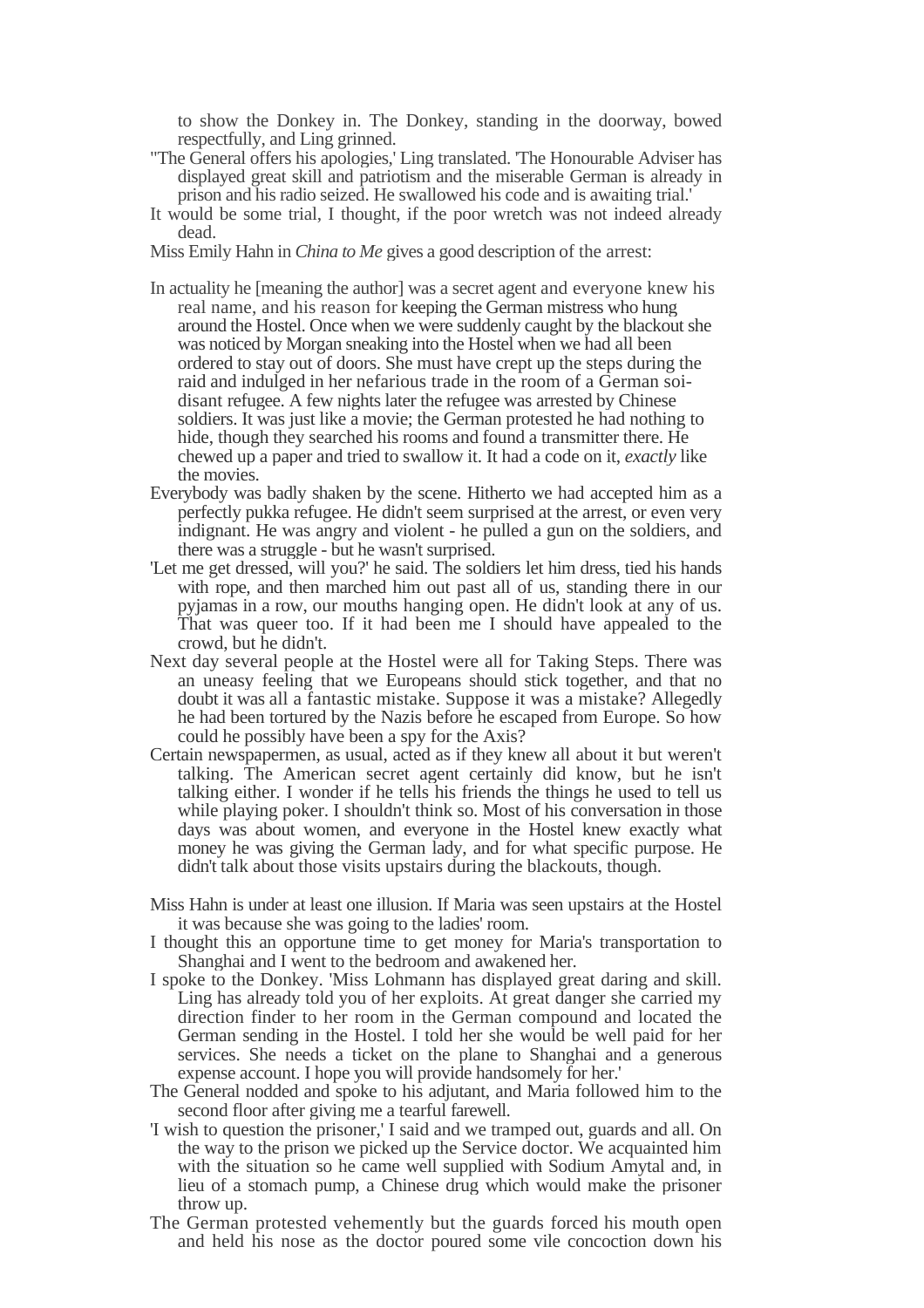throat. The prisoner retched repeatedly until at last among other assorted debris he threw up the paper. I examined it eagerly but the stomach acids had eaten away the writing and I had no equipment with which to restore it.

- They had placed the poor devil in a cage with the scum of Chungking, who looked on curiously while he retched. Convulsed with stomach spasms, he held on to the steel bars of the cage. Finally he became quieter and sat on the stone floor, his head in his hands.
- 'Tell the Donkey,' I told Ling, that I want to talk to the prisoner alone.' And the Donkey, eager now to placate me, consented. I had the prisoner placed on a bamboo cot and there let him rest. After a time he opened his sickly eyes.
- 'We are both white men in the Orient,' I said. 'Because you are a white man I will try to save your life, if you will tell me everything.'
- 'I have nothing to tell,' he said in a shaky voice. 'Nearly all foreigners in China have radios.' He licked his feverish lips. I called to the guard for a glass of tea and when the prisoner had drunk I told him to rest and lit a cigarette for him.
- 'Foreigners have receiving sets,' I told him, 'but not sending sets. I put a direction finder on you, and you were sending. As you know, that means death.'
- 'It isn't true,' he said weakly.
- 'It's true enough. But true or not, you'll lose your head if you don't come clean. You are travelling on a Honduran passport. You have no extraterritoriality. Just one more thing,' I said. 'I will learn the truth, however much you may deny it. I'm going to place you under Sodium Amytal, a drug which will force you to talk as it has all the others. I will learn all about you or much of it. You do not believe this, but nevertheless it's true. If under its influence you tell me what you tell me now, I will say you have confessed everything and should not be executed.' As he continued to hesitate I added, 'Guilty or innocent, you are already convicted. But -1 repeat - because you are a white man and I am a white man I will try to save your life.'
- I had little sympathy for him. But in trying to save him I was thinking of other foreigners. The execution of a foreigner for spying would be known to every Chinese, high and low, and Chinese suspicion of foreigners, already great, would make life in China even more hazardous than it was. Mob violence against the 'Foreign Devils' had been known before.
- 'I have nothing to lose, I see,\* the German said, his lips white. Then he proceeded to tell me he had been groomed for this mission with a fake escape from Nazi tyranny. He had bought a Honduran passport and was to contact one Sin Fu at the Japanese consulate in Hong Kong. He had been given \$35,000 gold (and at this he smiled ruefully at me) and had been directed to come to Chungking and await the arrival of still another agent.
- 'What were you sending?'

'Merely contact signals. Nothing more.'

'What was the code?'

- Two figure numerals in German. I don't remember it.'
- 'What was the mission of the other agent?'
- 'I don't know exactly. He was to contact a man on the Generalissimo's staff and I was to pay him twenty-five thousand dollars gold in hundred-dollar bills.'

'For what?'

'I don't know.'

- 'You have an idea. Remember, I'm going to use the drug on you.'
- 'Well, at the consulate I heard scraps of conversation about a map. I know some Japanese. They pointed out Ichang, which is about two hundred miles downstream on the map.'
- 'Did you hear the word *assassinate* linked with any reference to the Generalissimo?'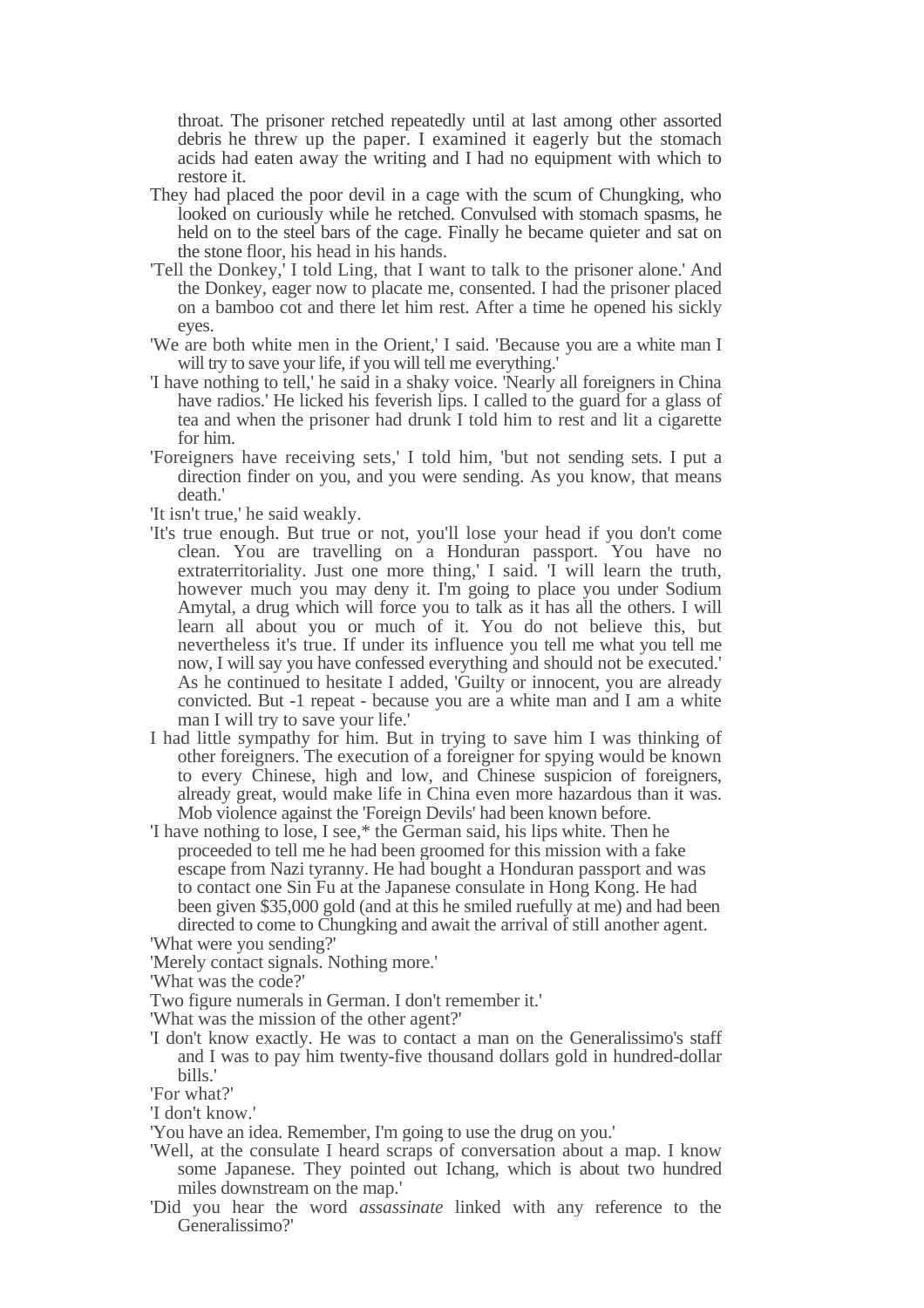'No, but I had the feeling that they were going to try to kidnap him by paratroopers.'

The more I questioned him the more confused he got, so I decided to give him the drug, all the while cursing the Donkey for having shattered a plot in the making.

- I called in Ling and the Donkey and reviewed the questions I had asked. Under Sodium Amytal the German repeated his story as he had told it before, but under questioning was even more convinced that the plan was to kidnap the Generalissimo. He was placed in a private cell and permitted to sleep.
- Had I condemned him to a life of misery? Almost gladly I remembered that prisoners were not taken to dugouts during air raids. The Japanese bombers might effect the release I had denied him.

## **IV**

It was an American military commissioner with a roving itinerary in the Orient. I had met him several times before when he was in town. In fact, when he felt the need of a Chinese girl he made himself at home in my rear bedroom. He knew who I was and what I was doing but had studiously refrained from asking questions. His message came like a thunderbolt.

'You're wanted in Washington at once,' he said.

- 'What's up?' I asked, scarcely able to control my voice.
- 'War with Japan.'
- 'I can't believe it.'
- 'It will break any time now.'
- 'You're an optimistic devil,' I said, hoping against hope for the prospect of home.
- 'When can you leave?<sup>5</sup>

'Today,' I said, 'but I'll never get passage to Hong Kong. The wealthy Chinese who are running away have the CNAC booked up for months.'

- 'I'll see that you get transportation over the lines.'
- 'How about my boss, General do you know bis name?'
- 'Of course. I'll arrange your release.'

A servant opened the door experimentally. 'Another foreign gentleman,' he announced. It was the doctor from the gunboat. He opened a black case and began to take out a number of bottles and instruments.

'Now what?' Tasked.

'You can't land in Manila or the States without typhoid, smallpox, and cholera inoculation certificates.'

'But I've already had them,' I protested, 'only thirty days ago.'

'Chinese certificates,' Doc said, laughing, 'are no good. I'd take these a dozen times myself if it meant getting back home.'

'I'm going back with you, Yardley,' said the military commissioner.

'Taking Miss Wang with you? I laughed.

He shook his head good-naturedly. Miss Wang was a singer at the Shanghai Sing-Song Theatre in Chungking, which had miraculously escaped destruction in the bombings, and she had been his favourite. 'But I'll never forget your hospitality.'

'You'll miss these yellow girls,' I said.

'Yes, I suppose so.'

- 'What are you going to do when you get lonesome for them?'
- I'll get me a pair of tinted glasses,' he said.

The next morning when I awoke the sun was up. There was a shuffle of feet in the hall and Ling opened the door. 'A foreign gentleman has come,' he said.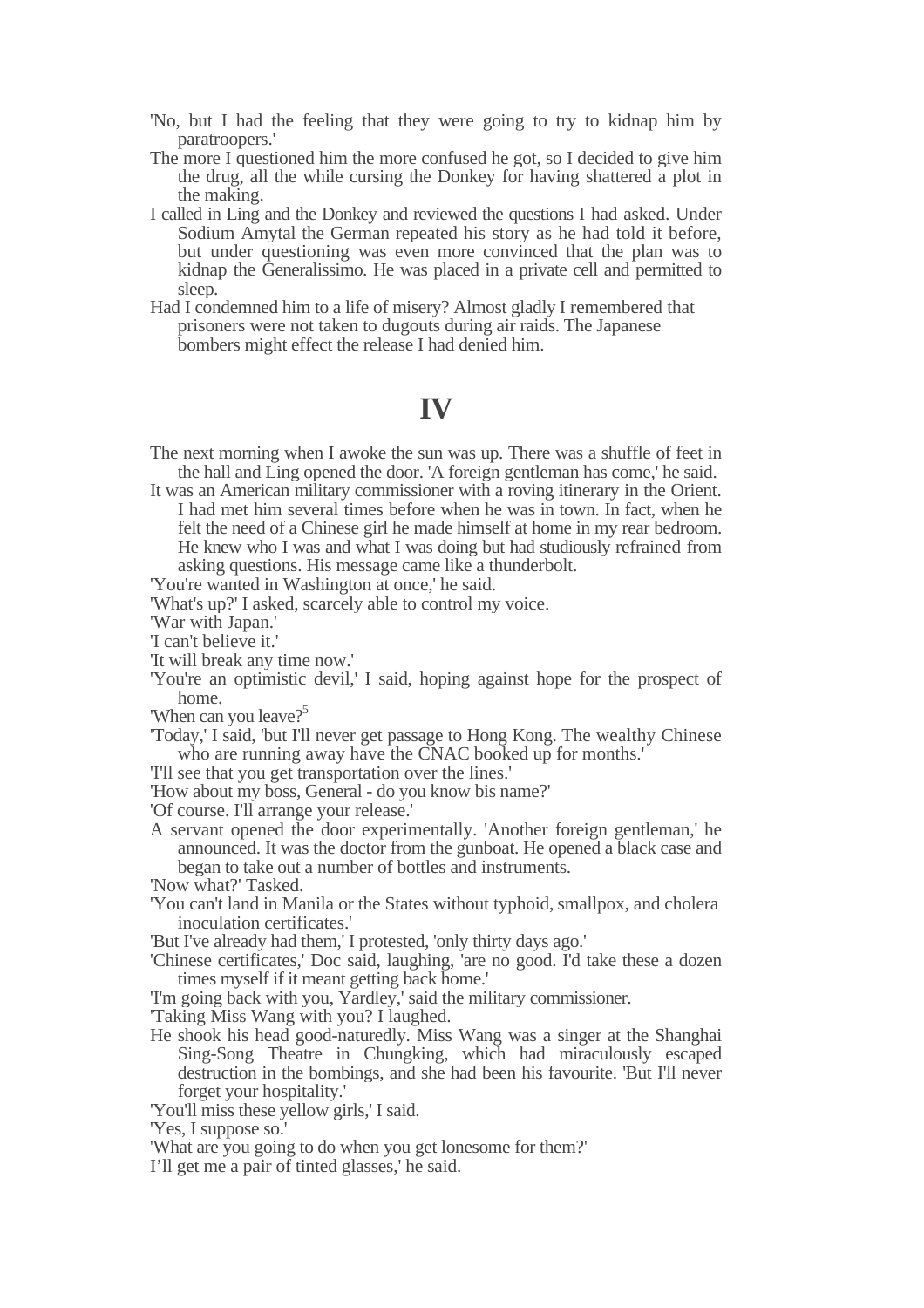# *Part* **Three Other** *Poker Games*

- 1 Five-Card Stud with the Joker<br>2 Six-Card Stud
- Six-Card Stud
- 3 Seven-Card Stud with Variations
- 4 Five-Card Draw with Variations
- Part Three is purely expository. If the games in Part One and Part Two have been mastered, there will be no trouble in understanding the above games of poker.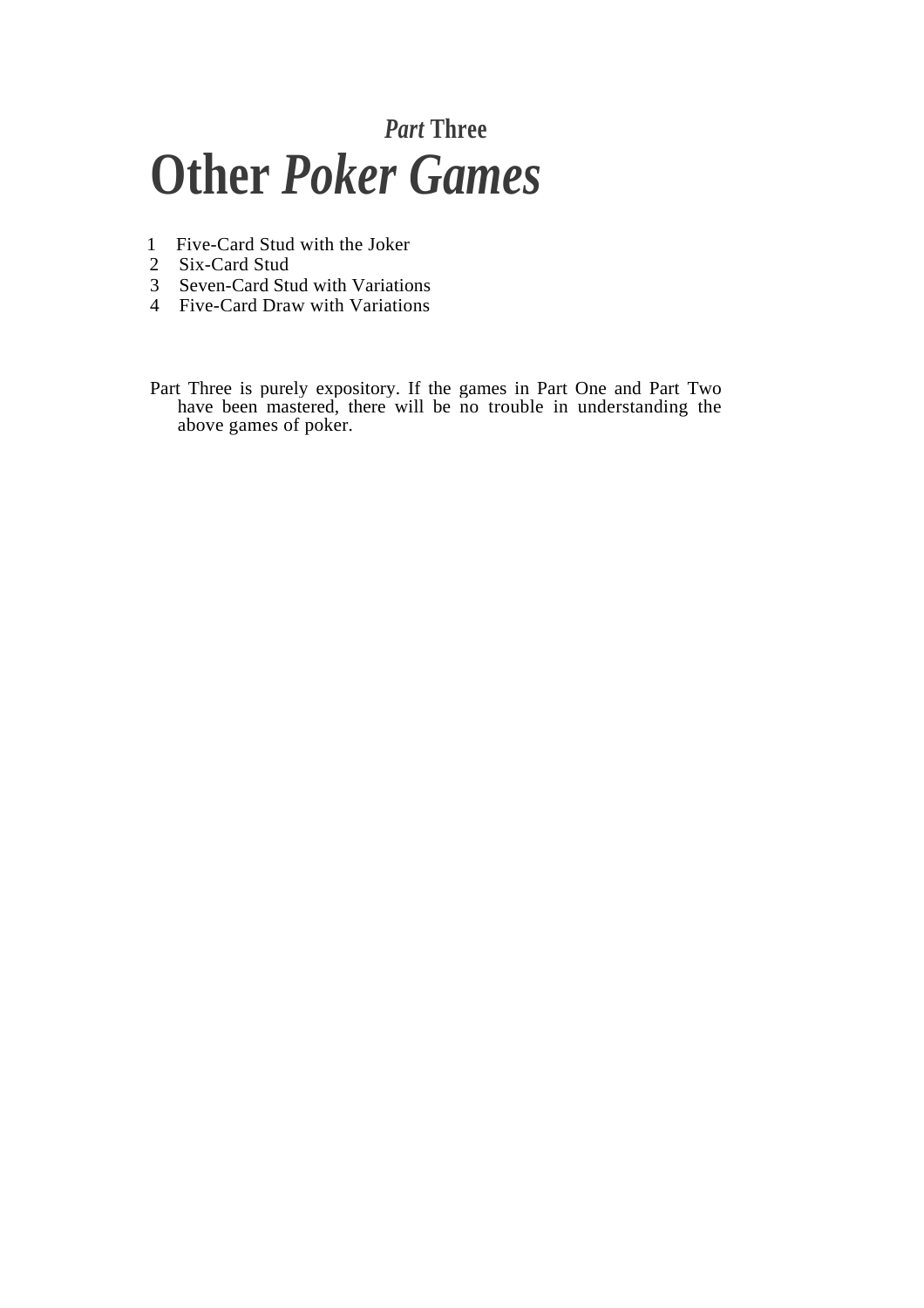## **FIVE-CARD STUD WITH THE JOKER**

The joker counts the same as in Jacks or Better with the Joker, page 92. Stay on the same cards as in Five-Card Stud, page 48, regardless of the joker.

## $\mathcal{D}$ **SIX-CARD STUD**

- In this game you stay on any pair backed up because you have four more cards to make either three of a kind, two pair, or possibly a full house - this of course does not preclude the possibility of a straight, straight flush, or flush.
- For example, suppose you have two deuces back to back and draw an eight. You now have 2 2 8 and have three more cards (not two as in five-card stud) to help the hand.
- The rest of the staying requirements are the same as in Five-Card Stud, pages 42- 3.

## **SIX-CARD STUD WITH THE JOKER**

The joker counts the same as in Jacks or Better with the Joker, page 92, The staying requirements are the same as in six-card stud, regardless of the joker.

## **SEVEN-CARD STUD WITH VARIATIONS**

## *One: Betty Hutton*

Nines and fives are wild in Betty Hutton - either may represent any card. Five of a kind beats a straight flush. Five aces are the best hand. All the wild cards are underlined. Stay on:

| Any three wild cards:                                      | 595           |
|------------------------------------------------------------|---------------|
| Three aces                                                 | A A A         |
| kings                                                      | <b>KKK</b>    |
| queens                                                     | QQQ           |
| jacks                                                      | JJJ           |
| Any two wild cards                                         | $59x*$        |
| One wild card and one ace                                  | 5A x          |
| One wild card and one king                                 | 9 K x         |
| Three-card straight flush in the same suit, jack or higher | O J 10<br>SSS |
|                                                            |               |

Straights, flushes and full houses are not worth a call. \* x equals any card.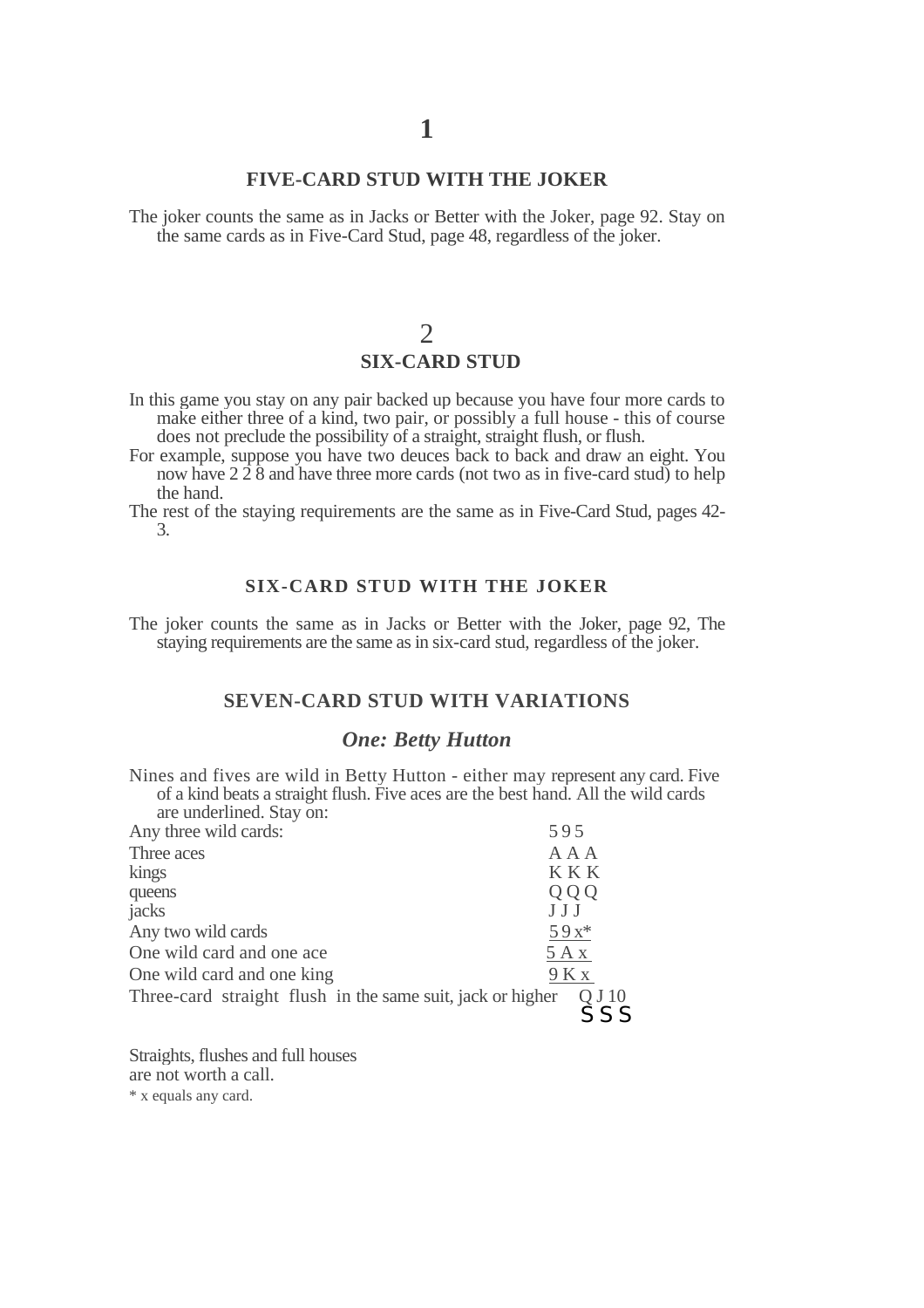## *Two: Doctor Pepper*

Tens, twos and fours are wild in Doctor Pepper and may represent any card. Five of a kind beats a straight flush. Five aces are the best hand. All the wild cards are underlined.

| ~~~~ ;                                                                            |                                         |
|-----------------------------------------------------------------------------------|-----------------------------------------|
| Any three wild cards<br>One wild card and two aces                                | $2 \underline{4} \underline{10}$<br>2AA |
| One wild card and two kings<br>Any two wild cards<br>Three-card straight flush in | <b>4 K K</b><br>$24x*$                  |
| the same suit above a jack                                                        | Q J 10<br><b>SSS</b>                    |
| $\Omega_{\rm{max}}$ : 1.4. $\Omega_{\rm{max}}$ 1. 1. $\Omega_{\rm{min}}$ 1.       |                                         |

Straights, flushes and full houses are not worth a call.

Stay on:

## *Three: Low*

Turn to Seven-Card Stud, Hi-Lo. You play Seven-Card Stud, Low, the same as you do in Seven-Card Stud, Hi-Lo, except that you do not go for a *High* hand. However, in Seven-Card Stud, Low, A 2 3 4 5 is the *lowest* hand in the deck, the same as Five-Card Draw, Low Ball. Of course this is a straight but straights are not counted as such.

Remember, in this game A 2 3 4 5 is the *lowest* hand; in Hi-Lo A 2 3 4 6 is the *lowest.*

## *Four: High Hand with the Joker*

The joker counts the same as in Jacks or Better with the Joker, page 92. The requirements to stay are the same as on page 104.

## *Five: Low Hand with the Joker*

The joker counts as an ace only in this game. The requirements to stay on the first three cards are the same as in Seven-Card Stud, Low.

\* x equals any card.

## *Six: Hi-Lo with the Joker*

The joker counts the same as in Jacks or Better with the Joker, page 92. The requirements to stay on the first three cards are the same as in Seven-Card Stud, Hi-Lo.

## *Seven: Baseball*

- In this game all the nines and treys are wild. Any player who draws a trey *face up* must either put up the amount of the pot or fold. If a player is dealt a four face up he may call for another card, which is dealt to him face down.
- Actually, the requirements to stay are too severe to risk buying the pot unless the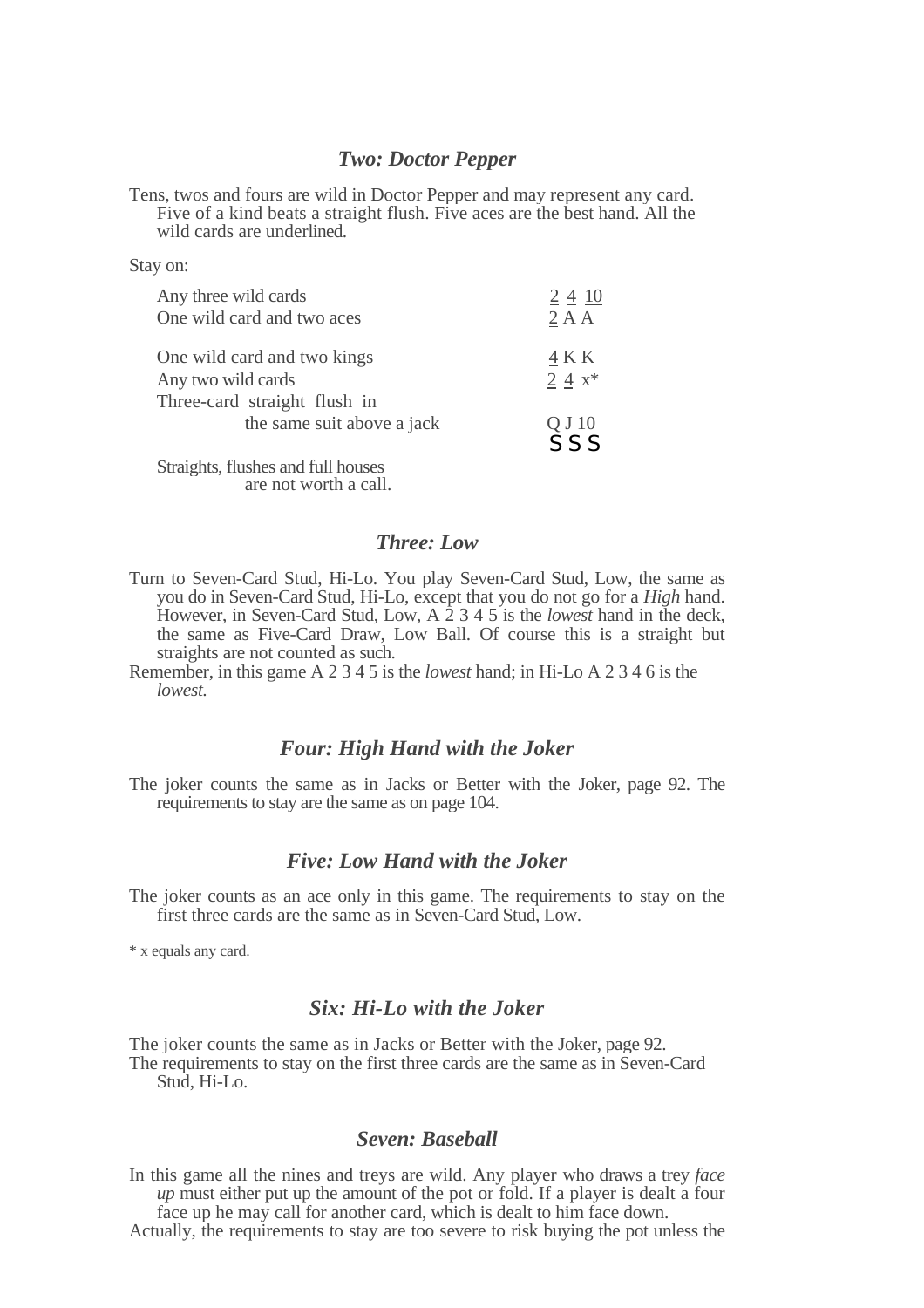trey makes you five queens, five kings or five aces. If you are playing a social game with pennies, stay. But if you are watching the pennies, fold before you get involved. If other players insist on playing this game, except for a round or so, don't put your feet under the table.

## *Eight: Football*

The game is the same as Baseball except that sixes and fours are wild. A four in Football takes the place of the trey in Baseball. If a player is dealt a deuce face up he is entitled to another card face down - in other words the deuce in Football takes the place of the four in Baseball.

## *Nine: Low Spade-High Hand*

- In this game the player holding the *lowest spade face dowm* wins one-half of the pot, and the player holding the *highest* hand wins the other half. Of course, a player may win the entire pot by holding the low spade and the high hand.
- Stay for low spade if you hold the five, four, trey or deuce of spades *face down.* If you hold the deuce of spades face down, you may safely raise every pot.

For high, play the same as you would in seven-card stud -high.

This game, if possible, should be avoided because the element of chance is too great.

## *Ten: Low Hole Card Wild*

- Wild cards are the *lowest* card or cards held in your hand face down, that is, the *lowest* you hold in the first, second and seventh cards which are all downcards. For example, suppose the first two cards (face down) are a trey and a seven, and the last (down card) is a deuce. Then all the deuces in your hand are wild, whether face up or face down. Also, suppose the first two cards are a pair of fives and the last card a trey. Then all the treys, face up and face down, are wild. Further, suppose the first two down-cards are kings, and the last an ace. Then all the aces in your hand are wild.
- It will be readily seen that if the first and second cards pair (jacks, for instance) it may look as if you have a good start because both these cards are wild, but if the last card is *higher* than jacks - a queen, for instance - the value of your hand may be materially lessened because only the queens will be wild.

This game should be avoided because of the element of chance.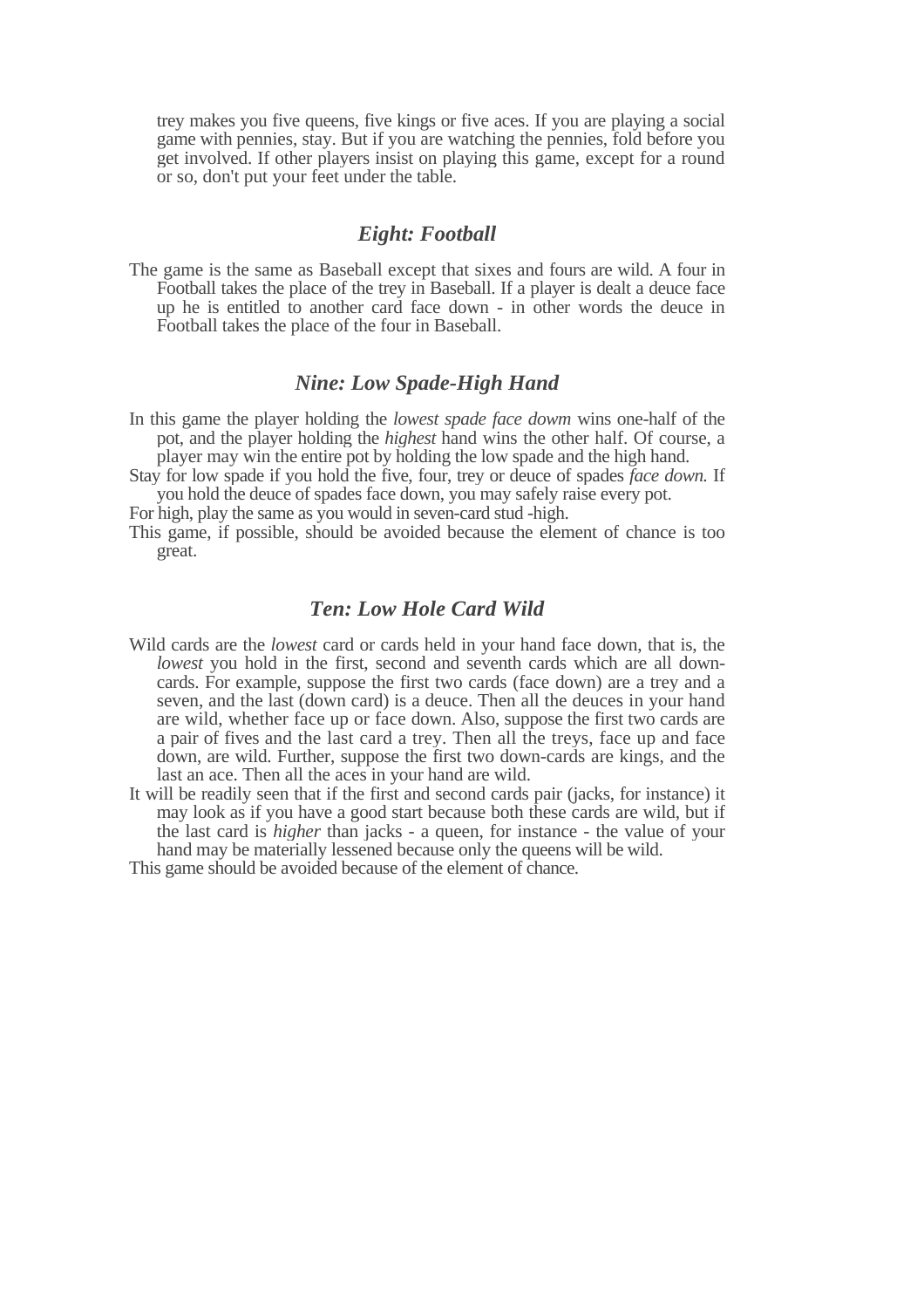## **FIVE-CARD DRAW WITH VARIATIONS**

## *One: Jacks or Better with the Joker*

In this game the joker may represent only the ace or any card to fill in either a straight or a flush. For example, joker ace equals two aces. Joker king would represent only one king and the beginning of a possible straight or flush. Joker 4 5 6 7 is a straight, and joker 7 J K A is a flush.

#### c c c c

The staying requirements are the same as in Five-Card Draw, Jacks or Better; that is, you open on kings or better.

## *Two: Queens or Better with or without the Joker*

The joker counts the same as in Jacks or Better with the Joker, as above. Stay on kings or better.

## *Three: Kings or Better with or without the Joker*

The joker counts the same as in Jacks or Better with the Joker. Stay on kings or better.

## *Four: Aces or Better with or without the Joker*

The Joker counts the same as in Jacks or Better with the Joker. Stay on aces or better.

## *Five: Anything Opens with or without the Joker*

**also** 

## *Any Pair Opens with or without the Joker*

The joker again counts the same as in Jacks or Better with the Joker.

- Since any five cards may open or any small pair, more players naturally stay in this game and draw cards to small pairs, two face cards, a three-card flush or straight; in fact, anything after the pot is opened. But just because the pot may be opened on anything or any small pair is no excuse for the careful player to open or stay on weak hands. You should open or stay on the same requirements as in Five-Card Draw - that is, kings or better. To play on small pairs, two face cards or three-card straights and flushes is simply throwing away your money.
- You should study Five-Card Draw, Jacks or Better, beginning on page 19 before playing this game.

## *Six: Low Ball with the Joker*

The requirements to stay are the same as in Five-Card Draw' Low Ball, regardless of the joker. In this game the joker counts the same as an ace only.